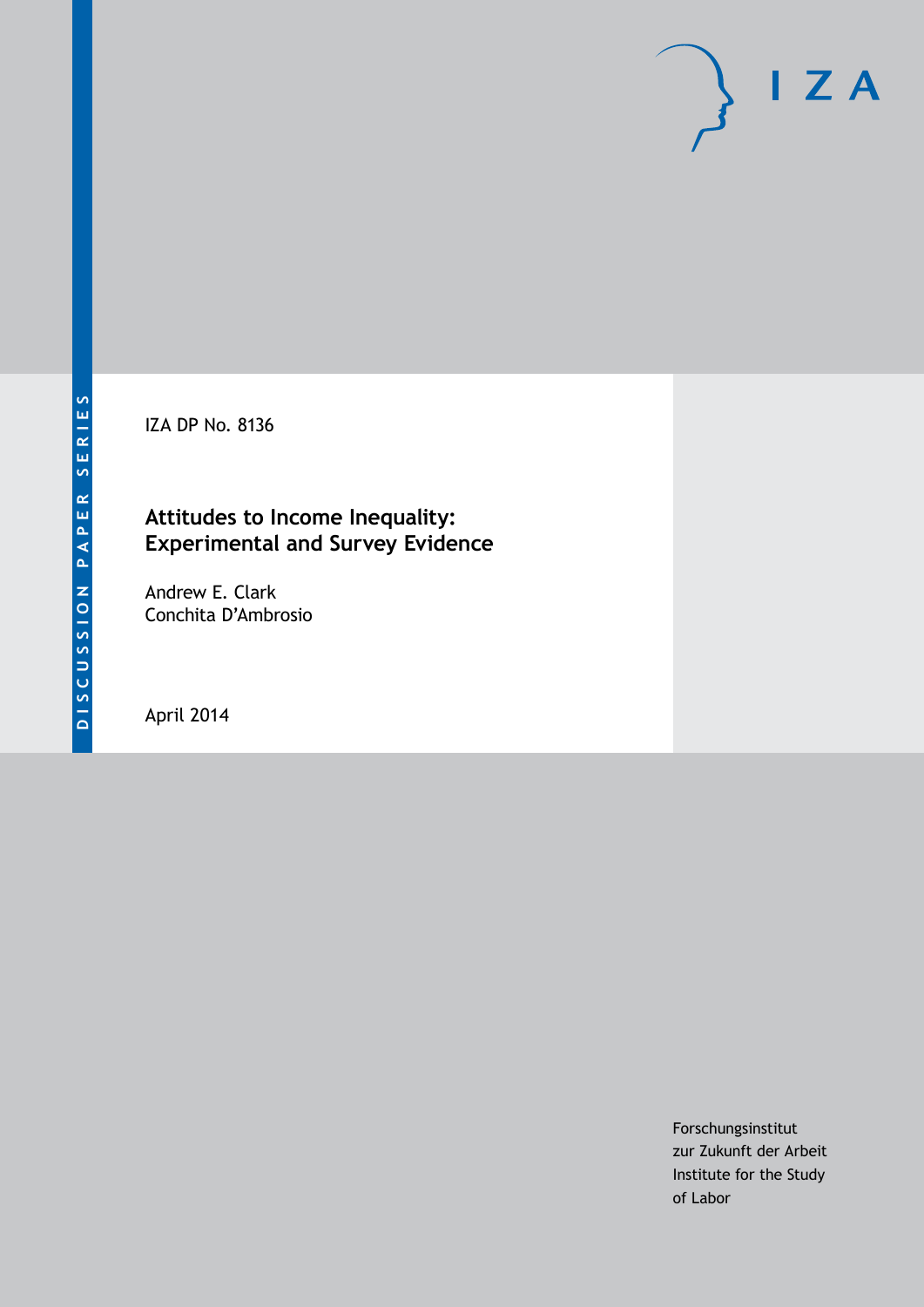# **Attitudes to Income Inequality: Experimental and Survey Evidence**

### **Andrew E. Clark**

*Paris School of Economics - CNRS and IZA*

### **Conchita D'Ambrosio**

*Université du Luxembourg*

Discussion Paper No. 8136 April 2014

IZA

P.O. Box 7240 53072 Bonn Germany

Phone: +49-228-3894-0 Fax: +49-228-3894-180 E-mail: [iza@iza.org](mailto:iza@iza.org)

Any opinions expressed here are those of the author(s) and not those of IZA. Research published in this series may include views on policy, but the institute itself takes no institutional policy positions. The IZA research network is committed to the IZA Guiding Principles of Research Integrity.

The Institute for the Study of Labor (IZA) in Bonn is a local and virtual international research center and a place of communication between science, politics and business. IZA is an independent nonprofit organization supported by Deutsche Post Foundation. The center is associated with the University of Bonn and offers a stimulating research environment through its international network, workshops and conferences, data service, project support, research visits and doctoral program. IZA engages in (i) original and internationally competitive research in all fields of labor economics, (ii) development of policy concepts, and (iii) dissemination of research results and concepts to the interested public.

<span id="page-1-0"></span>IZA Discussion Papers often represent preliminary work and are circulated to encourage discussion. Citation of such a paper should account for its provisional character. A revised version may be available directly from the author.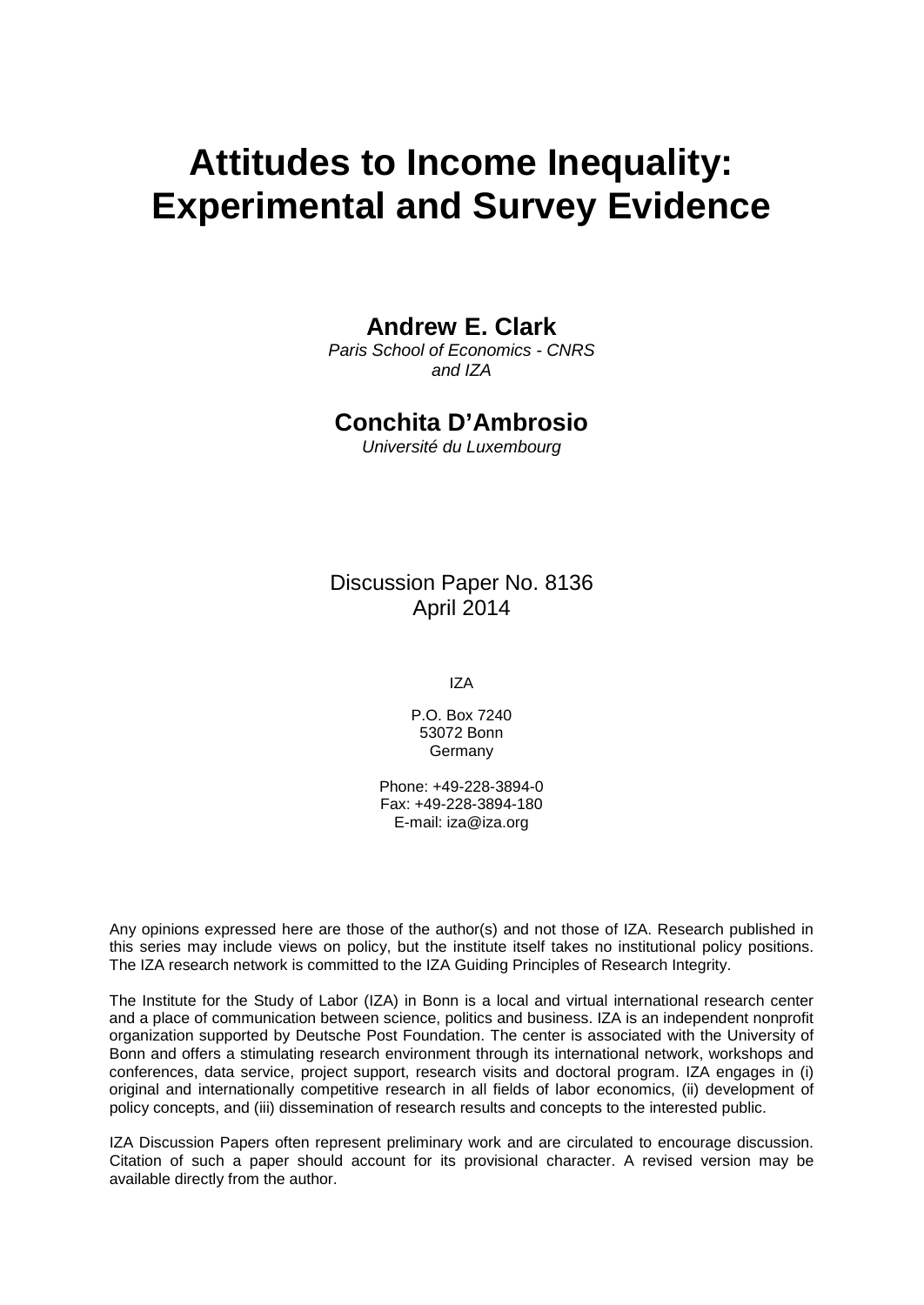IZA Discussion Paper No. 8136 April 2014

### **ABSTRACT**

### **Attitudes to Income Inequality: Experimental and Survey Evidence[1](#page-1-0)**

We review the survey and experimental findings in the literature on attitudes to income inequality. We interpret the latter as any disparity in incomes between individuals. We classify these findings into two broad types of individual attitudes towards the income distribution in a society: the normative and the comparative view. The first can be thought of as the individual's disinterested evaluation of income inequality; on the contrary, the second view reflects self-interest, as individual's inequality attitudes depend not only on how much income they receive but also on how much they receive compared to others. We conclude with a number of extensions, outstanding issues and suggestions for future research.

JEL Classification: C91, D31, D63, I31

Keywords: attitudes, distribution, experiments, income inequality, life satisfaction, reference groups

Corresponding author:

Andrew E. Clark **PSE** 48 Boulevard Jourdan 75014 Paris France E-mail: [Andrew.Clark@ens.fr](mailto:Andrew.Clark@ens.fr)

<sup>1</sup> Chapter 14 of the *Handbook of Income Distribution,* Volume 2A.

Thanks to Tony Atkinson and François Bourguignon for their careful reading of our previous versions, and to Dimitris Alexander Mavridis for proactive research assistance. We are grateful to Dimitris Ballas, Christian Bjornskov, Frederic Carlsson, Alexandru Cojocaru, Aditi Dimri, Lucio Esposito, Francesco Farina, Ernst Fehr, Bob Frank, Carol Graham, John Helliwell, Barbara Jancewicz, Olof Johansson-Stenman, James Konow, David Masclet, Agnar Sandmo, Claudia Senik, Tim Smeeding, Jean Twenge, Bernard van Praag, Ruut Veenhoven and Katsunori Yamada for help and thoughtful comments.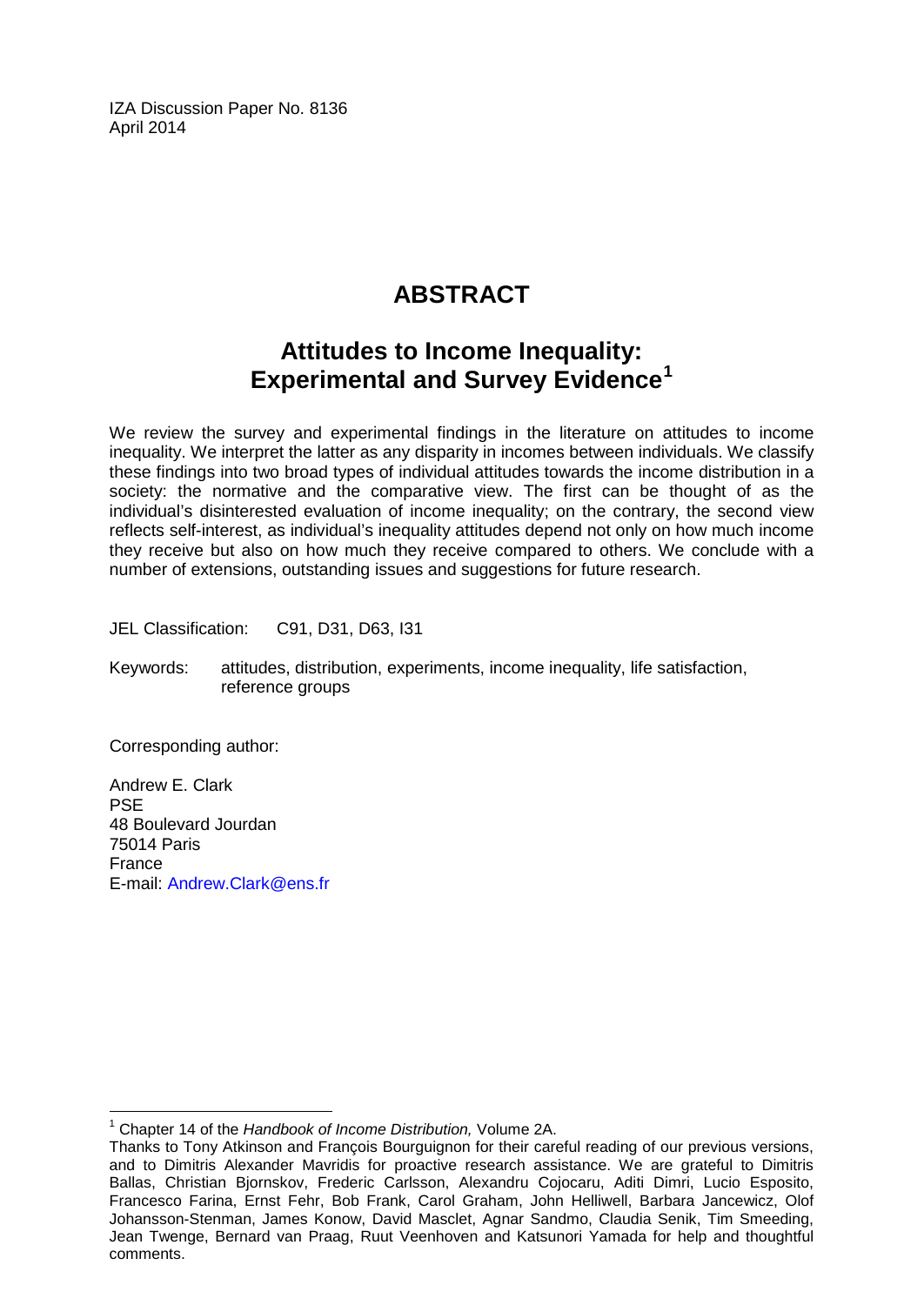# **1. Introduction**

A number of areas of research in Economics might sometimes be thought not to pass the '*So What?*' test: Do we really care about this issue? This would not seem to be the case for inequality, which looks like it passes the test with flying colours. Income inequality might be thought to occupy something like the same kind of place in the Economic Pantheon as unemployment: it is almost taken as an axiom that it is a bad thing.

Given this sense of unanimity, it might seem to be churlish in the extreme to want to write a chapter about individuals' attitudes to inequality: surely they are negative aren't they? We believe that the situation is not quite as simple as might be imagined. First, we have to ask the rather fundamental question of what we mean when we talk about income inequality, and then why would we expect any measure of such inequality to be correlated with individual well-being. Following on from this setting-out of the scene, there are a number of open questions. Is inequality equally bad for everyone? And on an extremely practical level, how can we tell? Last, the term inequality is used perhaps rather loosely in the empirical literature. It is of interest to ask which measures of the distribution of income are the most important (to individuals) in this context: is it (as is commonly assumed) the Gini coefficient, or rather something else? As we will discuss below, recent work using experimental and survey methods has allowed considerable progress to be made in answering some of these questions.

To set the stage, we first ask under which circumstances others' incomes should affect my own well-being.<sup>2</sup> We use the term income inequality to refer to any disparities in incomes between individuals (i.e. there is income inequality when some individuals have different incomes than others). As opposed to many of the other variables that have been related to individual well-being, the distribution of income does not exist at the individual level: income inequality is rather measured only at an aggregate, often societal, level. The key axiom in the measurement of inequality is the Pigou-Dalton principle of transfers, according to which inequality increases whenever a transfer of income from a poorer to a richer individual takes place.

We believe that people do indeed have preferences over inequality. It is helpful to consider two broad types of individual attitudes to the distribution of income in a society. The first can be thought of as the individual's disinterested evaluation of income inequality: if I see

<sup>&</sup>lt;sup>2</sup> We limit ourselves here to discussion of individuals' evaluations of the inequality of income. Inequality in the distribution of other variables is of course of interest as well, including that of subjective well-being (as in Clark *et al*., 2014).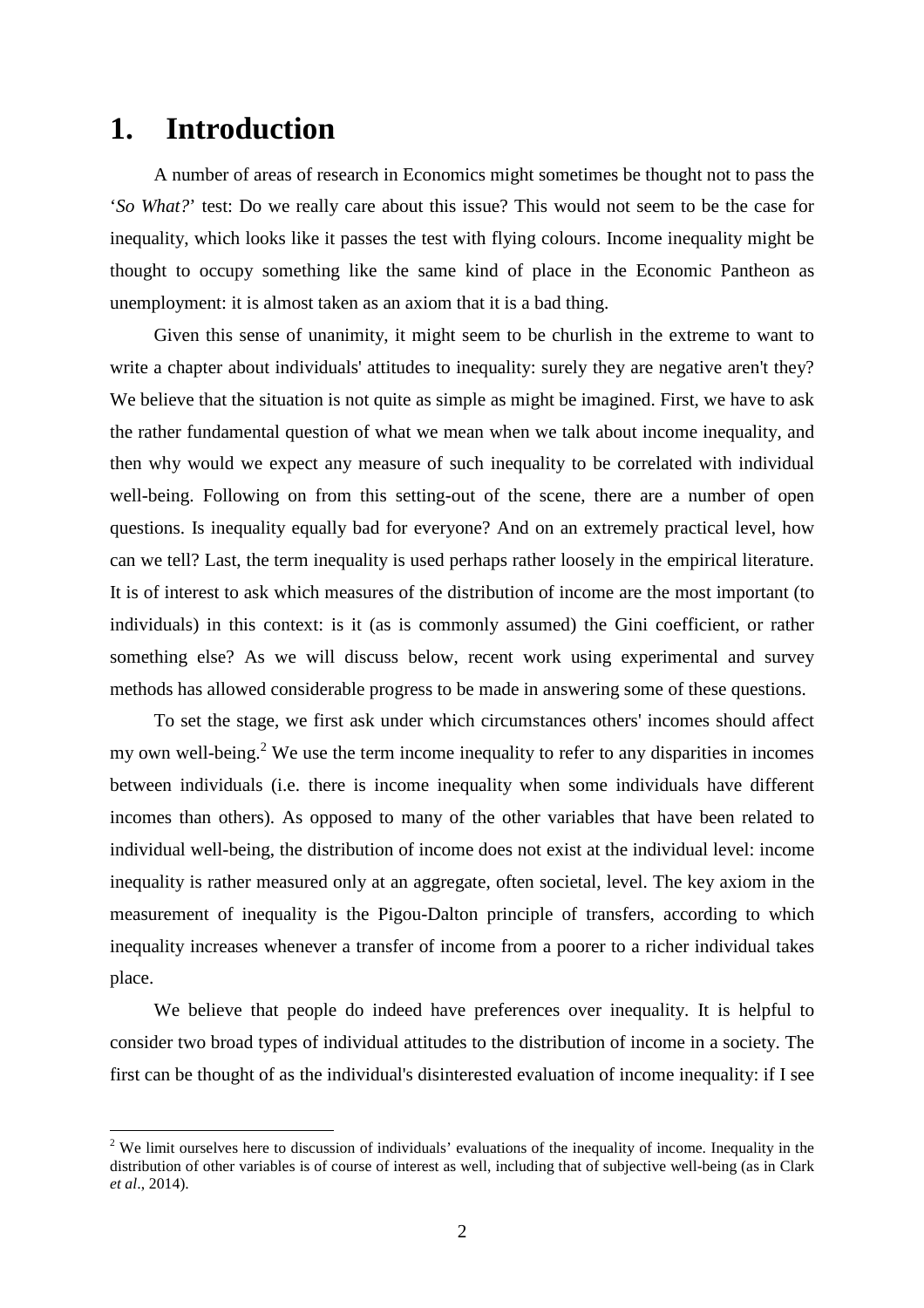two distributions of income in some society, which do I believe is better? We will below call this the normative evaluation of inequality.

In addition to this disinterested reaction to income inequality, the individuals who we analyse when we carry out experimental or survey analysis do actually live in the society in question: their own income then forms part of the income distribution in which we are interested. This second inequality effect is at the individual level: income inequality will directly impact both the absolute income that individuals receive, and how much richer and poorer they are compared to others. The attitude to inequality here is not disinterested but rather self-interested, with the additional assumption that individuals care not only about how much income they receive but also about how much they receive compared to others. We will below call this the comparative evaluation of inequality.

The effect of the distribution of income on individual well-being will likely run through both of these channels. Even though income inequality as such in a society is not an individual-level concept, any distribution of income will have individual-level effects due to the way in which it changes the individual's own income and their standing with respect to those who are richer and poorer, as will be discussed below.

In the context of relative standing or comparisons, individual attitudes to inequality will depend critically on the *reference group* that the individual has in mind. This term was first used by Hyman (1942) in work on the evaluation of the rankings that individuals assign to themselves, and refers to the group or individuals to which or whom they compare themselves for the purpose of self-appraisal. The term has subsequently been refined and expanded in numerous contributions across the social sciences, with various definitions of the term now being proposed. Kelley (1952) distinguishes between two roles that any such reference group can play, and hence proposes separate definitions of the *comparative* and *normative* reference groups.

The first of these, the *comparative* reference group, is in the spirit of the original interpretation given by Hyman whereby the reference group acts as the standard of comparison for self-appraisal. The *normative* reference group is the source of norms, attitudes and values of the individuals concerned. Both groups can be further distinguished according to whether the individual in question *is* or *is not a member* of the reference group. Reinterpreting Shibutani's (1955) proposed conception of the terms, a comparative reference group is the point of comparison allowing the individual's own status to be calculated when the individual is part of the group (as in Hyman). However, the individual need not (yet) be part of the reference group. When the individual is not part of the group, but aspires to be, the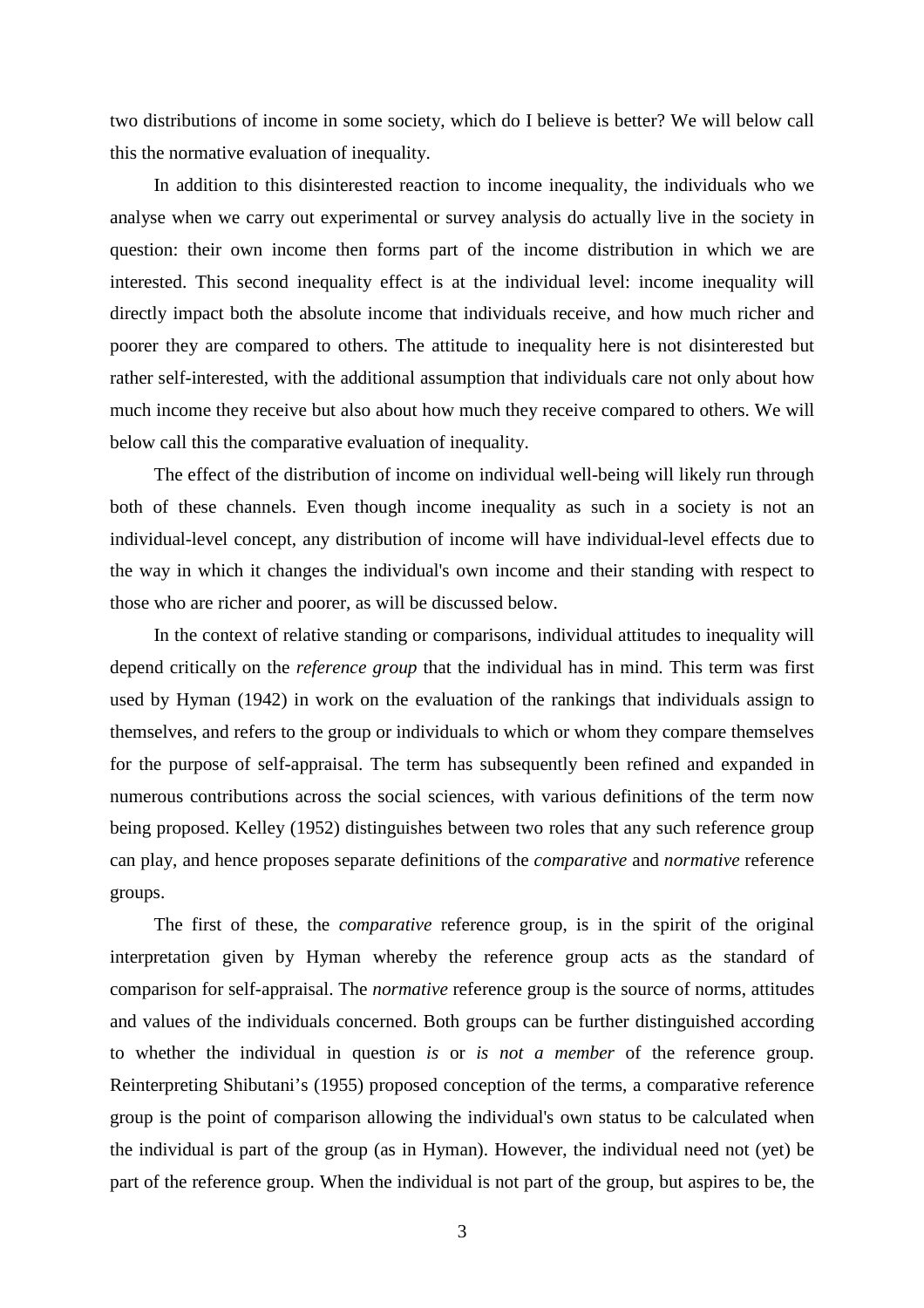reference group acts as a relative aspiration, that is as the group of which the individual desires to be a member. A normative reference group is that whose perspectives constitute the frame of reference for the individual, and again a distinction between membership and nonmembership can be effected. In the latter case, individuals may adopt the behaviour of the group as a result of anticipatory socialization (see Merton and Kitt, 1950).

Regarding the subject matter of the current chapter, the reaction of an individual to income inequality will depend on both the role assumed by the reference group and her membership status in the group. In a comparative reference group, of which the individual is a member, individual well-being is commonly assumed to be negatively affected by those who earn more than the individual, but positively affected by those who earn less. We say that the individual experiences *relative deprivation* from the income gaps with respect to those who are richer than she is in the reference group, but *relative satisfaction* from the income gaps with respect to those who are poorer. Both *relative deprivation* and *relative satisfaction* will very likely depend on the degree of income inequality within the reference group.

Comparative reference groups may also matter even if the individual is not currently a member of the group. If the individual aspires to be part of the group in question, then comparisons with respect to richer individuals in the group may give rise to positive feelings, as the individual anticipates being as rich as the group members once they join the group. This idea of a comparative reference group to which the individual aspires is akin to that of the tunnel effect in Hirschman (1973), which will be referred to in Section 2.1 below.

The rationale behind this comparative view of reference groups is that one's own position relative to others matters. We do not imagine that this is the only way in which others' outcomes may be viewed by the individual. It is very likely indeed that some groups will not be considered comparatively, but instead viewed with some kind of extended sympathy. The individuals to whom one compares and those for whom one feels sympathy are probably not going to be the same. As such, we may well see individuals whose position relative to their neighbours or work colleagues is paramount, but who at the same time vote for social programmes for those in need or give money to international charities. Here individuals have a preference for making some others better-off. We will explore this idea of empathy or altruism a little more in Section 4.4.

As opposed to the comparative view of reference groups, inequality in the normative view of reference groups is evaluated by the individual irrespective of where she appears in the distribution, or even irrespective of whether she appears in it at all. Concretely, a given distribution of income will be evaluated in the same way by an individual regardless of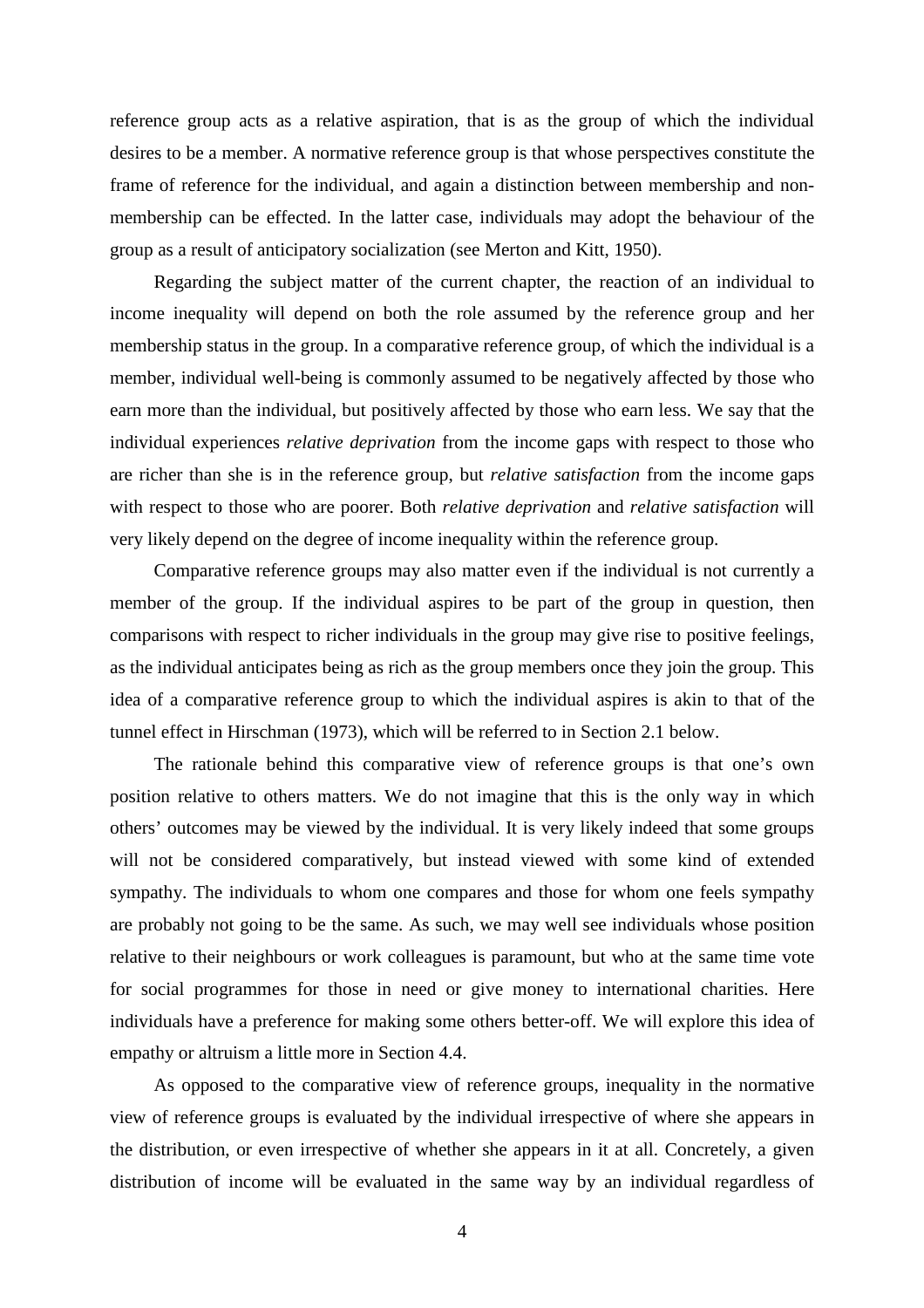whether she is in the top or bottom quartile of the distribution, so that there is no role for comparisons to the richer and poorer in the normative reference group. Equally, we can all now have a normative opinion about the distribution of income in our own countries in the  $19<sup>th</sup>$  Century, even though we do not appear in that distribution ourselves. The normative evaluation of an income distribution can also be thought of as a mirror of preferences over inequality under the veil of ignorance (where the individual does not know where she will eventually be situated in the distribution).<sup>3</sup>

Both the normative and comparative view of income inequality will likely depend on how the distribution of income came about. We expect individuals to be more tolerant of the income gaps that result from effort than those that come about by luck. We will consider some of the work on the fairness of the income distribution further in Section 4.3 below.

The remainder of this chapter is organised as follows. Section 2 below considers empirical evidence for an impact of income inequality in the context of a comparative reference group. We appeal to two different ways via which we can evaluate whether income inequality does indeed reduce the well-being the individuals who are exposed to it. The first approach relies on various measures of subjective well-being as proxies for individual utility: these are used to establish whether income disparities are indeed significantly associated with measures of individual well-being (such as happiness or life satisfaction). $4$  The second is to see whether individuals behave as if they wish to avoid income inequality. This is tantamount to a revealed-preference argument. As it is anything but obvious to obtain clean measures of behaviour and match these to income inequality in the field, we turn to experimental techniques in the laboratory to make progress here. Section 3 then follows the same structure, but this time with respect to the normative evaluation of income distributions. We propose a number of extensions, outstanding issues and suggestions for future research in Section 4. Last, Section 5 concludes.

 $3$  Considering only the level of one's own income, a richer-than-mean-income "impartial observer" will be more inequality-averse when she is not involved in the distribution of income (this is the pure normative preference) as compared to the case in which she is present in it.

<sup>&</sup>lt;sup>4</sup> This kind of subjective well-being literature has grown very quickly over the past couple of decades. As an example, all three of the top-cited articles published in the *Economic Journal* over the past 20 years have the word "happiness" in their title.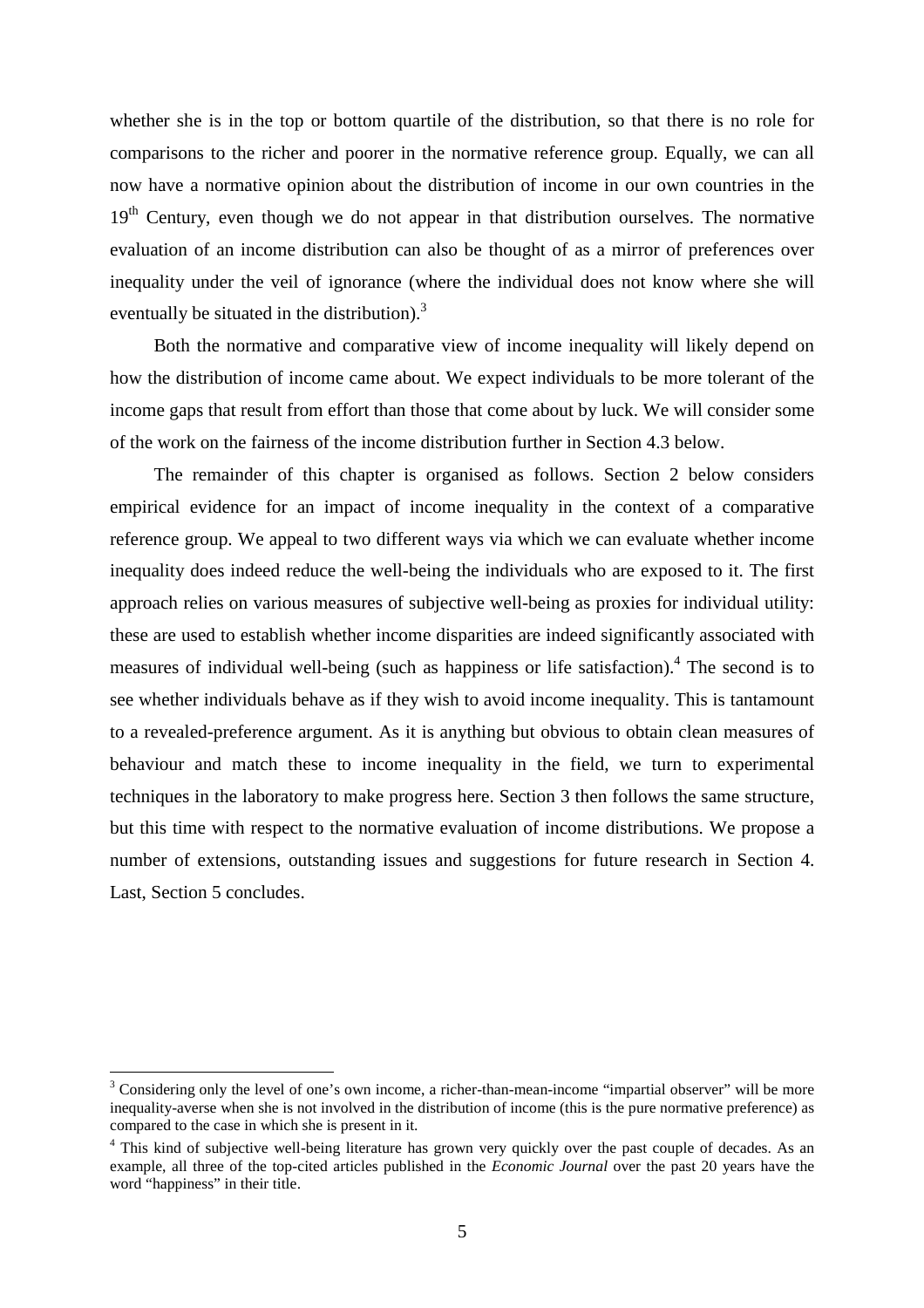# **2. The comparative view**

When the reference group is viewed comparatively, individuals are not indifferent to others, and compare to them in order to evaluate their own status in society.<sup>5</sup> If the individual is a member of this reference group then higher incomes for others will reduce her well-being, while lower incomes have the opposite effect. Alternatively, if she is not in the reference group, but would like to be, then others' higher incomes will have a positive effect on her well-being. In both cases income disparities amongst others will be correlated with individual well-being.

We first consider evidence for the importance of such comparisons to others based on the measures of subjective well-being that are by now commonly available in many sources of survey data, before turning to the complementary work in experimental economics.

#### **2.1 Subjective well-being and others' income**

 $\overline{a}$ 

Arguably inspired by the salience of the Easterlin paradox<sup>6</sup> (Easterlin, 1974), and the increasing availability of information on various measures of subjective well-being in largescale (including panel) datasets, there is by now quite a considerable stock of work on the relationship between income and well-being. One of the key questions in this literature has been '*Does money buy happiness*'? In standard economic theory, individual utility is not supposed to be affected by the behaviour or income of others, unless these latter impose an externality on the individual.

In the context of the comparative reference group evoked above, however, the incomes of others in the reference group do indeed impose just such an externality. An increase in the income of others reduces the individual's well-being, through either greater relative deprivation or lower relative satisfaction (depending on whether the others whose income rises earn more or less than the individual in question), while analogously a reduction in others' income increases the individual's well-being.

<sup>&</sup>lt;sup>5</sup> Very generally, an individual's perception of inequality may depend on where she stands in the income distribution. An early contribution in this respect is Van Praag (1977).

<sup>&</sup>lt;sup>6</sup> This paradox is based on an opposition of the cross-section and time-series estimates of the relationship between subjective well-being and income. At any point in time, richer individuals are typically happier than poorer individuals. But as per capita GDP rises over time, Easterlin suggested that average subjective well-being remains flat in many countries. The extent to which subjective well-being is actually flat over time is the subject of quite heated debate (for example, Stevenson and Wolfers, 2008, and Easterlin *et al*., 2010). The comparison of my income or consumption to that of others (or to myself in the past) has often been proposed as an explanation for this paradox.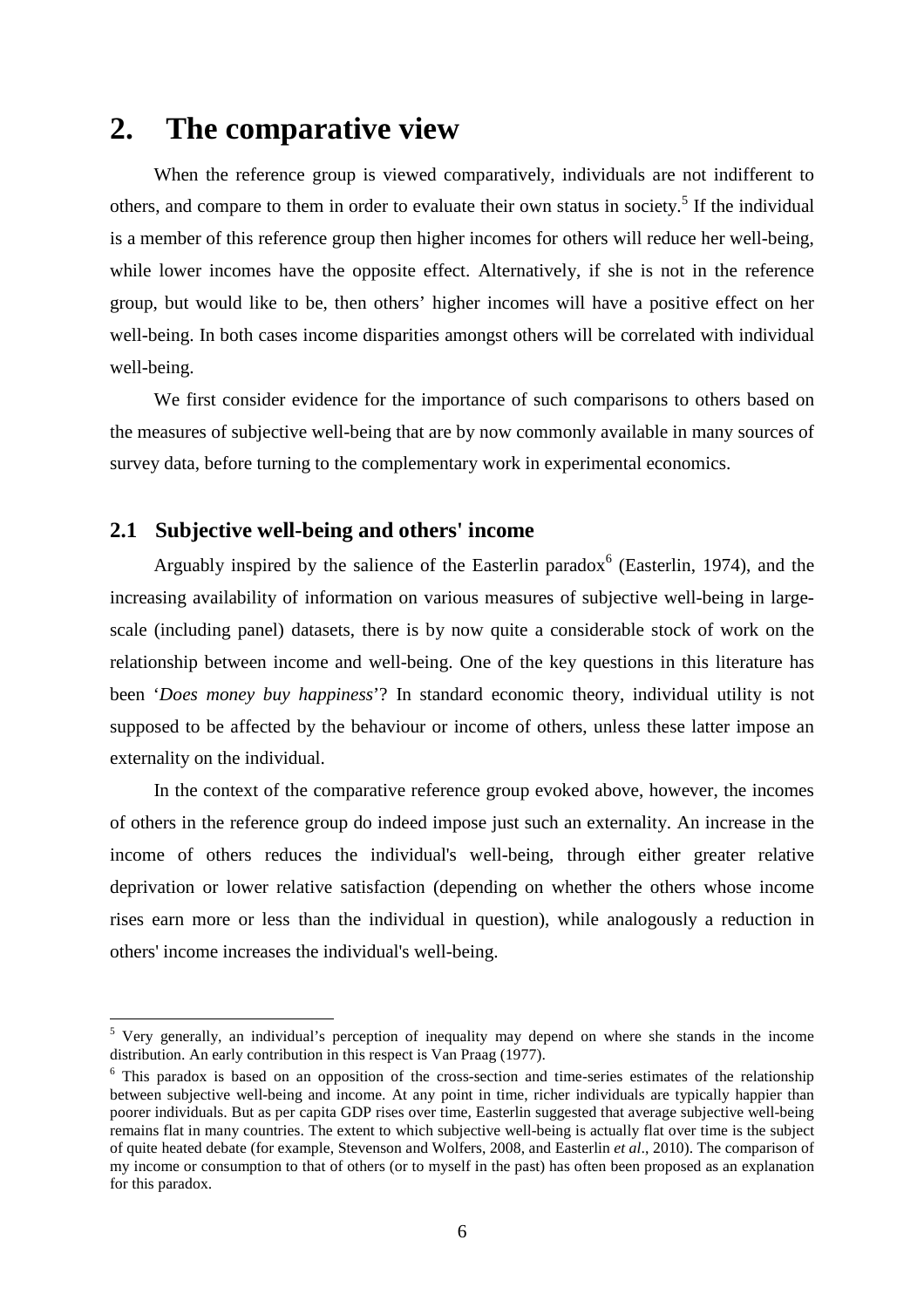There are any number of ways of attempting to show that individual well-being depends negatively on others' income. These were surveyed in Clark *et al*. (2008), and as such the current section will only provide a shorter run-through of some of the relevant findings. Of course, comparisons need not be restricted to income, and may well refer to comparisons of consumption, as initially suggested by Veblen (1949) and demonstrated empirically by, amongst others, Bloch *et al*. (2004), Brown *et al*. (2011) and Heffetz (2011). Comparisons could also cover leisure (Frijters and Leigh, 2008) or arguably almost any other observable economic attribute.

Some of the empirical work on the comparison of income has used a revealedpreference approach, in which observed measures of labour supply or consumption are argued to be more consistent with a relative utility function, in which either income or some consumption goods are compared to those of others in the reference group. A number of pieces of evidence along these lines can be found, for example, in Frank (1999), Layard (2005) and Schor (1992).

It is always difficult to convince sceptics that any such correlations do indeed reflect spillover effects within the utility function, rather than learning, a hidden common factor within the reference group, or endogenous selection into the reference group. The tightest evidence in this respect may well come from natural experiments, in which either reference group income or consumption randomly changes. A small number of these experiments are described below.

Card *et al*. (2012) appeal not to expected outcomes but rather the revelation of information on others' earnings. The natural experiment here is a court decision that made the salary of any California state employee public knowledge. A local newspaper set up a website making it easy to find this information. Following this website launch, Card *et al*. informed a random subset of employees at three University of California campuses about the site. Some days later, all employees on the three campuses were surveyed. Comparing those in the treatment group (informed about the website) to others reveals the impact of information regarding others' salaries. The reference group in this work was defined as co-workers in the same occupational group (faculty vs. staff) and administrative unit in the university. Finding out about others' earnings should reduce the well-being of those who find themselves to be relatively less well-paid than others in the reference group, and increase it if they find themselves to be better paid. The survey did indeed find lower job satisfaction for those with pay below the reference group median and a greater intention to look for a new job. The effect on both of these variables for those who were relatively well-paid was insignificant. There is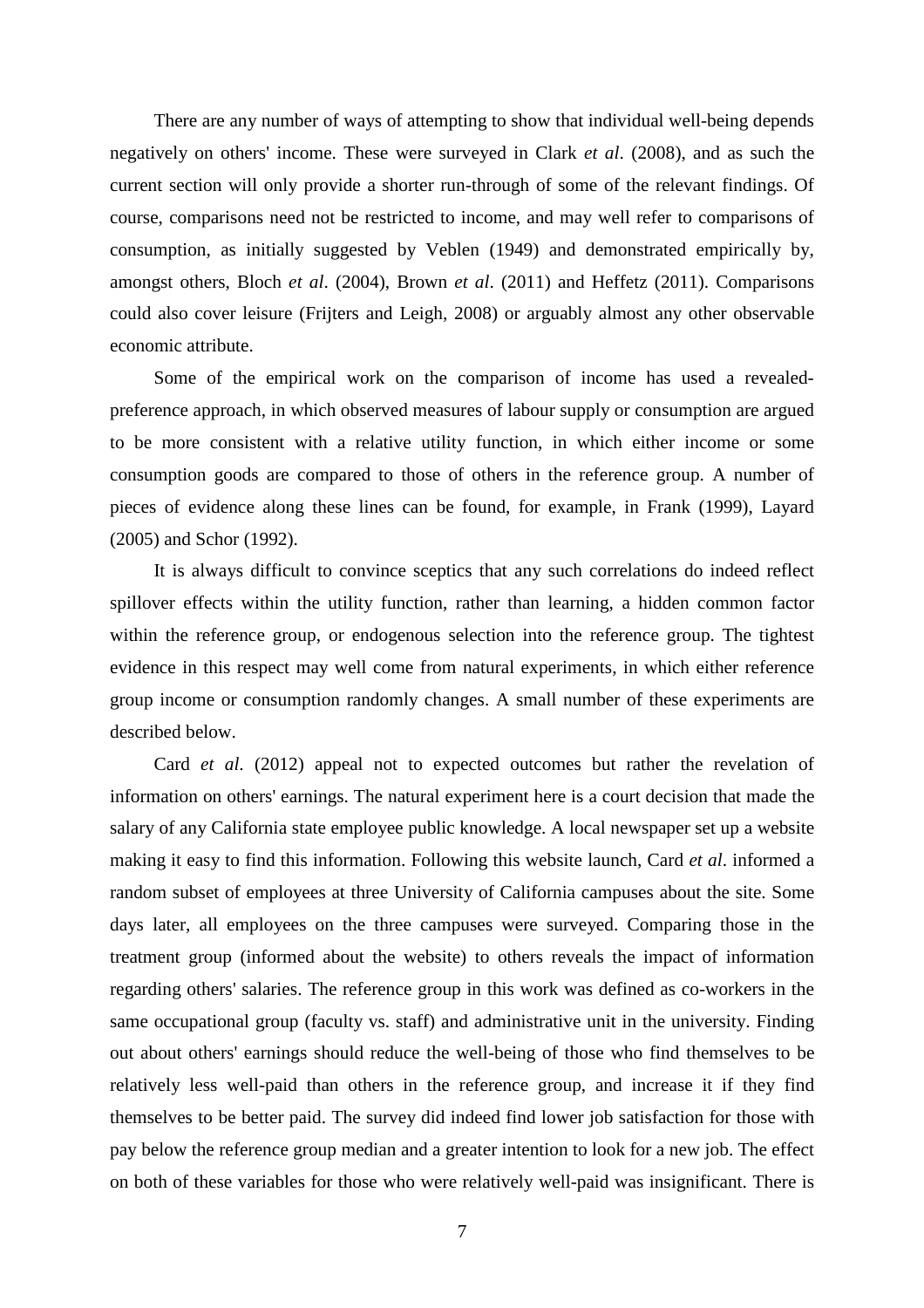in addition some evidence of an actual quitting effect on those who were found to be in the bottom earnings quartile in the reference group.

Kuhn *et al*. (2011) consider observed large changes in close neighbours' incomes, which result from the design of the Dutch postcode lottery. Each week, this lottery randomly selects a postal code, and allocates a prize of  $\epsilon$ 12,500 per lottery ticket purchased within the postcode. In addition, one participating household in the winning postcode receives a new BMW. These postcodes are small, comprising on average about 20 households. Individuals who do not live in the winning postcode area, and those who do but did not buy a ticket, receive nothing. Households in winning postcodes were surveyed six months after the prize was won. One of the paper's key findings is that lottery non-participants in winning postcodes (who live next door to winners) are significantly more likely to have purchased a new car since the date of the lottery draw than are other non-participants, as if individuals do indeed compare their own car to that of their near neighbours.

A last example of a natural experiment is one in which comparisons to a reference position or an expectation (rather than comparison to other individuals) affect observable behaviour (rather than subjective well-being). In New Jersey, police unions bargain over wages with their municipal employer and, in cases of dispute, an outside arbitrator has the final say. Mas (2006) finds that the per capita number of crimes solved (cleared) is 12% higher when the unions win their case compared to when they lose. He concludes that "*the change in performance of police officers following an arbitration loss depends not only on the amount of the pay raise, but on the counteroffer that was demanded but never implemented as well*" (p.785).

Natural experiments of this kind are relatively rare. A great deal of work has instead appealed to survey data, and modelled subjective well-being as a function of both the individual's own income and the income of a plausible reference group. This latter reference group is almost always imposed by the researcher as some measure of the income earned by those who are of the same age, sex and education, for example, or who live in the same region, or (in the case of linked employer-employee data, as in Brown *et al*., 2006, and Clark *et al*., 2009*b*) who work in the same firm. Direct information on who is in the individual's reference group in survey data is very rare (an exception is Clark and Senik, 2010).

Some of the by now large body of empirical literature is surveyed in Section 3.1 of Clark *et al*. (2008). For the income of 'people like you', Clark and Oswald (1996) use the first wave of British Household Panel Study (BHPS) data to show that the estimated coefficients on income and others' income in a job-satisfaction equation are statistically equal and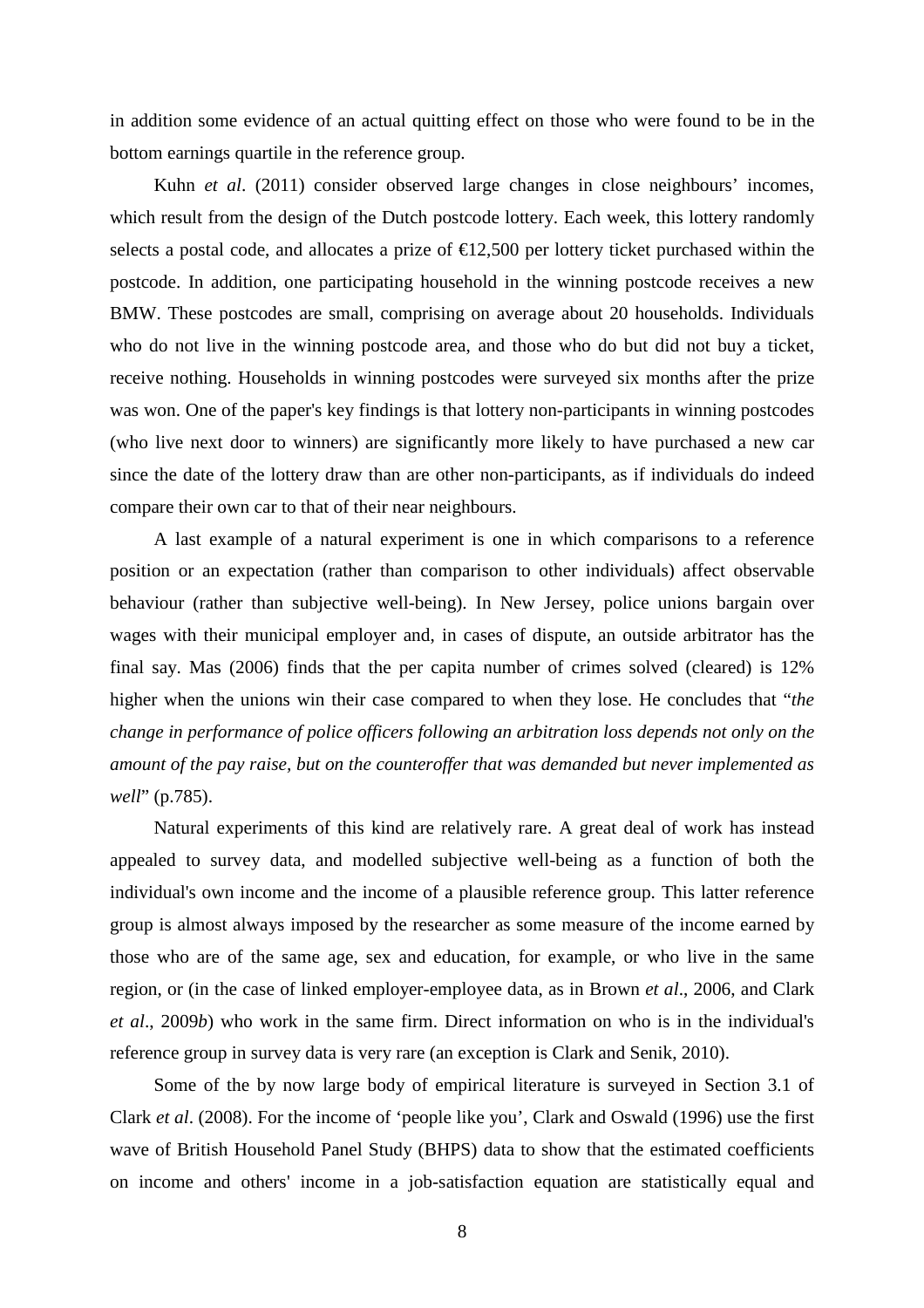opposite, which is compatible with the Easterlin paradox. An early contribution by Cappelli and Sherer (1988) considered workers in the airline industry. The authors appeal to an occupational definition of others' earnings, and show that individual pay satisfaction is negatively correlated with an outside 'market wage', which is average pay by occupation in other airlines. Ferrer-i-Carbonell (2005) relates life satisfaction in the German Socio-Economic Panel (SOEP) to average income defined by sex, age and education; Luttmer (2005) also considers life satisfaction, which is shown to be negatively correlated with average income by local area identified in a number of waves of the US National Survey of Families and Households.

Instead of modelling reported subjective well-being as a function of own and others' income, an alternative is to ask how much income individuals need to attain a certain level of well-being. This is the method used in the Welfare Function of Income, associated with the Leyden school in the Netherlands. In this project, individuals are asked to assign income levels (per period) to a number of different verbal labels (such as "excellent", "good", "sufficient" and "bad"). It is then possible to estimate an individual lognormal 'Welfare Function of Income' using the responses for each individual: this function shows how much income each individual needs in order to hit a certain level of well-being. The estimated means  $(\mu_i)$  of these lognormal functions can then be used as the dependent variable in regressions seeking to explain which types of individuals require a higher level of income in order to be satisfied. The mean  $\mu$  was found to be positively correlated with reference-group income (average income by age, education and certain other individual or job characteristics): see Hagenaars (1986) and Van de Stadt *et al*. (1985). In other words, when the income of the reference group is higher, individuals need more money to attain a certain stated level of utility.

To date we have discussed empirical results that are consistent with a comparative reference group of which the individual is a member. The discussion in Section 1 above revealed a possible counteracting effect when incomes rise in a comparative reference group to which the individual aspires, but of which she is not yet a member. Some work has indeed found that individual well-being is *positively* correlated with reference group income, and has attempted to interpret this correlation in the light of aspirations and future outcomes. A positive correlation between my own well-being and others' income is consistent with Hirschman's tunnel effect, where others' earnings provide information about my own future prospects. In the terminology of Manski (2000), these are expectations interactions, where the individual updates their information set based on others' outcomes. The tunnel effect relates to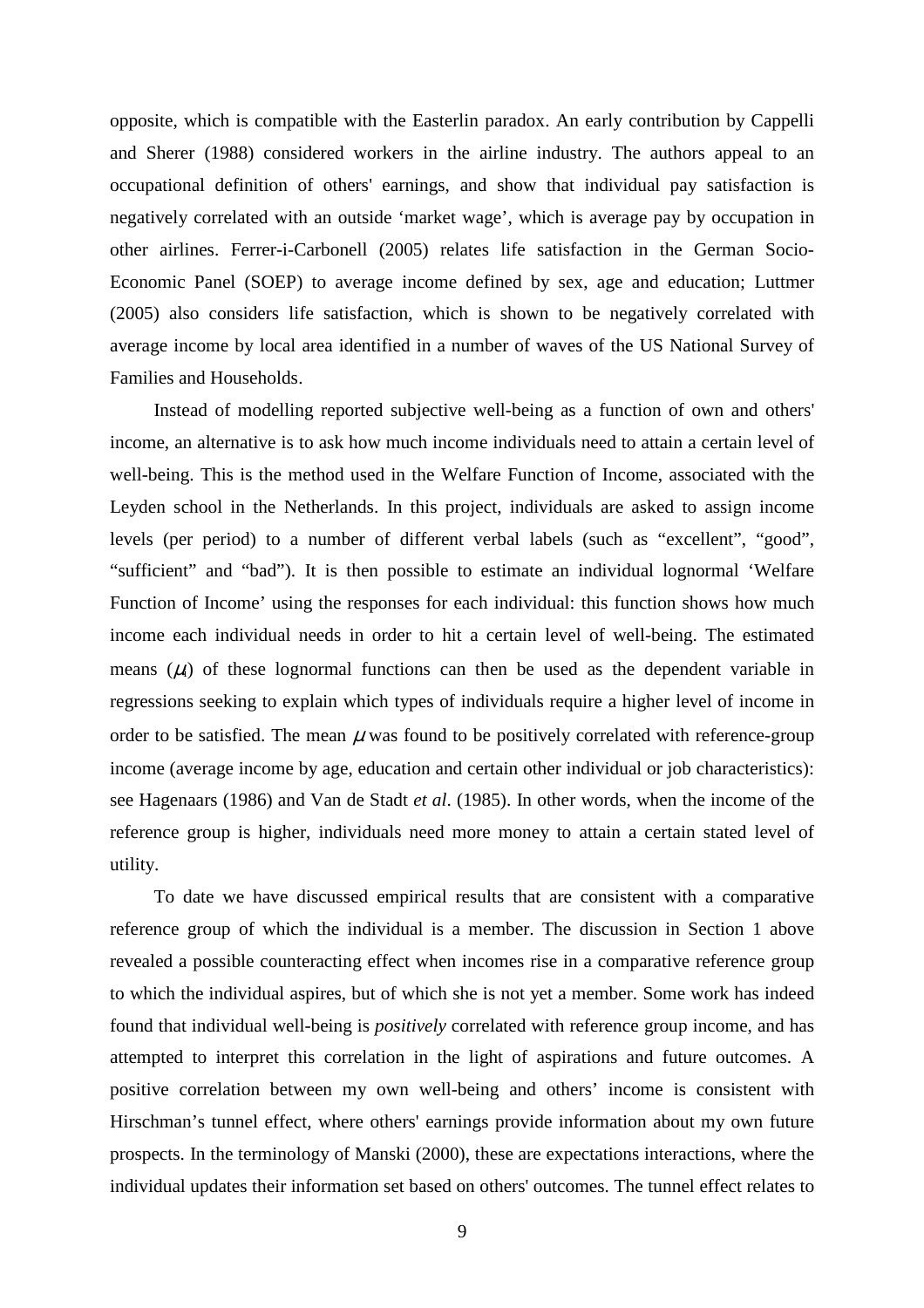the literature on the 'prospect of upward mobility' (POUM), where both current and future income matter. This will be discussed further in Section 4.3 below.

Clark *et al*. (2009*b*) make the point that the estimated coefficient on others' earnings in a typical subjective well-being equation will likely mix together the comparison element (comprising relative deprivation and relative satisfaction, as discussed above) and the relative aspiration effect of the group to which the individual aspires. In the associated literature, this latter is often called an information or signal effect (whereas the former is called a jealousy or status effect). Positive subjective well-being effects from others' income are found, for example, in Senik (2004), Kingdon and Knight (2007) and Clark *et al*. (2009*b*). In each of these, the case can be made that the retained measure of others' income contains some element of my own likely future outcomes: an information or aspiration role for others' income is more likely the greater my probability of accession to the reference group in question. As will be discussed in Section 3.1 below, the inversion in the correlation between satisfaction and overall income inequality in Grosfeld and Senik (2010) in Poland can be interpreted in the light of such a tunnel effect. Individuals were initially happy with others' higher incomes (towards the top end of the income distribution), as this was thought to reflect their own future opportunities. Once it became clear that only relatively few people were actually going to be able to accede to these incomes, the correlation with satisfaction became more comparative, with a net negative effect in the later years of their sample.

Before describing the results of this literature any further, it is useful to set out the models of income comparisons formally. There is a fixed set  $N = \{1, ..., n\}$  of  $n \ge 2$ individuals whose incomes are recorded in an income distribution  $x = (x_1, ..., x_n) \in \mathbb{R}^n_+$ , where  $\mathbb{R}^n_+$  is the set of *n*-dimensional vectors with non-negative components. The mean of *x* is  $\lambda(x)$ . For  $x \in \mathbb{R}^n_+$ ,  $B_i(x) = \{j \in N | x_j > x_i\}$  is the set of individuals with income greater than that of *i*, known as the Better-off set; analogously,  $W_i(x) = \{j \in N | x_j < x_i\}$  is the set of individuals who have an income which is lower than that of *i*, the Worse-off set.

In the income-distribution literature, the most significant role of relative standing is in the determination of deprivation and satisfaction, which is related to inequality measurement as we will see below. As opposed to measures of income inequality, deprivation and satisfaction are defined at the individual level and aim to capture individuals' reactions when they compare their situation to that of others who have different levels of income (or of some other variable). Deprivation "*involve(s) a comparison with the imagined situation of some other person or group. This other person or group is the 'reference group', or more*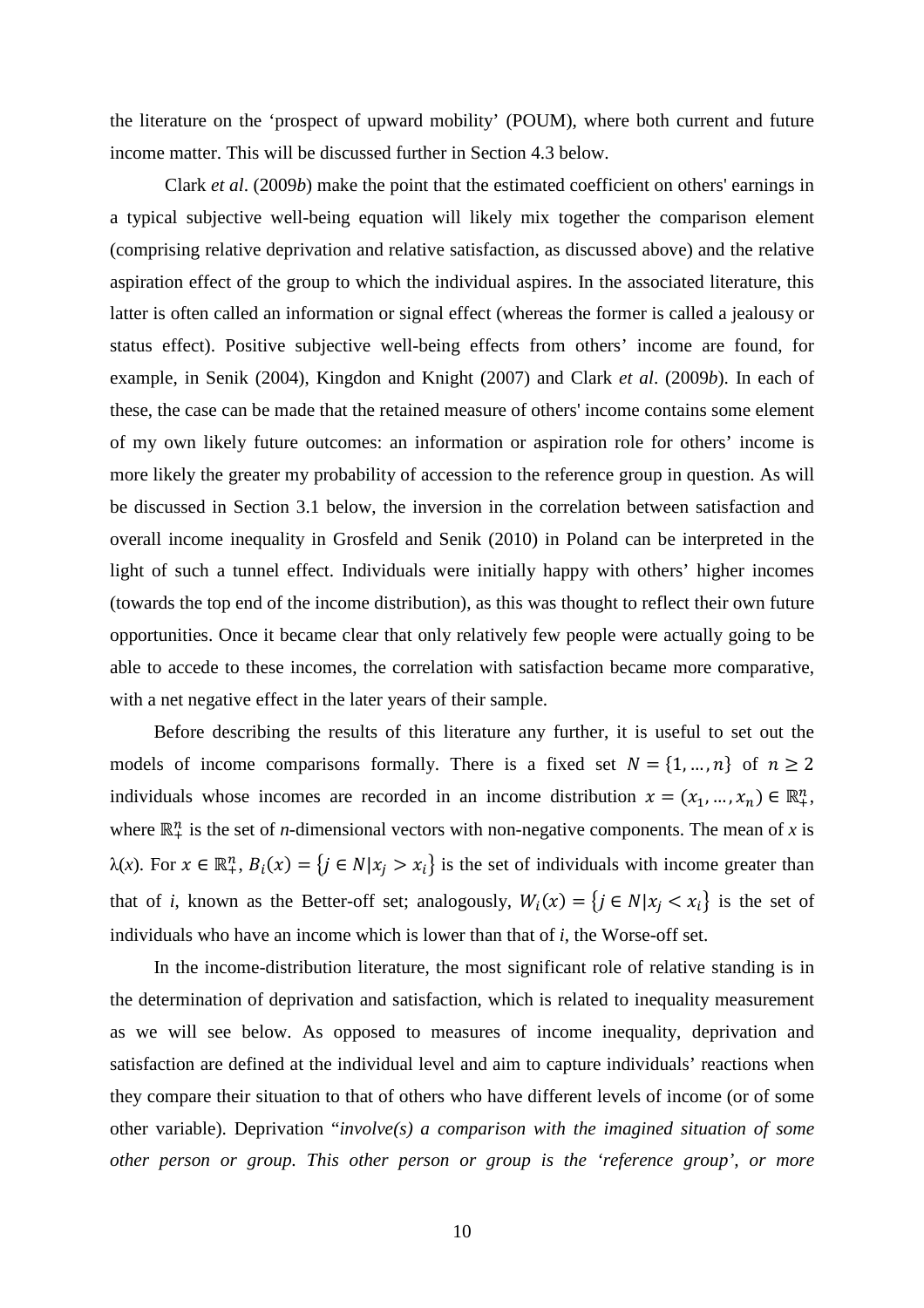*accurately the 'comparative reference group'*" (Runciman, 1966, p. 11). In this literature, it is generally assumed that the reference group is the entire society.

The definition of relative deprivation adopted is the following: "*We can roughly say that [a person] is relatively deprived of X when (i) he does not have X, (ii) he sees some other person or persons, which may include himself at some previous or expected time, as having X (whether or not this is or will be in fact the case), (iii) he wants X, and (iv) he sees it as feasible that he should have X*" (Runciman, 1966, p.10). When we consider income as the object of relative deprivation, which is the *X* in the above citation, then individual deprivation is simply the sum of the gaps between an individual's income and the incomes of all individuals richer than her.

Formally, Hey and Lambert (1980) specify the deprivation felt by someone with income  $x_i$  with respect to a person with income  $x_j$  as:

$$
d_i(x) = (x_j - x_i) \quad \text{if } x_i < x_j \\ = 0 \quad \text{else}
$$

In this case, as also suggested by Yitzhaki (1979), the deprivation function of an individual with income  $x_i$  is the sum of all the gaps to those in the better-off set divided by the number of individuals in the society:

$$
D_i(x) = \sum_{j \in B_i(x)} \frac{x_j - x_i}{n}.
$$

Aggregate deprivation, that is deprivation at a societal level, is then given by the average value of all of the individual deprivations. This aggregate deprivation turns out to the absolute Gini coefficient, which is given by the most popular index of income inequality (the Gini coefficient) multiplied by mean income.

Following on from these early contributions, Chakravarty (1997) proposed the inclusion of mean income in the measurement of individual deprivation. The latter now becomes the gap as a fraction of mean income,  $d_i(x)/\lambda(x)$ . This normalization is argued to be more appropriate for the comparison of the same society at different points in time, or different societies. When we use this formulation, aggregate deprivation is equal to the Gini coefficient, which is the absolute Gini index divided by mean income.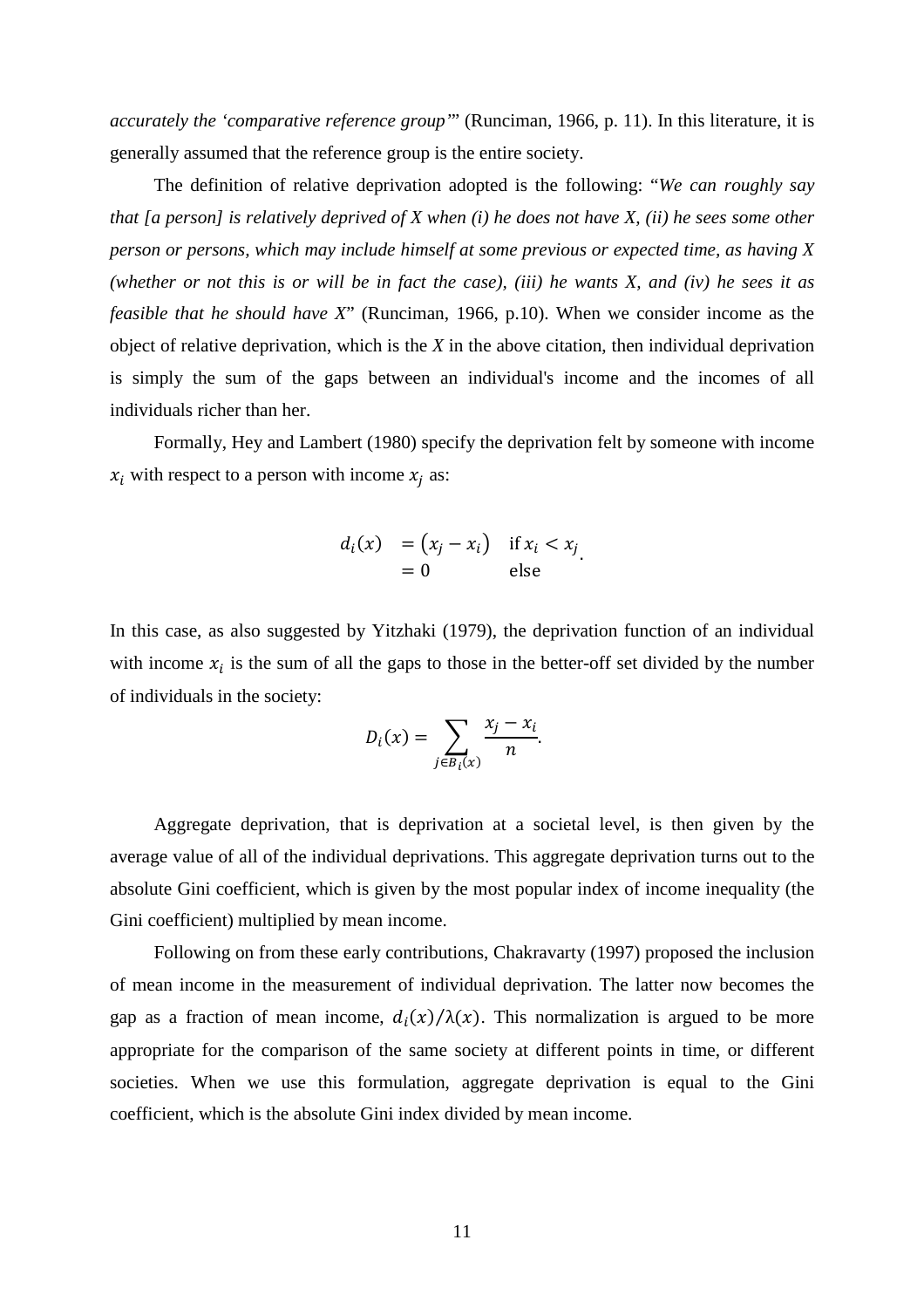Analogously, income can be compared to those who are poorer than the individual in question, i.e. those who are in the worse-off set. This comparison yields the relative satisfaction function of an individual with income  $x_i$ ,  $S_i(x)$ , given by:

$$
S_i(x) = \sum_{j \in W_i(x)} \frac{x_i - x_j}{n}.
$$

These measures of deprivation and satisfaction are called disadvantageous and advantageous inequality in Fehr and Schmidt's (1999) utility function. On this point Runciman (1966, p.9) writes: "*If people have no reason to expect or hope for more than they can achieve, they will be less discontent with what they have, or even grateful simply to be able to hold on to it. But if, on the other hand, they have been led to see as a possible goal the relative prosperity of some more fortunate community with which they can directly compare themselves, then they will remain discontent with their lot until they have succeeded in catching up*".

While Fehr and Schmidt imagine that individuals are averse to both kinds of inequality, in the income-distribution literature it is most often implicitly assumed that individual wellbeing depends negatively on relative deprivation but positively on relative satisfaction. One of the main reasons for individuals not being inequality-averse, as will be set out in the following section, is that real income is not manna from heaven, and how that income comes about matters for individual attitudes.

This same concept of deprivation, which is at the core of the Gini coefficient, is also found also in the literature of polarisation (see Chapter 6). Deprivation is there called alienation. In general, alienation is assumed to be symmetric, while only the comparison to better-off individuals matters for deprivation. The interaction between alienation and identification is at the basis of the measure of polarisation proposed by Esteban and Ray (1994). Bossert *et al*. (2007) reinterpret alienation and (the lack of) identification in terms of deprivation in a multivariate setting where functioning failures are analysed. In this setting, individual deprivation is a multiple of the product of the share of agents with fewer functioning failures than the agent under consideration (the lack of identification) and the average of the functioning-failure differences between the individual and those who are better off (the alienation component).

The empirical subjective well-being literature described in this sub-section has arguably made a key contribution in reminding social scientists (and maybe especially economists) that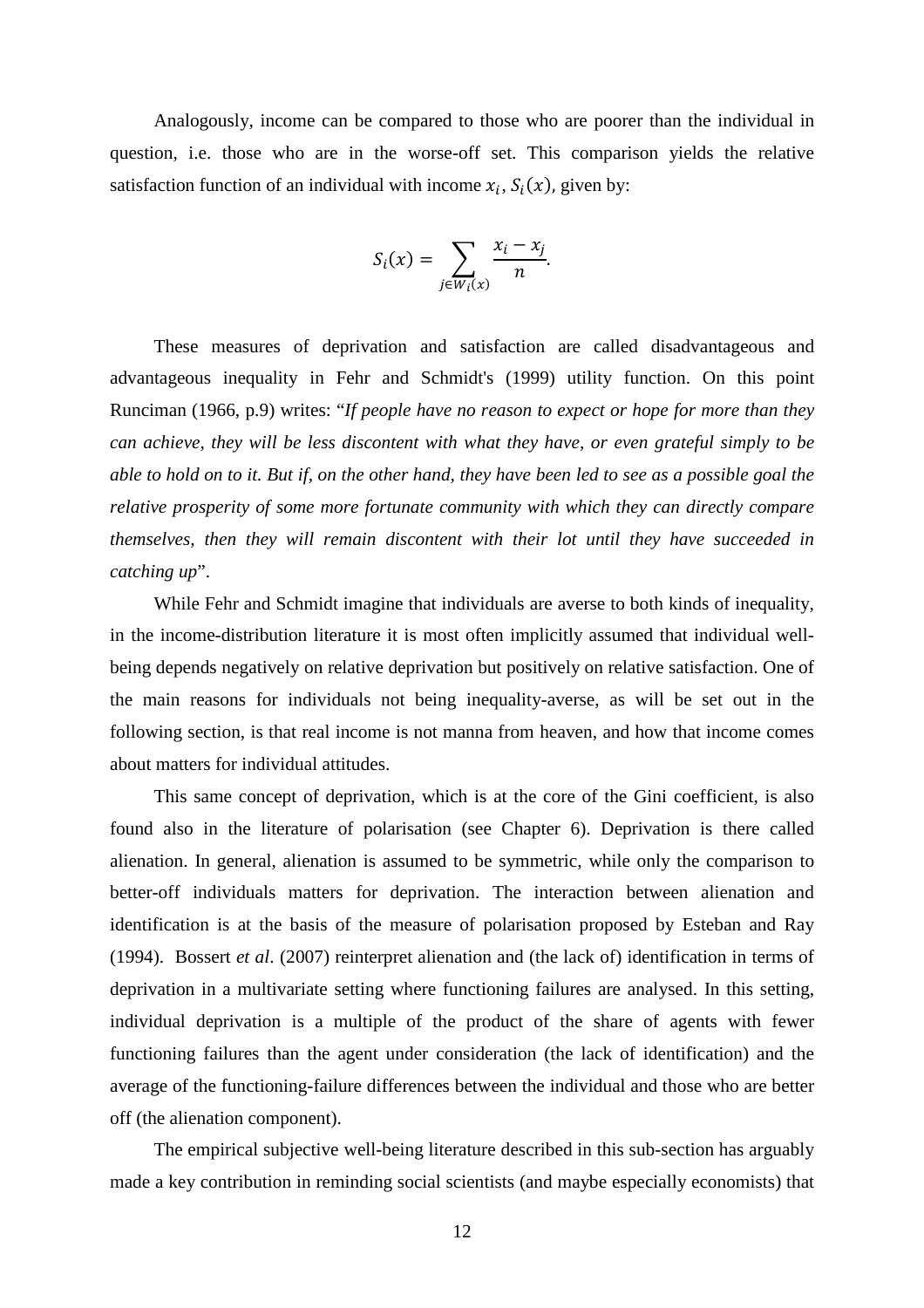there are spillovers in individual income. The more you earn, the less happy I am, if you are in my reference group. Unless you are in a reference group to which I aspire, in which case my subjective well-being may well be higher (your position today provides me with an idea of what I can aspire to tomorrow).

The news is not only good, however. It can be argued that there are a number of drawbacks in this literature. In particular, the pertinent reference group is only a guess at who really matters in terms of the individual's own specific group that matters for income comparisons. In almost all cases, the best that we can do is use a series of likely reference groups and show that the effect of others' incomes seems to be consistent across them. An arguably useful piece of additional information comes from the identification of reference groups to which the individual aspires (for which there is an information or signal effect): we expect the correlation between individual subjective well-being and others' income in these groups to be less negative, or even positive. Even so, in both cases we can only guess at the correct reference group, with obvious implications for the accurate measurement of the relevant income gaps. As noted earlier in this sub-section, we practically never ask individuals about their comparative reference group, and have to our knowledge never asked about the reference group to which the individual aspires.

In the context of contributing to the analysis of relative deprivation and relative satisfaction described above, this literature has also not been an overwhelming success. Almost every paper here appeals to one single measure of the centrality of others' incomes, independently of whether the individual in question finds herself above or below that level. As such, there has been little attempt to distinguish relative deprivation from satisfaction.<sup>7</sup> Equally, knowing both my own income and the mean (or median) of my reference group income actually tells me fairly little about the gaps between me and others. Someone who has an income of 1000 Euros above the mean or median reference-group income, say, can have widely-varying values of relative deprivation and relative satisfaction.

The set of empirical subjective well-being work explicitly appealing to deprivation and satisfaction is not entirely empty. D'Ambrosio and Frick (2007) provide an empirical counterpart to the theoretical measures above by exploring the relationship between selfreported income satisfaction and relative deprivation. Using panel data from the SOEP, they

<sup>7</sup> One exception, which arguably does fall into the group of survey work on satisfaction, is Loewenstein *et al*. (1989). Here individuals evaluate a series of hypothetical scenarios involving disputes between two people, where they are told to assume the role of one of the individuals, and evaluate how satisfied they are with the final outcome in each situation. These satisfaction scores are shown to be related to both own and the other person's payoff. The correlation between satisfaction and advantageous inequality is much weaker than that with disadvantageous inequality.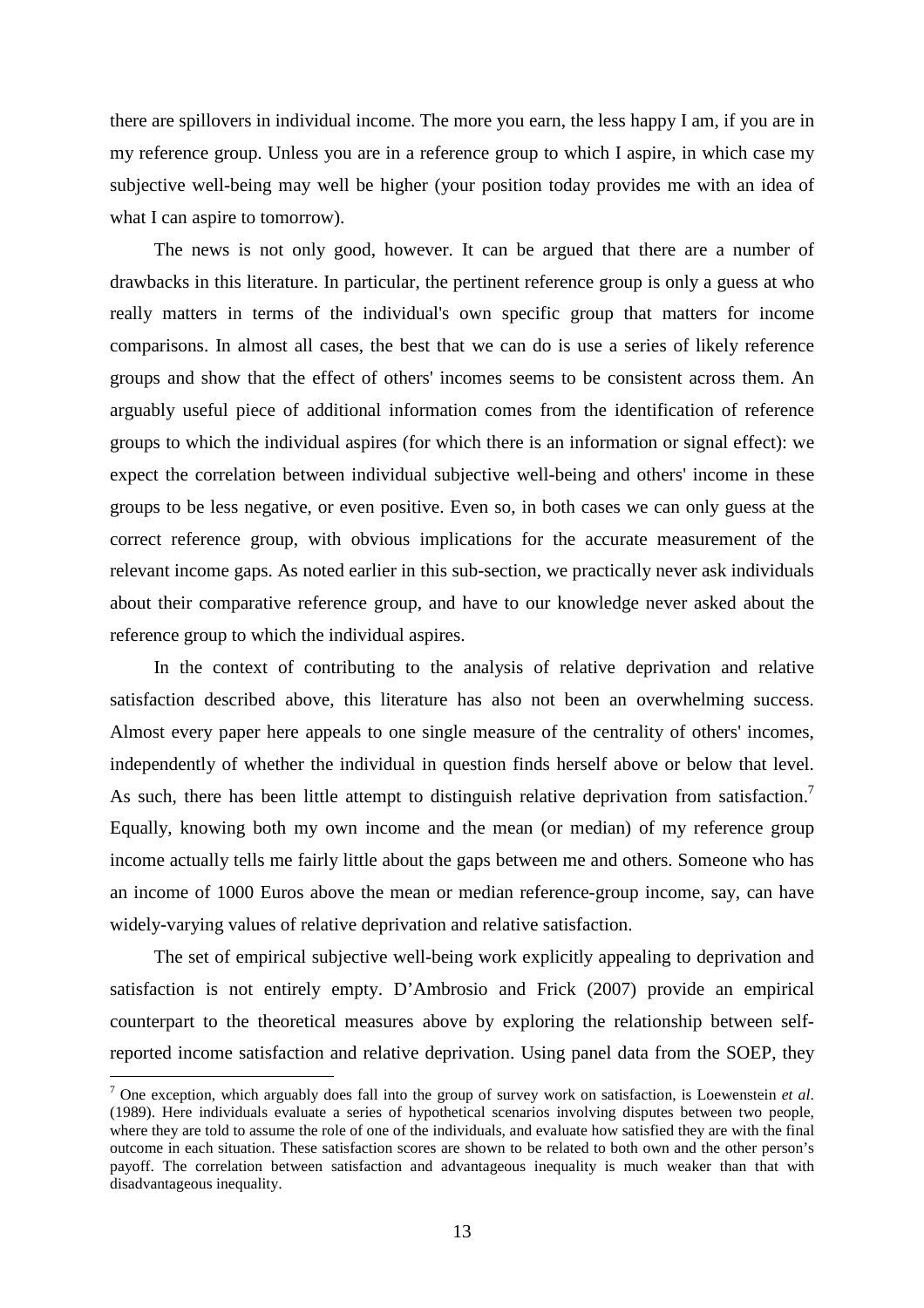show that subjective well-being depends more on a measure of relative deprivation than it does on absolute income, since the correlation between income satisfaction and absolute income is 0.357 while that between satisfaction and relative deprivation is larger in absolute value at -0.439. As predicted by the income-distribution literature, the effect of relative deprivation on well-being is negative. This finding holds even after controlling for other influential determinants of well-being in a multivariate setting. Cojocaru (2014*a*) also estimates an individual well-being regression as a function of advantageous and disadvantageous inequality in the reference group, using uses 2006 data from the Life in Transition Survey (LiTS). Disadvantageous inequality is associated with lower life satisfaction, but advantageous inequality is not significantly so.

Bossert and D'Ambrosio (2007) introduce time as an additional dimension in the determination of the level of deprivation felt by an individual. They suggest that, as is usual, an individual's feeling of relative deprivation today depends on a comparison with those who are better off today. They then propose an additional consideration: the feeling of deprivation relative to someone who has a higher income today is more pronounced if this someone was *not* better off than the individual in question yesterday. In other words, relative deprivation is more keenly felt relative to those who, between yesterday and today, have passed the individual in question in the income distribution. Individual relative deprivation in this framework is then determined by the interaction of two components: the average gap between the individual's income and the incomes of all those who are richer than her (this is the traditional way of measuring deprivation), and a function of the number of people who were ranked below or equal in the previous period's distribution but who are now above the individual in question in the current distribution. A similar modification can be effected for the measurement of relative satisfaction, with the latter rising with the number of people that the individual has passed in the distribution between yesterday and today.

In a similar spirit to Bossert and D'Ambrosio (2007), D'Ambrosio and Frick (2012) propose a utility function including dynamic-status considerations which is tested on SOEP data. Individual well-being, measured in the SOEP by individual income or life satisfaction, depends at time t on four different elements: (i) the absolute component, *i.e.* the standard of living of the individual at time t; (ii) the absolute dynamic component, *i.e.* how the individual's own income changed between  $t - 1$  and  $t$ ; (iii) the relative component, which is the individual's income at time  $t$  compared to others' incomes at time  $t$ ; and (iv) the relative dynamic component, which reveals how the result of the individual's income comparison in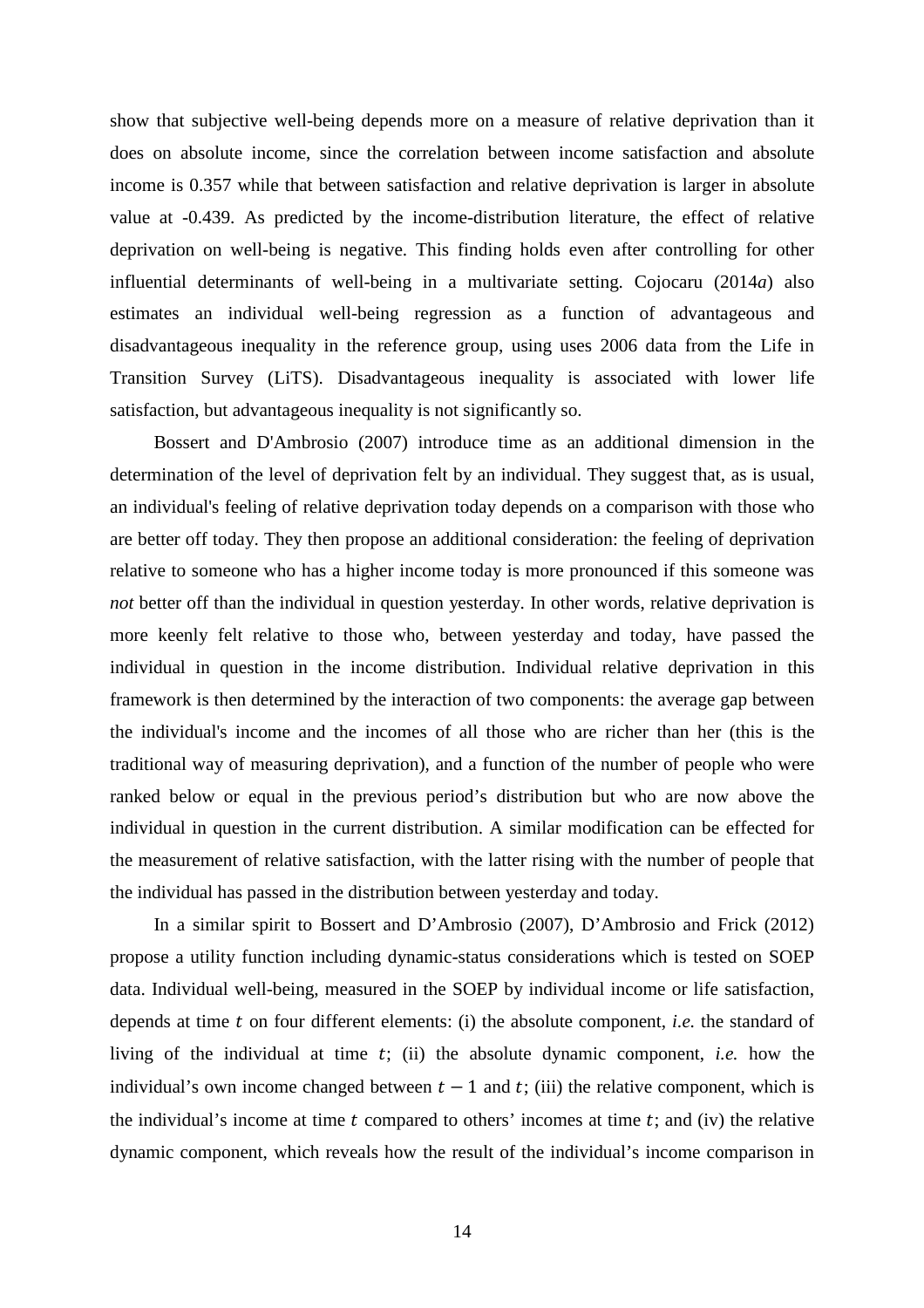(iii) changed between  $t - 1$  and t. This utility function is a generalization of that proposed by Fehr and Schmidt (1999), with the addition of individuals' income histories.<sup>8</sup>

This separation of income comparisons into those with respect to richer and poorer individuals, and explicitly distinguishing the others who have passed (or have been passed by) the individual in question, can be argued to shed some light on the debate regarding the potential status and signal effects of comparison income.

Individual wellbeing being negatively affected by comparisons to those who are permanently richer (and positively affected by comparisons to the permanently poorer) is completely in line with the standard empirical findings in the literature on relative income. At the same time, the presence of newly richer and poorer individuals can be argued to play the informational role described in Hirschman's (1973) tunnel effect. Someone who is today richer than me, but was yesterday poorer than me provides me with a positive signal about my own future prospects. And indeed in the empirical application, D'Ambrosio and Frick (2012) show that individual satisfaction is positively correlated with the income today of such people. Analogously, the income gap with respect to those who are now behind the individual but who were ahead of her reduces the individual's satisfaction, which is consistent with a negative signal that the individual could well be one of this group tomorrow. Finding such an effect in an advanced stable economy such as Germany is new and perhaps unexpected, in that previous work in the literature had rather underlined the relevance of the tunnel effect in societies that were either volatile or in earlier stages of economic development.

The broad conclusion from this work, which is by now far too voluminous to be listed in detail, is that others' incomes often do play a role in determining my well-being. As the income of others to whom I compare rises, my well-being falls; but this status effect may be diminished or even entirely neutralised by a signal effect if what happens to others today informs me about what may happen to me in the future.

In general, however, the link between the formal models of income gaps (which are behind the measurement of inequality) and empirical work in the subjective well-being literature has been weak. The subjective well-being spillovers in society consist of a many-tomany mapping. As incomes in a society change, we both need to know who is affected by a movement in the income of individual *i*, and who is in individual *i*'s reference group. We then have to identify the nature of the relationship between each pair: relative deprivation, relative

<sup>&</sup>lt;sup>8</sup> Senik (2009) uses 2006 LiTS data, covering 28 post-Transition countries (plus Turkey). She concludes that dynamic income comparisons (to oneself in the past) are more important than a number of other comparison benchmarks.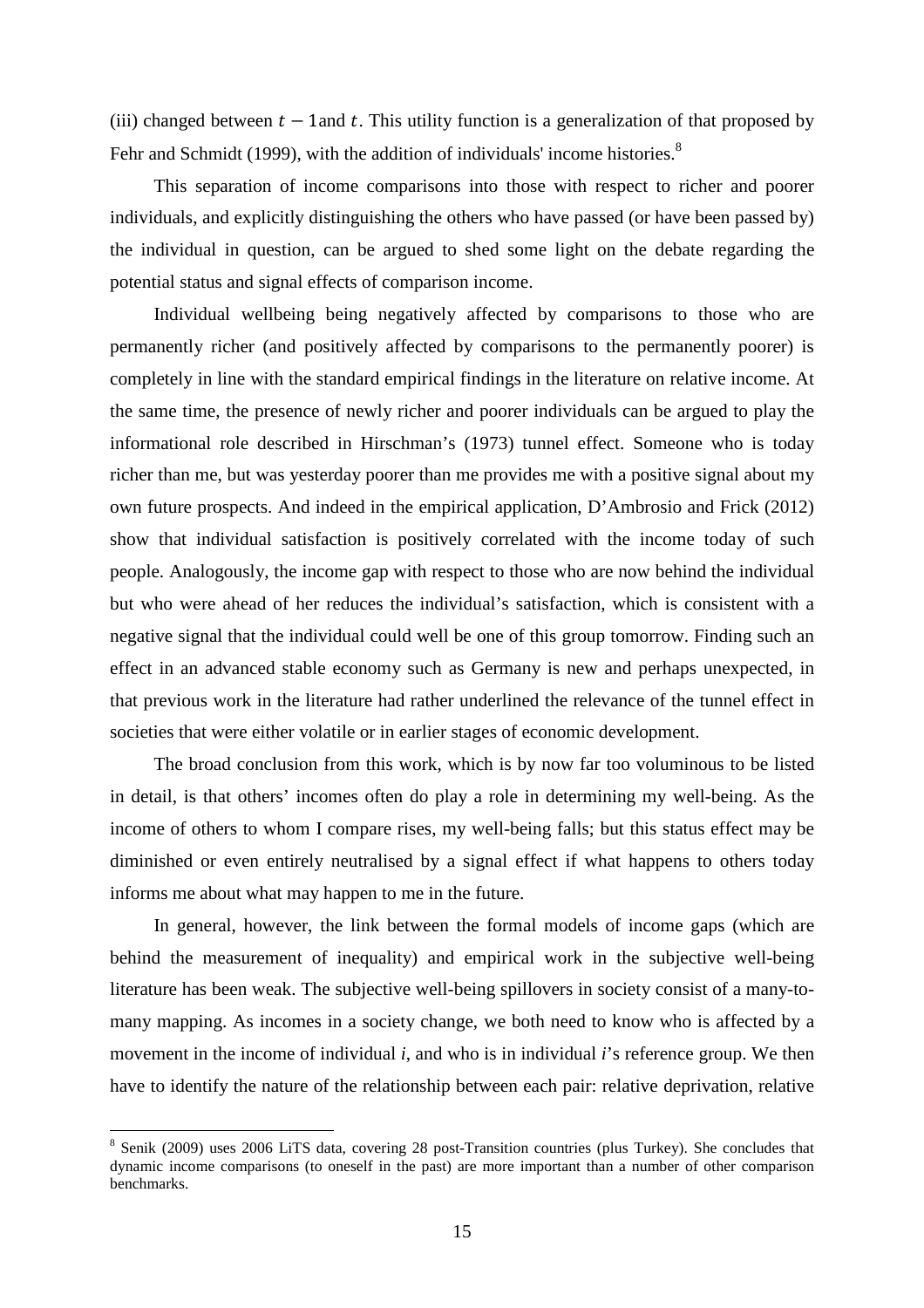satisfaction, or rather aspirations? Put in this light, it is obvious that we are asking a great deal of the information that is contained in standard surveys, all of which contain significant lacunae in this respect. To complement our understanding of how my well-being depends on my comparison to your income, we turn to experimental economics, where all of the relevant parameters of the comparison process can arguably be controlled.

#### **2.2 Experimental economics**

Experimentalists appeal to the notion of interdependence in preferences to explain the behaviour of subjects who repeatedly violate game-theoretic predictions. Extensive surveys of work in this area can be found in Fehr and Schmidt (2003), Sobel (2005) and Camerer and Fehr (2006).

Interdependent preferences, that is preferences that depend directly on the situation of others, were modelled formally for the first time in the theory of consumer demand. The phenomenon whereby individual utility functions depend on other people's income or consumption is known generically as the relative income hypothesis (Duesenberry, 1949). This can be further differentiated into *Keeping up with the Joneses*, where the preference interaction with others depends on current consumption, and *Catching up with the Joneses* where it depends on lagged consumption. Leibenstein (1950) was the first to introduce demand functions that explicitly took into account the desire to be 'in style', bandwagon and snob effects, and conspicuous consumption. Since then the literature has advanced to a considerable degree of sophistication, exploring the implications of such preferences on the theory of asset pricing (Abel, 1990, Campbell and Cochrane, 1999, Galí, 1994), Pareto optimality (Collard, 1975, and Shall, 1972), the theory of optimal taxation (Aronsson and Johansson-Stenman, 2008, Boskin and Sheshinki, 1978, Dupor and Liu, 2003, Ljungqvist and Uhlig, 2000, and Abel, 2005), the determination of work hours (Bell and Freeman, 2001, Bowles and Park, 2005), public spending (Ng, 1987), and the allocation of resources in general (Fershtman and Weiss, 1993), amongst others. A theory of social interactions has been proposed using varying formulations, where preferences are either defined over general consumption goods or an individual's identity. See Becker (1974) and Stigler and Becker (1977) for the first group, and Akerlof and Kranton (2000) for the second. Sobel (2005) provides a thought-provoking discussion of the similarities and differences between these two strands of the literature.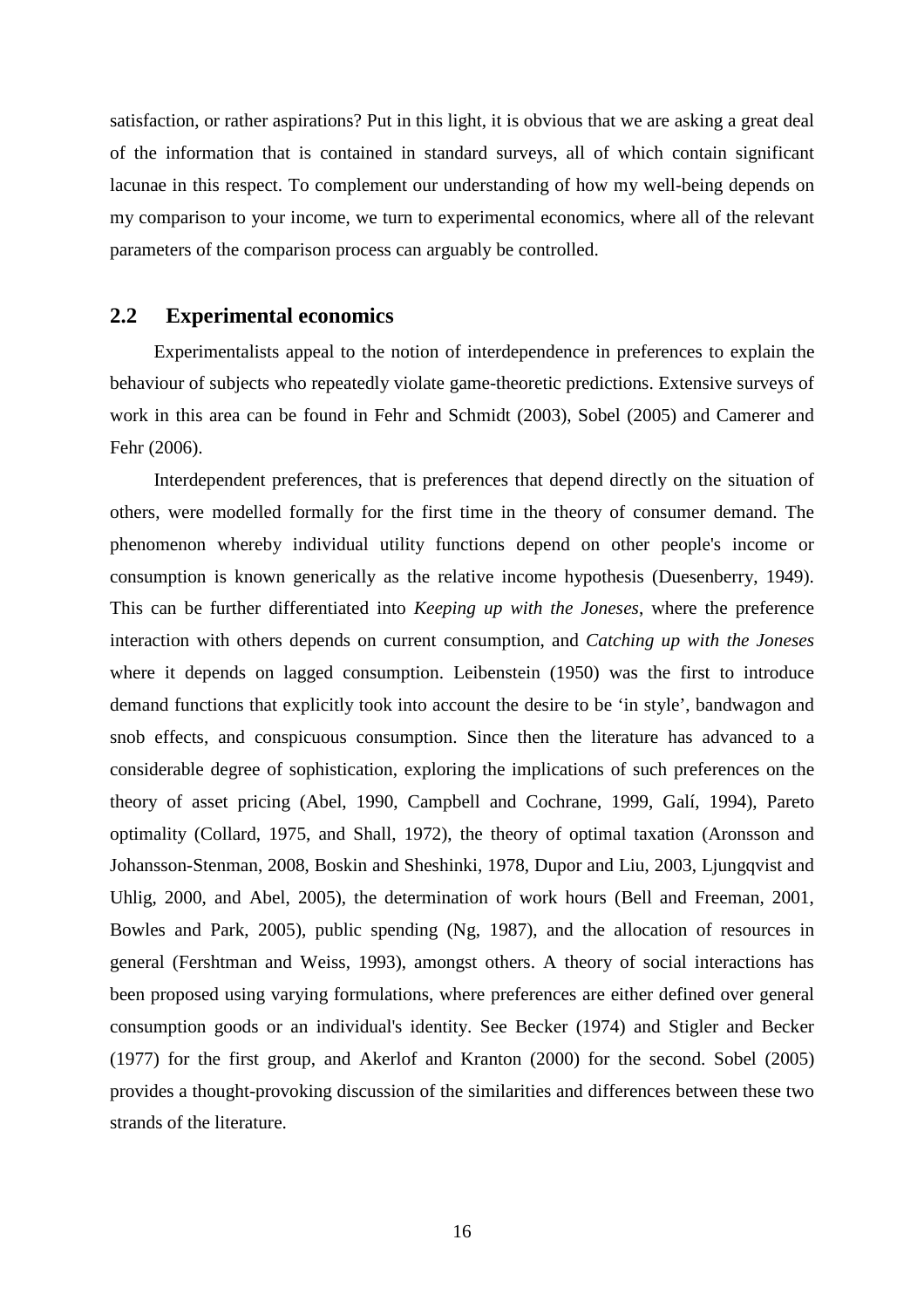Experimental work has made significant contributions to this area, in particular in considering the distribution of income across players, and distinguishing between doing better than others and doing worse than them.

#### *2.2.1 Models of the distribution of income*

The experimental economics literature fully incorporated distributional concerns into the utility function for the first time in Bolton (1991), with the modelling of *inequity* or *inequality aversion*. The two terms are very often used as synonyms in the literature to refer to the single phenomenon: that "*people resist inequitable outcomes; i.e. the fact that they are willing to give up some material payoff to move in the direction of more equitable outcomes*" as Fehr and Schmidt (1999, p.819), to whom the definition of inequity aversion is due, put it.

The effect of inequality clearly results from some comparison being made to the reference group. On this point Fehr and Schmidt (1999, p.819) continue by explaining that "*Inequity aversion is self-centered if people do not care per se about inequality that exists among other people but are only interested in the fairness of their own material payoff relative to the payoff of others*".

Fehr and Schmidt (1999) incorporate inequality into the individual utility function via the inclusion of all of the pairs of the differences between the individual's own income and others' incomes. Bolton and Ockenfels (2000), who refined the earlier work of Bolton (1991), propose an inequality-averse utility function which depends on the individual's own income and their share of the total income. The survey in Engelmann and Strobel (2007) compares these two approaches, together with that of Charness and Rabin (2002). Charness and Rabin's model is more related to social welfare than to inequality aversion, and will not be analysed in what follows: preferences in Charness and Rabin are a combination of the individual's own payoff and the payoff of the worst-off individual only.

Fehr and Schmidt (1999), who we henceforth call FS, propose a utility function for individual *i*,  $i = 1, ..., n$ , which depends on the individual's own outcome, and the gaps to those in the better-off set and the worse-off set, as defined in Section 2.1 above:

$$
U_i(x) = x_i + \alpha \sum_{j \in B_i(x)} \frac{x_j - x_i}{n} + \beta \sum_{j \in W_i(x)} \frac{x_i - x_j}{n}
$$
 (1)

where  $\alpha \leq \beta \leq 0$ . In this formulation, the utility of an individual depends positively on their own income, but negatively on both their levels of disadvantageous inequality (the gaps to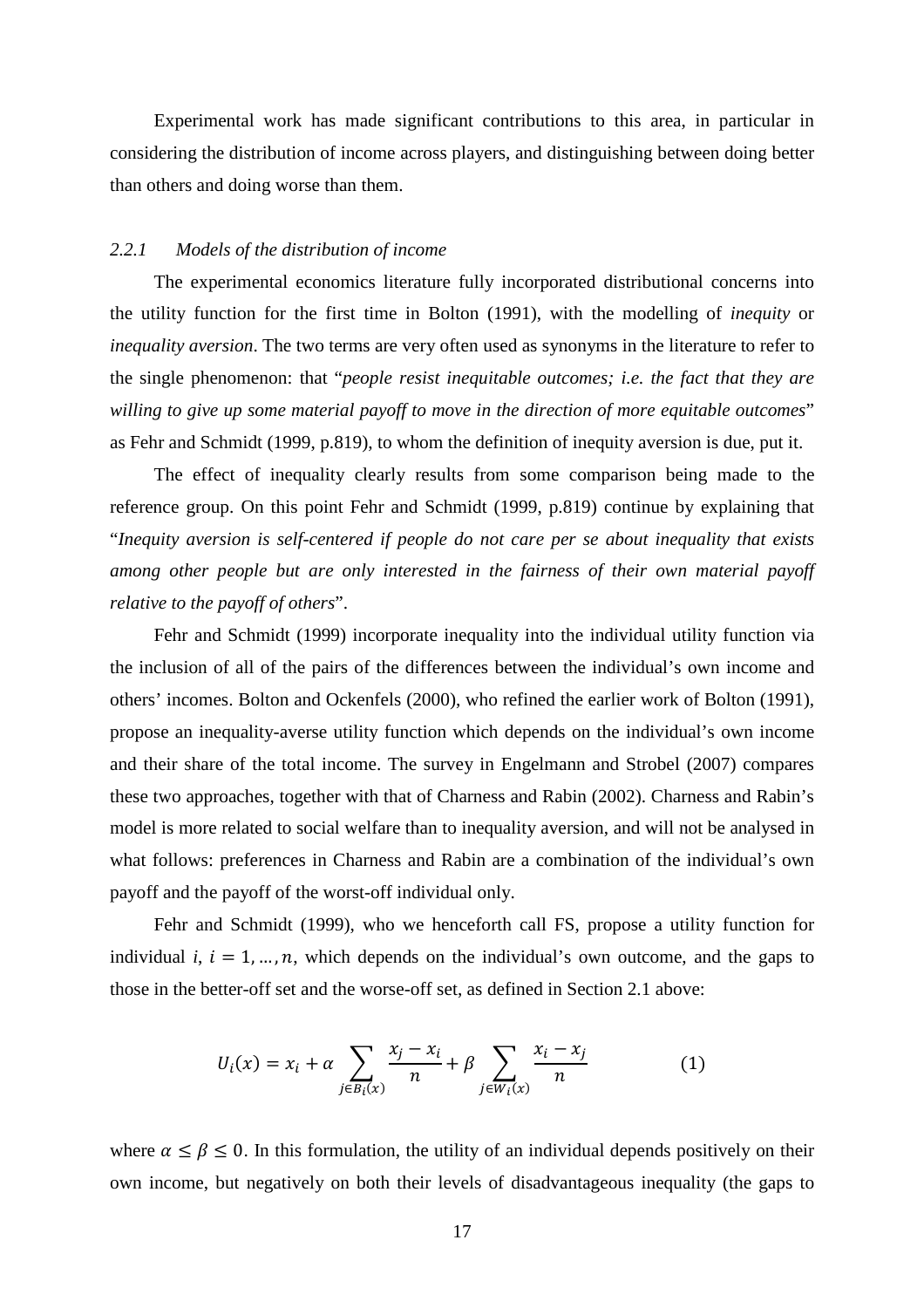those who earn more than them: the second term in (1)) and advantageous inequality (the gaps to those who earn less than them: the third term in (1)). According to Fehr and Schmidt, individuals dislike inequitable distributions. "*They experience inequity if they are worse off in material terms than the other players in the experiment, and they also feel inequity if they are better off. (...) (H)owever, we assume that, in general, subjects suffer more from inequity that is to their material disadvantage than from inequity that is to their material advantage*" (Fehr and Schmidt, 1999, p.822). As such, *α* is larger in absolute terms than is *β*.

In the approach taken by Bolton and Ockenfels (2000), individuals are motivated by both their own pecuniary payoff and their relative payoff standing. They propose a theory of Equity, Reciprocity and Competition (ERC) in which the individual utility function is given by  $U_i(x) = U_i\left(x_i, \frac{x_i}{\sum_{i=1}^{n}}\right)$  $\frac{x_i}{\sum_{j=1}^n x_j}$ . The derivative of  $U_i$  with respect to the second argument is nonmonotonic, exhibiting a hump-shape. This utility function satisfies a number of properties and, in a two-player game, with player *i* and *j,* one example of such an additively-separable utility function is:

$$
U_i(x) = a_i x_i + \frac{b_i}{2} \left( \frac{x_i}{x_i + x_j} - \frac{1}{2} \right)^2 \tag{2}
$$

where  $a_i \geq 0, b_i < 0$ . In equation (2), the utility of player *i* rises with her share of income when her share is under 50%, and falls with her share when this share is over 50%.

In most experiments, these two models (FS and ERC) yield similar predictions. However, the predicted outcomes can differ for games where there are three or more players, since ERC is not sensitive to all of the inequalities in payoffs. In the ERC formulation, individuals want the average payoff of others to be as close as possible to their own but do not dislike the presence of richer and poorer individuals *per se*; in Fehr and Schmidt, individuals dislike inequality in all of the outcomes. The experiment conducted in Engelmann and Strobel (2000) is designed to compare the performance of these two models: their results suggest that the formulation proposed by Fehr and Schmidt performs better than the ERC. A similar conclusion is reached by Dawes *et al.* (2007): humans appear to be strongly motivated by egalitarian preferences.

The various contributions to the experimental literature measure inequality aversion via a number of alternative methods which we will describe below. We believe that the appropriate term that should be used here is indeed inequality aversion, and not the original one proposed of inequity aversion. All of the empirical contributions here are based on the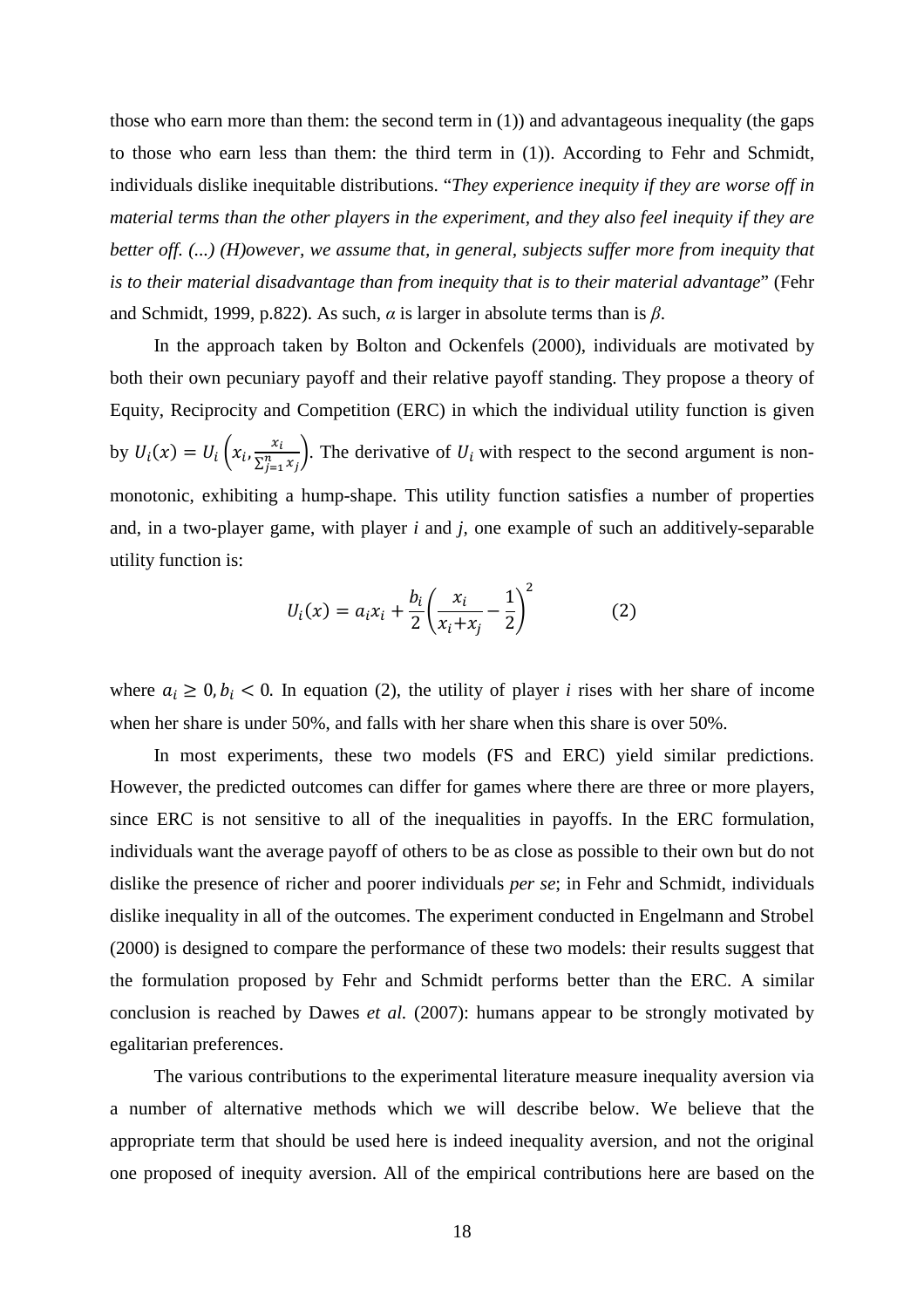assumption that the equality of payoffs is the fair, and hence equitable, outcome. But this need not necessarily be the case. If the distribution of income is not random, but depends (or is thought to depend) on individual effort or some other kind of merit-worthy individual characteristic, the individual's view of what is equitable will depend on her own moral standards and the normative reference group. Opinions regarding what distribution of income is equitable will then very likely differ among subjects (see the discussion in Tyran and Sausgruber, 2006, and Güth *et al*., 2009).

Experimental work has test for the presence of inequality aversion and its consequences for economic outcomes in a number of different settings, such as ultimatum games, dictator games, dynamic bargaining games, public-good games with punishment, and redistribution games.<sup>9</sup>

#### *2.2.2 Experimental evidence from Ultimatum, Dictator and Dynamic-Bargaining Games*

In the ultimatum game, some subjects, the proposers, are asked to suggest a division of a certain sum of money, say 100, between themselves and the other subjects, the responders. The proposer suggests a division which the responder can either accept or reject. If the latter accepts the proposal, both the proposer and the receiver receive the money in accordance with the proposed division; if the responder refuses, neither player receives anything. Both the proposer and the respondent are fully aware of the rules of the game. The standard economic prediction based on sub-game perfection is that the resulting outcomes will be very unequal: the proposer should make an offer of just over zero, and the responder should accept any positive offer that is made to them (as something is always better than nothing).

This prediction is not borne out by the behaviour that is actually observed in the lab. The experimental results reveal a far more equal division of the pie, with responders frequently rejecting offers that are under 25% of the total sum (see Camerer, 2003, and Levitt and List, 2007; see also Thaler, 1988, for a more comprehensive discussion of the general anomalies of these results). Bellemare *et al*. (2008) provide representative estimates of inequality aversion for the Dutch population. They find considerable differences between socio-economic groups. Inequality aversion, in particular advantageous inequality, rises with age and falls with education level. Young and highly educated participants are one of the most selfish subgroups of the population under consideration. Fehr and Schmidt (1999), in their

<sup>&</sup>lt;sup>9</sup> More unconventional experiments have also been carried out showing preferences for fair redistributions (in experimental settings where effort can be controlled for) amongst Capuchin monkeys (Brosnan and de Waal, 2003) and 19-month old infants (Sloane *et al*., 2012).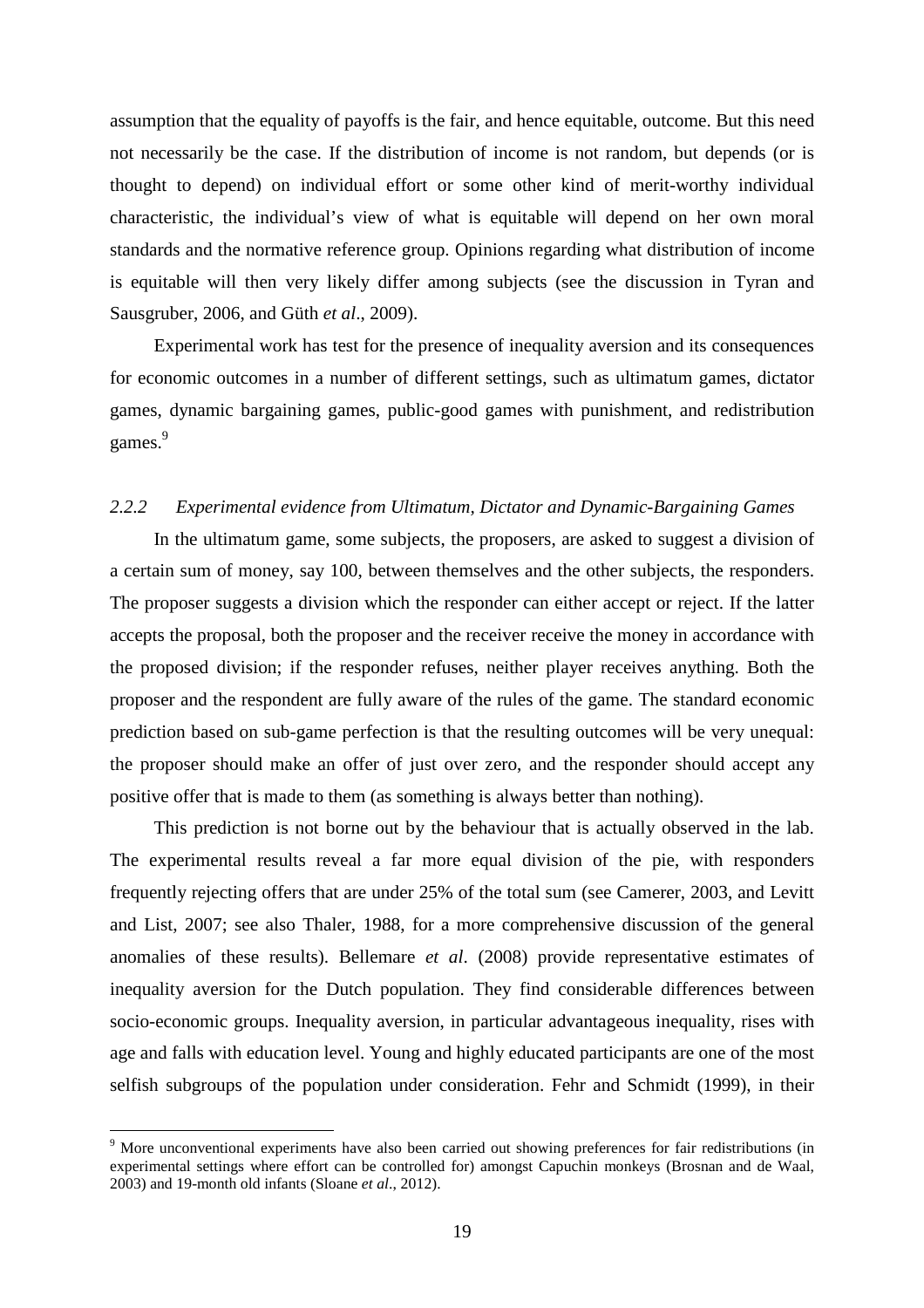survey of experimental results from the ultimatum game, note that the vast majority of offers are consequently between 40% and 50% of the total sum, and no offers are below 20%. These results seem to hold regardless of the size of the sum that is to be divided, and in particular are also found in high-stake games.

The second type of experiment used to reveal preferences over inequality is the dictator game. This is a simple variation of the ultimatum game, with the advantage of being nonstrategic. Here, as the name suggests, the proposer behaves like a dictator in proposing a split of the sum to be divided, with the responder having to accept the offer and thus having no decision to make. Experiments using the dictator game yield, as perhaps might be expected, distributions of income between the two players that are less egalitarian than those from the ultimatum game above, with the proposer offering lower amounts. Even so, and despite the proposer running no risk of rejection, positive amounts of money are still offered. The survey of 616 such experiments in Engel (2011) concludes that dictators give on average 28.35% of the sum of money to be split to the responder, which is far from the self-interested economic prediction of no money being offered at all.

Abbink *et al*. (2009) also consider dictator games, but in the novel context of the destruction of others' income. This destruction is both negatively and positively framed. In the latter, individuals can decide to award their partner 50 points, and by doing so gain 10 points themselves. The decision not to make this award is analogous to the destruction of 50 of their partner's points at a cost of 10 points to themselves (and this is how the decision appears in the negative framing). Abbink *et al*. find destruction rates of about 25 per cent with both framings. One surprising finding is that initially-equal income distributions are actually more likely to be burnt, and the authors conclude as to the presence of a certain amount of equity aversion. One potential reading of this result is that, in their set up, the initially-equal distribution is the only one from which the individual can gain rank by burning money (see their Table 1). We will return to the question of the rank comparisons of income in Section 4.2 below.

Last, in dynamic bargaining games, the evolution of bargaining proposals over time and the reasons that individuals provide for their behaviour during the bargaining process can be examined jointly. In this framework, the experiments in Herreiner and Puppe (2010) show that Pareto-inferior solutions pertain due to the players' inequality aversion. For example, it is found that a majority (51%) of bargaining partners will reject the unequal payoff distribution of (46, 75) in favour of the Pareto-inferior equal split of (45, 45).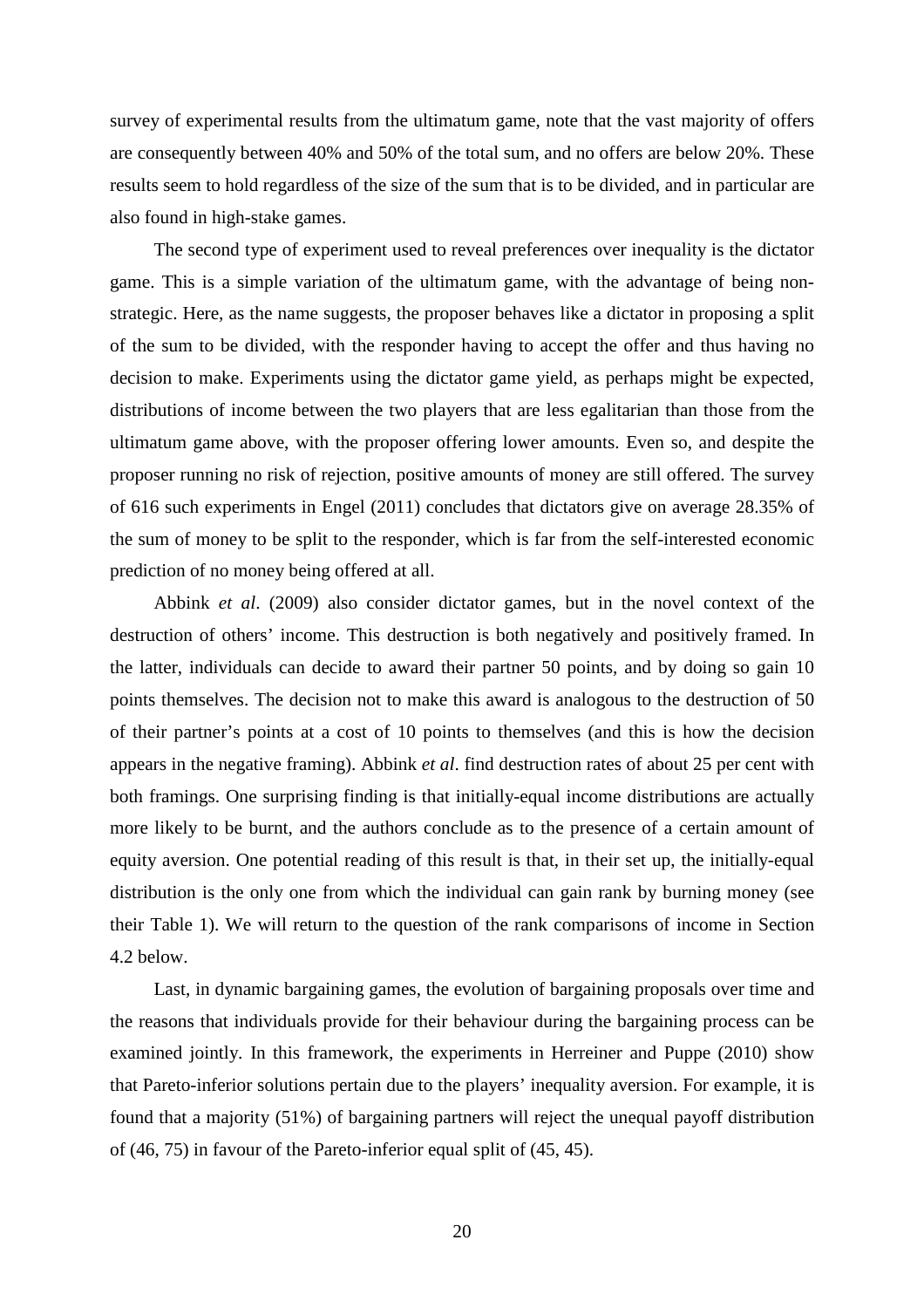#### *2.2.3 Public-good contributions and punishment*

In the public-good game, players are given an endowment and then secretly choose how much of this endowment they wish to put into the public pot (in order to finance the supposed public good, which will benefit everyone) and how much they would like to keep for themselves. Once the donation decisions have been taken by all players, the total sum of money in the public pot is multiplied by a factor of greater than one, and the resulting amount is evenly divided amongst all players. The Nash equilibrium in this game is for each player to contribute nothing to the public good. However, in experiments subjects are found to contribute an average of 40-60% of their endowment (Camerer and Fehr, 2004).

The public-good game can be refined by introducing a second stage in which information on others' contributions is provided, and players can punish each other. Introducing potential punishment in this second stage causes a sharp jump in co-operation in the first stage public-good game, as shown in Fehr and Gächter (2000). Masclet and Villeval (2008) assess the role of inequality aversion in determining individuals' decisions to punish. They show that individuals will punish others even when this punishment does not immediately affect the distribution of payoffs (in some situations the cost of one punishment point to the punisher is the same as the cost of this point to the target). Consistent with previous work, punishers are not primarily motivated by a desire to increase equality. Interindividual comparisons of outcomes do play a decisive role in the punishment decision in all treatments: the intensity of punishment is strongly correlated with the size of the difference in contributions and earnings between the punisher and the target. This result indicates that, irrespective of the willingness to directly reduce payoff differences, individuals may be willing to punish those whose decisions give rise to payoff differences, and that this inequality arouses emotions that trigger punishment. Punishment is shown to reduce inequality over time, as potential free-riders are incited to increase their contributions.

An open question in this literature is why individuals decide to spend their own resources in order to punish others. This decision could be self-centred, as today's punishment enhances my own future interests, or carried out altruistically in order to confer an advantage on my kin or group (see van Veelen, 2012). Of course, any pro-social behaviour can be selfinterested if we include non-pecuniary moral preferences in the utility function (Levitt and List, 2007).

The sequential public-good game can be used to estimate separately the advantageous and disadvantageous inequality aversion suggested by Fehr and Schmidt (1999). In this game with two players, the first mover chooses his contribution to the public good under strategic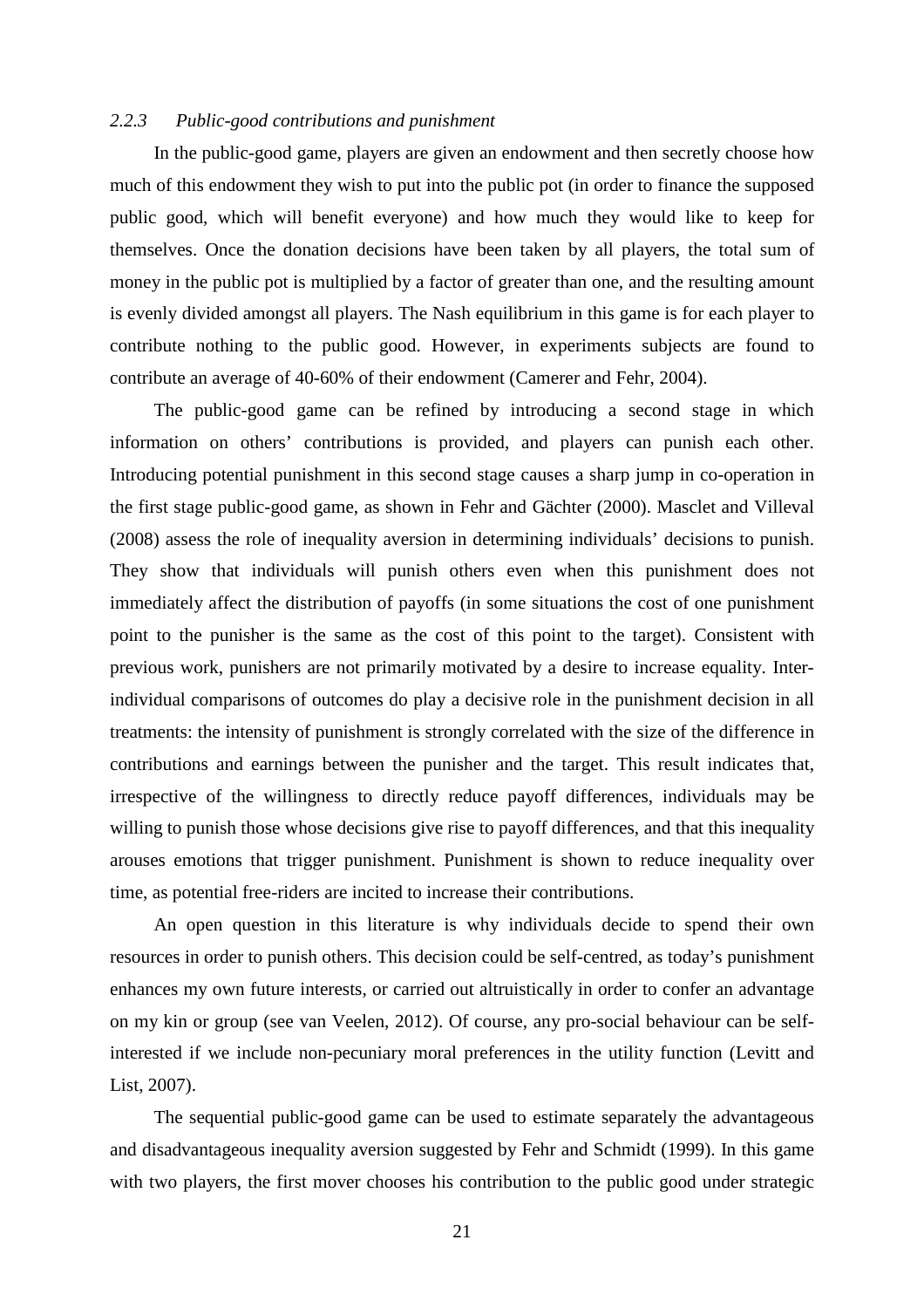uncertainty, as he does not know what the second mover will decide. The second mover does know what the first mover has decided, and can choose to contribute either the same amount as the first mover or zero. Teyssier (2012) confirms the theoretical predictions: first movers with greater risk aversion or disadvantageous inequality aversion contribute less to the public good than do others, and second movers with a sufficiently high degree of advantageous inequality aversion contribute more than do others. (For an analysis of risk-aversion in the experimental literature see Section 3.2.)

Inequality aversion as in Fehr and Schmidt has been also applied to the analysis of the results of voting over redistribution. While traditional economic models predict no redistribution, Tyran and Sausgruber (2006) show that inequality aversion can predict the opposite result in their experiments, in which subjects have different endowments and decide how to redistribute from the rich to the poor by majority vote. On this point see also Farina and Grimalda (2011). In taxation games, Bolton and Ockenfels's ERC can predict the opposite allocations to those in Fehr and Schmidt, as shown by Engelmann and Strobel (2004), since the middle class would no longer be in favour of redistribution.

#### *2.2.4 Deservingness: the source of income*

One of the critiques of inequality aversion models and the experiments used to test them is that they often neglect the procedure which is behind the money to be allocated. Money appears here out of nowhere as 'manna from heaven': see, on this point, Bergh (2008) and Güth *et al.* (2009), amongst many others. In the majority of experiments, income is an allocation, so that having more than others is not seen as being deserved. However, in many real-world applications individuals likely believe that they earn more than others because they deserve to do so. As might be imagined, when income is considered to reflect effort rather than luck the results do change. For example, Hoffman *et al*. (1994) report that when the role of proposer in the ultimatum game is earned, rather than being randomly assigned, proposers offer less and respondents are more likely to accept unequal offers. Similar results are found in Cherry *et al*. (2002) when the asset of the dictators in the bargaining game is legitimate. We will return to this point below in Section 4.3 when describing some evidence from the income-distribution literature on the fairness of outcomes. Another critique refers to the size of the stakes, with the suggestion that inequality aversion may be lower when the stakes are high. See on this point the discussion in Eckel and Gintis (2010), who conclude that this fact does not refute the theory but is rather a proof of the rationality of subjects who take the costs of their behaviour into account.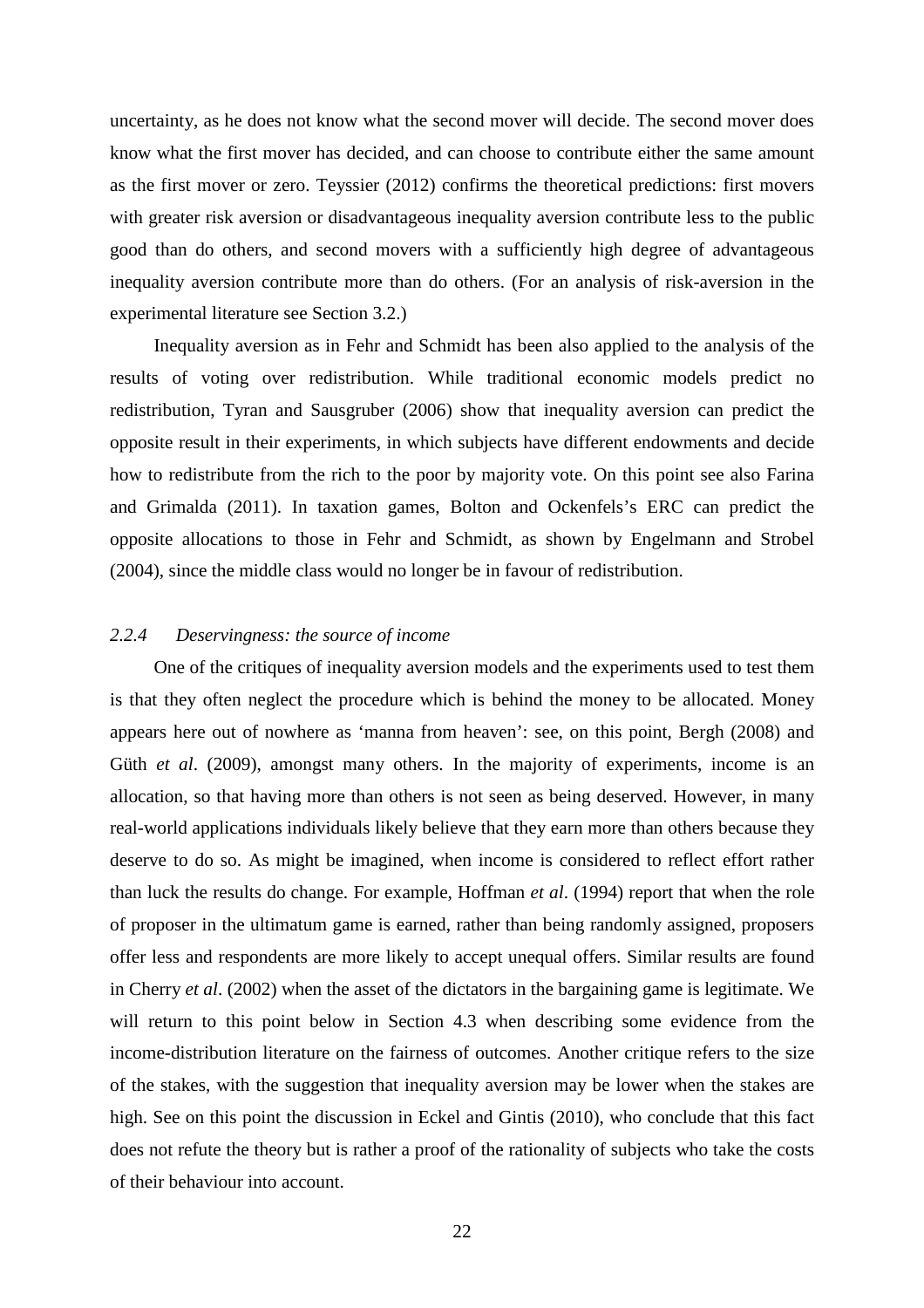A more general criticism of FS which calls the scientific basis of their method into question is contained in the various contributions of Shaked, and Binmore and Shaked. The details can be found in the January 2010 special issue "*On the Methodology of Experimental Economics*" of the *Journal of Economic Behavior* & *Organization*. This special issue includes the critique by Binmore and Shaked (2010*a*), the replies by Fehr and Schmidt (2010) and Eckel and Gintis (2010), and the rejoinder by Binmore and Shaked (2010*b*).

A novel test of the desire to change the income distribution, and the provenance of the income in question, appears in Zizzo and Oswald (2001). Rather than taking money from one person and giving it to another, participants in this experiment are allowed (at a cost to themselves) to destroy each other's earnings. This is the 'negative framing' of the destruction described in Abbink *et al*. (2009) above. Participants played in groups of four. Each participant has the same amount of money to start with, and can attempt to increase it by ten rounds of betting on a number (1, 2 or 3) that is randomly chosen by a computer. A maximum amount per round can be wagered. This betting stage creates an unequal distribution of income. In the second stage, players can pay to burn each other's earnings, at a price to themselves of 0.01, 0.02, 0.05 and 0.25 of a money unit per money unit burnt.

While the initial distribution of income is equal, two of the four players in each group are favoured. These players can bet more than the others in each round of the betting stage, and they in addition receive a cash bonus between the betting and burning stages. This is public knowledge.

The results in Zizzo and Oswald show a remarkable amount of destruction. Just under two-thirds of players burnt some money, and the average player had just shy of half of their earnings burnt. The destruction rates here are higher than those in Abbink *et al*. (2009), which may well reflect that the average burning price here is lower. There is little evidence of a price elasticity of burning, except at the top burning-cost rate of 0.25. In the context of the current paper, richer players were burnt more, but especially the two players who had received an unfair advantage were burnt more.

#### *2.2.5 Hypothetical preferences and Neuro evidence*

Inequality aversion runs counter to the hypothesis that individuals are status-seeking, as noted by Bolton and Ockenfels (2000, p.172). The concern for relative standing is the focus of another set of contributions in experimental economics (see Alpizar *et al*., 2005, Johansson-Stenman *et al*., 2002, Solnick and Hemenway, 1998, and Yamada and Sato, 2013). The approach here is to allow individuals to make choices over hypothetical states of the world in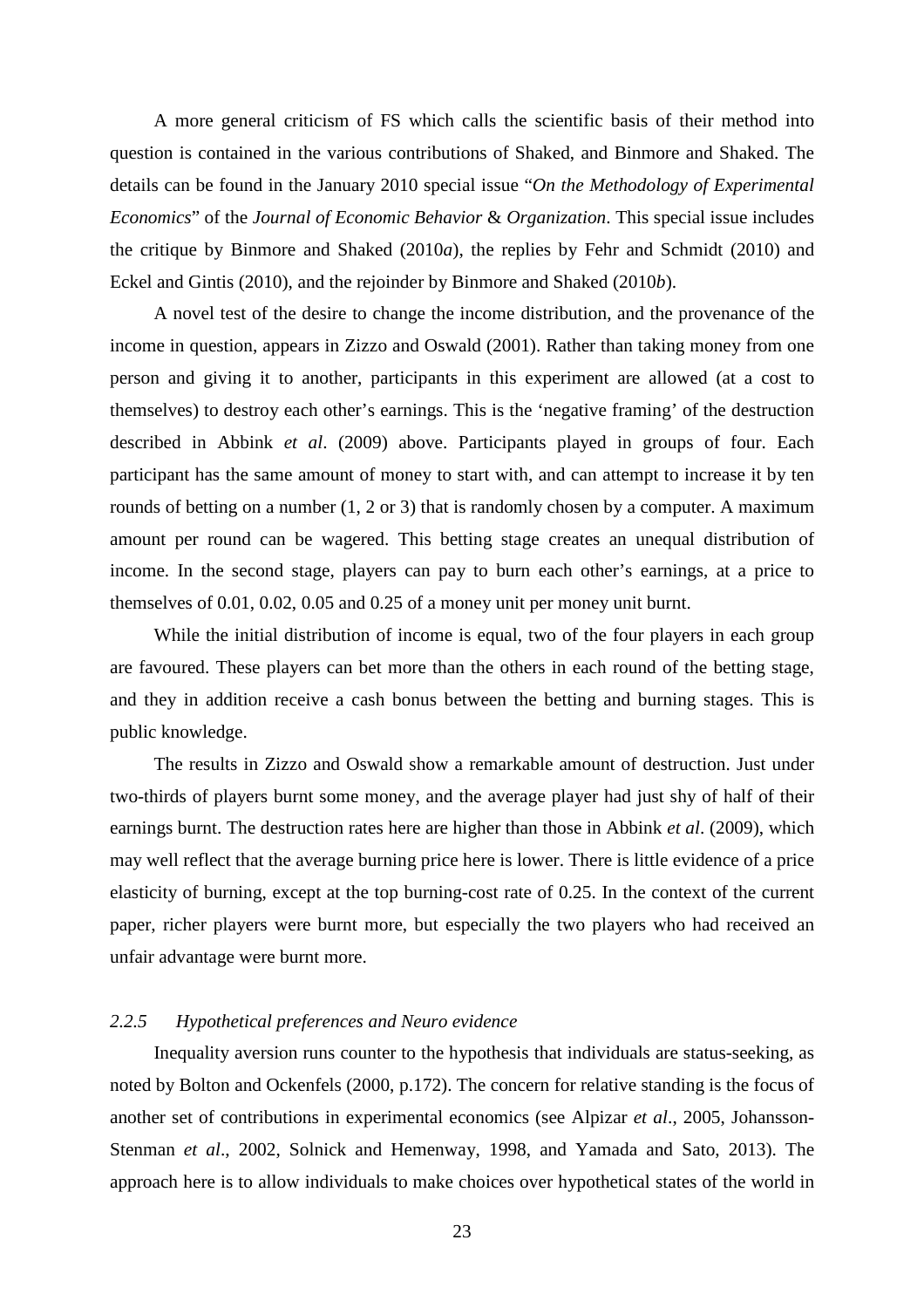order to understand how important absolute and relative outcomes are to them. In income terms, these are couched in terms of own income and average societal income. The greater the importance of relative income, the more the individual will be willing to give up own income to achieve a better relative standing.

For example, in Solnick and Hemenway (1998), individuals are asked to choose between states *A* and *B*, as follows:

- **A**: Your current yearly income is \$50,000; others earn \$25,000.
- **B**: Your current yearly income is \$100,000; others earn \$200,000.

It is specified that 'others' refers to the average of other people in the society, and emphasised that '*prices are what they are currently and prices (the purchasing power of money) are the same in States A and B*'.

The key in this hypothetical-choice literature is that respondents choose between one state in which they are better off in absolute terms and another in which they are better-off compared with others. All three papers find evidence of strong positional concerns over income, in that individuals report that they are willing to give up absolute income in order to gain status (choosing *A* over *B* above). The percentage who exhibit 'relative' preferences can be large: half of the respondents said that they preferred to have 50% less real income but higher relative income (i.e. they preferred *A* to *B* above): see Solnick and Hemenway (1998) and Solnick and Hemenway (2005).

Such choice experiments are easy to couch in terms of consumption or other life domains, rather than income, as well. The taste for relative standing in Solnick and Hemenway (1998) is found to be strongest for attractiveness and supervisor's praise, and weakest for vacation time; in Alpizar *et al*. (2005) it is stronger for cars and housing, and weaker for vacations and insurance. A useful extension in Corazzini *et al*. (2012) is to take the approach outside of only rich countries: in their work, respondents in high-income countries are more concerned by relative standing than are those in lower-income countries.

Most of these experiments have been conducted with students, which is the standard practice in experimental economics. Carlsson *et al*. (2007) is the first study that is based on a random sample of the population as a whole. Their results are comparable to those in Alpizar *et al*. (2005), who found that on average about half of the utility obtained from an additional dollar comes from relative concerns. Carlsson *et al*. (2007) report that, on average, 45% of the utility increase from a small income increase arises from enjoying a higher relative income, a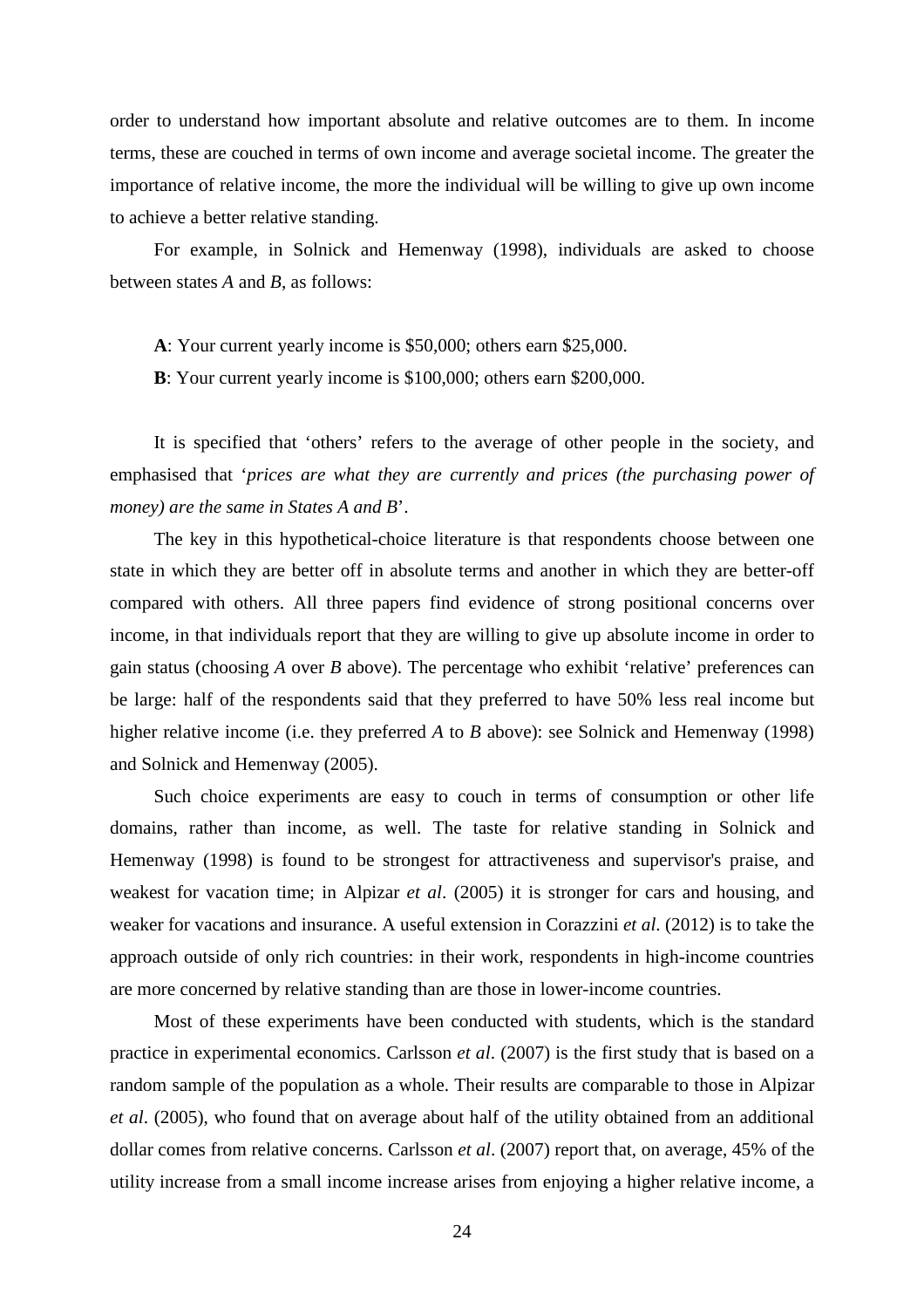result which is halfway between 100% (corresponding to the hypothesis that only relative income matters) and 0% (where only absolute income matters).

A final set of experimental results comes from the recent NeuroEconomics literature. Fließbach *et al*. (2007) appeals to MRI techniques to measure the brain activity of pairs of individuals who carry out identical evaluation tasks in different scanners. If the individual succeeds in the task (remembering the number of blue dots on a previous screen, which they see for one and a half seconds), they obtain a monetary reward of a certain size, as indicated on their computer screen. The outcome of the other player (their success, and the amount won if the answer was correct) is shown at the same time. Fließbach and colleagues manipulate both the amount the individual wins if correct and the amount the other player wins in order to create a number of contrasting conditions. For example, in their conditions C6, C8 and C11, the individual always win 60 Euros if his answer is correct (all participants are men), but the other player wins, if correct, 120, 60 and 30 Euros respectively. One of each individual subject's many trials was randomly picked for payment after the end of the experiment.

The results show that relative incomes matter. Holding the subject's own earnings constant, the amount earned by the other player is significantly correlated with blood oxygenation level-dependent (BOLD) responses in the ventral striatum, one of the regions of the brain known to be involved in the processing of rewards. Wu *et al*. (2012) also find evidence of social comparisons in brain activity, and suggest that it mostly appears in later cognitive appraisals and re-appraisals, rather than in the initial evaluation stage. Recent follow-up work by Fließbach *et al*. (2012) repeats their 2007 experiment, but this time with both men and women, and distinguishes between advantageous and disadvantageous inequality. Disadvantageous inequality is shown to have a much larger impact on brain activity in the ventral striatum than does advantageous inequality.<sup>10</sup> Dohmen *et al*. (2011) also use the same experiment, and show in a regression analysis that the effects of own and others' income on activation in the ventral striatum are equal and opposite (which was also true in the 2007 experiment). This holds for both men and women, although the estimated effect of both income variables is larger in size for men.

<sup>&</sup>lt;sup>10</sup> In a completely different setting, Cohn *et al.* (2014) also conclude that disadvantageous inequality matters more for effort decisions in a laboratory experiment than does advantageous inequality. Specifically, in a field experiment, individuals who reported that they were underpaid at an initial base wage increase their performance as the hourly wage rises; there is no such effect for those who report being adequately paid or overpaid. Cohn *et al*. further show that this distinction in the effort response to wages is only found for subjects who display positive reciprocity in a laboratory experiment.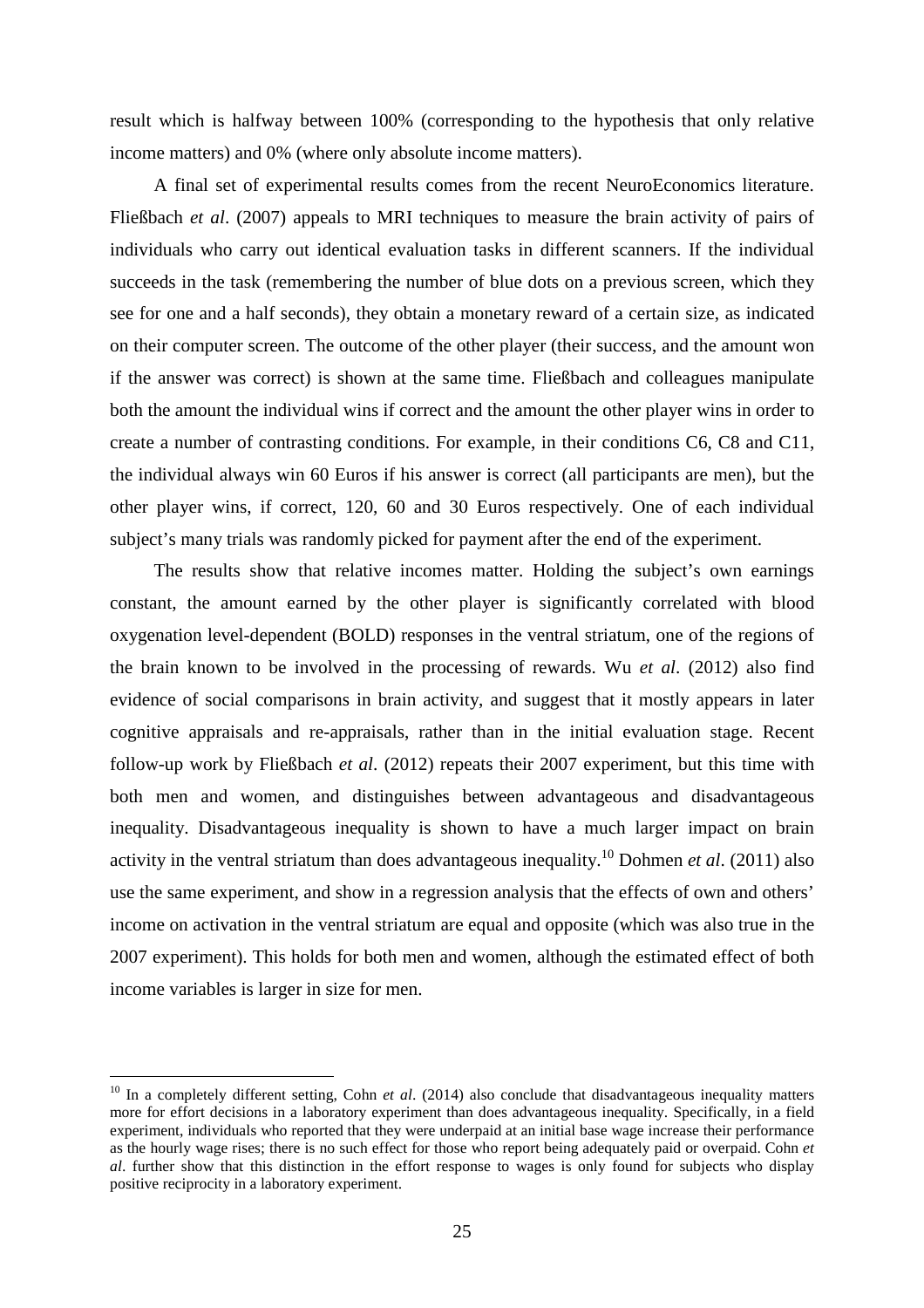Somewhat similar in intent, although the experiment here consisted of individuals reading written reports on (fictitious) others, who are superior or inferior to the respondent, and the good or bad events that occur to them, is Takahashi *et al*. (2009).

Dawes *et al.* (2012) explicitly consider redistribution and brain activity. They consider individual decisions to pay a cost to change the distribution of income within a group, where this latter distribution was determinedly randomly. Redistribution was correlated with brain activation in an area known to be correlated with social preferences. In addition, this brain activation was shown to be correlated with survey measures of egalitarian preferences that were elicited outside of the scanner. Zaki and Mitchell (2011) show that inequitable decisionmaking (choosing to favour a smaller reward for oneself rather than a larger reward for the other player in a modified dictator game) is associated with brain activity in a region associated with subjective disutility. Last, Tricomi *et al*. (2010) explicitly address advantageous and disadvantageous inequality by randomly assigning individuals in pairs to be rich (with \$50) or poor (no dollars) after both have received an initial allocation of \$30. Brain activity in areas known to be related to the valuation of stimuli is then measured via MRI as further transfers to both pairs are carried out. The results show that the 'poor' responded more strongly to transfers to themselves than to the other person, while the 'rich' evaluated transfers to others more strongly than transfers to self. This is argued to show that individuals have social preferences over both advantageous and disadvantageous inequality.<sup>11</sup>

The discussion in the current Section has shown that there is by now a considerable body of evidence consistent with individuals comparing their incomes with each other. Income is, in this sense, a social good. A certain amount of work has suggested something of a loss-aversion with respect to these comparisons, in that doing worse than others is more important in a well-being sense than doing better than others.

Any movement in the distribution of income will therefore affect societal well-being both directly, via changes in individuals' own incomes, and in a comparative manner, via the various gaps between individual incomes. Imagine a rise in inequality caused by an increase in some top incomes. Those who benefit from higher incomes will have higher well-being, both because they are richer and because their gaps to others have risen (although this effect may only be secondary). On the contrary, those whose incomes have not risen and who

<sup>&</sup>lt;sup>11</sup> A novel contribution in the broad area of physiological reactions to income distribution is Falk *et al.* (2013). This paper first shows in an experimental setting that perceived wage unfairness (as in unmet expectations about the share of a reward to be received) is associated with measured individual heart-rate variability. It is also shown that the answer to a question on unfair pay in the 2009 wave of the SOEP is correlated with self-reported health outcomes, and in particular with cardiovascular health.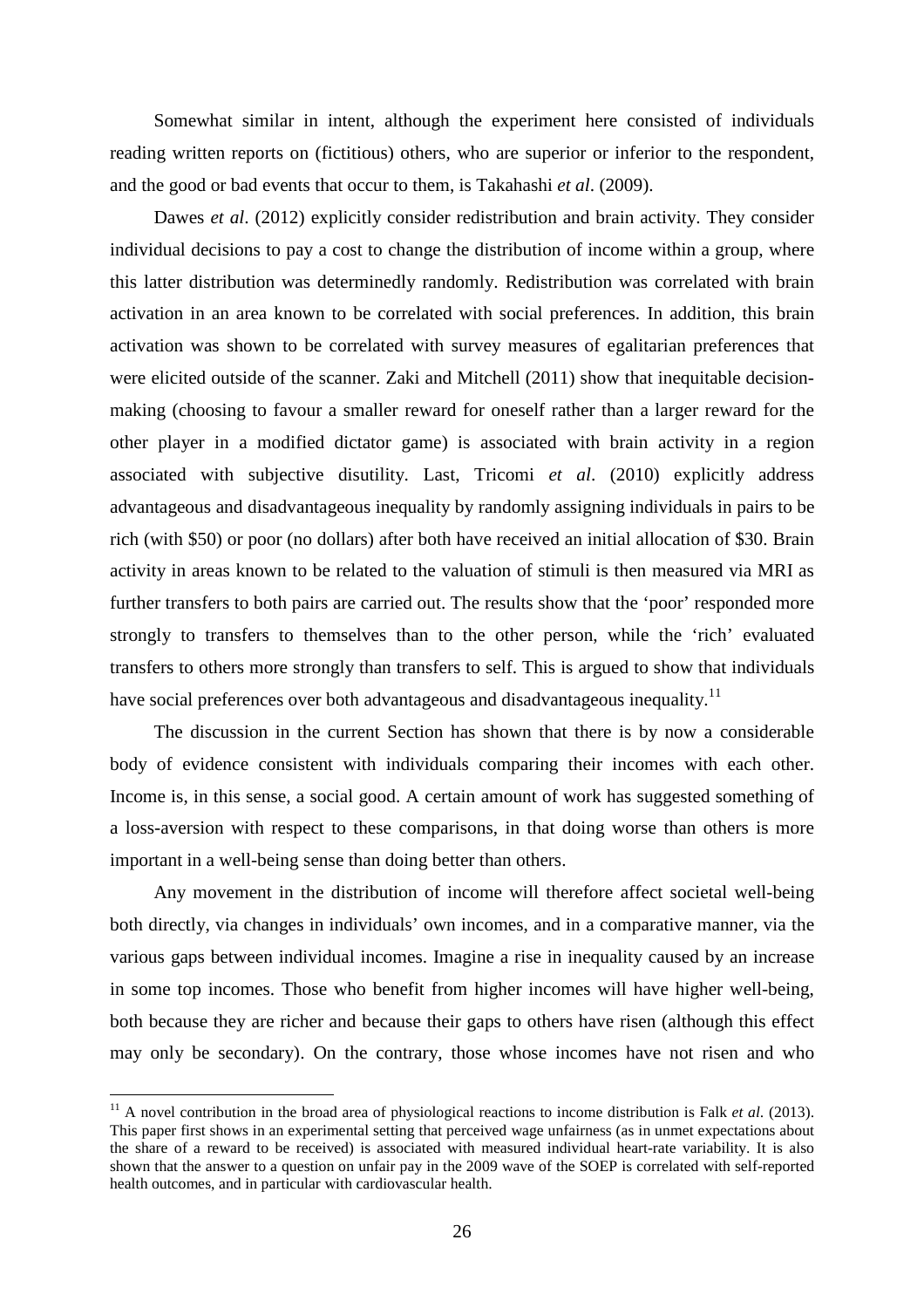compare to the fortunate few who are richer are now relatively worse off, which reduces their well-being. The overall effect is *a priori* ambiguous.

Alternatively, inequality may fall due to a rise in the incomes of those at the bottom of the distribution (via a tick up in the minimum wage, say). Again, the well-being of those who benefit rises, both via greater own income and smaller gaps to the richer others. But the wellbeing of those who do not benefit falls as their advantageous gaps to the poorer are now smaller in size. If we continue to believe that this latter effect is of second order, then we may expect societal well-being to improve here.

Unfortunately, most of the changes in the distribution of income that we see are this stylised. In order to make any kind of welfare statement, we need to know who compares to whom, how much the different kinds of income gaps matter, and how much relative income matters compared to absolute income. We have little reasonable hope of measuring these magnitudes with any degree of accuracy in existing data.

Even so, we do believe that the comparative reference group exists, and represents one central constituent of attitudes towards inequality in an economy. The other main part of such attitudes comes from the normative view of inequality in the income distribution (as defined in the Introduction). While there is a substantial amount of work devoted to the comparative reference group, it arguably turns out to be rather more difficult to evaluate normative attitudes towards inequality. It is to this question that we turn in Section 3 below. This section we will also review some of the work that has tried to disentangle the various motivations behind individuals' actions.

# **3. The normative view**

In the normative view of the reference group, an individual evaluates the overall degree of income inequality in the reference group, but without making any comparisons to individuals who are richer or poorer than she is. Depending on the attitudes and social norms prevailing within a group the individual can evaluate these income disparities as fair or unfair.

As in Section 2 above, regarding the comparative view of the reference group, there is evidence on the normative view of the reference group from both subjective well-being research and experimental analysis.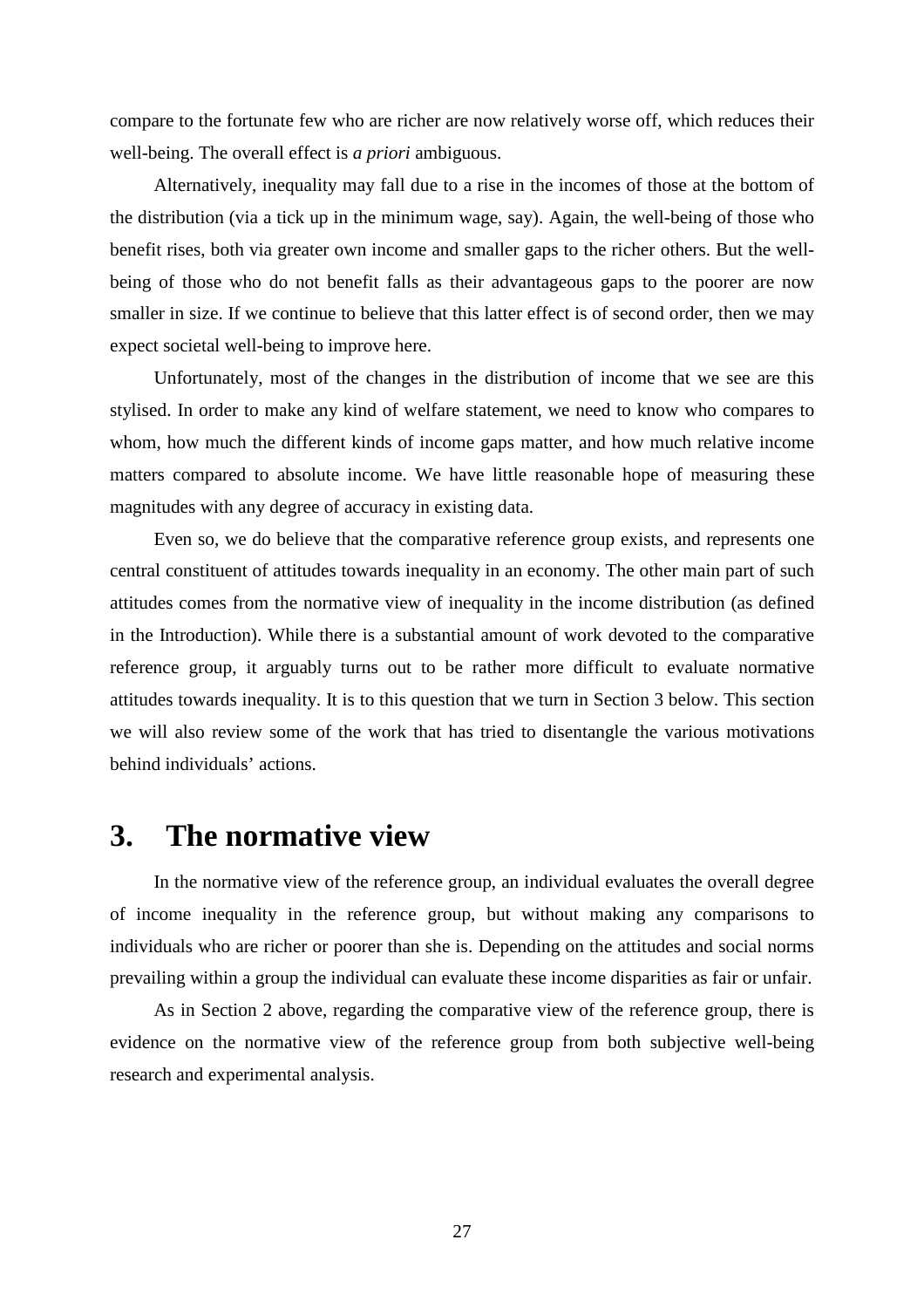#### **3.1 Inequality and well-being: What do people say?**

We are interested in this chapter, as the title suggests, in individuals' attitudes towards or opinions about inequality. There are a number of ways in which these can be elicited, including direct questioning, experimental approaches or inference from observed behaviours. In this sub-section, we consider the contribution of 'happiness economics', in which some measure of income inequality is related to the individual's self-reported well-being. In general, an equation similar to the following is estimated:

$$
W_{ijt} = \alpha + \beta X_{it} + \gamma Ineq_{jt} + \varepsilon_{it}.
$$
 (3)

In this approach, we collect survey information on the subjective well-being of an individual *i*, living in some aggregate area *j* (where *j* is often, but not always, a country) at time *t*. This subjective well-being is related to a vector of standard demographic variables (age, sex, education, labour-force and marital statuses, and almost always the individual's or the household's income) through the vector  $\beta$ . Of most interest to us here is the conditional correlation (i.e. controlling for all of the variables in the vector *X*) between well-being and the aggregate measure of inequality in area *j*, *Ineq<sub>it</sub>*. The estimated value of the parameter  $\gamma$ shows us whether individuals, *ceteris paribus*, tick up or tick down their self-reported wellbeing scores in areas with higher or lower levels of income inequality.

The estimation of an equation like (3) allows the 'value of inequality', as it were, to be inferred from the empirical relationship between the observed inequality around the individual and their reported level of subjective well-being. This latter is most often measured by questions about the individual's happiness, life and income satisfaction or some other measure of general psychological functioning. Multivariate regressions allow not only the sign of the conditional correlation between income inequality and subjective well-being to be established (*γ* above), but also the economic importance of any relationship that is identified (via the comparison of *γ* to some of the estimated *β* coefficients on other variables, such as income or unemployment).

This 'happiness' approach to valuing public goods has now appeared a number of times in the subjective well-being literature. Some well-known pieces of work in this respect have considered inflation and unemployment (Di Tella *et al*., 2001), aircraft noise (Van Praag and Baarsma, 2005), and pollution (Luechinger, 2009), although there are by now many other applications.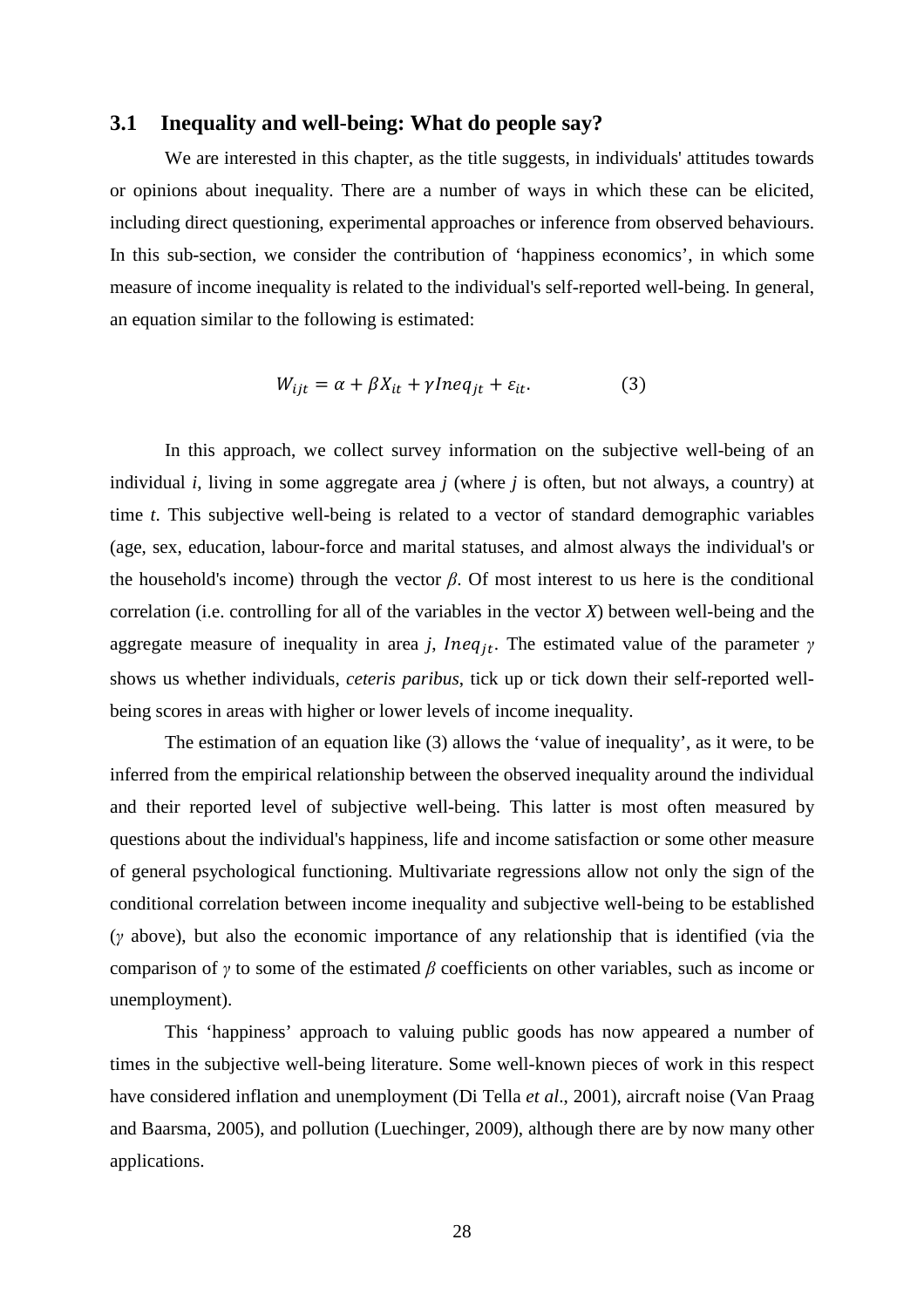Cross-section and panel data allow the happiness or satisfaction of tens or even hundreds of thousands of individuals to be measured. It is perhaps easy to get carried away by the sheer number of degrees of freedom here. Except that, as we suggest below, this is largely illusory: while it is theoretically possible for each individual to be confronted with a different income distribution, the most common approach has been to take cross-country data, often repeated cross-section, and include the country-level Gini coefficient (or something else) on the right-hand side of a satisfaction regression. In this case, the effective number of degrees of freedom in the empirical estimation remains for the most part at the two-digit level.<sup>12</sup>

Although there are by now many thousands of empirical contributions across the social sciences which relate individual income to some measure of individual well-being, it remains true that only a small fraction of this existing work has considered any role for income inequality. Even so, it seems that the ease of access to large scale data sets has led to relatively consistent growth of research in this area over time. A necessarily incomplete but hopefully somewhat-representative sample of some of the work that has been carried out in the area of income inequality and subjective well-being appears in Table 1. This table broadly reflects the growth in interest in the subject, but also considerable disparity in the estimated value of γ, as revealed by happiness data.

Perhaps the earliest contribution in Economics is Morawetz *et al*. (1977), which contrasts two different Israeli communities and show that the level of happiness is higher in the community with the more equal income distribution. Although interesting, the result essentially relies on two observations, and does not control for all of the other factors which might differ between the two communities. A contribution which is more in the regression framework is an innovative article by Tomes (1986). This uses data (from the 1977 Quality of Life Survey) on individuals in approximately 200 Federal Electoral Districts in Canada. Matching in census data on income distribution, it is shown that the share of income received by the bottom 40% of the population is negatively correlated (at the ten per cent level) with both satisfaction and happiness for men. The same correlations are insignificant for women. Inequality is thus positively correlated with men's subjective well-being.

Hagerty (2000) is the first of a number of contributions to use US General Social Survey (GSS) data. In his GSS sample from 1989 to 1996, maximum community income and the skew of community income are respectively negatively and positively correlated with

 $12$  As one of the right-hand side variables in these kinds of regression is aggregated at a higher level than the dependent variable, the standard errors are under-estimated and should be corrected as in Moulton (1990): it is not always clear that this correction is carried out in this literature.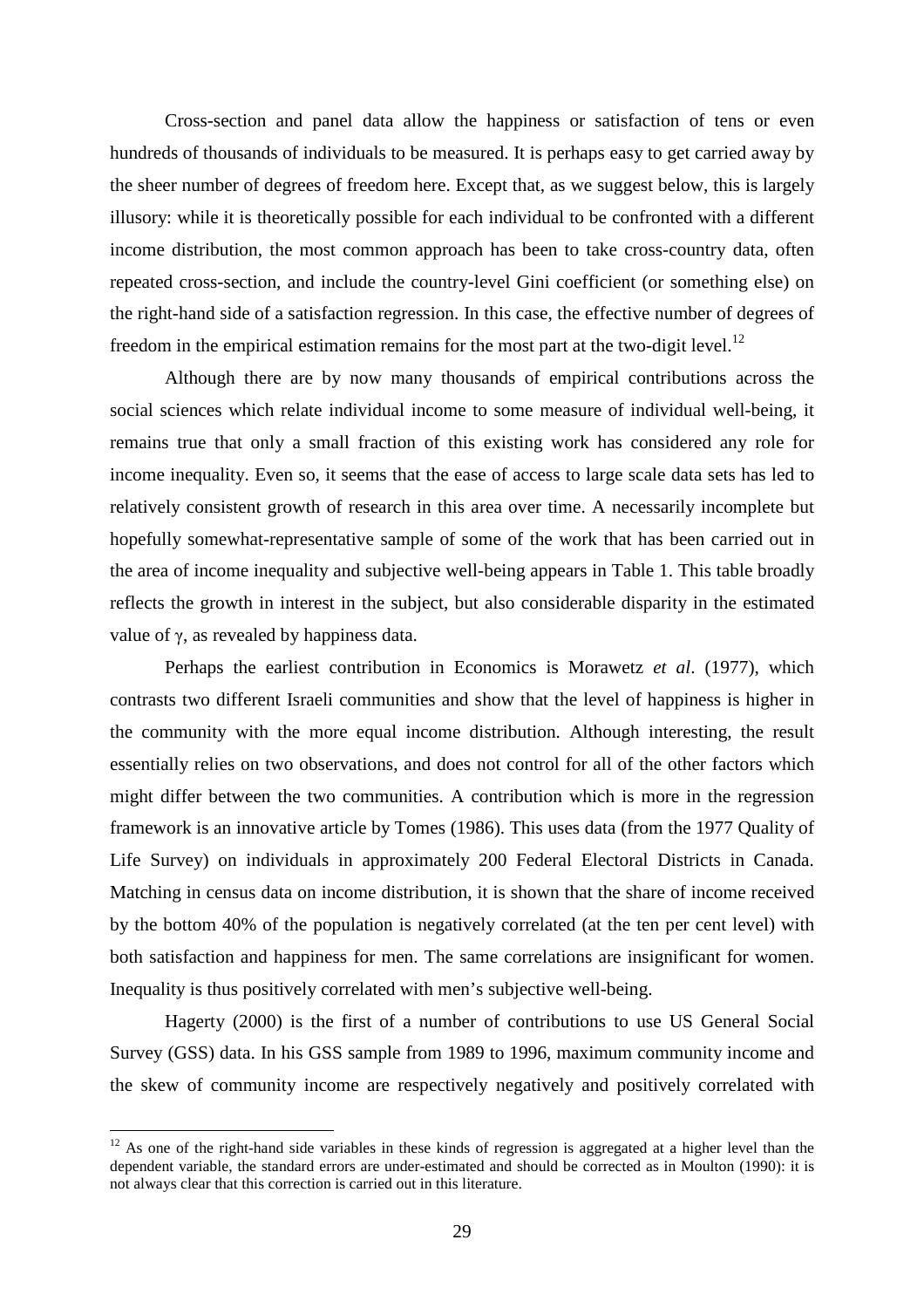happiness scores. Hagerty also uses aggregate data from eight different countries to show that average happiness is lower in countries with wider income distributions. More recent work using the GSS has however come to a variety of results. While Blanchflower and Oswald (2003) and Oishi *et al*. (2011) both conclude that there is a negative relationship between life satisfaction and income inequality, Alesina *et al*. (2004) and Di Tella and MacCulloch (2008) both find no significant relationships in GSS data. Alesina *et al*. (2004) is of interest here, as they explicitly compare long-run US and European data, from the GSS (1972-97) and Eurobarometer (1975-92) respectively. Over the whole sample, inequality reduces reported subjective well-being amongst Europeans, but not Americans. The authors suggest greater (perceived) social mobility in the USA as one potential explanation of this difference.

Schwarze and Härpfer (2007) calculate inequality in gross household income at the region and year level in 14 waves of German SOEP data. Life satisfaction is found to be negatively correlated with inequality (although a measure of income redistribution is not significant). Other work establishing a negative correlation between inequality and well-being includes Biancotti and D'Alessio (2008), Brodeur and Flèche (2013), Ebert and Welsch (2009), Oshio and Kobayashi (2010), Verme (2011), Van de Werfhorst and Salverda (2012) and Winkelmann and Winkelmann (2010), using data from a wide variety of different countries.

On the opposite side of the court, a number of contributions have instead concluded for a positive correlation. Along the same lines as the finding in Canadian data in Tomes (1986), Ball (2001) also finds that happiness and inequality are positively correlated in raw data from the 1996 World Values Survey (WVS), although the introduction of a number controls renders this positive correlation insignificant. The estimated value of *γ* in the first eleven waves of the British Household Panel Survey (BHPS) is positive (Clark, 2003), as is that in the first five waves of the WVS (Rozer and Kraaykamp, 2013). Last, in one of the relatively rare contributions entirely outside of the OECD, Knight *et al*. (2009) find that county-level income inequality is positively correlated with happiness in the 2002 Chinese national household survey.

One recent intriguing contribution to this empirical debate comes from Grosfeld and Senik (2010). In contrast to a number of the contributions in Table 1, their identification is purely within and not between country, as they consider data from Poland over its transition period. Using repeated CBOS cross-section data over the 1992-2005 period, they identify a turning point in the estimated relationship between inequality and subjective well-being. This correlation is positive and significant in the first years following transition, but then turns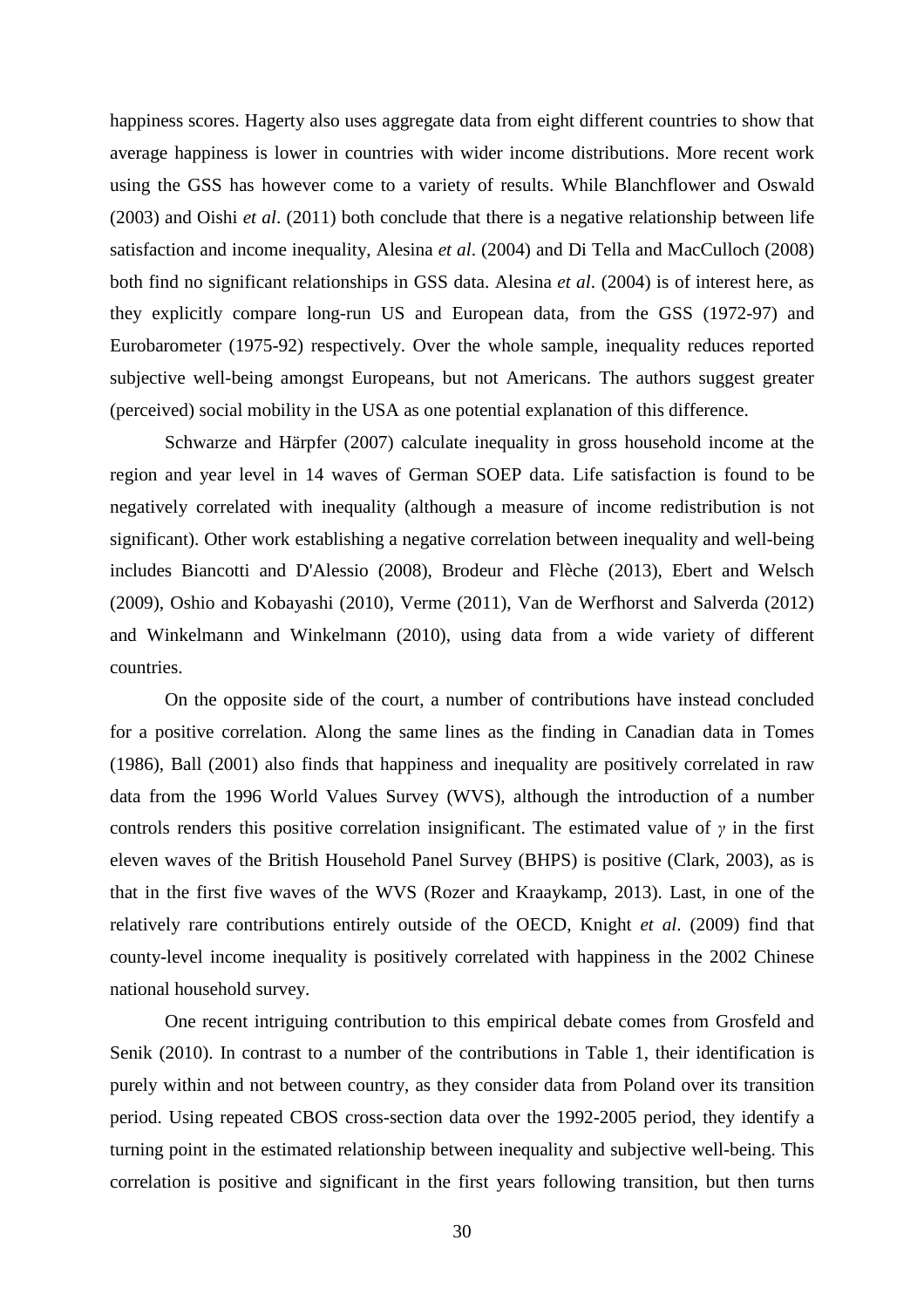negative and significant. The break point that best fits this split in the data is 1996. The interpretation that the authors give is in terms of inequality first being regarded as providing opportunities for future higher incomes, which consequently turned into more negative comparative evaluations of disparities as it become clearer that not everyone would be able to benefit from any opportunities that this greater inequality promised.

As well as the sign and significance of the estimated effect, we are also interested in the size. Some of the work cited in Table 1 does contain explicit statements about marginal effects. For example, Tomes (1986) writes that "*an increase of 10% in the share of the poor reduces satisfaction by approximately 0.6 of a point. In order to maintain satisfaction unchanged, own income would have to be increased by \$4,200 for every 1% increase in the share of the poor*" (p.435). This latter figure is larger than the annual income of 3860 Canadian Dollars in his dataset (although it should be noted that the confidence intervals around these estimates are quite large). Alesina *et al*. (2004) find that a one percentage-point rise in the Gini is compensated by a rise in annual income of 2950 Dollars in the US (8.7% of annual income) and 474 Dollars in Europe (4.2% of annual income). The effect size in the SOEP in Schwarze and Härpfer (2007) seems more moderate: "*If income inequality would be reduced by a half household income could be reduced by around 10% without changing life satisfaction*" (p.244).

While this kind of compensating differential is attractive in that it is easy to understand, it also obviously depends critically on the size of the estimated income coefficient in a subjective well-being equation. It is easy to believe that the coefficient on own income is actually an underestimate here, for standard endogeneity reasons, leading to trade-offs of income against inequality that are too high.

As an alternative, we consider the well-being effect of a one-point rise in the Gini coefficient, with the effect size being expressed as a percentage of the range of the subjective well-being measure. For example, the 0 to 10 life-satisfaction scale used in the SOEP has a range of 10; the corresponding 1-7 scale in the BHPS has a range of 6. It is not possible to calculate a standardised marginal effect using this metric across all of the work in Table 1. In the first instance, a number of the contributions here use ordered probit or ordered logit estimations, so that there as many marginal effects as one minus the number of subjective well-being categories. Restricting ourselves to linear estimation techniques using the Gini which yield significant estimates cuts the sample down to five: Hagerty (2000), Schwarze and Härpfer (2007), Knight *et al*. (2009), Winkelmann and Winkelmann (2010) and Rozer and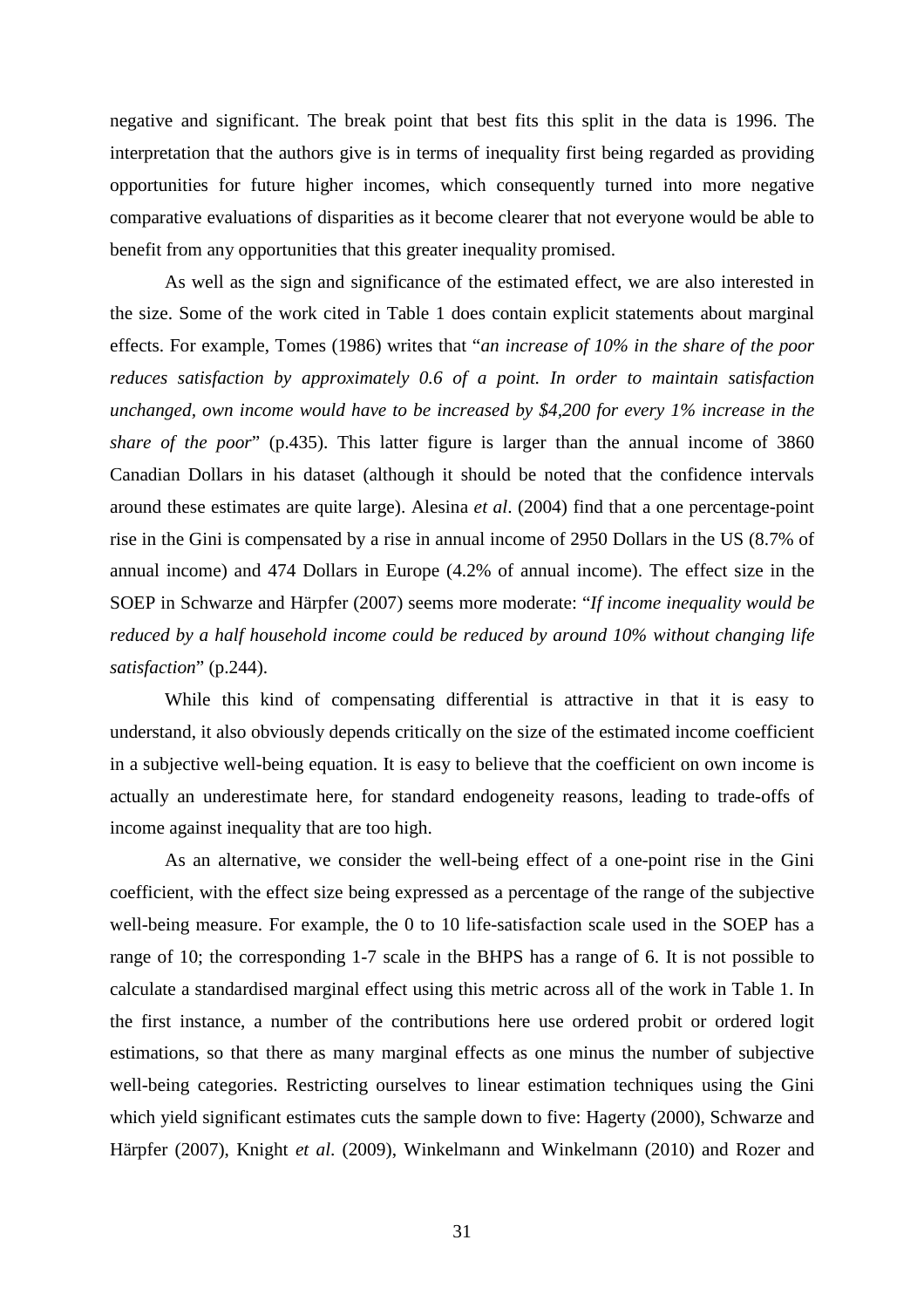Kraaykamp (2013). These papers use five different datasets, with subjective well-being measured on a variety of scales.

Expressed as a percentage of the scale range, a ten percentage point change in the Gini coefficient mostly produces a movement in well-being of between 2% and 8% of the scale range (the exception being Schwarze and Härpfer, 2007, where the figure is smaller). In the SOEP, the standard deviation of life satisfaction is about 18% of scale range (1.79 for a scale of 0-10), with an analogous figure for the BHPS of 21% (1.29 for a 1-7 scale). A broad conclusion is that this very large movement in the Gini has an effect of between 0.1 to 0.4 of a standard deviation in life satisfaction. By way of comparison, the effect of unemployment on life satisfaction in the SOEP and the BHPS is somewhere around 6% to 10% of the scale range, or 0.3 to 0.5 of a life-satisfaction standard deviation.<sup>13</sup>

Some of the work on inequality and happiness here has explored the role of mediating variables or sub-group regressions to establish the subjective-groups for which the correlation with inequality is the largest in order to shed some light on the circumstances under which inequality affects subjective well-being. In the perhaps absence of a clear central tendency, it is arguably useful for policy purposes to know where and when inequality might be harmful in subjective well-being terms.

One of the best-known findings in this respect comes from Alesina *et al*. (2004): in Europe, inequality hurts the poor and left-wingers more (in the sense of having a greater negative effect on their well-being scores) than it does richer and right-wingers. This finding has recently been corroborated on more recent (2009-2010) Eurobarometer data by Vandendriessche (2012). Along the same lines, in Grosfeld and Senik (2010) the initial positive correlation between well-being and inequality was found only for right-wingers.

Other work has considered the mediating role of individual income. Oishi *et al*. (2011) find that the effect of inequality on happiness is negative and significant only for those in the

<sup>&</sup>lt;sup>13</sup> It is arguably misleading to compare the size of the coefficient on inequality to that on individual unemployment. If half of the population are in the labour force, then a rise of one per cent in the unemployment rate corresponds to one more person out of 200 in the population being unemployed rather than employed. Assuming that unemployment only affects the individuals who are unemployed (so that there are no spillovers) a one percentage point rise in the Gini index is roughly equal to a ten percentage point rise in the unemployment rate. For example, consider that subjective well-being is on a 1-10 scale, and the estimated coefficient on the Gini is -5: this ensures that a ten percentage point rise in the Gini will lead to a fall in predicted well-being of 0.5, which is five per cent of the scale range (the mid-point of the figures mentioned in the text). If individual unemployment leads to an effect on individual well-being of 8 per cent of the scale range (which is again the mid-point figure), then its estimated coefficient will be -0.8. A one per cent rise in the Gini reduces well-being by 0.05 (= 0.01 x 5). A one per cent rise in the unemployment rate will lead to a change in average well-being in the society by  $-0.8/200 = -0.004$ . In this calculation, assuming no spillovers from the unemployed onto the nonunemployed, a rise in unemployment of over ten percentage points (12½ points, exactly) produces the same effect on societal well-being as a one percentage point rise in the Gini.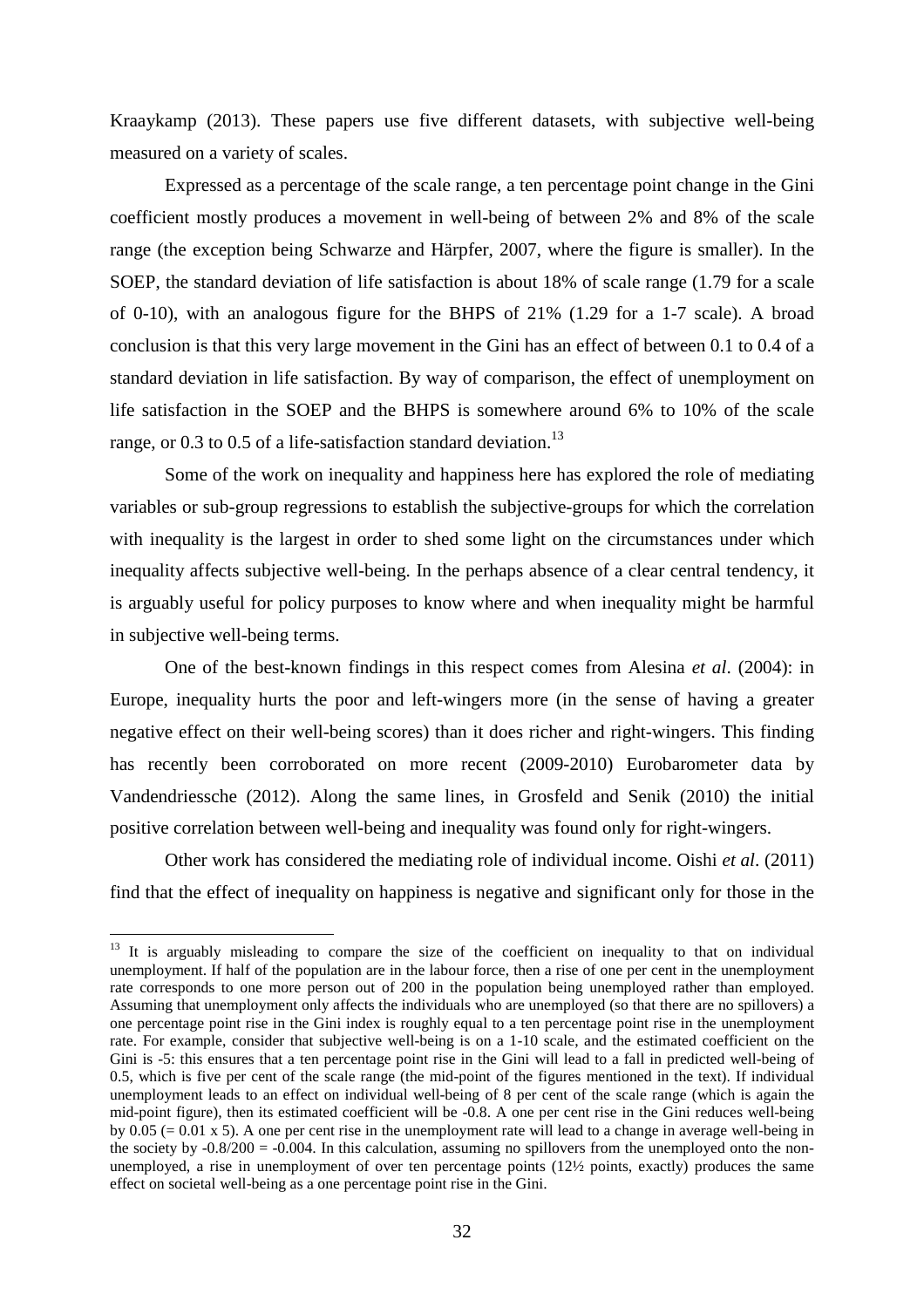bottom two quintiles of the income distribution. Schwarze and Härpfer (2007) find that only those in the first income tercile are negatively affected by post-government income inequality. In Clark (2003), the correlation between regional income inequality and individual well-being is more positive for individuals whose own income has been more mobile over time.

Oshio and Kobayashi (2010) carry out a number of tests of mediating variables and conclude that the correlation between happiness and inequality is more negative for women, the younger, those who have unstable positions on the labour market, and those who are politically in the centre (rather than being Progressive or Conservative).

Some work has considered a mediating role for individual values, rather than observed demographic characteristics. In Biancotti and D'Alessio (2008), inequality has a more negative effect for individuals who report more inclusive and moderate values. Rozer and Kraaykamp (2013) find that the effect of Gini on well-being is more negative (actually less positive) for Europeans, those with more egalitarian norms (from a question on the relative preference for incomes being made more equal as opposed to needing larger income differences for incentive reasons), and those with greater levels of social and institutional trust. Last, as might be expected if the income distribution reveals information about the individual's own potential future position, in Ferrer-i-Carbonell and Ramos (2014) the effect of inequality is greater for those with higher (self-reported) measures of risk aversion in 1997- 2007 SOEP data. The marginal effect of the Lander-Year Gini coefficient on life satisfaction is twice as negative for those with the highest risk-aversion score (on a zero to ten scale) as compared to the effect for those who report the modal score of five.

One important individual value in the terms of this current chapter, and one to which we shall return below, is the perceived fairness of the market system (i.e. the system that transforms individual inputs into individual outputs). In Oishi *et al*. (2011), the effect of inequality on happiness is moderated by the individual's perceived fairness of others, and whether the individual believes that others can be trusted. Along the same lines, Bjørnskov *et al*. (2013) find that the perceived fairness of the income-generation process affects the association between income inequality and subjective well-being.

This burgeoning work on inequality and happiness has then revealed a number of intriguing findings. But perhaps one of the most striking aspects of Table 1 is the sheer variety of empirical correlations which have been uncovered. Is there any way of making sense of the variety of different estimated results here, or does sample variability rule the day (with as many positives as negatives as zeros)?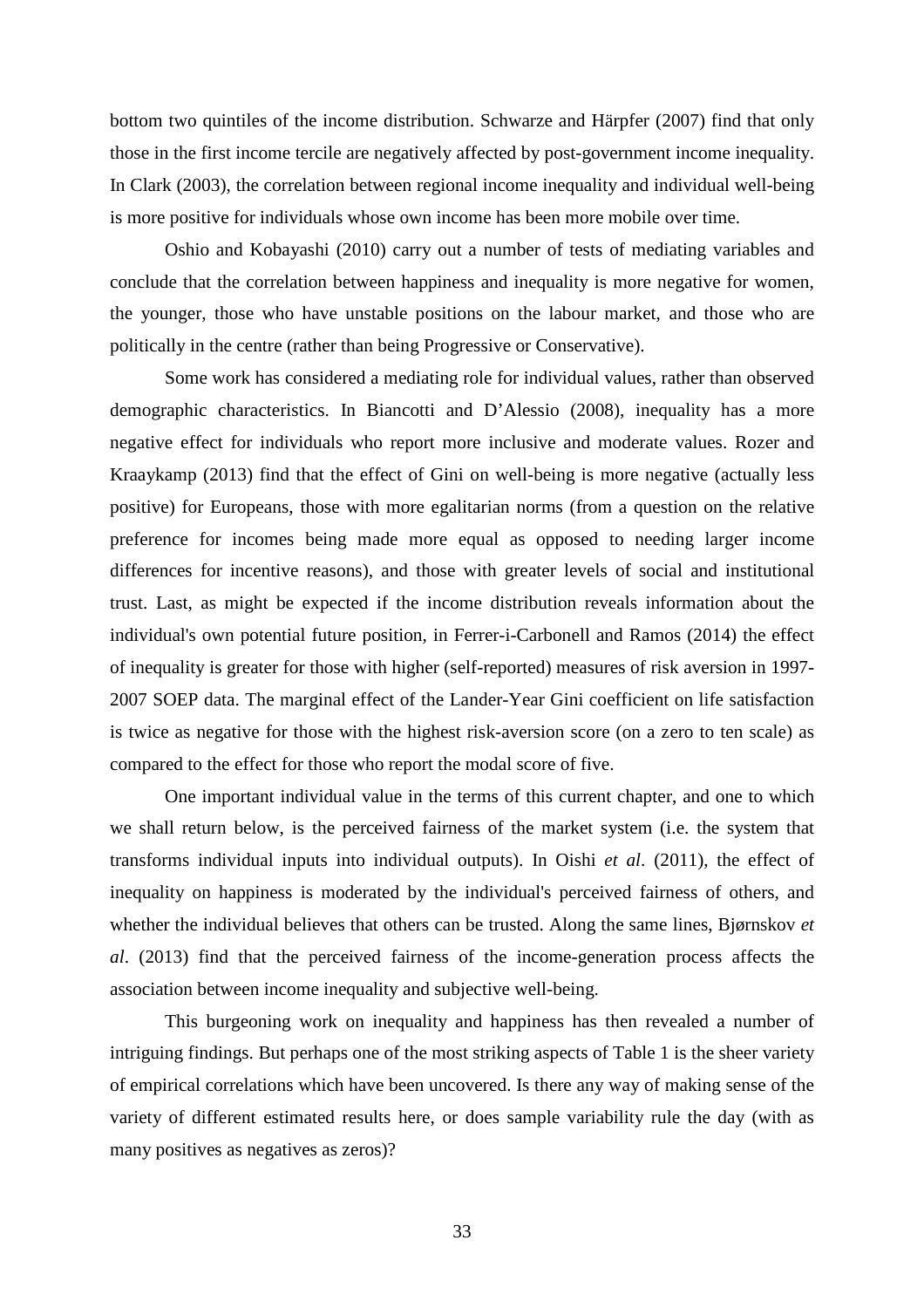A first point, apparent from the fourth column of Table 1, is that there is no empirical agreement on the most appropriate measure of inequality. While the majority of work refers to the Gini coefficient (a point to which we shall return in Section 4 below), it is also true that no consensus has been reached regarding the geographic level at which this coefficient should be evaluated.

Most of the empirical analysis has been carried out using data which contains only coarse-grained information on the distribution of income (*i.e.* at a very aggregated level, such as the country). Some work on British, Japanese, German and Russian data has appealed to measures of inequality at the regional level (respectively: Clark 2003, Oshio and Kobayashi, 2010, Schwarze and Härpfer, 2007, and Senik, 2004). One of the few contributions to use large-scale data with more local-level inequality measures is Brodeur and Flèche (2013), who appeal to county-level information in the American BRFSS. Another is Winkelmann and Winkelmann (2010), who match in measures of inequality at all of the (in increasing order of size) municipality, region and canton levels in the 2002 wave of the Swiss Household Panel. The research in Knight *et al*. (2009) combines more local-level measures of the distribution of income with data from a non-OECD country (China), finding a positive effect of the countylevel Gini on respondents' happiness (see also Jiang *et al*., 2012).

One of the reasons why the degree of aggregation matters is that the Gini often moves only little over time, a point made by Graham and Felton (2006), who note that the Gini coefficient in Chile in the 2000s is not substantially different from that which pertained in the 1960s, despite the considerable social and economic changes that have taken place over the intervening period. Econometrically, it is then difficult to introduce both the Gini and country dummies into a regression, leading to the possibility that the Gini may be proxying for some other fixed country characteristic that is correlated with subjective well-being.

In general, this lack of variation in the measure of inequality does not help us to assuage the doubt that it is strongly correlated with some other variable that is important for happiness. For example, income inequality at the regional or country level could reflect industrial structure or the unemployment rate, both of which may well have independent effects on subjective well-being. Given a sufficient number of observations, it should be possible to tease out the independent contributions of inequality and other variables. But at the aggregate level it is anything but sure that sufficient observations are available. In general, the list of potentially-important aggregate-level variables is often perilously close to the number of degrees of freedom in the analysis. In Di Tella and MacCulloch (2008), for example, income inequality attracts a negative but insignificant coefficient in their analysis of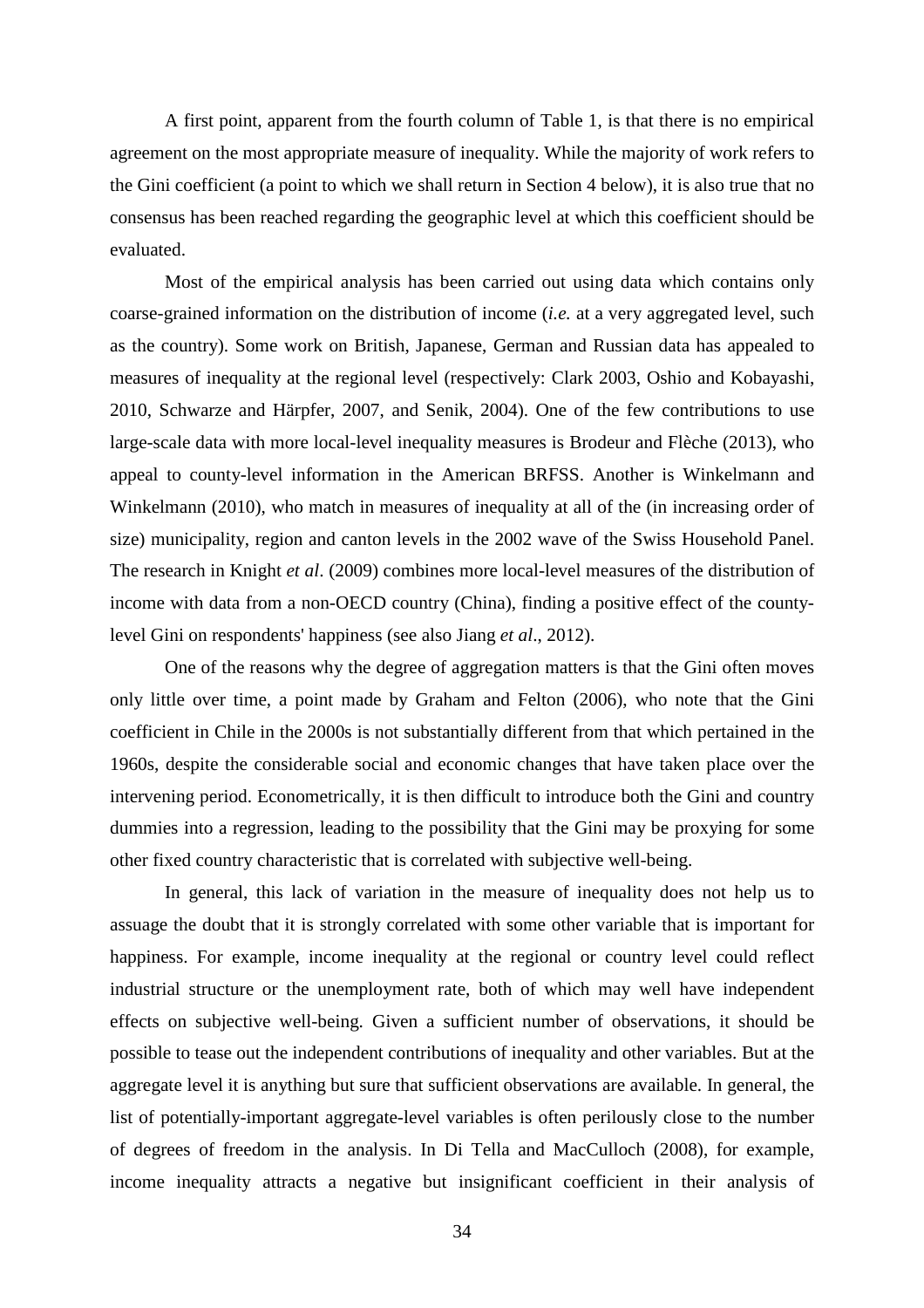Eurobarometer and GSS data. They note that this occurs "*in part because there is some degree of co-linearity between the included variables. For example, if we do not include unemployment benefits, a variable that is highly correlated with inequality, we find that the coefficient on inequality becomes negative and significant*" (p.36). Verme (2011) concurs that the lack of variability in survey measures of the Gini coefficient make it particularly susceptible to multicollinearity with other aggregate-level variables (a problem he tackles via a number of robustness tests in which the other aggregate explanatory variables are dropped in turn).

An additional drawback to the empirical analysis of the relationship between individual well-being and aggregate income inequality is that it does not adequately distinguish between the comparative and normative aspects of the reference group. Even though some of the empirical analyses in Table 1 (although far from all) do introduce some measure of the mean of the income distribution into the analysis, they are unable almost by construction to calculate measures of relative deprivation and relative satisfaction from the survey data used. As such, any partial correlation between aggregate income inequality and individual subjective well-being very likely mixes together aspects of the comparative and normative reference groups, which perhaps explains the variety of estimated coefficients in Table 1.

Given the perhaps natural limits on the analysis of the relationship between aggregate inequality and individual subjective well-being, any evidence from this type of analysis will probably have to remain suggestive. This is arguably not the case for experimental work, where the reference group and the degree of inequality can be exactly manipulated, and it is to this that we now turn. Experimental work is of course not free of problems, in that what people say in a controlled setting may well differ from what the way in which they would actually behave in reality, and their perceptions of inequality will likely be influenced by many factors. For a thorough discussion of these aspects and problems with experiments regarding social preferences, see Levitt and List (2007).

## **3.2 Experimental economics**

The experimental economics contributions to inequality aversion from the more aggregate perspective have appealed to two different approaches: 1) inequality and risk aversion with a parametric social welfare function; and 2) general social welfare functions. In the first of these, two types of experiments have been run. The first is similar to that adopted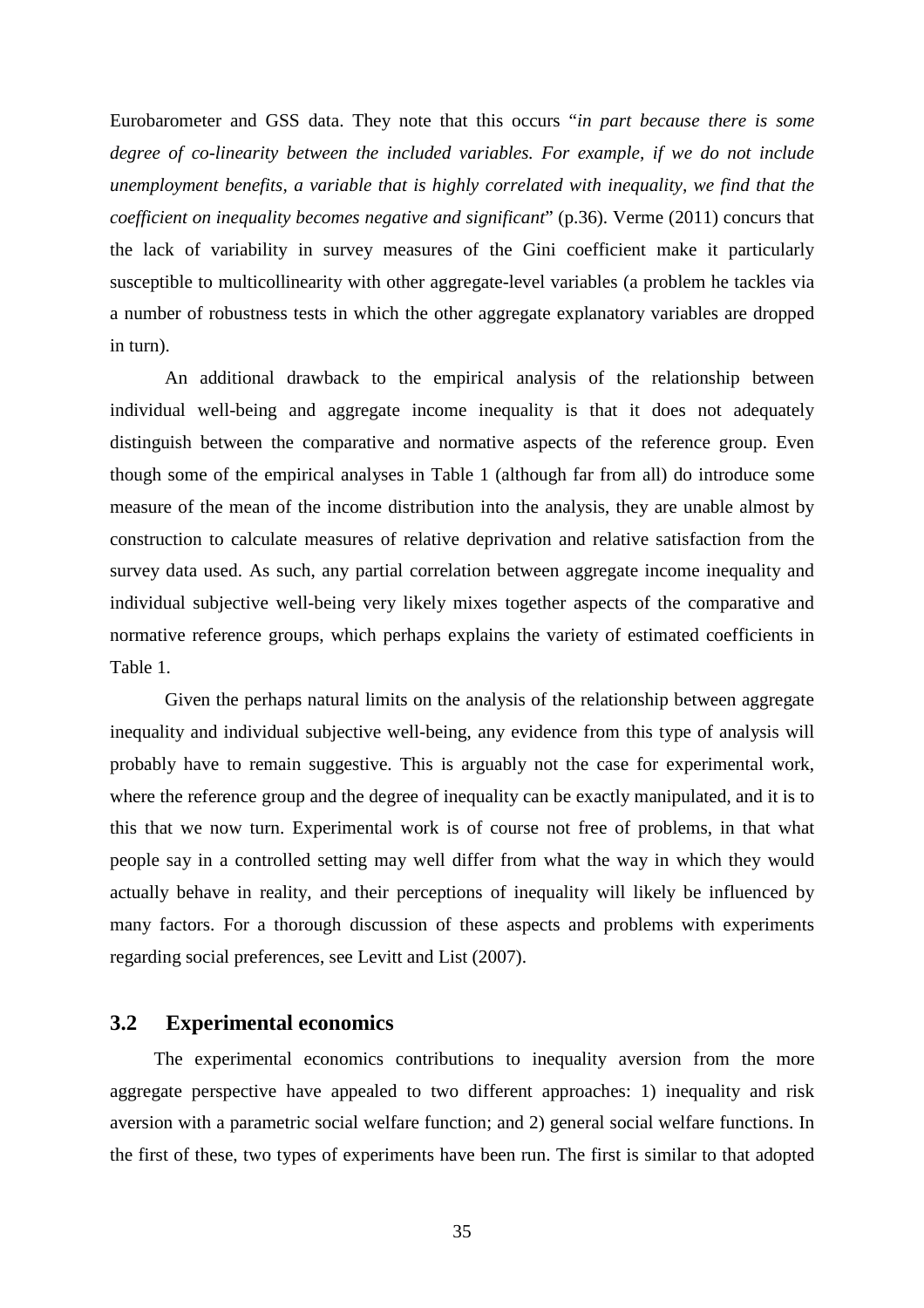in the experiments on status or relative income discussed above in Section 2.2, that is the choice between alternative societies with different income distributions behind the veil of ignorance. The second type is based on the leaky-bucket experiment, which we introduce below.

Johansson-Stenman *et al*. (2002) carry out hypothetical-choice experiments. An individual's relative risk aversion is interpreted as the social inequality aversion from a utilitarian social welfare function's perspective. Inequality aversion is evaluated via individuals' choices between two types of society, from behind a veil of ignorance. Individuals are asked to choose the society that would be the best in terms of the well-being of their imaginary grandchild (in order for choices to be abstracted from the respondent's own circumstances and environment). The income distributions in the two societies, A and B, are uniform, and the respondent is told that their grandchild has an equal probability of receiving any income level within the range.

For example, Society A has a uniform income range of 10,000 to 50,000 Swedish kroner, whereas Society B has a uniform income range of 19,400 to 38,800 Swedish kroner. The student subjects in the experiment are told that prices are the same in the two societies, that there is no welfare state, and that there are no growth effects of the different income distributions.

An individual who is risk neutral will prefer Society A, in which expected income is higher. Someone who is indifferent between the two societies will have a relative riskaversion parameter,  $\eta$ , that can be calculated by assuming a CRRA utility function<sup>14</sup> (see their equation (5)). In the example given above, indifference between societies A and B implies a value of η of 0.5; equally, an individual who prefers A (B) over B (A) will have a value of η of  $\langle \rangle$  0.5. There are eight different conditions in their experiment. Society A always remains as described above, while there are eight society B's, ordered such that indifference between A and B implies increasing risk aversion (see their Table 1). The higher is the value of η, the more income society is willing to give up in order to bring about a more egalitarian distribution of income, corresponding to a more concave social-welfare function.

The median value of inequality aversion in these experiments is in the interval between two and three. The respondents were fairly evenly-distributed between the categories, with 43% of the respondents having inequality aversion of between one and five. Furthermore, a considerable number of respondents (17%) exhibited zero or negative inequality aversion. In

<sup>&</sup>lt;sup>14</sup> Such that  $U = y^{1-\eta}/(1-\eta)$  if  $\eta \neq 1$ , and  $U = \ln(y)$  if  $\eta = 1$ .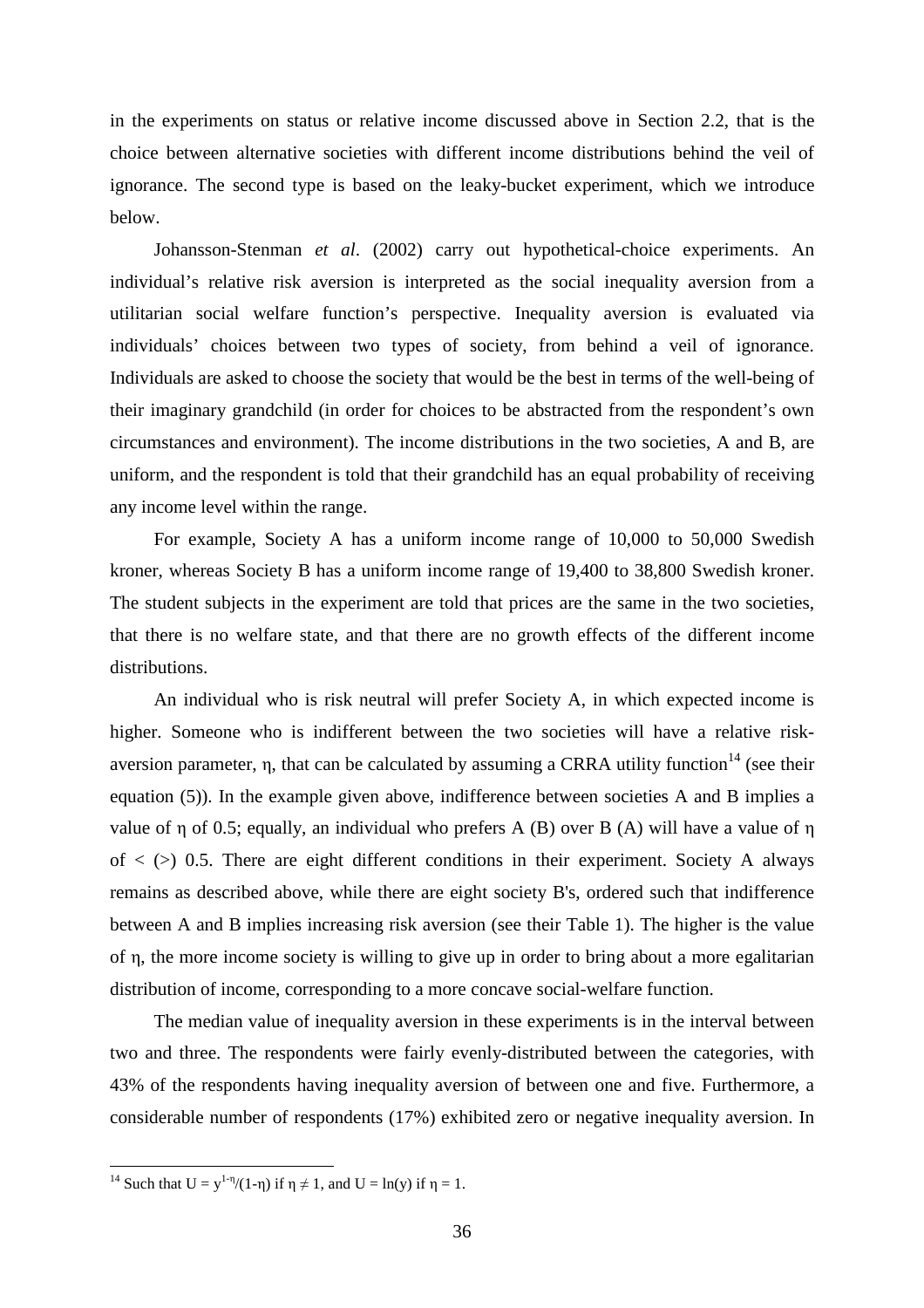addition, 19% of respondents exhibited extreme aversion compatible with the Rawlsian maximin strategy, which is the case of maximum aversion in the experiment. In a similar experimental setting, Carlsson *et al*. (2005) confirm a median value of relative risk aversion of between two and three, and find a larger fraction of respondents (63%) with a value of relative risk aversion between one and five. In their experiment, 8% of respondents were found to be risk-lovers.<sup>15</sup>

Some work in this area has tried to distinguish further between two types of inequality aversion: the first is the individual's level of risk aversion, as explained above, while the second is the individual willingness to pay to live in a more equal society. The estimation of individual inequality aversion only via risk aversion disregards any preferences that individuals may have regarding inequality *per se*.

To separate out these two attitudes, two types of experiments are carried out, one for each type of aversion. To this end, Carlsson *et al*. (2005) extend the analysis of Johansson-Stenman *et al*. (2002). The first experiment concerns the traditional imaginary grandchild, as described above, where the respondents do not know the position of their grandchildren, but only the income distribution and hence also the probability distribution in each society. In the second experiment, subjects choose between pairs of hypothetical societies with different income distributions, where the grandchild's income is known and is set equal to the mean income in the society. In other words, "*In the first experiment individuals choose between hypothetical lotteries, where the outcomes determine their grandchildren's incomes in a given society. This experiment allows for the estimation of the individual's risk aversion in a setting where the level of social inequality is fixed. In the second experiment individuals choose between hypothetical societies with different income distributions, where the grandchildren's*  incomes are known and are always equal to the mean income in each society. This experiment *enables us to estimate parameters of individual inequality aversion in a risk-free setting*" (Carlsson *et al*., 2005, p.376).

In the second experiment, with a value of inequality aversion of zero the individual is indifferent to income inequality; with a value of one, a 1% increase in own income yields as much utility as does a 1% fall in inequality. The median value of inequality aversion is found to be in the interval between 0.09 and 0.22, and most responses reflect positive inequality aversion. Only 7% of respondents appear to be inequality-lovers, in the sense that they are

<sup>&</sup>lt;sup>15</sup> It is notable that the values of the degree of inequality-aversion found in this experimental literature are far higher than those used in practice for the measurement of inequality: The US Census Bureau uses a value of less than 1 (see http://www.census.gov/prod/2000pubs/p60-204.pdf), whereas the key inequality measures reported on the Luxemburg Income Study website as their "key figures" only use values of 0.5 and 1.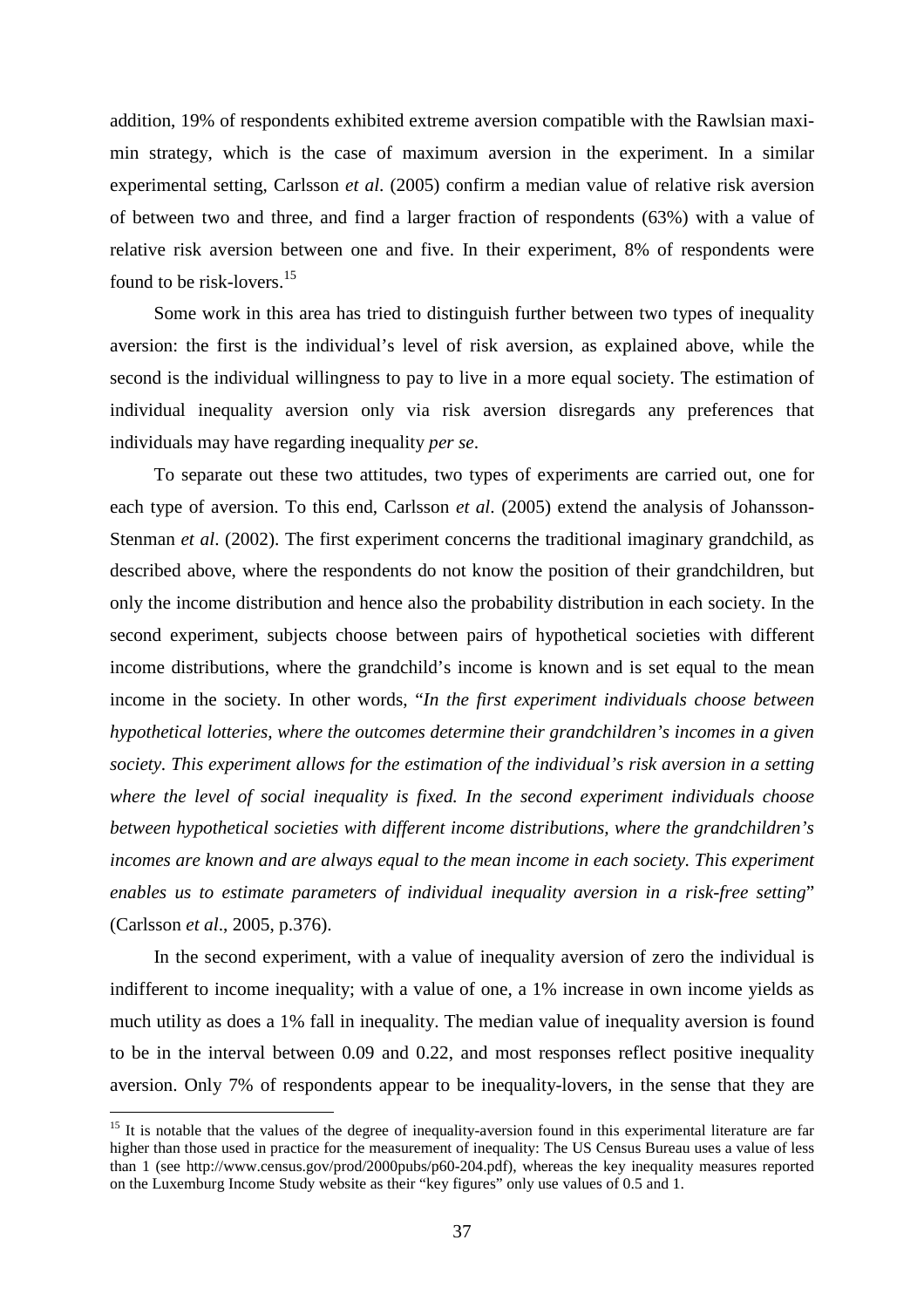willing to sacrifice their own income in order to make society more unequal, while 6% are found to be extremely inequality-averse. Kroll and Davidovitz (2003) also find that subjects prefer more equal income distributions. However, when they had to give up part of their reward in order to shift to a more equal distribution, they chose not to do so.

Amiel *et al*. (1999) belongs to the second type of experiment in method 1), in which social inequality aversion is estimated via the *leaky-bucket* experiment. A sample of students were asked to indicate the amount of 'lost money' that they were willing to accept for a transfer of money from a richer to a poorer individual, where this loss came about for example due to administrative costs. The median value of inequality aversion was estimated to be between 0.1 and 0.22, which is much lower than the existing estimates from the alternative approach, such as in Johansson-Stenman *et al*. (2002). However, the circumstances of the two experiments are very different, making a clear comparison of the results rather difficult.

That these large differences in the value of inequality aversion result from the different measurement techniques is confirmed by Pirttilä *et al*. (2008). The authors estimate inequality aversion using a questionnaire approach in a representative survey of Finns. The advantage of this questionnaire is that the same individual was asked questions based on two different measurement techniques: the leaky bucket and the preferred wage distribution under the veil of ignorance. The median value of the inequality aversion parameter from the leaky-bucket questions lay below 0.5. However, the results from the preferred distribution question gave a much higher value for inequality aversion, with the parameter being over 3. There are thus a considerable number of respondents who are willing to sacrifice the mean wage in order to bring about a more equal distribution of wages, but who at the same time are not willing to carry out costly transfers from richer to poorer.

Pirttilä *et al*. propose a number of explanations for this rather radical difference in the results. One possibility is that people simply have different attitudes towards the implied efficiency–equity trade off in different situations. The leaky-bucket question is specifically focussed on redistribution, whereas the change in the wage distribution is a bargaining result. The two questions may also be measuring the same phenomenon but at a different scale. In addition, the leakage, that is the efficiency loss, is explicitly visible in the leaky bucket question, whereas the respondent would have to calculate it in the wage-distribution question. Respondents may have had efficiency concerns in mind in the leaky-bucket question, and their preferences over efficiency could explain part of their unwillingness to support the transfer.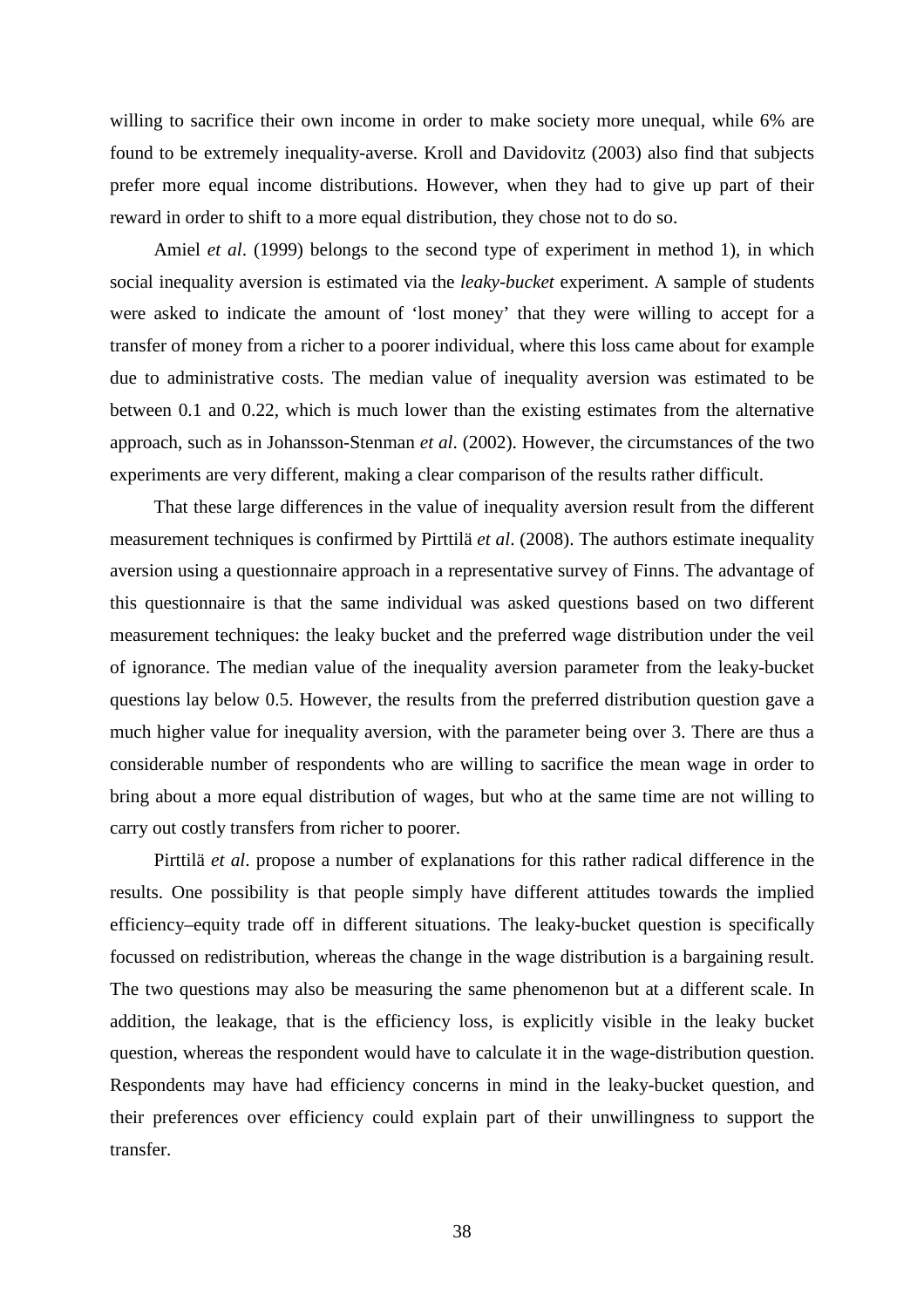Pirttilä *et al*. also confirm the results in Beckman *et al*. (2004): the actual position of the respondent in the income distribution affects the answer given in the leaky bucket experiment. As expected, support for this transfer is higher amongst the individuals who would benefit from it.

In the income-distribution literature the indices that are deemed appropriate to measure inequality are those which conform to the Lorenz dominance criterion. These indices fulfil four basic axioms: scale invariance, symmetry, the population principle and the Pigou-Dalton transfer principle. For a recent survey of these properties and the dominance criteria see, amongst others, the excellent chapter in Chakravarty (2009). The first three properties are commonly assumed in the majority of indices of well-being; only the transfer principle, as we mentioned in the introduction, is at the heart of inequality measurement.

Attitudes towards inequality have been interpreted by some authors as being revealed by the reaction of (some relatively informed part of) the general public to these four basic properties. This is the contribution of the authors in group 2), where some general social welfare function is assumed but without any *a priori* functional form. The main question that is addressed in this part of the literature is what inequality seems to represent for the general public, and in particular whether these four basic axioms are reflected in individuals' views. The seminal book is this area is Amiel and Cowell (1999). Given that the defining concept for inequality measurement is the Pigou-Dalton transfer principle, we below discuss only those experimental results which cover this aspect of inequality.

In Amiel and Cowell (1992), the transfer principle is presented to respondents both as a numerical problem and verbally. In the former, the are asked to say which of two distributions of income are more unequal: A=(l, 4, 7, 10, 13) vs. B=(l, 5, 6, 10, 13).

Verbally, they are asked to say what happens to inequality in the following scenario: "*Suppose we transfer income from a person who has more income to a person who has less, without changing anyone else's income. After the transfer the person who formerly has more still has more*".

Nearly two-thirds of the student sample in Amiel and Cowell (1992) do not think that inequality is lower in A than in B above, while 40% do not agree that inequality will fall following the verbal scenario. The difference in these figures likely comes from individuals thinking of some kind of Robin Hood redistribution in the verbal case, whereas the actual numerical problem involves redistribution from the fairly poor to the even poorer. Amiel *et al*. (2012) examine many 'flavours' or interpretations of the transfer problem. Only 21.6% of the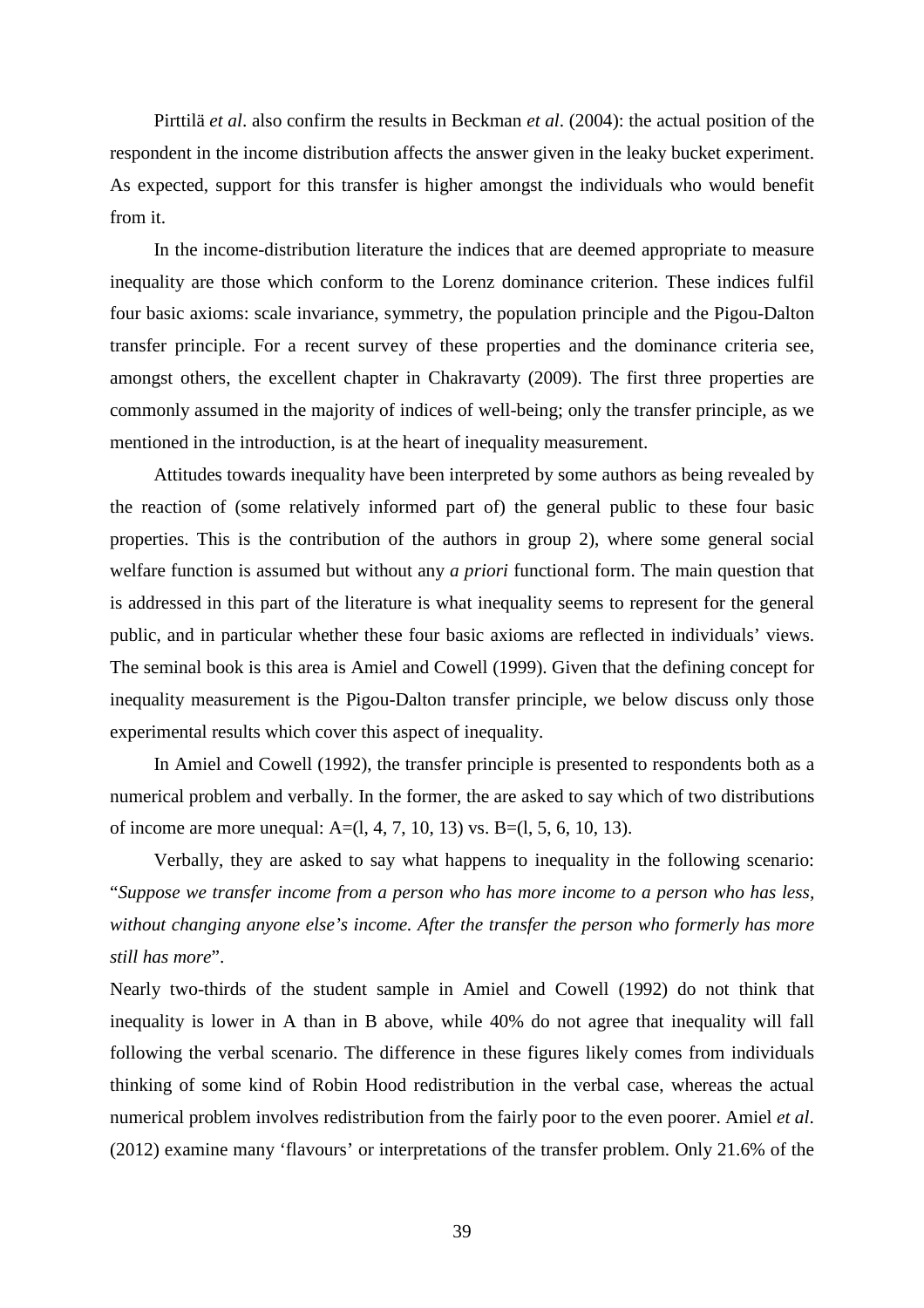sample are found to be in line with the researcher's standard view. A critique of the way in which some of these kinds of questions are asked is provided by Jancewicz  $(2012)$ .<sup>16</sup>

Similarly to Kroll and Davidovitz (2003) and Carlsson *et al*. (2005), Amiel and Cowell (2002), Gaertner and Namazie (2003) and Cowell and Cruces (2004), using method 2), examine the degree to which the principle of transfers is followed by people who evaluate inequality and risk. About 60% of respondents in the latter contribution viewed an equalising transfer as inequality/risk reducing, and consistency in the risk version of the questionnaire was higher than consistency with the principle of transfers in the inequality version. This finding is confirmed by Gaertner and Namazie and Amiel and Cowell (2002), where the proportions of acceptance in the sample are 23% in the risk questionnaire and 17% for inequality.

Overall, individuals do have normative preferences over the distribution of income. It is however hard to argue that these are isolated in happiness regressions, as the latter are not able to separate out the comparative and normative components of attitudes to inequality. The experimental literature has been more successful in this respect, but even there the variety of different methods have produced quite a large range for the estimated value of inequalityaversion. Part of the problem here seems to be that the different methods make salient different preferences (such as risk aversion or preferences over efficiency). Another is that there are almost an infinite number of ways in which we can change the inequality of the income distribution, and preferences over taking money from the rich to give to the poor, and taking money from the middle or lower-middle class to give the poor may reasonably differ, even if the final impact on the Gini coefficient is the same.

# **4. Outstanding issues**

 $\overline{a}$ 

This section discusses a number of issues which extend the existing literature on income gaps and income inequality described above.

### **4.1 Inequality and other outcome variables**

The discussion to date has considered individuals' relationship to others' incomes purely in the sense of 'do they like it or not', whether that be revealed by survey information

<sup>&</sup>lt;sup>16</sup> For example, the lack of a "*Don't Know*" response category, and there being no natural unit of account given for the figures in the numerical problem.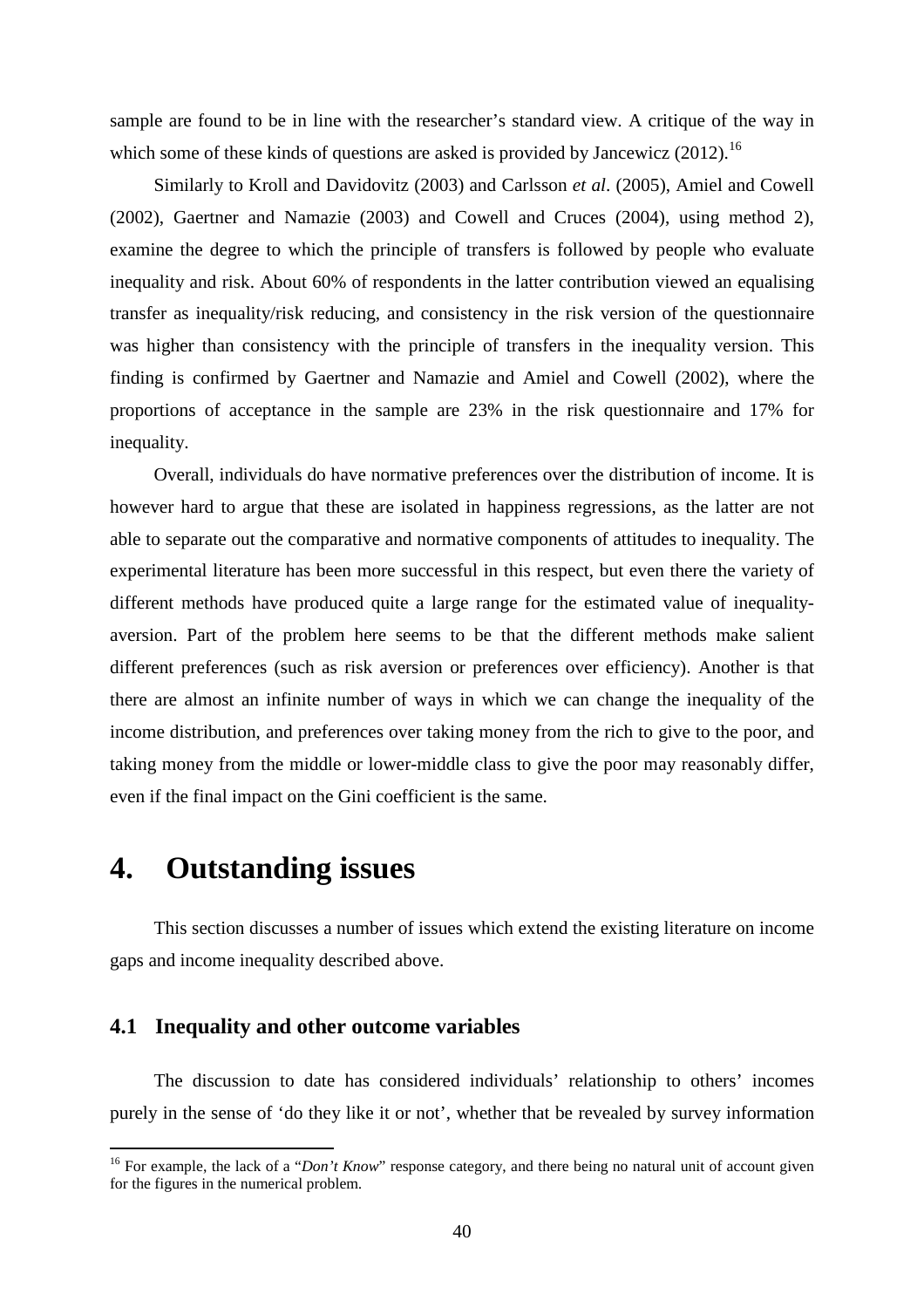on subjective well-being or behaviour in experiments. At the risk of opening a Pandora's Box of other possible dependent variables, this is far from being the only outcome of interest. A number of other possible outcomes have been investigated across the social sciences: the following is a brief sample of some recent areas of research in this respect.

de Vries *et al*. (2011) test the hypothesis that income inequality may produce individuals who are more competitive and less friendly towards others. These latter attitudes are captured by the Big Five personality factor of Agreeableness, which now appears in a number of surveys.<sup>17</sup> The regression analysis in de Vries *et al.* (2011) is based on almost 700 000 observations between 2001 and 2009 from an American web-based survey aimed at measuring personality. Agreeableness scores are significantly negatively correlated with State-level income inequality (as measured by the Gini coefficient on pre-tax household income matched in from the 2000 Census). This individual-level personality finding can be argued to be consistent with the considerable amount of existing evidence on aggregate inequality and measures of violent behaviour: see Daly *et al*. (2001) for evidence on Canadian provincial-level murder rates, and Macours (2011) for the role of district-level income inequality (over a period of income growth) in fuelling civil conflict (as measured by mass abductions by Maoist rebels) in Nepal.

Loughnan *et al*. (2011) analyse self-enhancement, which is the propensity to see yourself as being better than the average. They consider the relationship between selfenhancement and income inequality, with the argument that the gain from being better than others will be larger in more unequal societies. They administer a self-enhancement questionnaire to (mainly student) samples across 15 countries. In these questionnaires, respondents are asked about 20 different desirable characteristics. For each characteristic, they say whether they have more, the same, or less of it than the average student (or average person, in the non-student samples). They first show that respondents on average think they have more of the characteristic than the average in 14 out of 15 countries (the exception is Japan). They further demonstrate that self-enhancement is greater in countries with a higher Gini coefficient. This relationship is resistant to the introduction of a range of individual-level psychological variables.

In DeBruine *et al*. (2011), data from almost 5000 women aged 16-40 across 30 developed countries shows that women's preferences for facial masculinity are negatively correlated with a composite measure of country health: the value of masculinity as a proxy for

<sup>&</sup>lt;sup>17</sup> As measured by the answers to questions on being interested in people, taking time out for others, and not being interested in other people's problems (this latter being reverse-coded).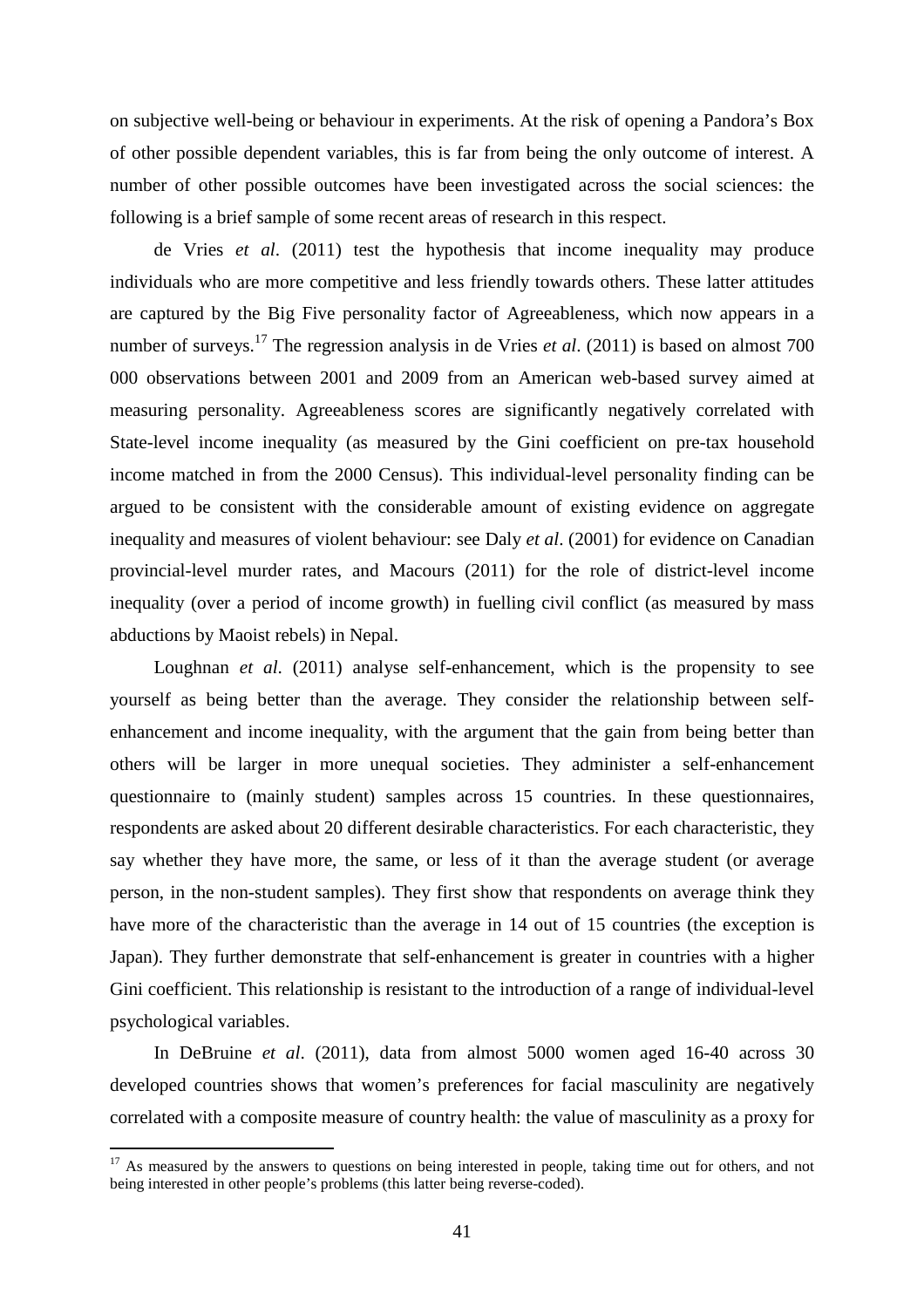developmental health is greater in countries where health is on average worse. Brooks *et al*. (2011) build on this work by noting that facial masculinity may also matter via the spread of the benefits which it confers. In the same way that a greater dollar return to higher rank in a golf tournament seems to lead to greater effort by players (Ehrenberg and Bognanno, 1990), any signal predicting competitive success is more valuable when rewards are more spread out. They hence match in data on the national Gini coefficient (from the United Nations Statistics Division) to DeBruine *et al*.'s original preference data. Their subsequent empirical analysis suggests that national income inequality is a better predictor of female preferences for facial masculinity than is national health.

Van de Werfhorst and Salverda (2012), in their introduction to a special issue of *Research in Social Stratification and Mobility*, suggest that income inequality at the national level is associated with a number of observable and attitudinal outcome variables. A number of the papers contained in this special issue go on to examine in detail the negative relationships between income inequality, on the one hand, and all of solidarity towards others, expressed support for democracy, and actual political participation.

Rothstein and Uslaner (2005) simultaneously estimate a measure of generalised trust and income inequality (the Gini coefficient). They conclude that inequality does indeed significantly diminish trust, while the estimated coefficient on trust in the income inequality equation is negative but insignificant. These findings have recently been critically reevaluated by Steijn and Lancee (2011), who specifically underline the potential importance of non-Western countries with particularly high levels of income inequality, and a confounding role of national wealth. Their regressions on Western country data (from the International Social Survey Programme, ISSP, and European Social Survey, ESS) show that the bivariate correlation between income inequality and trust is negative and significant, but that this relationship becomes insignificant in multivariate analysis once wealth is controlled for.

We are not necessarily arguing here that these additional potential attitudinal<sup>18</sup> correlates of income inequality are to be considered separately and in isolation. Rather we think that they indeed represent some of the channels via which income inequality leads through to overall well-being outcomes (and to those regarding individual health, on which there is a substantial literature that we have not covered here: see Chapter 18).

<sup>&</sup>lt;sup>18</sup> Moving beyond the individual level, we can also consider the attitudes expressed by other societal actors. Burgoon (2013) analyses party position-taking in almost fifty years of annual data across 22 different countries. Net income inequality is positively and significantly associated with anti-globalization position-taking.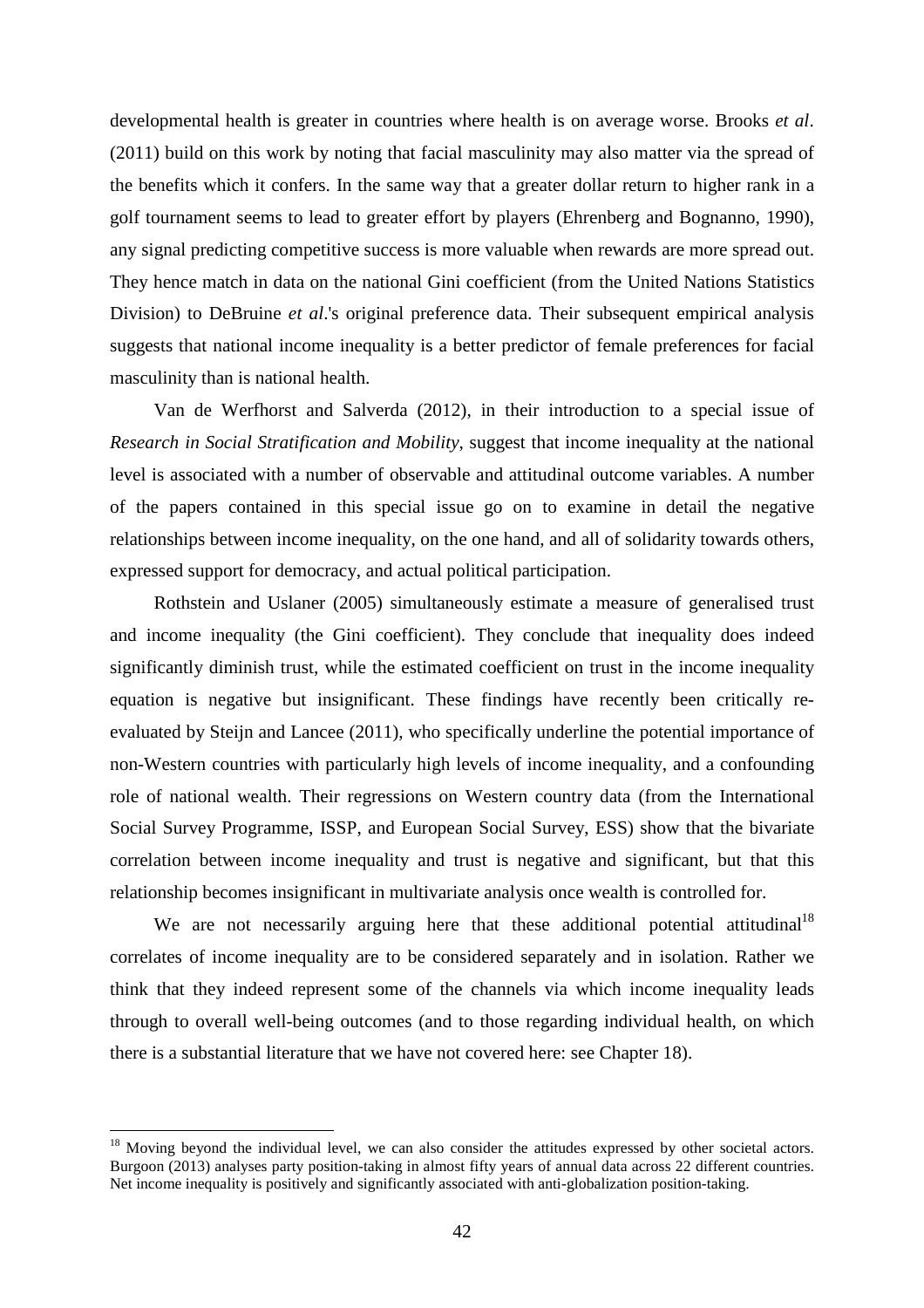#### **4.2 Other measures of different aspects of the distribution of income**

All of our discussion of attitudes towards the distribution of income has been in terms of gaps to others in the reference group, in Section 2, and a normalised sum of all the gaps in society, as the Gini coefficient in Section 3. We have presumed that these are indeed the salient measures of others' income. But we do not know that for sure.<sup>19</sup>

Consider two log-normal distributions of income, where one is a horizontal displacement of the other, as in Figure 1. Which is the most unequal? If we are not in the income distribution then our (normative) evaluation of the dispersion in these two curves depends on which distribution measure we choose. Some measures of various aspects of the distribution of income are identical across the two: this is the case for the absolute Gini coefficient, the variance, the interquartile range and the percentage of the population in relative poverty (as defined as income below 60% of the median, say). Other measures are not the same in distributions 1 and 2: the percentage in absolute poverty, the relative Gini coefficient and the D9/D1 or D5/D1 ratios.

If the individual making the evaluation is in the income distribution, then their evaluation will also depend on their own income position: this is the comparative evaluation. At an income of  $Y_i$ , an individual will feel more deprived in distribution 2 than in distribution 1: their relative deprivation will be higher (more people above them) and their satisfaction will be lower (fewer people beneath them).

We have considered the relationship between objective measures of inequality, such as the Gini, and subjective well-being. But do people actually know what the value of the regional or national Gini coefficient is? Individuals' perceptions of the degree of inequality around them may not be well reflected in the Gini coefficient, and equally they may believe the distribution of income to be different from what is actually measured in statistics.

Macunovich (2011) is an intriguing contribution using the fourth (2005) wave of the WVS. She analyses not only the Gini coefficient, but also two measures of crowding at the bottom of the distribution: the ratio of the number of people who say that they are in the lowest income decile in the country to the number who say that they are in the highest, and the same ratio with respect to self-reported social class. While the Gini coefficient continues to exhibit a positive correlation with both happiness and life satisfaction, the estimated

 $19$  A question which we do not address here is whether it is the pre-tax or post-tax income distribution that is correlated with subjective well-being. One reading is that it is the distribution of pre-tax income which determines both well-being and preferences for redistribution, and this latter influences the actual tax system which in turn determines the post-tax distribution of income. At the practical level, not all empirical papers make clear whether their income measures are net or gross.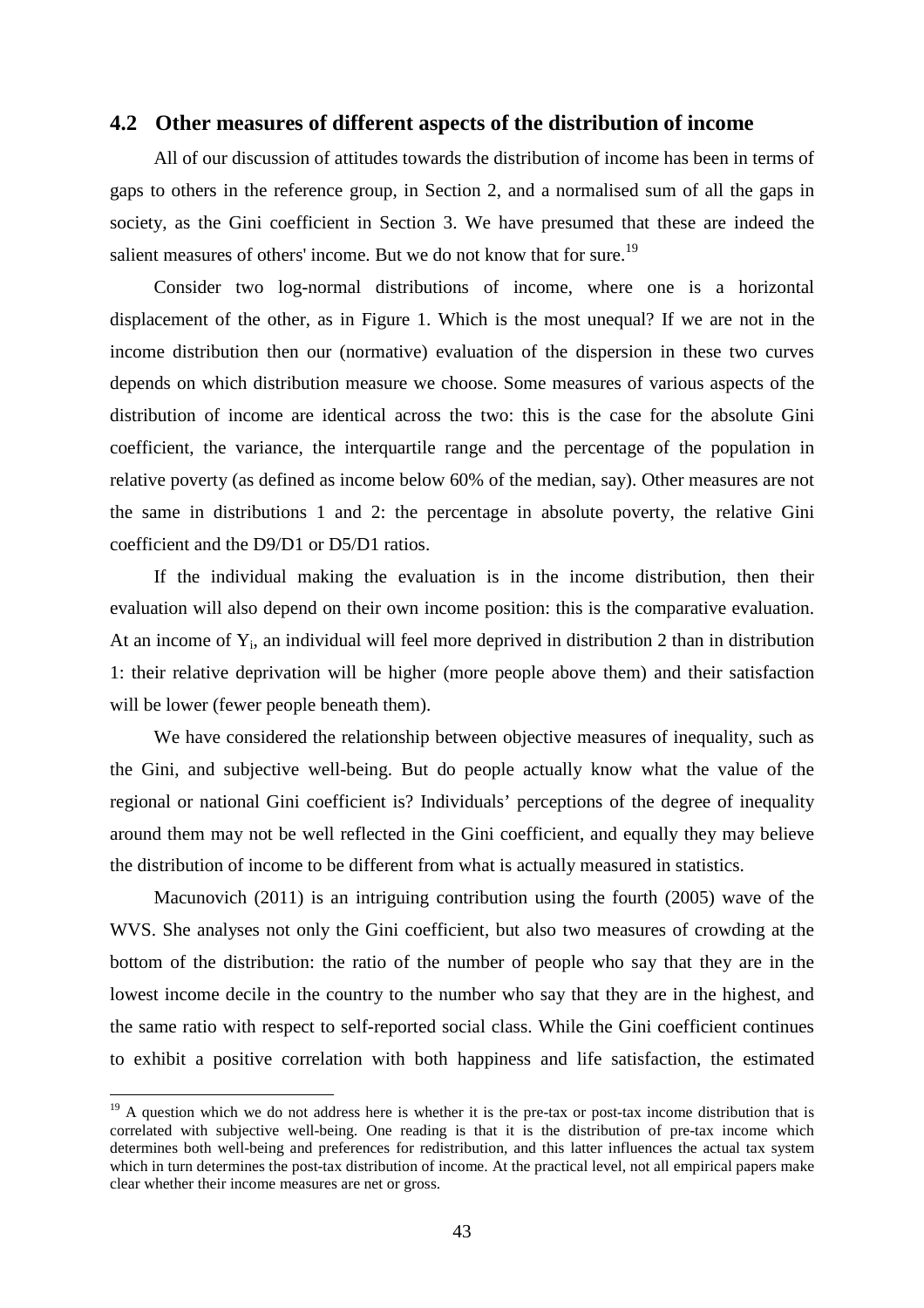coefficients on these two ratios are negative and often significant. This might be thought of as consistent with some of those at the bottom providing a negative signal (as in D'Ambrosio and Frick, 2012), or more generally with some negative externalities in society associated with poverty.

O'Connell (2004) uses information on (the log of) the income received by the top quintile in a country to that received by the bottom quintile. This is shown to be negatively associated with life satisfaction in an aggregate-level analysis of 15 EU countries in Eurobarometer data over the 1995-1998 period.

Some of the work appearing in Table 1 uses a variety of measures of income distributions. Both Tomes (1986) and Brodeur and Flèche (2013) consider the bottom end of the distribution, with the former including the share of income earned by the bottom 40%, and the latter the county-level percentage in poverty according to three separate definitions.

In general, however, very few contributions here have tested different measures against each other in a beauty contest to see which one is the most salient correlate of subjective wellbeing. Ebert and Welsch (2009) is relatively unusual in this literature in that they do consider a wide class of inequality indices comprising the Atkinson and Gini family as special subclasses (see Ebert, 1988), and evaluate their effects on individual reported life satisfaction in 20 years of Eurobarometer data. As the self-reported income data in the Eurobarometer is not sufficiently good to allow detailed measures to be computed from within the dataset, these latter are matched in from the Luxembourg Income Study (LIS), which somewhat reduc<sup>20</sup>es the number of countries which can be used in the empirical analysis.

Ebert and Welsch start by considering the Gini, Atkinson 0.5 and Atkinson 1.0 indices. All three of these are shown to be significantly correlated with life satisfaction in ordered probit regressions. They then consider generalizations of these indices. Their analysis of life satisfaction leads them to conclude that both rank and level inequality aversion matter, and that the overall degree of inequality aversion is larger than that implied by the standard measures applied in empirical analysis.<sup>21</sup>

A last point with respect to the question of '*which measure of others' income*' is that existing work has very much concentrated on cardinal measures of comparisons, as picked up by income gaps and Gini coefficients. While there is likely some role for such comparisons, it

 $20$  Although not in the context of subjective well-being, Jancewicz (2014) provides an extremely interesting analysis of the criteria that individuals use in order to sort different income distributions into groups that have similar perceived levels of inequality.

 $21$  It would also be of great interest to evaluate the relationship between income polarization and individuals' reports of subjective well-being. We are not aware of any contributions in this respect.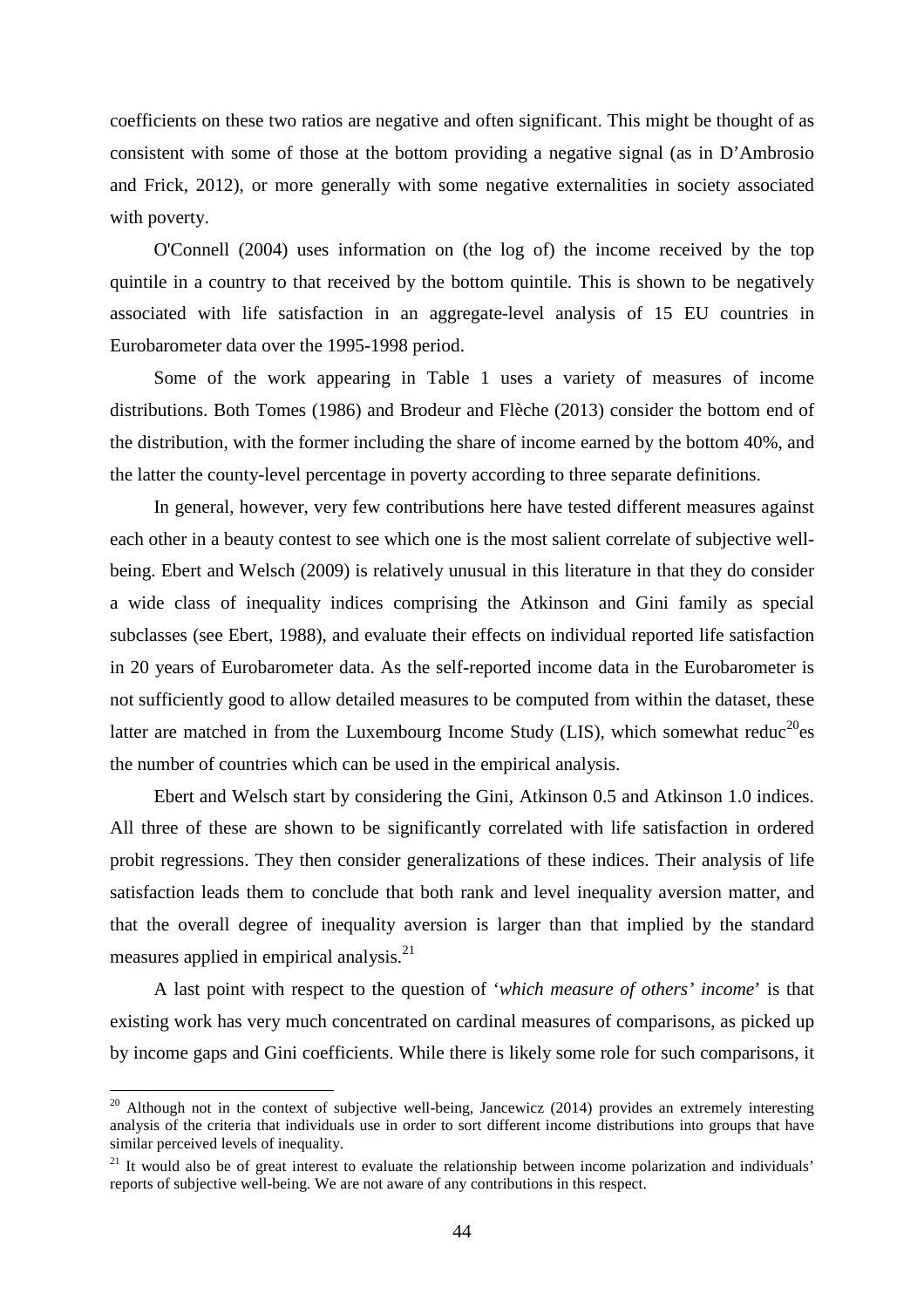also seems probable that individuals are rank-sensitive. Some previous work has considered the role of income rank in determining well-being. In Brown *et al*. (2008), income rank is shown to outperform average reference group income in three satisfaction equations (influence over the job, achievement, and supervisor's respect): see also Clark *et al*. (2009*a*) for economic satisfaction and Boyce *et al*. (2010) for life satisfaction. In the field experiment in Card *et al*. (2012), information on the individual's revealed rank in the income distribution was more important in determining their satisfaction than was the relative wage level. Clark *et al*. (2010) appeal to both survey and experimental evidence on the role of relative income in determining the level of effort that workers supply. In both types of data, the individual's rank in the income distribution is a more powerful determinant of their effort decision (as measured by the log-likelihood) than is the relation of the individual's own income to mean income in the reference group. Mujcic and Frijters (2013) come to the same conclusion in the analysis of hypothetical choice data from a sample of just over 1000 Australian students. Finally, Clark and Senik (2014) appeal to Chinese panel data from Guizhou province, in which all households in the village are interviewed. This complete data allows household rank in the village income distribution to be determined. Being at the top (top decile) or bottom (lowest 25%) of the income distribution seems to matter disproportionately for satisfaction with income.

It may also be the case that not all ranks are of equal importance, so that the correlation between income rank and subjective well-being is non-linear. The experimental and survey results in Kuziemko *et al*. (2014) underline the importance of the aversion to being last in the distribution. Experimental subjects accept gambles which may move them out of last place that they reject if anywhere else in the distribution. Equally, subjects randomly placed in second-to-last place in modified-dictator games are the most likely to give money to the person one rank above them instead of the person one rank below. One implication is that the relatively poor may oppose redistribution if it is especially targeted at those who are just beneath them in the income distribution. Survey data does indeed show that respondents who earn just above the minimum wage are those who are the most likely to oppose any rise in the minimum wage.

These kinds of rank comparisons are of great interest. They do imply a role for inequality in the determination of individual well-being in that, given own income, a meanpreserving spread of income in the reference group implies lower individual rank. However, at the societal level this will not matter. By construction, rank is zero-sum: my loss must be offset by others' gains. Unless we have heterogeneity in the taste for rank (as in Frank, 1985),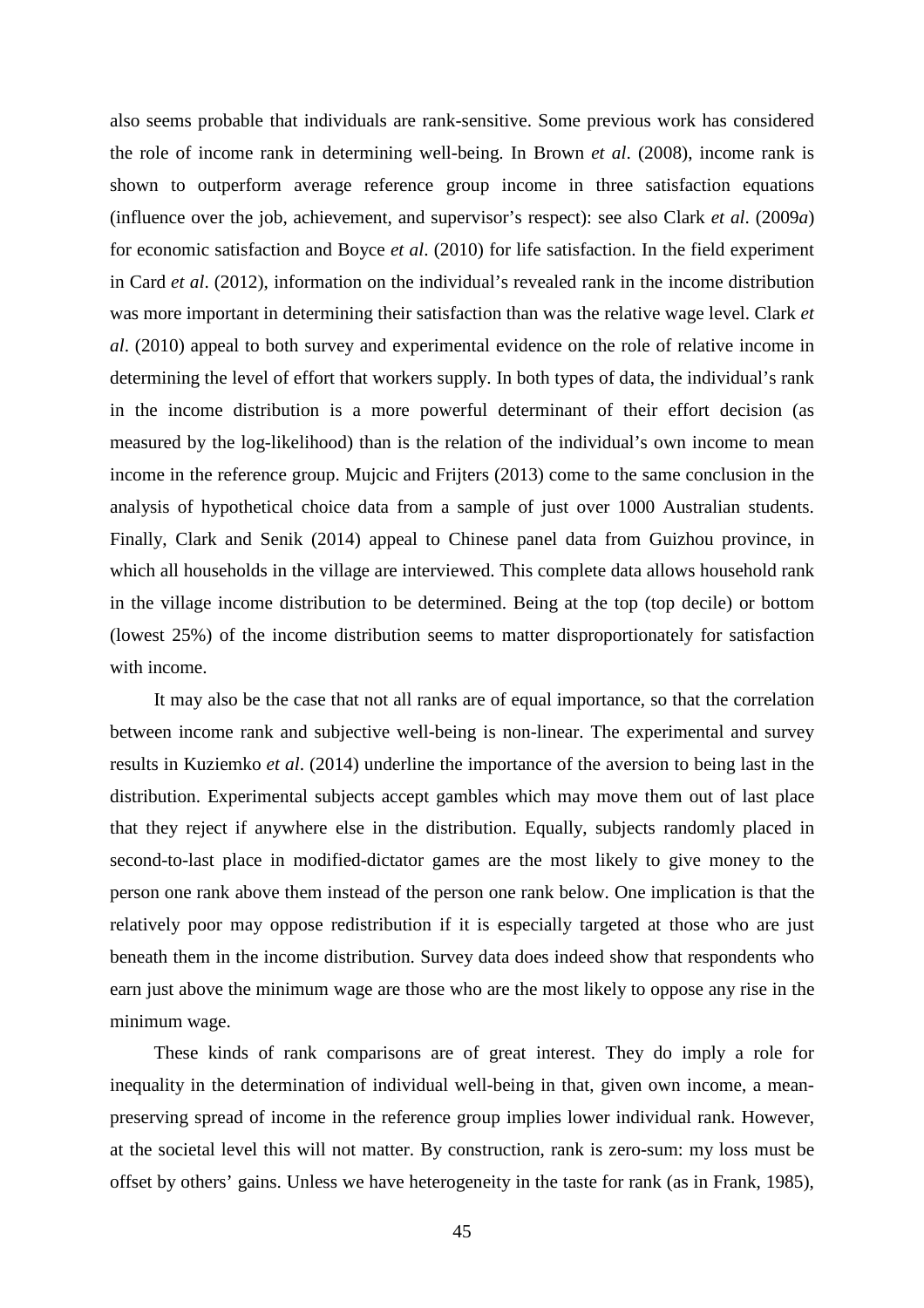the degree of inequality will here not affect the way in which income comparisons affect overall well-being.

### **4.3 Fairness and preferences for redistribution**

The measures of income distribution used in the above literature have been objective: they measure what others in the society actually earn. This is of course not necessarily what individuals *believe* that others earn, and it may well be this latter, and its relation to what it is believed that others *should* earn, that is the most important for determining individual attitudes towards inequality.

Almost no-one in our societies thinks that everyone should receive the same income. Incomes differ often for very good reasons, such as number of hours of work for example. In general, we can think of the causes of income distribution as being partitioned into factors for which the individual is responsible and those for which she is not (see Fleurbaey, 1995). These are respectively referred to as effort and circumstances in the literature on the equality of opportunity (see chapter 5 of this volume for a survey in great detail).<sup>22</sup> Almås *et al*. (2011) propose the measurement of a 'responsibility-sensitive' fair income distribution. This is applied to 1986-2005 Norwegian data. They show that, although the Gini index fell over this period, unfair income inequality actually rose. Further, the pre-tax unfair income Gini rose less than the post-tax unfair income Gini, so that the tax system has become less pro-fair.

An alternative approach to fairness, which does not require the explicit distinction of responsibility and non-responsibility factors, is to explicitly ask individuals about how much they think that others should earn. For example, the cross-country ISSP surveys have asked direct questions a number of times about perceived and fair distributions of incomes. Each year the ISSP survey administers a number of core questions, as well as rotating modules on specific topics. These modules in 1987, 1992, 1999 and 2009 were on Social Inequality. Individuals were asked directly how much they thought that individuals in certain job types earned. For example, in the 1987 wave, variable v26 refers to the answer to the following question:

"*We would like to know what you think people in these jobs actually earn. Please write in how much you think they usually earn each year, before taxes. (Many people are not* 

 $22$  We might expect inequality to be less acceptable when it occurs by chance, rather than from individual effort. In this context, it is noticeable that there is no particular push to redistribute from lottery winners. This may reflect that they on average already pay a tax by spending more on the lottery than they receive. In the UK National Lottery, for example, less than half of the money spent on tickets is won in prizes.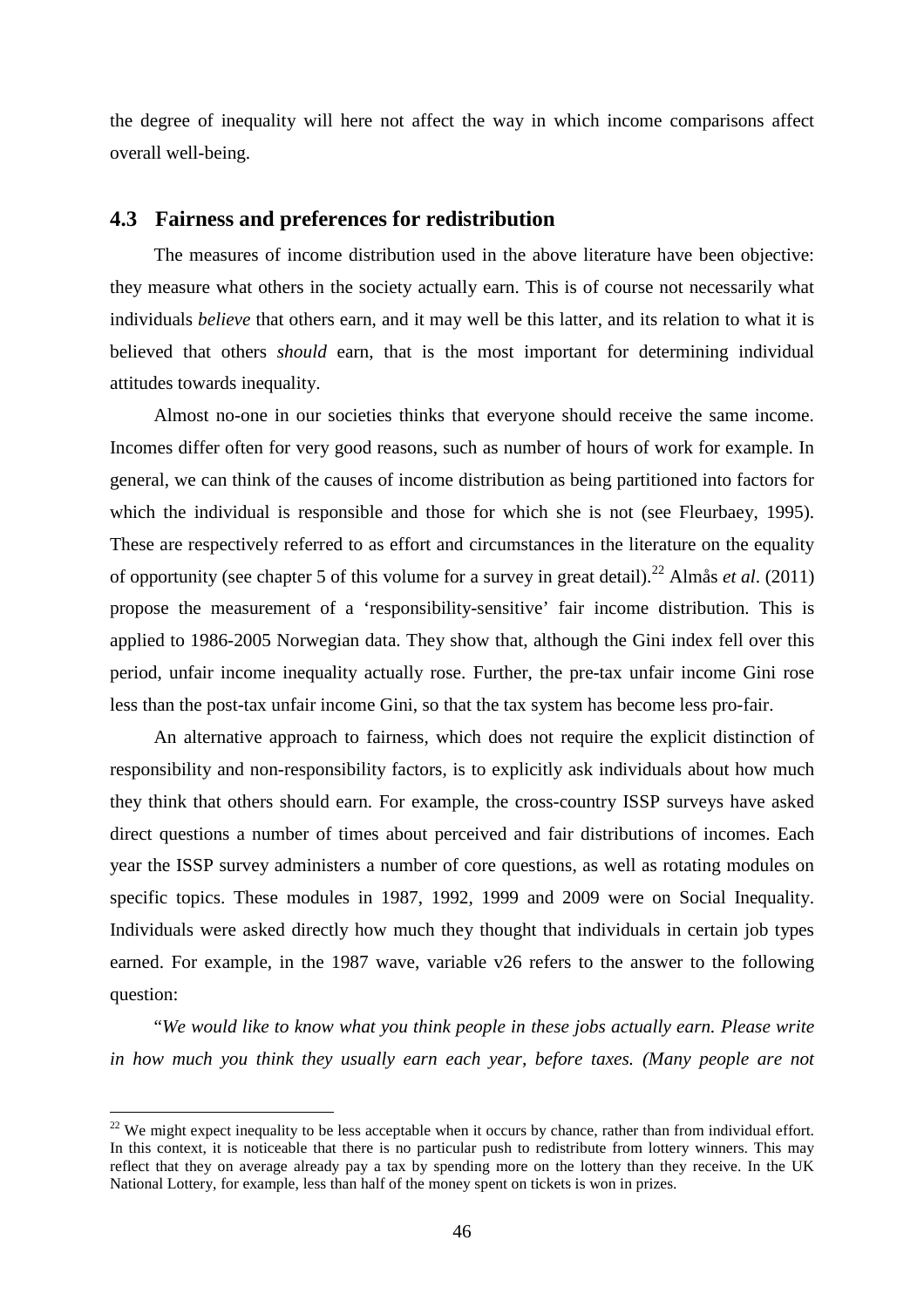*exactly sure about this, but your best guess will be close enough. This may be difficult, but it is important, so please try.). First, about how much do you think a bricklayer earns?*". Variable v27 refers to the answer to the same question, but now with respect to a Doctor in general practice. The following nine questions then cover the income of a bank clerk, an owner of a small shop, the chairman of a large national company, a skilled worker in a factory, a farm worker, a secretary, a city bus driver, an unskilled factory worker, and a cabinet minister in a national government.

Last, individuals are asked a series of eleven questions covering the same occupations, but this time are asked to indicate what they think that these individuals *should* earn each year before taxes, regardless of what they do actually receive.

The same types of questions are repeated across the different Social Inequality modules, although by 2009 the questions only covered the five occupations of a Doctor in general practice, the chairman of a large national company, a shop assistant, an unskilled factory worker, and a cabinet minister in a national government.

Similar kinds of questions have appeared in a number of other surveys, including the 2005 wave of the SOEP. It is also possible to ask these questions about actual and just rewards with respect to the individual herself, or regarding a hypothetical third person with a given set of demographic characteristics (see Jasso, 2007).

One application of the answers to these questions is to consider the responses that are given for occupations at the top and bottom end of the income distribution: for example, in the above ISSP questions, the incomes of the chairman of a large national company and an unskilled factory worker. The ratio of these two gives an indication of the income inequality that the respondent perceives. Along the same lines, a fairness index can be calculated as the ratio of the incomes that the individual believes that these two occupations should earn. The comparison of these two ratios gives an indication of how much of the gap in earnings that the individual perceives is considered to be fair.

An empirical application of this kind of approach can be found in Schneider (2012), who uses German data from the 2006 wave of International Social Justice Project to consider the relationship between subjective well-being and income inequality. Instead of calculating a Gini coefficient from within the dataset, or matching it in at some level from an external data source, she calculates a direct measure of the individual's perception of the fairness of the income distribution.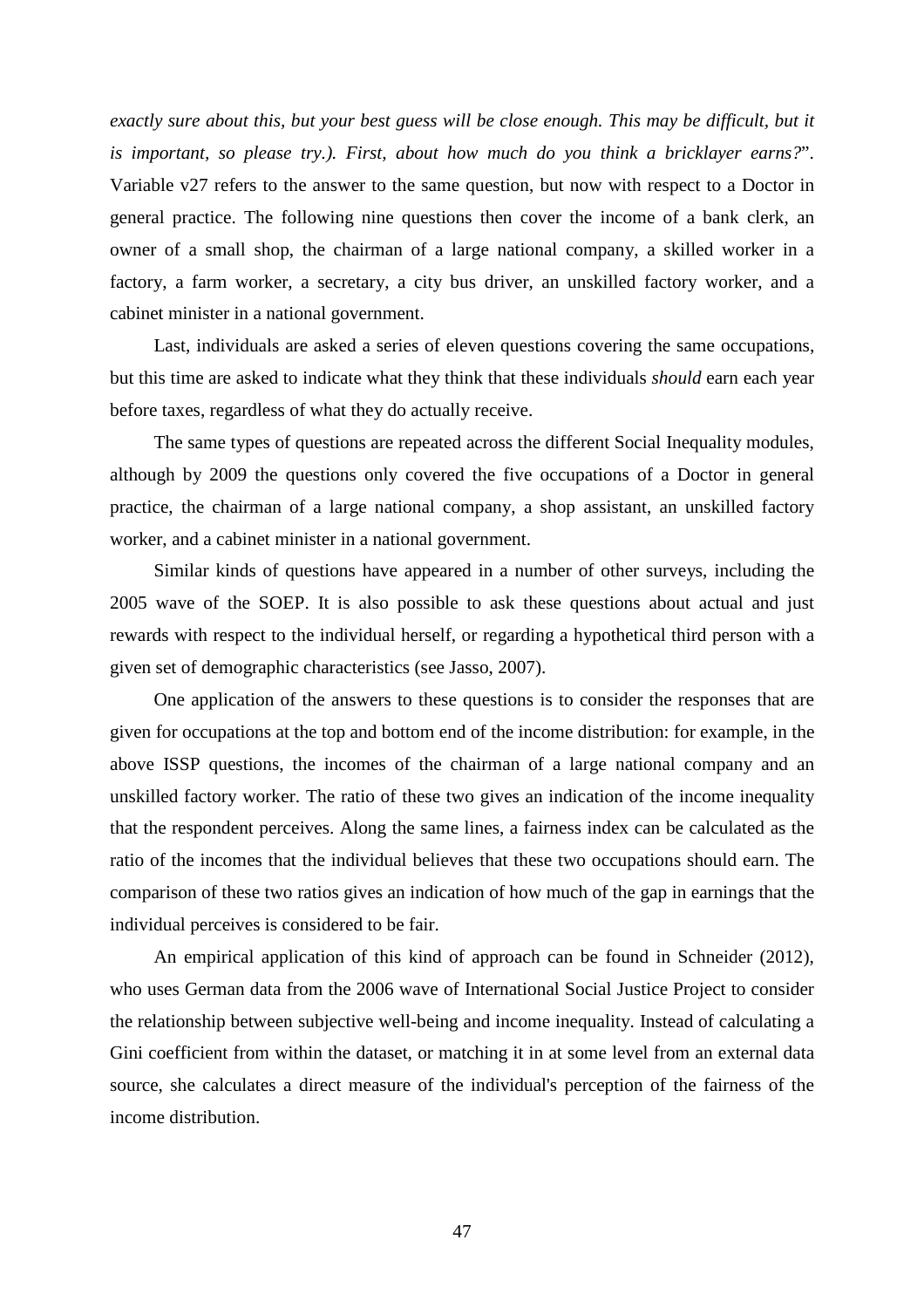Using the responses to the questions about the perceived incomes (PI) and just incomes (JI) of a managing director (MD) and an unskilled worker, she calculates a measure of the overall legitimacy of income inequality as follows:

#### *Legitimate Inequality =*  $ln[(Pl_{MD}/Pl_{unskilled})/(JI_{MD}/JI_{unskilled})]$ *.*

Someone who believes that the current income distribution is just has a value of legitimate inequality of zero. Those who believe that the income gaps should be wider will have a negative value, while those who perceive some inequality of reward will have a positive value. This measure of legitimate inequality varies at the individual level, therefore providing far more potential explanatory power than the aggregate-level measures of income inequality which have been discussed so far. $^{23}$ 

In her 2006 data, Schneider reports an average value of the first term in the square brackets,  $PI_{MD}/PI_{unskilled}$  of around 644, with the average value of  $JI_{MD}/JI_{unskilled}$  being slightly over 300. This yields a value of legitimate inequality of around 0.75. The individual level of the perception of inequality is shown to be negatively correlated with life satisfaction. This correlation is stronger for the higher than for the lower income groups.

Osberg and Smeeding (2006) appeal to these questions in the 1999 ISSP survey. However, instead of looking at the gaps with respect to the top and bottom occupations in the list, they consider the entire set of responses regarding perceived and just incomes. By assuming that there are equal numbers of individuals in each of the nine occupations, they can calculate Gini coefficients, both with respect to the income that the individual actually believes is earned, and a 'just' Gini coefficient for the income that she believes should pertain. They then calculate the ratio of these two Gini coefficients: a value of less than one implies that the individual believes that there should be less inequality than that which she believes exists.<sup>24</sup>

Most people are in favour of some levelling of incomes, while very few believe that all incomes should be the same. The average value of the ratio of the Gini coefficients is less

 $23$  Legitimate inequality does differ across individuals, which is good. However, it is also potentially endogenous, with unhappy people thinking that people at the top of the income distribution earn more (or should earn less), for example.

<sup>&</sup>lt;sup>24</sup> Blanchflower and Freeman (1997) are along the same lines. They use the 1987 and 1992 ISSP surveys and consider the standard deviation of the log response given across the different occupations. They do this both for the perceived and fair distributions (which they call the perceived and appropriate differentials). Their main result is that ex-Communist countries both perceive and consider appropriate tighter income distributions compared to Western countries, but that this gap fell sharply over the transition process (here between 1987 and 1992).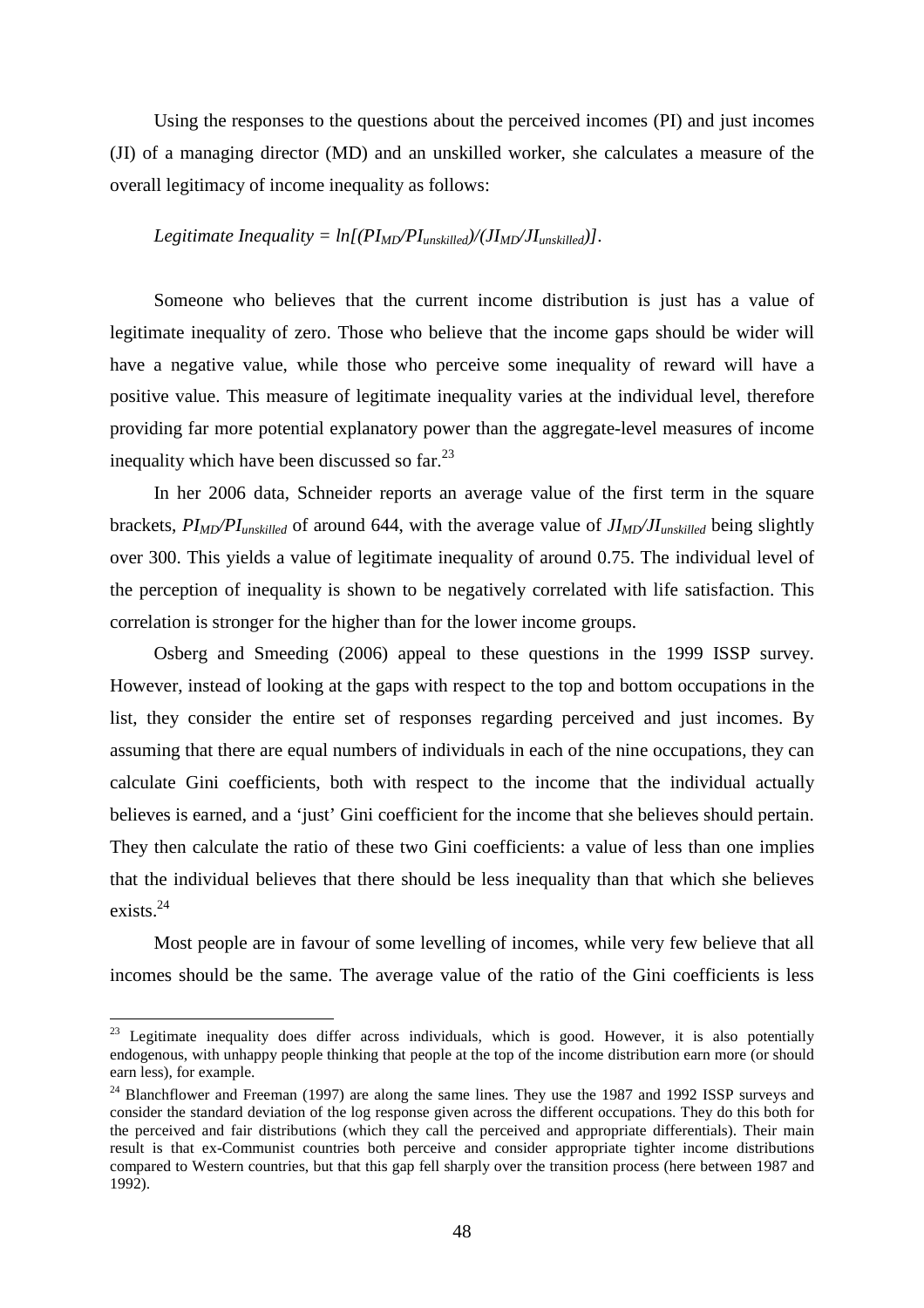than one in all of the 27 countries which appear in the 1999 ISSP. The average figure across all countries is 0.75. In some countries, such as the US and Japan, this figure is around 0.8; in others such as Spain and Sweden it is under 0.7. As well as cross-country differences in this measure of the desire to redistribute, there are systematic differences by individual characteristics as well. In particular, Osberg and Smeeding underline the importance of age, education and family income in this respect.

A more direct approach to perceived income inequality, and its relation to subjective well-being, is taken by Smyth and Qian (2008), who use Chinese data from a 2002 survey of 31 cities. In this data, individuals are asked directly about their perceptions of inequality of the income distribution, on a one to five ordered scale. These perceptions are shown to be correlated with individual happiness scores.<sup>25</sup> The sign of this correlation depends on the individual's own position in the income distribution. In particular, perceived inequality is negatively correlated with happiness for individuals who are in the bottom quintile of the income distribution, whereas this correlation is positive for those who are in the top quintile.

The importance of inputs and income inequality has also appeared in the experimental literature: it matters where income comes from. Abeler *et al*. (2010) find, in a gift-exchange game, that equal wages lead to systematically lower levels of effort being furnished by workers than when the firm can decide to pay workers differently. Their explanation is that workers do not want their wage-effort ratio to be lower than that of their co-workers, and consequently work less hard. Clark *et al*. (2010) also find that the wages offered to other experimental participants in a gift-exchange game are negatively correlated with the effort furnished by the worker. Krawczyk (2010) finds in experimental work that the equality of opportunity moderates the desire to redistribute.

Perhaps the most direct evidence of attitudes towards inequality comes from asking individuals whether they want to see less of it, by redistributing from the richer to the poorer. There is a considerable literature on the desire to redistribute: see Förster and Tóth (2014). One of the first contributions is Persson and Tabellini (1994), who both propose a theoretical model and present some empirical results with respect to the median-voter theorem. The individuals here are purely concerned with their own self-interest, and have no social preferences as such. The median here refers to the distribution of some variable, for example

 $25$  This correlation is arguably large in size. Happiness in their survey is on a 1-5 scale, as is the individual's perception of inequality. The overall partial correlation between happiness and fairness in their Table 2 is -0.09. As such, the effect of moving from the bottom to the top of the perceived income inequality scale has an effect of 0.36, which is 9% of the scale range. We cannot directly compare this figure to the correlation between subjective well-being and the Gini coefficient in Section 3.1, as we cannot map the seriousness of inequality to a particular Gini figure.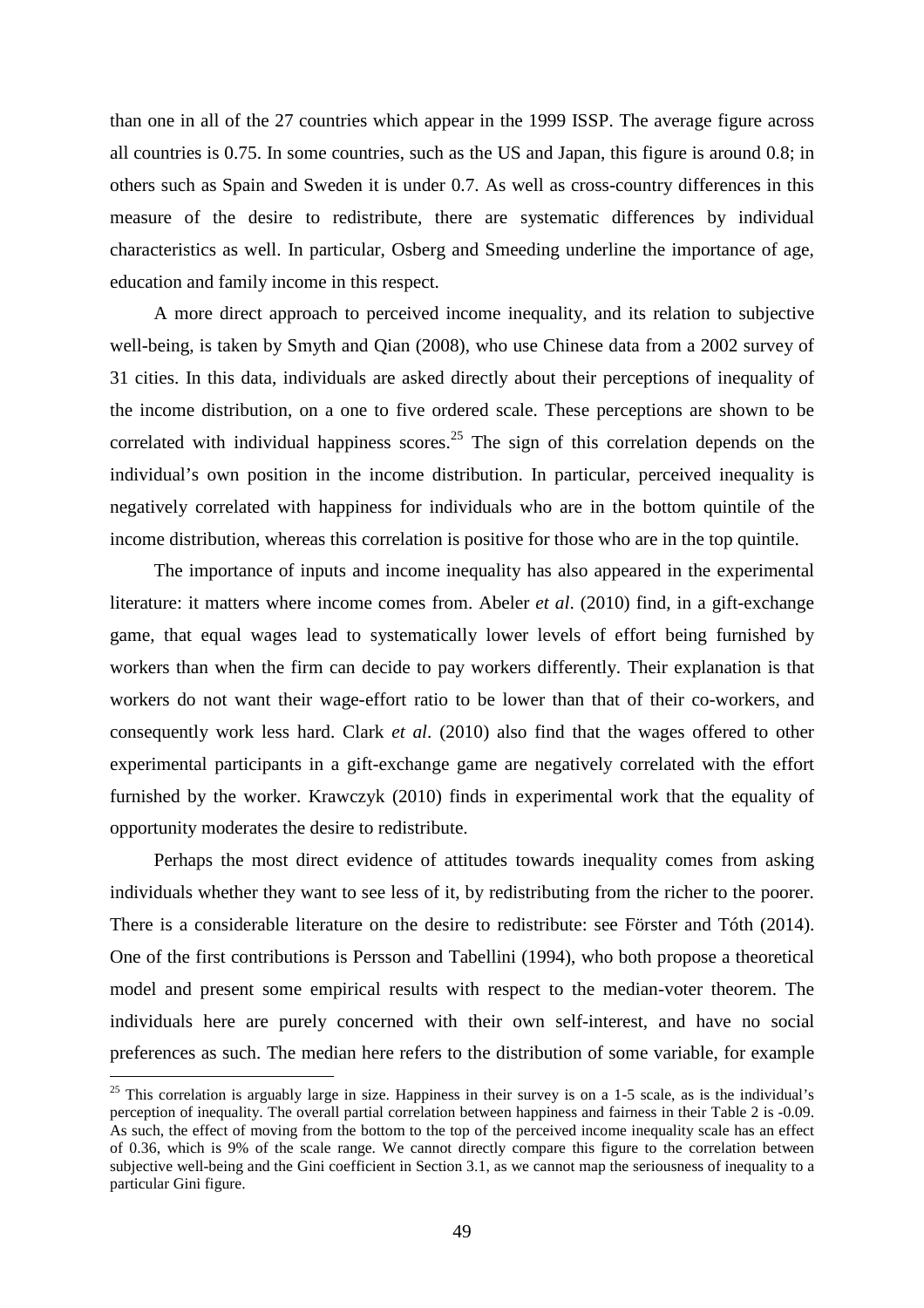income or skills (as measured by education). The individual's voting preferences will then depend on their own position in that distribution.

A second well-known contribution is Piketty (1995), who develops a theoretical model to explain why, in the long run, Left-wing dynasties in the lower class are more supportive of redistributive policies, while Right-wing dynasties in the upper-middle classes are less so. As in Persson and Tabellini (1994), individual income is here related to political opinion: those with higher incomes are more right-wing and less favorable to redistributive policies, while those with lower incomes are more likely to vote for left-wing parties and to be in favor of redistribution.<sup>26</sup>

It is not only the individual's situation today that counts, but also where she thinks that she might end up tomorrow. The 'prospect of upward mobility' (POUM) literature explicitly appeals to individuals' future prospects of social mobility. As such, own current income is not a sufficient statistic to know the individual's current preferences over redistribution. The currently poor may oppose redistribution if they expect their own income to improve in the future (Benabou and Ok, 1996, provide theoretical and empirical evidence that the POUM hypothesis works to limit the extent of redistribution in democracies). There is an obvious parallel between the POUM hypothesis and what we referred to as the signal effect of others' incomes in Section 2.1.

A number of pieces of empirical work have correspondingly underlined the importance of both current and future income. Along these lines, Ravallion and Lokshin (2000), using Russian microdata, were the first to show that self-assessed expected own social mobility, or the belief of being on a rising income trajectory, leads to lower demand for redistribution. Alesina and La Ferrara (2005) show that preferences for redistribution are sensitive to the objectively-measured future gains and losses that would result from it (again, this is consistent with pure self-interest). They also stress the importance of mobility as an objective measure of the future expected gains and losses resulting from redistribution. In particular, there is a negative relationship between upward mobility (defined as the individual's own job prestige being higher than that of their father) and preferences for redistribution.<sup>27</sup> In particular, a subjective measure of whether the respondent says that he and his family 'have a good chance of improving their standard of living' is very strongly negatively correlated with support for

<sup>&</sup>lt;sup>26</sup> There is also a lively literature which emphasizes not necessarily whether I myself will benefit from redistribution, but also whether "people like me" are likely to do so. A recent survey of ethnic diversity and preferences for redistribution is provided by Stichnoth and Van der Straeten (2013).

<sup>&</sup>lt;sup>27</sup> The survey in Alesina and Giuliano (2010) emphasises the role of the past in general, both the individual's own past and the country's history.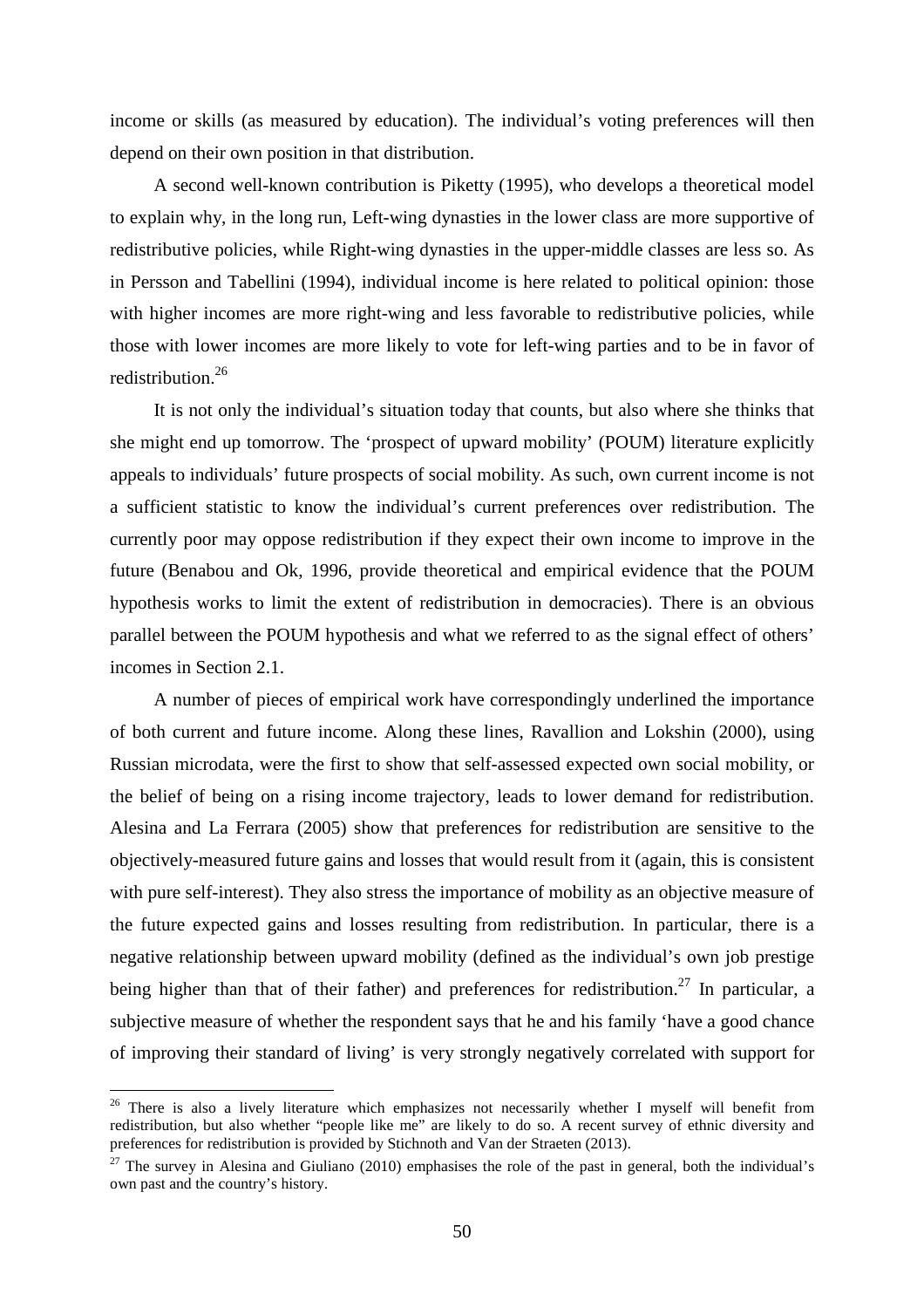redistribution. Cojocaru (2014*b*) analyses data from the second wave of the LiTS survey (the data are from 2010), and shows that preferences for redistribution are indeed linked to future upward mobility. The demand for redistribution is lower amongst those who are poor today but expect to be rich<sup>28</sup> in four years' time than for those who expect to be poor at both points in time. In line with the original POUM hypothesis, this finding only holds for those with lower levels of risk aversion (from a question on whether the individual would sell their car to buy insurance against a catastrophic drought).

Guillaud (2013) uses 2006 ISSP data covering 33 countries to show that income and occupation are both important predictors of redistributive preferences. Equally, downward social mobility (having a lower position on the social scale now relative to ten years ago) increases the demand for redistribution, while upward social mobility reduces it. There is some evidence that the downward mobility coefficient is larger in size than that on upward mobility, as if individuals were loss-averse with respect to status.

Clark and D'Angelo (2013) analyse 18 waves of BHPS data. They show that higher social status is associated with less favourable attitudes to redistribution and the public sector, as is commonly-found. However, they also find that upward mobility (relative to one's parents) is associated with more Left-wing attitudes, which are shown to be translated into actual reported voting behaviour.

As noted in Section 3.1 above, Alesina *et al*. (2004) show that the effect of inequality on happiness is larger in value in Europe than in the USA. The explanation proposed in Alesina *et al*. is in terms of greater perceived social mobility in the USA than in Europe.

Measures of the demand for redistribution have also been shown to be correlated with the individual's view of the fairness of the income distribution (Corneo and Gruner, 2002, and Luttens and Valfort, 2012). The former test the importance of fairness in determining preferences for redistribution via the answer to the ISSP question "*How important is hard work for getting ahead in life?*", with responses "essential", "very important", "fairly important", "not very important", and "not important at all". They show that there is a selfinterested component, in that those who state that they would personally benefit from lower inequality are indeed in favour of redistribution, while those with higher incomes are against distribution. The estimated coefficient on their fairness variable, 'hard work is key' (defined

 $28$  Poor and rich (now and future) are derived from the individual's response to a question about which decile of the income distribution they are at now and expect to be in four years' time. The poor (rich) are those who give an answer which is under (over) the average answer for the population.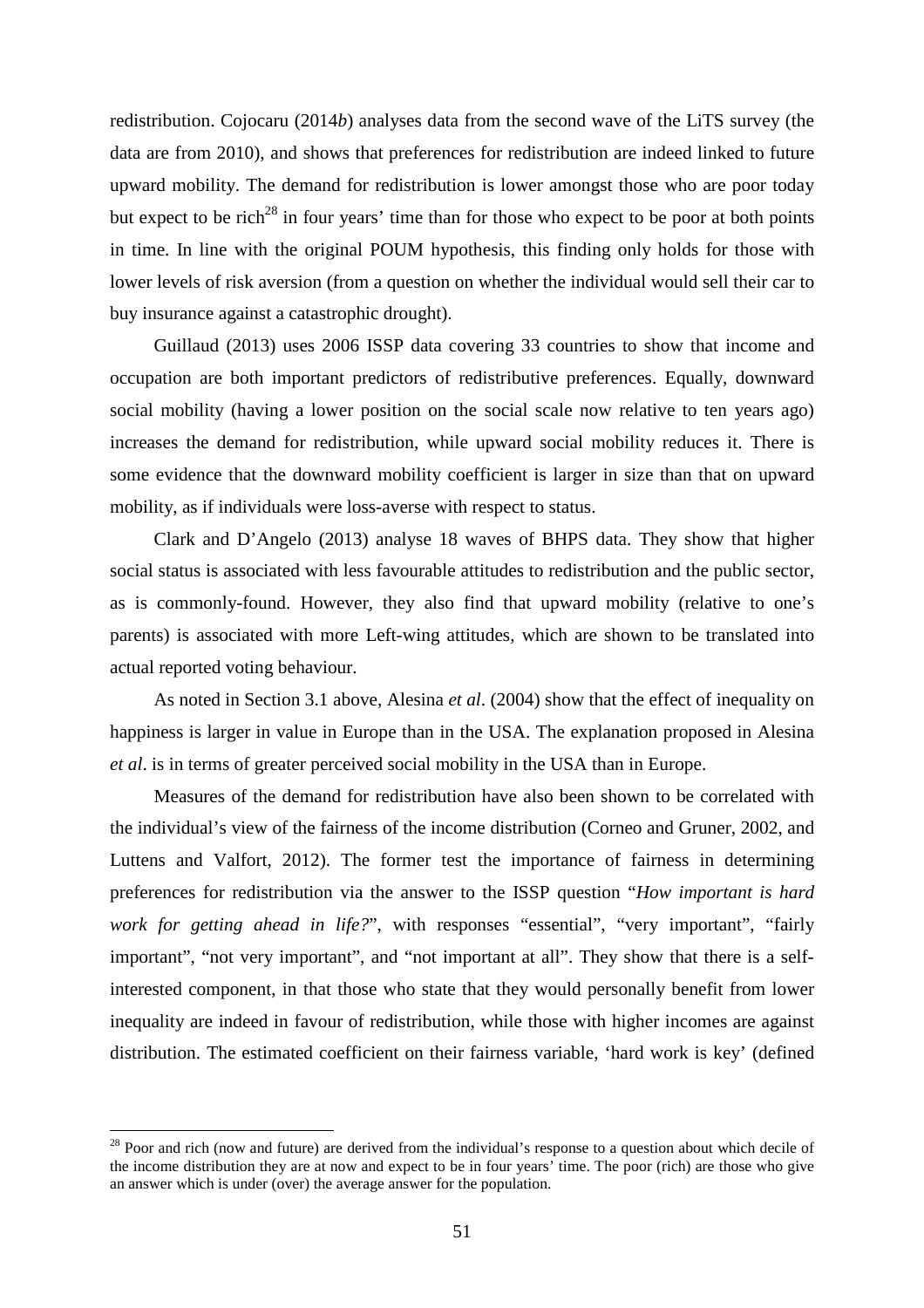as providing one of the first three responses above), is shown to be negative and significant in a preferences for redistribution regression.

Luttens and Valfort (2012) appeal to data from the WVS and the ESS. They show that both own income and the individual's perception of fairness determine redistribution preferences. It is of interest to note that individuals in the US seem to more sensitive to fairness considerations in determining redistribution than are European respondents.

Tóth and Keller (2011) consider data from the 2009 Poverty and Social Exclusion module of the Eurobarometer. They calculate a Redistributive Preferences Index (RPI) using Principal Component Analysis of five questions on redistribution. The values of this index are then correlated with both individual and country-level variables. The latter include estimates of the distribution of income matched in from LIS data. They show that the RPI is higher for those with lower material status, those who expect the situation to deteriorate over the next 12 months, and who do not think that the poor are lazy. They also consider a number of percentile distribution measures (P95/P5, P95/P50 and P50/P5), as well as the Gini coefficient. All of the three percentile ratio measures attract positive significant estimated coefficients, so that the desire to redistribute rises with inequality. Inequality at the top and bottom of the distribution seems to play an equal role here. Yamamura (2012) also shows that the prefecture-level Gini coefficient is positively associated with redistributive preferences in seven years of Japanese GSS data, although with a significant effect only for the richer.

One perhaps salient point here is that the questions used to establish preferences for redistribution are very different from one survey to another, which hampers the comparability of the existing results. Attitudes to income inequality are measured as follows in the BHPS: "*People have different views about the way governments work. The government should place an upper limit on the amount of money that any one person can make*". Answers to this question are on a 1-5 scale, where 1 represents complete disagreement and 5 complete agreement. This is not a question about redistribution in general, but about pulling the top of the distribution down. In the ISSP, respondents are asked "*On the whole, do you think it should or should not be the government's responsibility to reduce income differences between the rich and the poor?*", with answers on a 1-4 scale. The relevant question in the WVS asks individuals to indicate, on a 1-10 scale, which of the two extremes they most agree with: "*people should take more responsibility to provide for themselves*" versus "*the government should take more responsibility to ensure that everyone is provided for*". As Luttens and Valfort (2012) note, this does mix up concerns for the income distribution with perceptions of government efficiency. Last, the question in the ESS is similar to that in the WVS, asking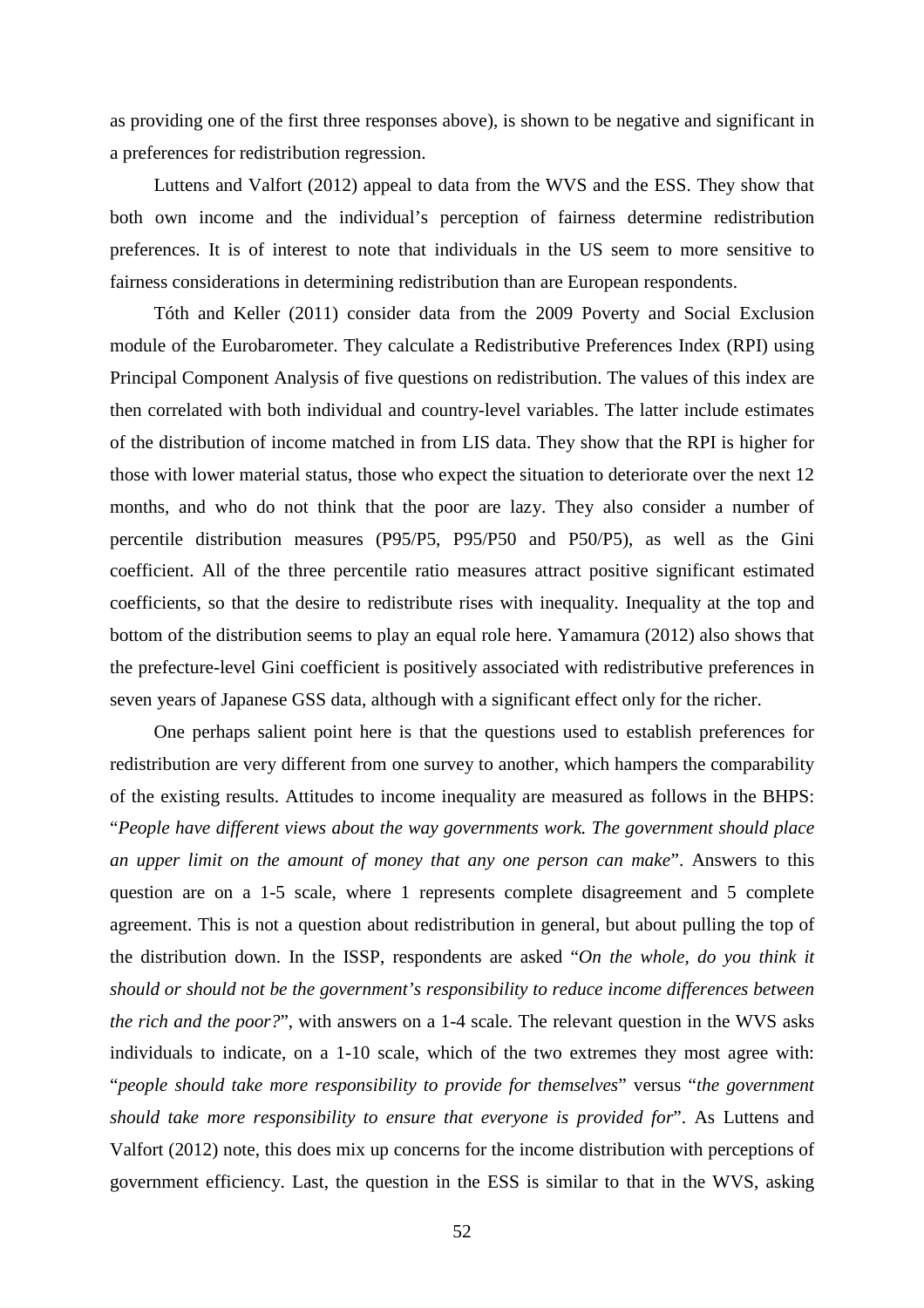individuals to choose between "*government should decrease taxes a lot and spend much less on social benefits and services*" and "*government should increase taxes a lot and spend much more on social benefits and services*".

As well as individuals' stated preferences for redistribution, a recent paper has provided intriguing evidence that the actual observed progressivity of the tax system is positively correlated with average national well-being. Oishi *et al*. (2012) use data from 54 countries in the 2007 Gallup World Poll. Respondents here report three different kinds of well-being measures: Cantril's ladder of the worst to best possible life, and positive and negative daily experiences. The country averages of these scores were correlated with the progressivity of the national tax system from Worldwide-Tax.com (calculated as the highest minus the lowest marginal tax rates, or the difference in the tax rates of those earning 67% and 167% of the country mean income). Tax progression is positively correlated with subjective well-being (see their Figure 1). This is not a simple revenue effect, as both the overall tax rate and government spending are significant in the well-being regressions.

## **4.4 Only self-interest?**

 $\overline{a}$ 

The view of others in the comparative view of the reference group is arguably rather a depressing one. Other people are a negative externality in that  $Y_i > Y_j$  brings relative satisfaction and  $Y_i < Y_j$  relative deprivation for individual *i*. However certain others may be relevant for the individual, but not viewed in this comparative way. Rather, as intimated in the Introduction, there may well be a sentiment of extended sympathy towards some groups. In a parallel to the comparative reference group, the individuals towards whom behaves altruistically will be chosen by the individual, and may well exclude certain groups in society.

This leads us to the discussion of altruistic behaviour, whereby transferring one's own money to others not only increases the recipient's well-being but also that of the donor. While it is commonplace that generous people record higher well-being scores, showing causality from the former to the latter is more difficult.<sup>29</sup> Luckily there are a number of pieces of research which have suggested such a causal link.

One way of establishing causality is to use experiments. There has been something of a cottage industry in using randomised allocations or natural experiments to look at the relationship between own income and subjective well-being. Dunn *et al*. (2008) build on the observed positive correlation between pro-social spending and subjective well-being by

 $^{29}$  The experimental approach in Konow and Earley (2008) shows that those with (previously-elicited) happiness scores are subsequently more generous in Dictator Games.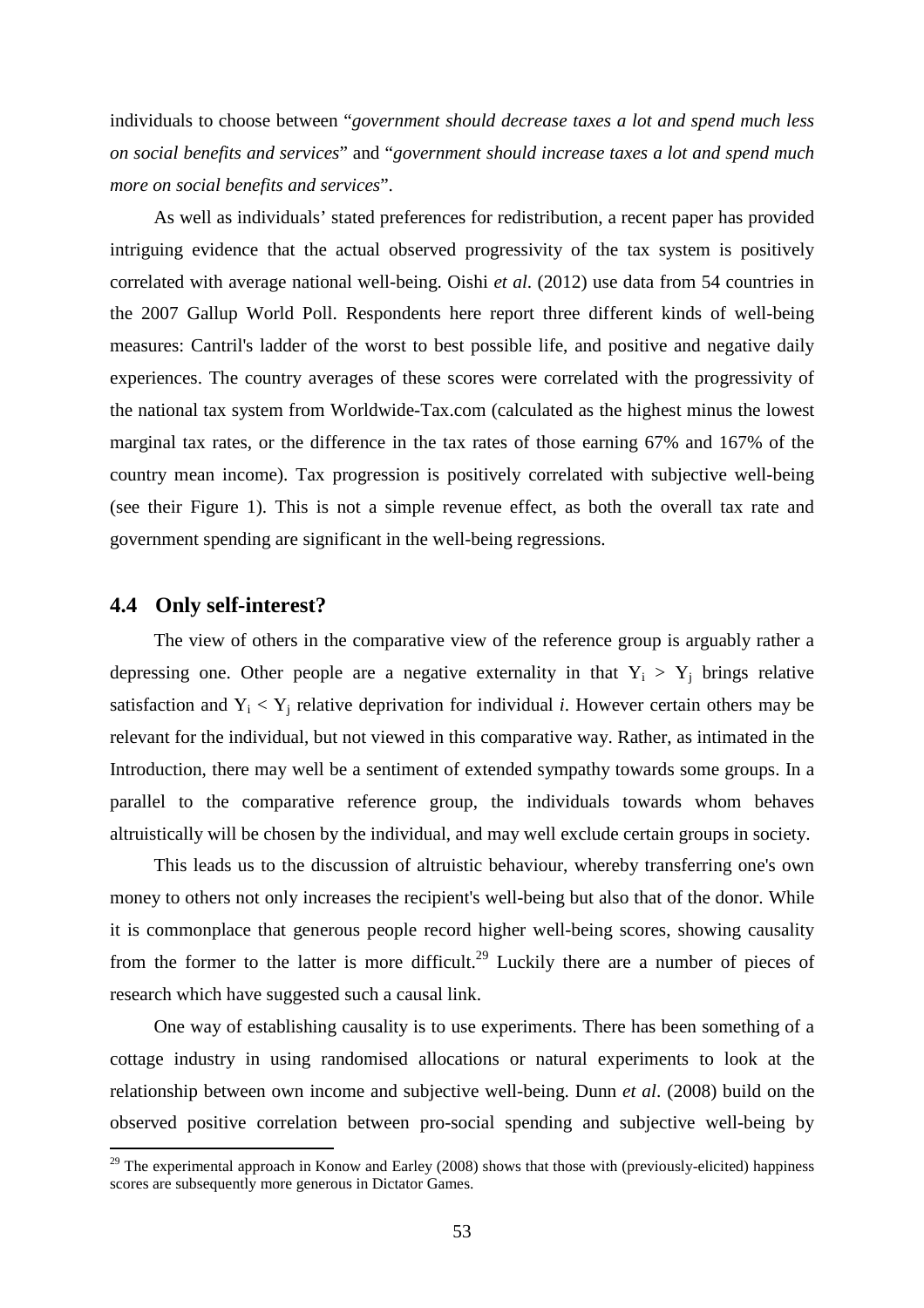considering a randomised experiment in which some individuals are forced to be generous. In particular, experimental participants first report their happiness. They are then given an envelope with either \$5 or \$20 to spend that day. Half are told to spend the money on themselves, and the other half on someone else. Happiness recorded later that same evening shows a significant subjective well-being margin in favour of those who spent on others. Importantly, when surveyed regarding what they thought would make them happy, a separate sample of respondents thought that spending on themselves would make them happier than spending on others: as such, individuals are not necessarily aware of the happiness benefits of altruism *ex ante*.

Aknin *et al*. (2013) make the same point more broadly. They first report a positive correlation between prosocial spending and happiness in 136 countries from the Gallup World Poll. They also appeal to experimental analysis. In Canada and Uganda, individuals asked to recall a past instance of prosocial spending reported higher happiness scores than did those who were asked to recall a past instance of personal spending; equally, in India individuals asked to recall a past instance of prosocial spending reported higher happiness scores than did those who were not asked to recall past spending. Last, along the same lines as Dunn *et al*. (2008), participants in Canada and South Africa who were randomly assigned to buy items for charity reported greater positive affect than those who were assigned to purchase the same items for personal use.

Boehm and Lyubomirsky (2009) show that individuals in a treatment group who were told to perform three extra acts of kindness a day experienced a sustained rise in happiness compared to a control group.

It is a small step from monetary donations to others to volunteering in general, and Carpenter and Myers (2010) show that the two are indeed correlated. Meier and Stutzer (2008) analyse survey data around the time of German reunification, which led to a sharp reduction in volunteering opportunities in East Germany. Meier and Stutzer show that the drop in subjective well-being was larger for those who had previously volunteered than for those who had not: a natural conclusion is then that volunteering caused well-being.

A vibrant research area of interest in this respect covers charitable giving. Individuals may give to charity either because they care about the recipients of their largesse, or because they derive some process utility from the act of giving that is independent of the use to which their gift is put (which is what Andreoni, 1989, calls 'impure altruism'). $^{30}$  Konow (2010)

 $30$  Alternatively, charitable giving may be seen as a good that endows status on the benefactor, as in Frank (2004).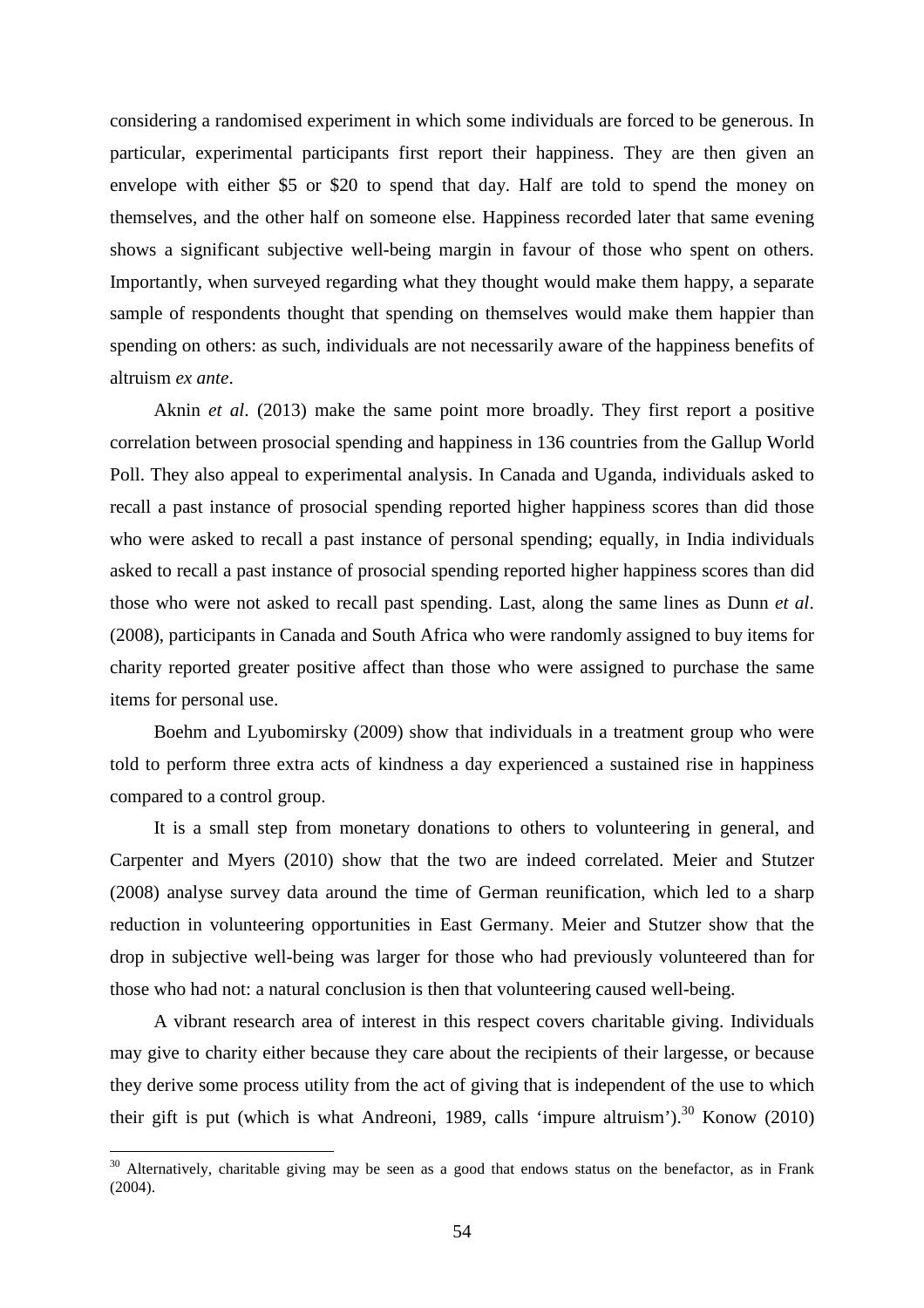appeals to a series of carefully-designed experiments to show that giving to others cannot be only explained by the 'warm glow' of the process utility, and that the student subjects are systematically more generous toward charities than toward fellow students. This latter holds even when the charities are not known to the subjects, avoiding any role for familiarity. Konow suggests an over-arching role for context-dependent norms in the determination of giving to others, which he identifies as equity and need in his experiments. Useful relevant symposia on charitable donations can be found in the June 2011 special issue of the *Journal of Public Economics* on Charitable Giving and Fundraising, and the forthcoming OUP book edited by Fack and Landais.

As noted by Clotfelter (2014), charitable giving is a more important phenomenon in the US than in other G7 countries. However, it does remain unclear whether such giving is always redistributional, in the sense of being aimed at the less well-off. A first point is that some charitable donations, especially among the richer, go to the Arts or Education. Perhaps even more saliently, charitable donations in the US are regressive in terms of the percentage of income donated (see http://philanthropy.com/article/Interactive-How-America-Gives/133709/).

Section 2.1 described a number of pieces of research in the vein of the comparative reference group, whereby higher incomes amongst relevant others were associated with lower levels of subjective well-being. This correlation is not always found to be negative however. A variety of contributions have found that satisfaction and the income of close neighbours are actually positively correlated. This is the case in survey data in Canada (Barrington-Leigh and Helliwell, 2008), China (Kingdon and Knight, 2007) and Denmark (Clark *et al*., 2009*a*). While the non-experimental protocol here makes interpretation more difficult (there are any number of reasons why people might be happier with richer neighbours, including tunnel effects or the provision of local public goods), these findings are consistent with empathy with respect to close neighbours.

Kranton *et al*. (2013) also underline that individuals can be altruistic towards some individuals, but comparative with respect to others. Individuals in their experiment make a series of choices regarding income allocations between two subjects. These subjects can be the individual, a member of her own group, or a member of another group. These groups are determined either by political persuasion, or as 'minimal groups' depending on a preference over two nearly identical lines of poetry, landscape images, and abstract paintings. The authors find considerable heterogeneity in social preferences, and show that individuals are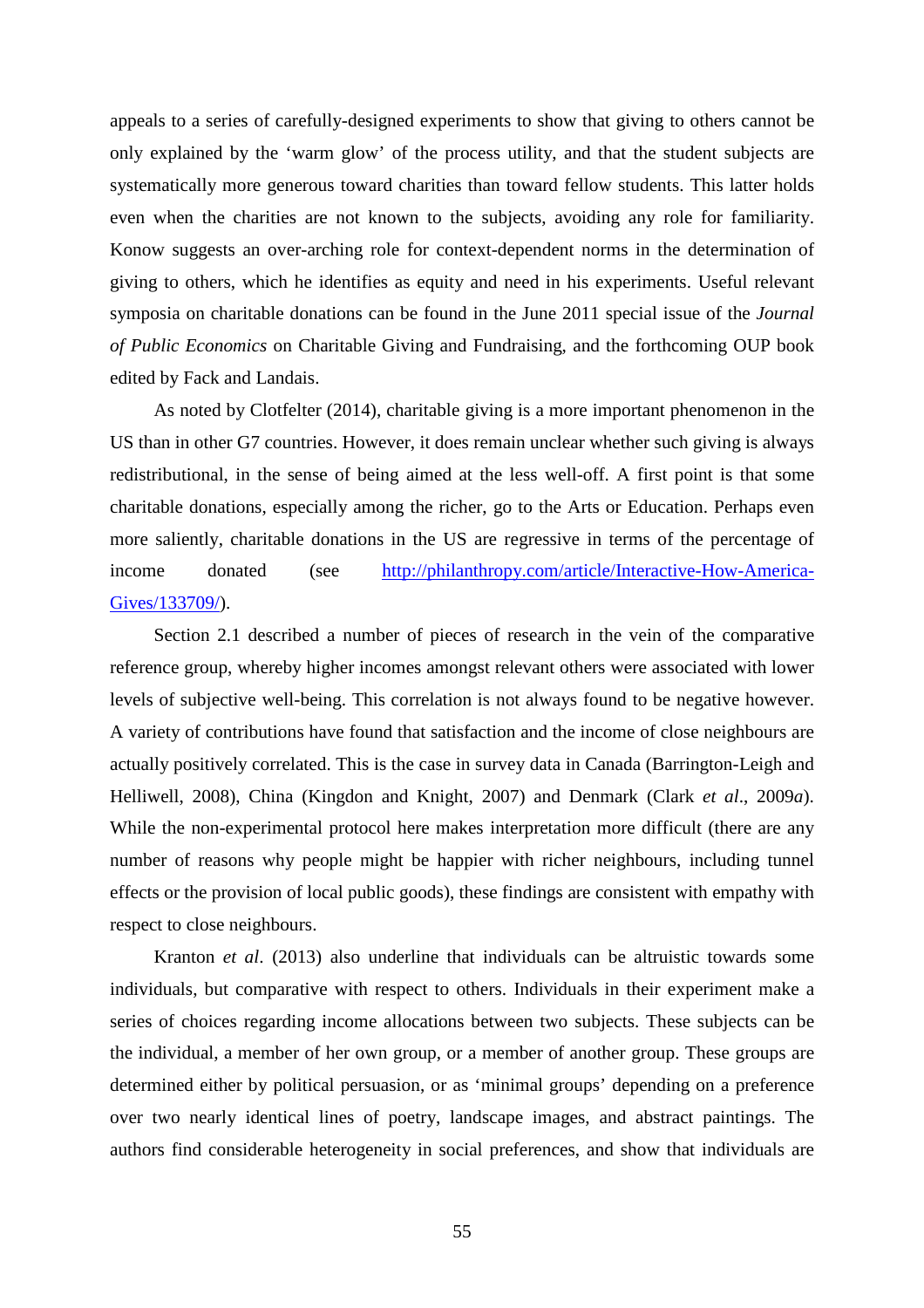less generous (or even downright destructive, as in Zizzo and Oswald, 2001), towards individuals outsider their group, even when groups are essentially randomly-formed.

The theoretical implications of altruism in terms of redistribution are analysed in Hochman and Rogers (1969). In this case, some redistribution can make everyone better off. Hochman and Rogers considers transfers only from richer to poorer, and which do not change the income ranking. Transfers are costless: there is no leaky bucket. One of the central aims of their analysis is to establish how the amount transferred depends on the income gap between the rich and the poor. They distinguish two salient cases, which depend on the 'transfer elasticity'. When this elasticity is zero, the same fixed sum is always transferred; when it equals one then the amount transferred is proportional to the income gap between the rich and the poor. A calibration suggests that actual US income tax rates are more consistent with the elasticity being one than zero.

# **5. Conclusion**

As so often in Economics, asking about the relationship between income inequality and individual attitudes looked to be a pretty simple question, but turned out to be remarkably more delicate to answer.

The broad question addressed here is why individuals should care about the distribution of income in a society. The first useful distinction is whether they figure in the society in question or not. In the former case, income inequality will have implications for both their own income and their income relative to others: this is the comparative view of the income distribution. In the latter case, individuals can evaluate a distribution of income dispassionately, as it were, as this distribution will have no implications for either their own absolute income or their relative income: this is the normative view of the income distribution.

As a broad conclusion, there is now a variety of types of evidence which are consistent with individuals caring about their income position relative to others. To that extent, individuals do indeed have social preferences. It is worth underlining the unanimity that individuals dislike earning less than others. The 'comparative' response to earning more than others remains open to debate. There may well be something of an asymmetry here, with the well-being advantage of earning more than others being smaller in absolute value than the well-being loss of earning less than others (a type of comparative loss aversion). However, the more extreme version of this aversion, with individuals actually disliking earning more than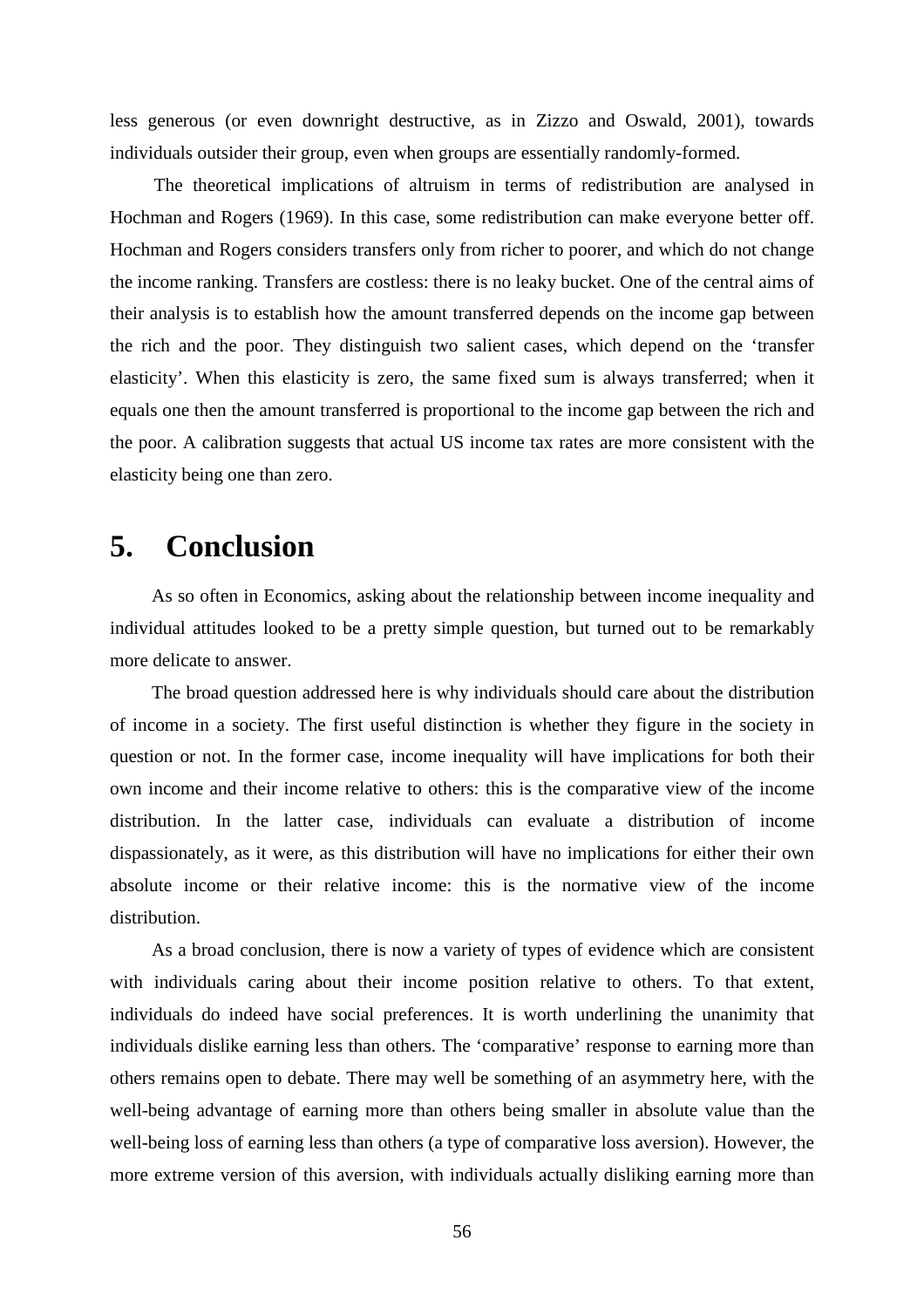others remains open to debate. In general, the well-being effect of a rise in inequality under the comparative lens is ambiguous: some people will become richer than those in their reference group, others will become poorer.

In contrast to these comparative findings, the happiness literature on the normative view of the income distribution has provided a wide scattershot of findings. One obvious difficulty in any approach based on survey subjective well-being data is effectively controlling for relative income when estimating the correlation between happiness and the income distribution. Very few analyses do so, and therefore provide some kind of compound correlation which includes both comparative and normative elements. The experimental approach here has a notable advantage in being able to distinguish the two.

Our reading of the many empirical analyses is that others' income most certainly does affect individual well-being: certainly in a comparative sense and very likely normatively too. At the same time, there are many qualifications to any broad-brush conclusion. First, the source of the income under consideration is key, with a consistent finding that individuals are less accepting of income gaps between individuals that are seen to be undeserved. Second, individuals can have separate views of different income distributions: it is quite possible to be altruistic with respect to one group, but comparative with respect to another. In this sense, it is not clear that there is only one 'attitude' to inequality. Nor is it clear that such attitudes are fixed over time. For example, preferences for redistribution depend (in a self-interested way) on the individual's perceived position in the income distribution, and on the degree of empathy towards others. Research in Psychology has suggested that younger cohorts are more likely to rate themselves as above average (Konrath *et al*., 2011), and are less empathic (Twenge *et al*., 2012). What may have been unacceptable in the past in terms of the distribution of income may become anodyne in the future.

Research in this area has appealed to contributions from a variety of fields of research, both within Economics and across the Social Sciences. It is striking how little these various fields communicate with each other. Any attempt to integrate at least some of the revealed preference, experiment and happiness approaches would surely be welcome.

Individuals do have attitudes towards income inequality, whether these be stated, revealed, or measured physiologically or neurologically. To this extent at least, man is a social animal. There is unlikely to be agreement any time soon about the 'right' degree of inequality. This will be tied up with the societal extent of jealousy, altruism, fairness and values. That many of these concepts are of such interest across the Social Sciences bodes well for Volume 3 of this Handbook.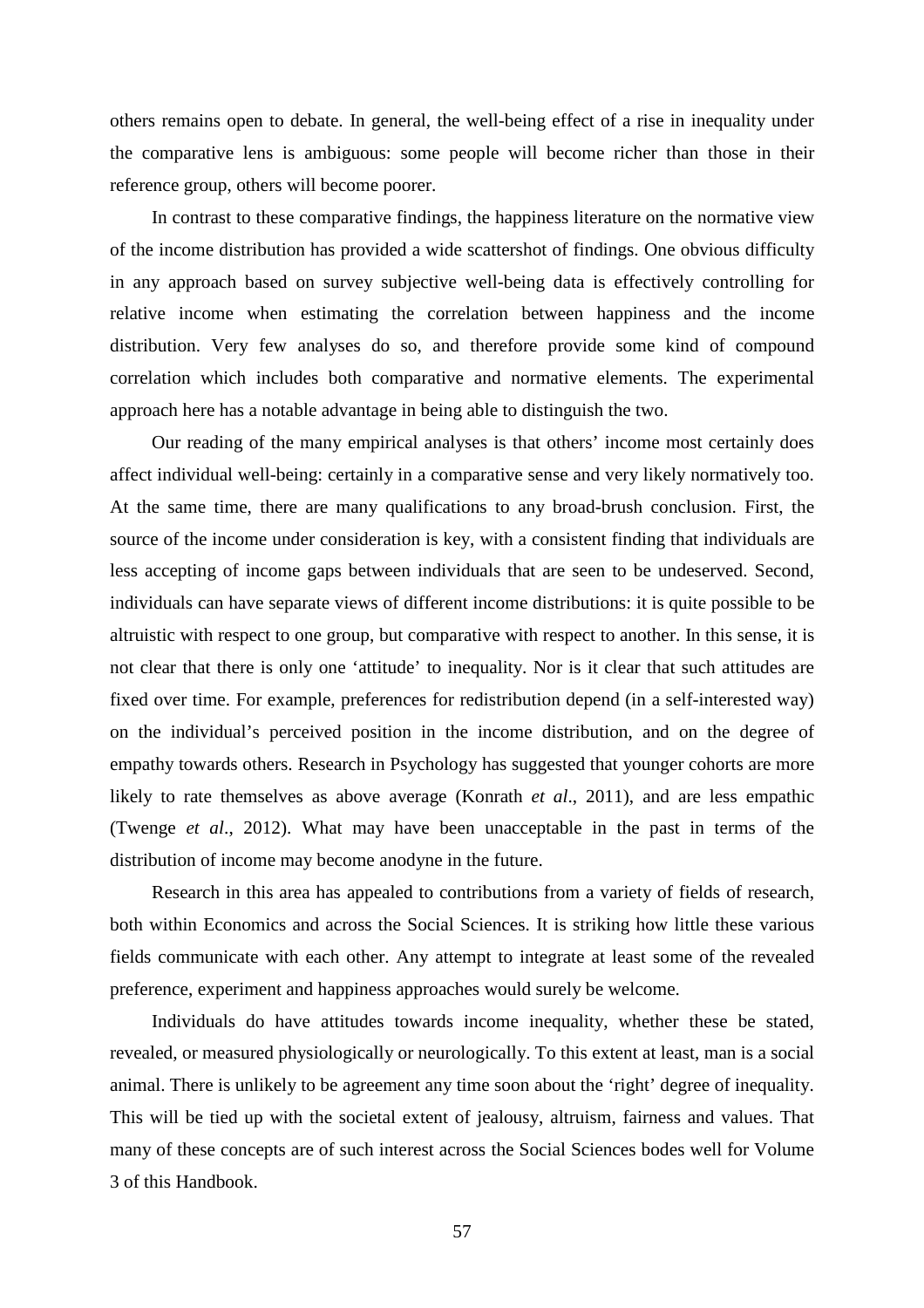#### **References**

- Abbink, K., Masclet, D., Van Veelen, M. (2009). "Reference Point Effects in Antisocial Preferences". CBESS, Discussion Paper 09-03.
- Abel, A.B. (1990). "Asset prices under Habit Formation and Catching up with the Joneses". American Economic Review 80, 38–42.
- Abel, A.B. (2005). "Optimal Taxation when Consumers Have Endogenous Benchmark Levels of Consumption". Review of Economic Studies 72, 21–42.
- Abeler, J., Altmann, S., Kube, S., Wibral, M. (2010). "Gift Exchange and Workers' Fairness Concerns: When Equality is Unfair". Journal of the European Economic Association 8, 1299-1324.
- Akerlof, G.A., Kranton, R.E. (2000). "Economics and Identity". Quarterly Journal of Economics 115, 715–753.
- Aknin, L., Barrington-Leigh, C., Dunn, E., Helliwell, J., Burns, J., Biswas-Diener, R., Kemeza, I., Nyende, P., Ashton-James, C., Norton, M. (2013). "Prosocial spending and well-being: Cross-cultural evidence for a psychological universal". Journal of Personality and Social Psychology 104, 635-652.
- Alesina, A., Di Tella, R., MacCulloch, R. (2004). "Inequality and Happiness: Are Europeans and Americans Different?". Journal of Public Economics 88, 2009–2042.
- Alesina, A., Giuliano, P. (2010). "Preferences for Redistribution". In J. Benhabib, M. Jackson, A. Bisin (Eds.), Handbook of Social Economics, Vol. 1A. Amsterdam: North Holland.
- Alesina, A., La Ferrara, E. (2005). "Preferences for redistribution in the land of opportunities". Journal of Public Economics 89, 897-931.
- Almås, I., Cappelen, A., Lind, J., Sørensen, E., Tungodden, B. (2011). "Measuring unfair (in)equality". Journal of Public Economics 95, 488-499.
- Alpizar, F., Carlsson, F., Johansson-Stenman, O. (2005). "How much do we care about absolute versus relative income and consumption?" Journal of Economic Behavior & Organization 56, 405–421.
- Amiel, Y., Cowell, F.A. (1992). "Measurement of income inequality. Experimental test by questionnaire" Journal of Public Economics 47, 3–26.
- Amiel, Y., Cowell, F.A. (1999). Thinking About Inequality. Cambridge: Cambridge University Press.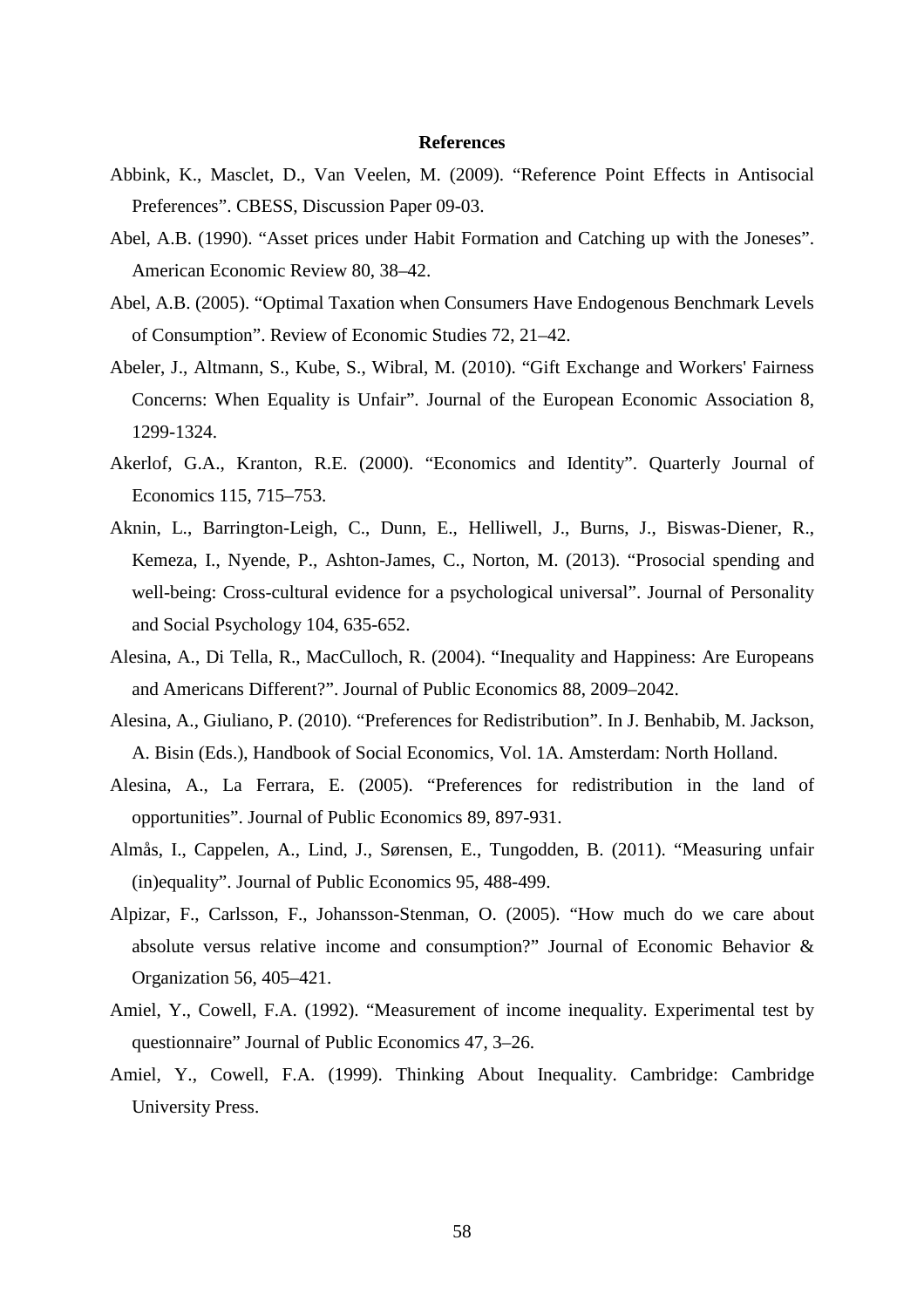- Amiel, Y., Cowell, F.A. (2002). "Attitudes towards Risk and Inequality: A Questionnaire-Experimental Approach". In Andersson, F., Holm, H.J. (Eds.) Experimental Economics: Financial Markets, Auctions, and Decision Making. Dewenter: Kluwer, 85–115.
- Amiel, Y., Cowell, F.A., Gaertner, W. (2012). "Distributional Orderings: an Approach with Seven Flavors". Theory and Decision 73, 381–399.
- Amiel, Y., Creedy, J., Hurn, S. (1999). "Measuring Attitudes Towards Inequality". Scandinavian Journal of Economics 101, 83–96.
- Andreoni, J. (1989). "Giving with Impure Altruism: Applications to Charity and Ricardian Equivalence". Journal of Political Economy 97, 1447-1458.
- Aronsson, T., Johansson-Stenman, O. (2008). "When the Joneses' consumption hurts: Optimal public good provision and nonlinear income taxation". Journal of Public Economics 92, 986-997.
- Atkinson, A.B. (1970). "On the Measurement of Inequality". Journal of Economic Theory 2, 244–63.
- Ball, R. (2001). "Incomes, Inequality and Happiness: New Evidence". Haverford College, mimeo.
- Barrington-Leigh, C., Helliwell, J. (2008). "Empathy and emulation: Life satisfaction and the urban geography of comparison groups". NBER Working Paper 14593.
- Becker, G.S. (1974). "A Theory of Social Interactions". Journal of Political Economy 82, 1063–1093.
- Beckman, S.R., Formby, J.P. Smith, W.J. (2004). "Efficiency, Equity and Democracy: Experimental Evidence on Okun's Leaky Bucket". Research on Economic Inequality 11, 17–42.
- Bell, L., Freeman, R. (2001). "The Incentive to Work Hard: Explaining Work Hour Differences in the US and Germany". Labour Economics 8, 181–202.
- Bellemare, C., Kröger, S., van Soest, A. (2008). "Measuring Inequity Aversion in a Heterogeneous Population Using Experimental Decisions and Subjective Probabilities". Econometrica 76, 815–839.
- Benabou R., Ok E. (2001). "Social Mobility and the Demand for Redistribution: the POUM Hypothesis". Quarterly Journal of Economics 116, 447-487.
- Berg, M., Veenhoven, R. (2010). "Income inequality and happiness in 119 nations". In B. Greve (Ed.), Social Policy and Happiness in Europe. Cheltenham UK: Edward Elgar
- Bergh, A. (2008). "A Critical Note on the Theory of Inequity Aversion". Journal of Socio-Economics 37, 1789–1796.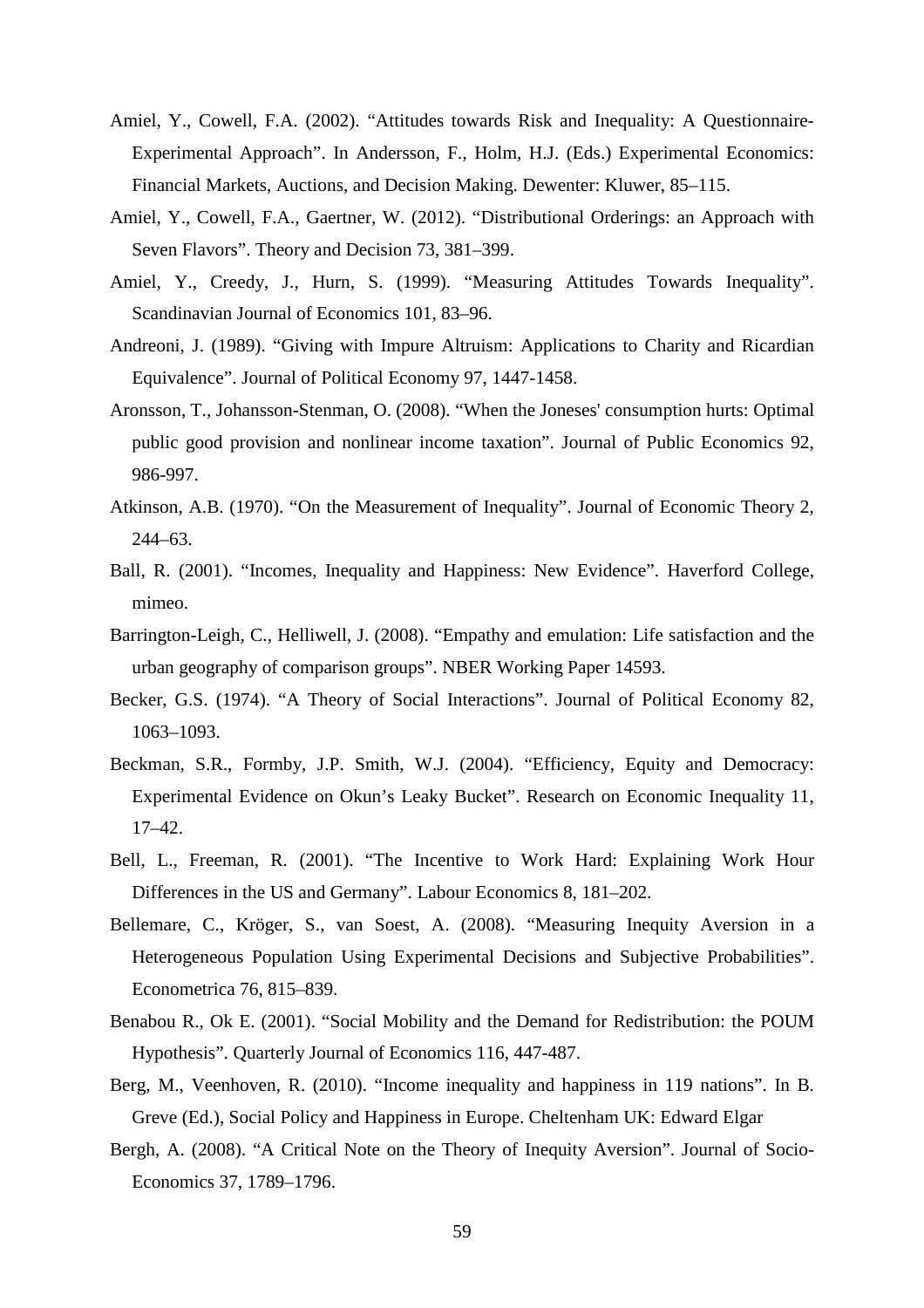- Biancotti, C., D'Alessio, G. (2008). "Values, Inequality and Happiness". Banca d'Italia, Economic Working Paper No. 669.
- Binmore, K., Shaked, A. (2010*a*). "Experimental Economics: Where Next?". Journal of Economic Behavior & Organization 73, 87–100.
- Binmore, K., Shaked, A. (2010*b*). "Experimental Economics: Where Next? Rejoinder". Journal of Economic Behavior & Organization 73, 120–121.
- Bjørnskov, C., Dreher, A., Fischer, J. (2008). "Cross-country Determinants of Life Satisfaction: Exploring Different Determinants across Groups in Society". Social Choice and Welfare 30, 119–173.
- Bjørnskov, C., Dreher, A., Fischer, J., Schnellenbach, J., Gehring, K. (2013). "Inequality and Happiness: When Perceived Social Mobility and Economic Reality Do Not Match". Journal of Economic Behavior & Organization 91, 75-92.
- Blanchflower, D.G., Freeman, R.B. (1997). "The Attitudinal Legacy of Communist Labor Relations". Industrial and Labor Relations Review 50, 438-459.
- Blanchflower, D.G., Oswald, A.J. (2003). "Does Inequality Reduce Happiness? Evidence from the States of the USA from the 1970s to the 1990s". Dartmouth College, mimeo.
- Bloch, F., Rao, V., Desai, S. (2004). "Wedding Celebrations as Conspicuous Consumption: Signaling Social Status in Rural India". Journal of Human Resources 39, 675-695.
- Boehm, J.K., Lyubomirsky, S. (2009). "The promise of sustainable happiness". In S. Lopez (Ed.), Handbook of Positive Psychology (2nd ed.). Oxford: Oxford University Press.
- Bolton, G.E. (1991). "A Comparative Model of Bargaining: Theory and Evidence". American Economic Review 81, 1096–1136.
- Bolton, G.E., Ockenfels, A. (2000). "ERC: A Theory of Equity, Reciprocity, and Competition". American Economic Review 90, 166–193.
- Boskin, M.J., Sheshinki, E. (1978). "Optimal Redistributive Taxation when Individual Welfare Depends upon Relative Income". Quarterly Journal of Economics 92, 589–601.
- Bossert W., D'Ambrosio, C. (2007). "Dynamic Measures of Individual Deprivation". Social Choice and Welfare 28, 77–88.
- Bossert W., D'Ambrosio, C., Peragine, V. (2007). "Deprivation and Social Exclusion". Economica 74, 777–803.
- Bowles, S., Park, Y. (2005). "Emulation, Inequality, and Work Hours: Was Thorstein Veblen Right?". Economic Journal 115, 397–412.
- Boyce, C., Brown, G., Moore, S. (2010). "Money and Happiness: Rank of Income, not Income, Affects Life Satisfaction". Psychological Science 21, 471-475.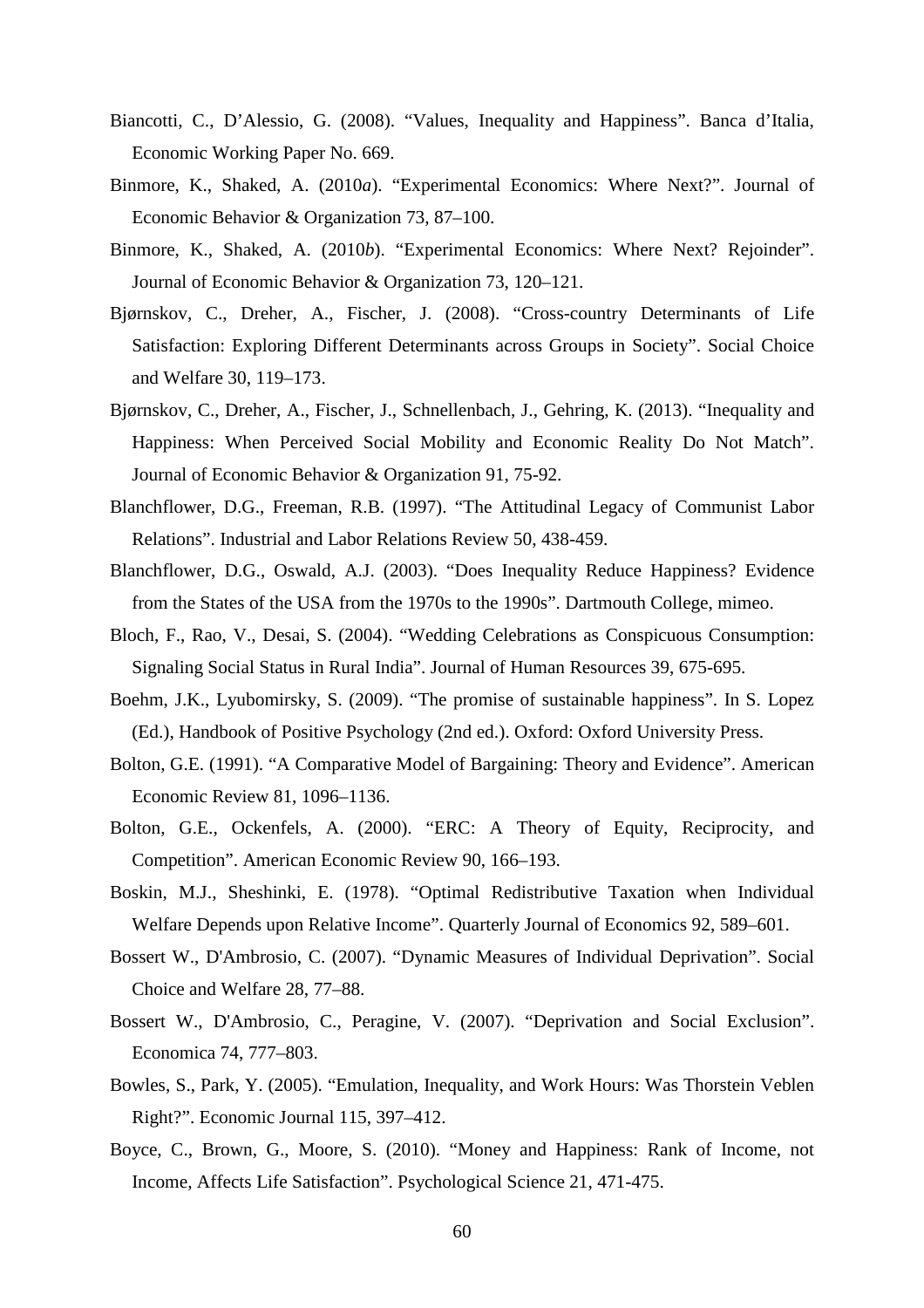- Brodeur, A., Flèche, S. (2013). "Where the Streets Have a Name: Income Comparisons in the US". IZA, Discussion Paper No. 7256.
- Brooks, R., Scott, I., Maklakov, A., Kasumovic, M., Clark, A., Penton-Voak, I. (2011). "National Income Inequality Predicts Women's Preferences for Masculinized Faces Better than Health Does". Proceedings of the Royal Society B - Biological Sciences 278, 810– 812.
- Brosnan, S., de Waal, F. (2003). "Monkeys Reject Unequal Pay". Nature 425, 297–299.
- Brown, G., Gardner, J., Oswald, A.J., Qian, J. (2008). "Does Wage Rank Affect Employees' Wellbeing?" Industrial Relations 47, 355 - 389.
- Brown, P., Bulte, E., Zhang, X. (2011). "Positional Spending and Status Seeking in Rural China". Journal of Development Economics 96, 139–149.
- Burgoon, B. (2013). "Inequality and Anti-globalization Backlash by Political Parties". European Union Politics 14, 408-435.
- Camerer, C.F. (2003). Behavioural Game Theory. Princeton University Press, Princeton.
- Camerer, C.F., Fehr, E. (2004). "Measuring Social Norms and Preferences using Experimental Games: A Guide for Social Scientists". In: J. Henrich, R. Boyd, S. Bowles, C. Camerer, E. Fehr, H. Gintis, R. McElreath (Eds.), Foundations of Human Sociality. Oxford: Oxford University Press.
- Camerer, C.F., Fehr, E. (2006). "When does "economic man" dominate social behavior?" Science 311, 47–52.
- Campbell, J.Y., Cochrane, J.H. (1999). "By Force of Habit: a Consumption-Based Explanation of Aggregate Stock Market Behavior". Journal of Political Economy 107, 205–251.
- Card, D., Mas, A., Moretti, E., Saez, E. (2012). "Inequality at Work: The Effect of Peer Salaries on Job Satisfaction". American Economic Review 102, 2981–3003.
- Carlsson, F., Daruvala, D., Johansson-Stenman, O. (2005). "Are People Inequality-Averse, or Just Risk-Averse?". Economica 72, 375–396.
- Carlsson, F., Johansson-Stenman, O., Martinsson, P. (2007). "Do You Enjoy Having More than Others? Survey Evidence of Positional Goods". Economica 74, 586–598.
- Carpenter, J.P., Myers, C.K. (2010). "Why volunteer? Evidence on the role of altruism, reputation, and incentives". Journal of Public Economics 94, 911–920.
- Cappelli, P., Sherer, P.D. (1988). "Satisfaction, Market Wages and Labor Relations: An Airline Study". Industrial Relations 27, 56–73.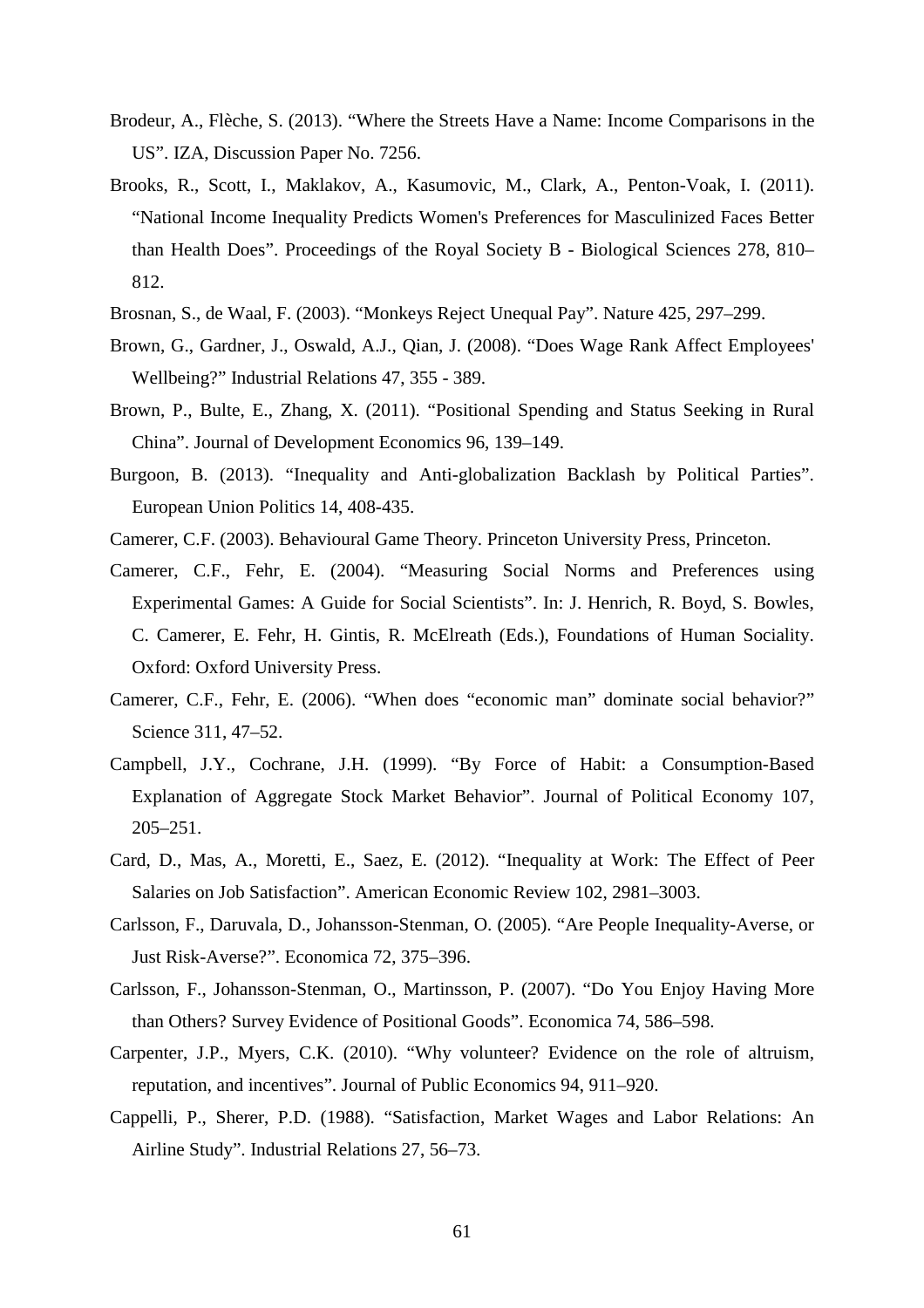- Chakravarty, S.R. (1997) "Relative Deprivation and Satisfaction Orderings". Keio Economic Studies 34, 17–31.
- Chakravarty, S.R. (2009). Inequality, Polarization and Poverty. Advances in Distributional Analysis. Springer, New York.
- Charness, G., Rabin, M. (2002). "Understanding Social Preferences with Simple Tests". Quarterly Journal of Economics 117, 817–869.
- Cherry, T.L., Frykblom, P., Shogren, J.F. (2002). "Hardnose the Dictator". American Economic Review 92, 1218–1221.
- Clark, A.E. (2003). "Inequality-Aversion and Income Mobility: A Direct Test". DELTA, Discussion Paper 2003-11.
- Clark, A.E., D'Angelo, E. (2013). "Social Mobility, Wellbeing and Redistribution". PSE, mimeo.
- Clark, A.E., Flèche, S., Senik, C. (2014). "The Great Happiness Moderation". In A.E. Clark and C. Senik (Eds.), Happiness and Economic Growth: Lessons from Developing Countries. Oxford: Oxford University Press.
- Clark, A.E., Frijters, P., Shields, M. (2008). "Relative Income, Happiness and Utility: An Explanation for the Easterlin Paradox and Other Puzzles". Journal of Economic Literature 46, 95–144.
- Clark, A.E., Kristensen, N., Westergård-Nielsen, N. (2009*a*). "Economic Satisfaction and Income Rank in Small Neighbourhoods". Journal of the European Economic Association 7, 519-527.
- Clark, A.E., Kristensen, N., Westergård-Nielsen, N. (2009*b*). "Job Satisfaction and Co-worker Wages: Status or Signal?" Economic Journal 119, 430–447.
- Clark, A.E., Masclet, D., Villeval, M.-C. (2010). "Effort and Comparison Income". Industrial and Labor Relations Review 63, 407–426.
- Clark, A.E., Oswald, A.J. (1996). "Satisfaction and Comparison Income". Journal of Public Economics 61, 359–381.
- Clark, A.E., Senik, C. (2010). "Who Compares to Whom? The Anatomy of Income Comparisons in Europe". Economic Journal 120, 573–594.
- Clark, A.E., Senik, C. (2011). "Will GDP Growth Increase Happiness in Developing Countries?" In Peccoud, R. (Ed.), Measure For Measure: How Well Do We Measure Development?. STIN, Paris.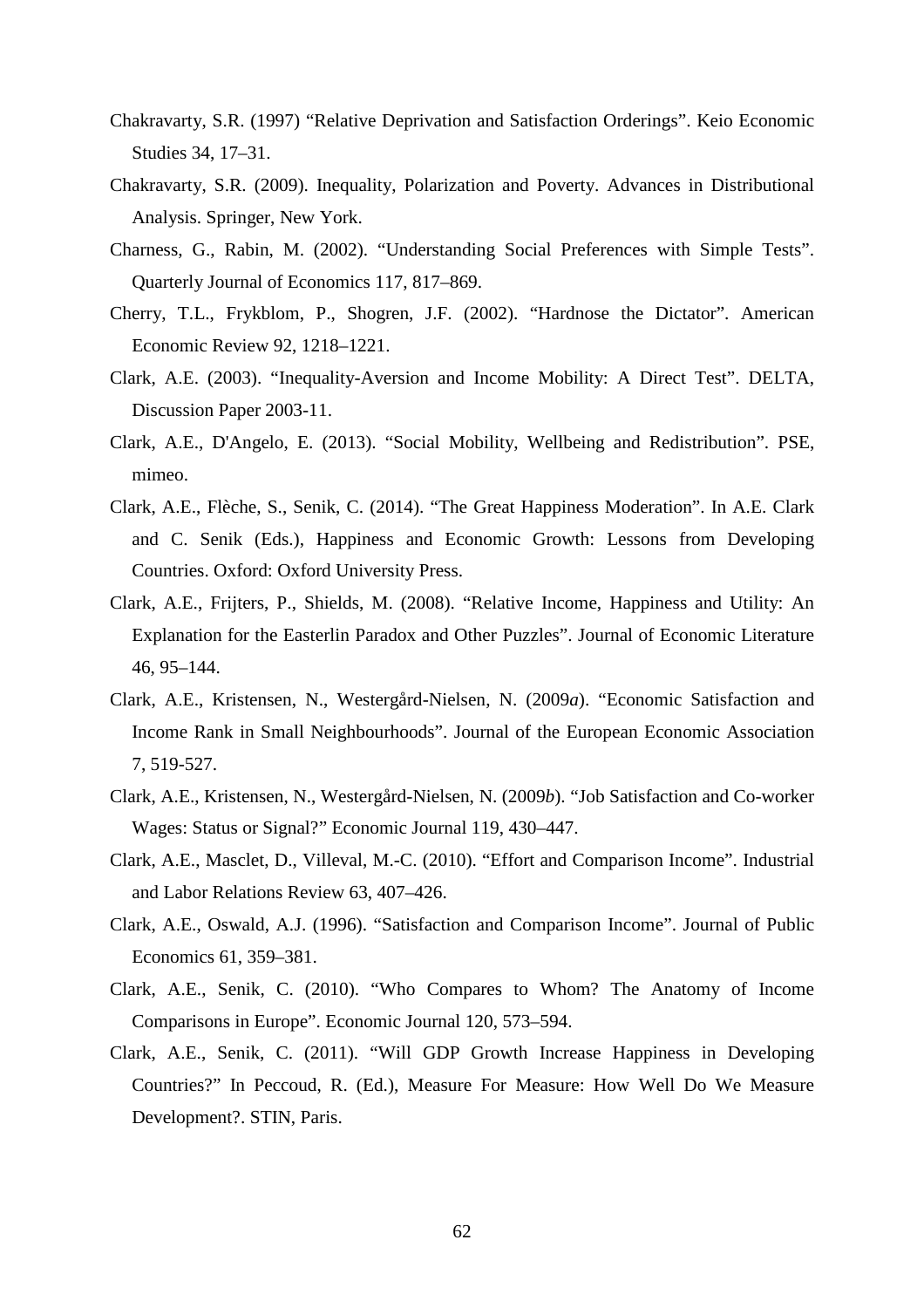- Clark, A.E., Senik, C. (2014). "Income Comparisons in Chinese Villages". In A.E. Clark and C. Senik (Eds.), Happiness and Economic Growth: Lessons from Developing Countries. Oxford: Oxford University Press.
- Clotfelter, C. (2014). "Charitable Giving and Tax Policy in the U.S." In G. Fack and C. Landais (Eds.), Charitable Giving and Tax Policy: A Historical and Comparative Perspective. Oxford: Oxford University Press.
- Cohn, A., Fehr, E., Goette, L. (2014), "Fair Wages and Effort: Evidence from a Field Experiment", Management Science, forthcoming.
- Cojocaru, A. (2014*a*). "Fairness and inequality tolerance: evidence from the Life in Transition survey". Journal of Comparative Economics, forthcoming.
- Cojocaru, A. (2014*b*). "Prospects of upward mobility and preferences for redistribution: evidence from the Life in Transition Survey". European Journal of Political Economy, forthcoming.
- Collard, D. (1975). "Edgeworth's Propositions on Altruism". Quarterly Journal of Economics 85, 355–360.
- Corazzini, L., Esposito, L., Majorano, F. (2012). "Reign in Hell or Serve in Heaven? A Crosscountry Journey into the Relative vs. Absolute Perceptions of Wellbeing". Journal of Economic Behavior & Organization 81, 715–730.
- Corneo, G., Grüner, H.-P. (2002). "Individual Preferences for Political Redistribution". Journal of Public Economics 83, 83-107.
- Cowell, F., Cruces, G.A. (2004). "Perceptions of Inequality and Risk". Research on Economic Inequality 12, 97–133.
- D'Ambrosio, C., Frick, J.R. (2007). "Income Satisfaction and Relative Deprivation: an Empirical Link". Social Indicators Research 81, 497–519.
- D'Ambrosio, C., Frick, J.R. (2012). "Individual Well-Being in a Dynamic Perspective". Economica 79, 284–302.
- Daly, M., Wilson, M., Vasdev, S. (2001). "Income Inequality and Homicide Rates in Canada and the United States". Canadian Journal of Criminology 43, 219–236.
- Dawes, C., Fowler, J.H., Johnson, T., McElreath, R., Smirnov, O. (2007). "Egalitarian Motives in Humans". Nature 446, 794–796.
- Dawes, C., Loewen, P., Schreiber, D., Simmons, A., Flagand, T., McElreath, R., Bokemper, S., Fowler, J., Paulus, M. (2012). "Neural Basis of Egalitarian Behaviour". Proceedings of the National Academy of Science 109, 6479–6483.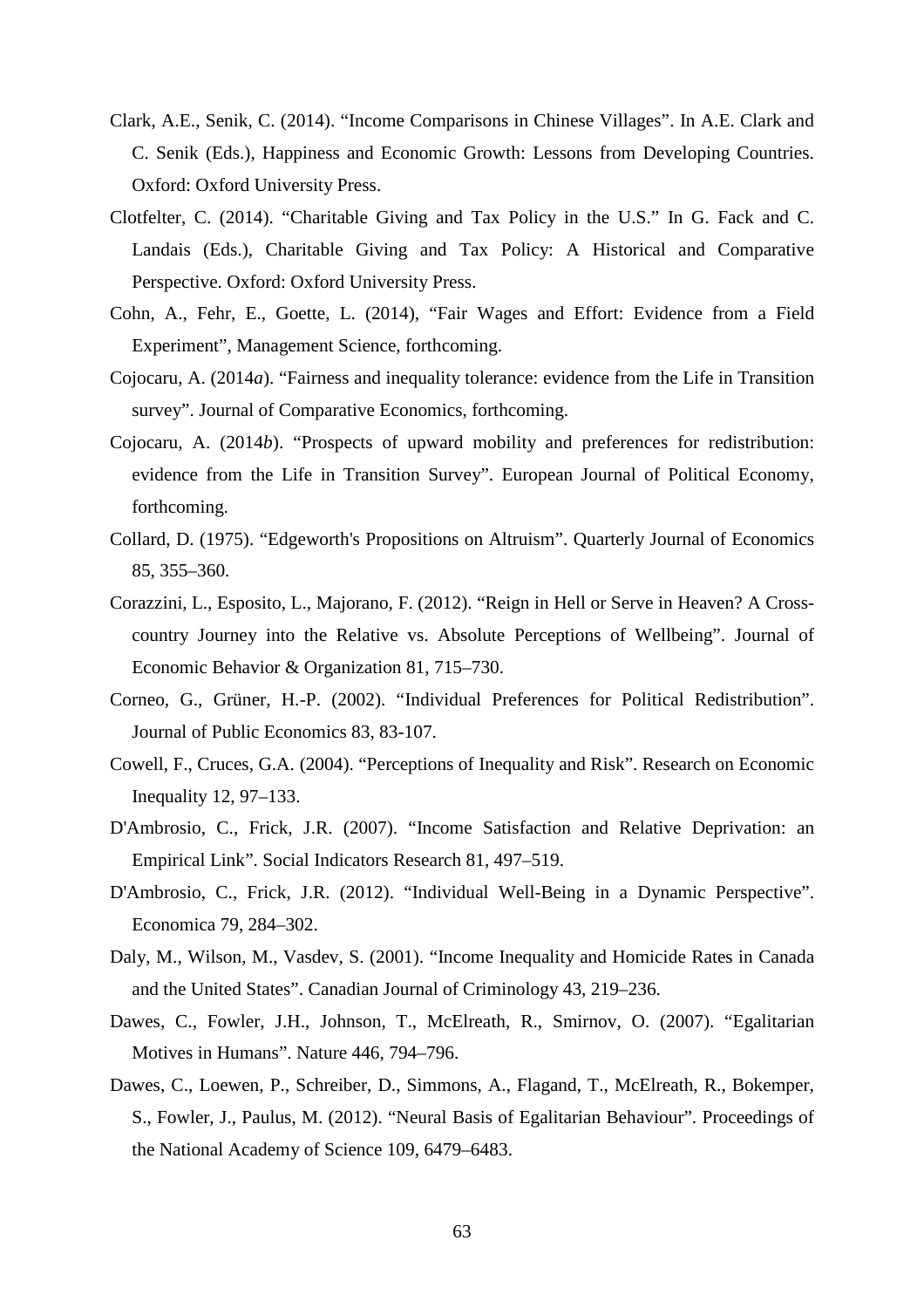- DeBruine, L., Jones, B., Crawford, J., Welling, L., Little, A. (2011). "The Health of a Nation Predicts their Mate Preferences: Cross-cultural Variation in Women's Preferences for Masculinized Male Faces". Proceedings of the Royal Society B - Biological Sciences 277, 2405–2410.
- de Vries, R., Gosling, S., Potter, J. (2011). "Income Inequality and Personality: Are Less Equal U.S. States Less Agreeable?" Social Science & Medicine 72, 1978–1985.
- Di Tella, R., MacCulloch, R. (2008). "Gross National Happiness as an Answer to the Easterlin Paradox?" Journal of Development Economics 86, 22–42.
- Di Tella, R., MacCulloch, R.J., Oswald, A.J. (2001). "Preferences over Inflation and Unemployment: Evidence from Surveys of Happiness". American Economic Review 91, 335–341.
- Dohmen, T., Falk, A., Fliessbach, K., Sunde, U., Weber, B. (2011). "Relative Versus Absolute Income, Joy of Winning, and Gender: Brain Imaging Evidence". Journal of Public Economics 95, 279–285.
- Duesenberry, J.S. (1949). Income, Saving and the Theory of Consumer Behavior. Cambridge, MA: Harvard University Press.
- Dunn, E., Aknin, L., Norton, M. (2008). "Spending Money on Others Promotes Happiness". Science 319, 1687-1688.
- Dupor, B., Liu, W.-F. (2003). "Jealousy and Equilibrium Overconsumption". American Economic Review 93, 423–428.
- Easterlin, R.A. (1974). "Does Economic Growth Improve the Human Lot?" In David, P.A., Melvin, W.B. (Eds.), Nations and Households in Economic Growth. Stanford University Press, Palo Alto.
- Easterlin, R., Angelescu-McVey, L., Switek, M., Sawangfa, O., Zweig, J. (2010). "The happiness–income paradox revisited". Proceedings of the National Academy of Sciences 107, 22463-22468.
- Ebert, U. (1988). "Measurement of Inequality: An Attempt at Unification and Generalization". Social Choice and Welfare 5, 147–69.
- Ebert, U., Welsch, H. (2009). "How do Europeans Evaluate Income Distributions? An Assessment Based on Happiness Surveys". Review of Income and Wealth 55, 801–819.
- Eckel, C., Gintis, H. (2010). "Blaming the Messenger: Notes on the Current State of Experimental Economics". Journal of Economic Behavior & Organization 73, 109–119.
- Ehrenberg, R., Bognanno, M. (1990). "Do Tournaments Have Incentive Effects?". Journal of Political Economy 98, 1307–1324.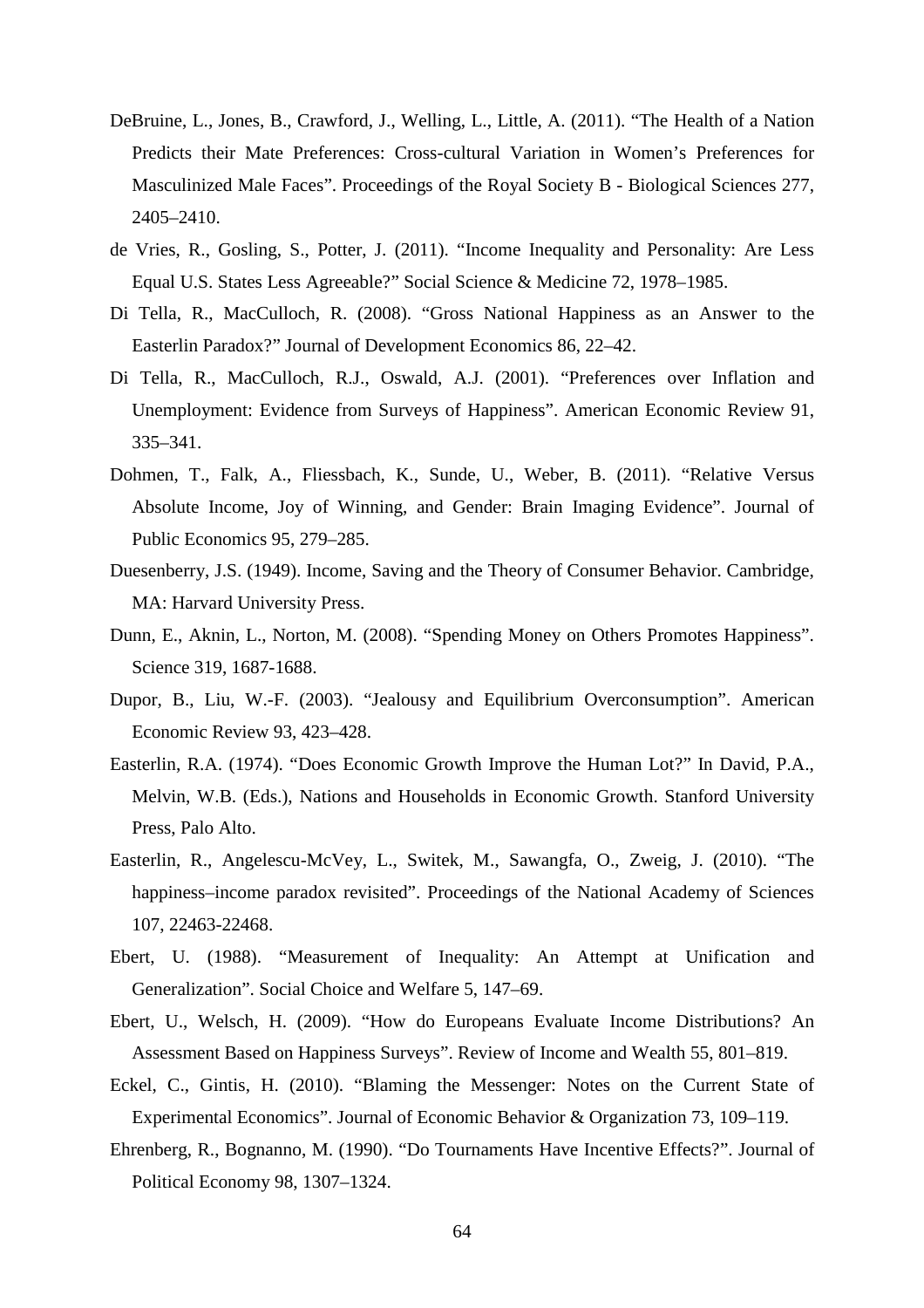Engel, C. (2011). "Dictator Games: a Meta Study". Experimental Economics 14, 583–610.

- Engelmann, D., Strobel, M. (2000). "An Experimental Comparison of the Fairness Models by Bolton and Ockenfels and by Fehr and Schmidt". Econometric Society World Congress 2000 Contributed Papers 1229.
- Engelmann, D., Strobel, M. (2004). "Inequality Aversion, Efficiency, and Maximin Preferences in Simple Distribution Experiments". American Economic Review 94, 857– 869.
- Engelmann, D., Strobel, M. (2007). "Preferences over Income Distributions. Experimental Evidence". Public Finance Review 35, 285–310.
- Esteban, J.-M., Ray, D. (1994). "On the Measurement of Polarization". Econometrica 62, 819–51.
- Fack, G., Landais, C. (2014) (Eds.), Charitable Giving and Tax Policy: A Historical and Comparative Perspective. Oxford: Oxford University Press.
- Falk, A., Kosse, F., Menrath, I., Verde, P., Siegrist, J. (2013). "Unfair Pay and Health", University of Bonn, mimeo.
- Farina, F., Grimalda, G. (2011). "A cross-country experimental comparison of preferences for redistribution", Department of Economic Policy, Finance and Development (DEPFID) University of Siena Working Paper No. 2/2011.
- Fehr, E., Gächter, S. (2000). "Cooperation and Punishment in Public Goods Experiments". American Economic Review 90, 980–994.
- Fehr, E., Schmidt, K.M. (1999). "A Theory of Fairness, Competition and Co-operation". Quarterly Journal of Economics 114, 817–868.
- Fehr, E., Schmidt, K.M. (2003). "Theories of Fairness and Reciprocity: Evidence and Economic Applications". In Dewatripont, M., Hansen, L.P, Turnovsky, S.J. (Eds.), Advances in Economic Theory, Eight World Congress of the Econometric Society, vol. I. Cambridge University Press, Cambridge, 208–257.
- Fehr, E., Schmidt, K.M. (2010). "On Inequity Aversion. A Reply to Binmore and Shaked". Journal of Economic Behavior & Organization 73, 101–108.
- Ferrer–i–Carbonell, A. (2005). "Income and Well–being: an Empirical Analysis of the Comparison Income Effect". Journal of Public Economics 89, 997–1019.
- Ferrer-i-Carbonell, A., Ramos, X. (2014). "Inequality Aversion and Risk Attitudes". Journal of Economic Surveys, forthcoming.
- Fershtman, C., Weiss, Y. (1993). "Social Status, Culture and Economic Performance". Economic Journal 103, 946–959.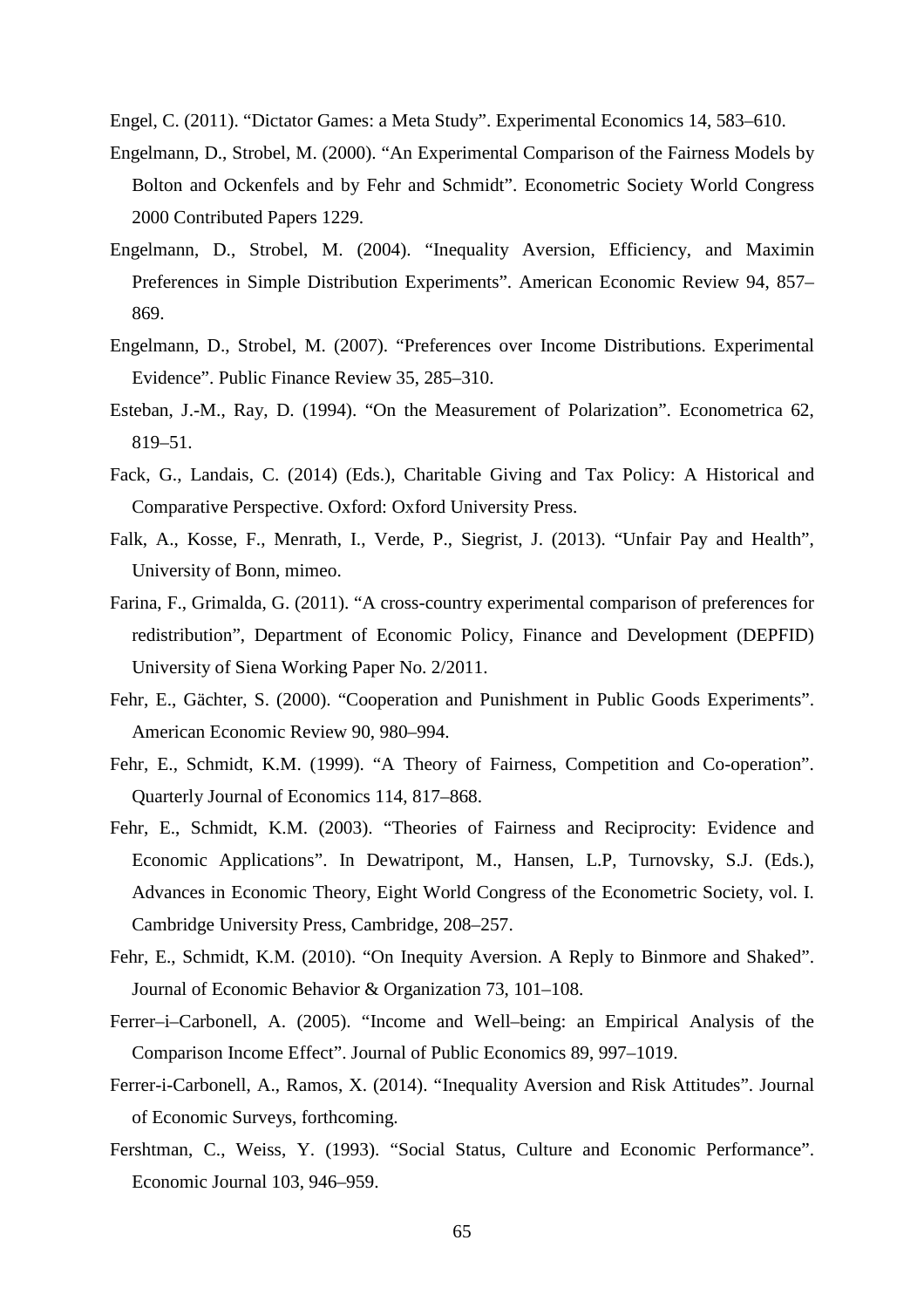- Fleurbaey, M. (1995). "Equality and responsibility". European Economic Review 39, 683- 689.
- Fließbach, K., Phillipps, C., Trautner, P., Schnabel, M., Elger, C., Falk, A., Weber, B. (2012). "Neural Responses to Advantageous and Disadvantageous Inequity". Frontiers in Human Neuroscience 6, Article 165.
- Fließbach, K., Weber, B., Trautner, P., Dohmen, T., Sunde, U., Elger, C., Falk, A. (2007). "Social Comparison Affects Reward–related Brain Activity in the Human Ventral Striatum". Science 318, 1305–1308.
- Förster, M., Tóth, I. (2014). "Cross-Country Evidence of the Multiple Causes of Inequality in the OECD Area". In A. Atkinson and F. Bourguignon (Eds.), Handbook of Income Distribution Volume 2A. Amsterdam: Elsevier.
- Frank, R.H. (1985). Choosing the Right Pond: Human Behaviour and the Quest for Status. London and New York: Oxford University Press.
- Frank, R.H. (1999). Luxury Fever. New York: The Free Press.
- Frank, R.H. (2004). What Price the Moral High Ground? Princeton: Princeton University Press.
- Frijters, P., Leigh, A. (2008). "Materialism on the march: from conspicuous leisure to conspicuous consumption?" Journal of Socio-Economics 37, 1937–1945.
- Gaertner, W., Namazie, C. (2003). "Income Inequality, Risk, and the Transfer Principle: A Questionnaire-Experimental Investigation". Mathematical Social Sciences 45, 229–245.
- Galí, J. (1994). "Keeping Up with the Joneses: Consumption Externalities, Portfolio Choice, and Asset Prices". Journal of Money Credit and Banking 26, 1–8.
- Graham, C., Felton, A. (2006). "Inequality and Happiness: Insights from Latin America". Journal of Economic Inequality 4, 107–122.
- Grosfeld, I., Senik, C. (2010). "The Emerging Aversion to Inequality. Evidence from Poland 1992-2005". Economics of Transition 18, 1–26.
- Guillaud, E. (2013). "Preferences for Redistribution: an Empirical Analysis Over 33 Countries". Journal of Economic Inequality 11, 57–78.
- Güth, W., Kliemt, H., Levati, M.V., (2009), "(Over-)Stylizing Experimental Findings and Theorizing with Sweeping Generality". Rationality, Markets and Morals 0, 239–249.
- Hagenaars, A.J. (1986). The Perception of Poverty. Amsterdam: North–Holland.
- Hagerty, M.R. (2000). "Social Comparisons of Income in One's Community: Evidence from National Surveys of Income and Happiness". Journal of Personality and Social Psychology 78, 764–771.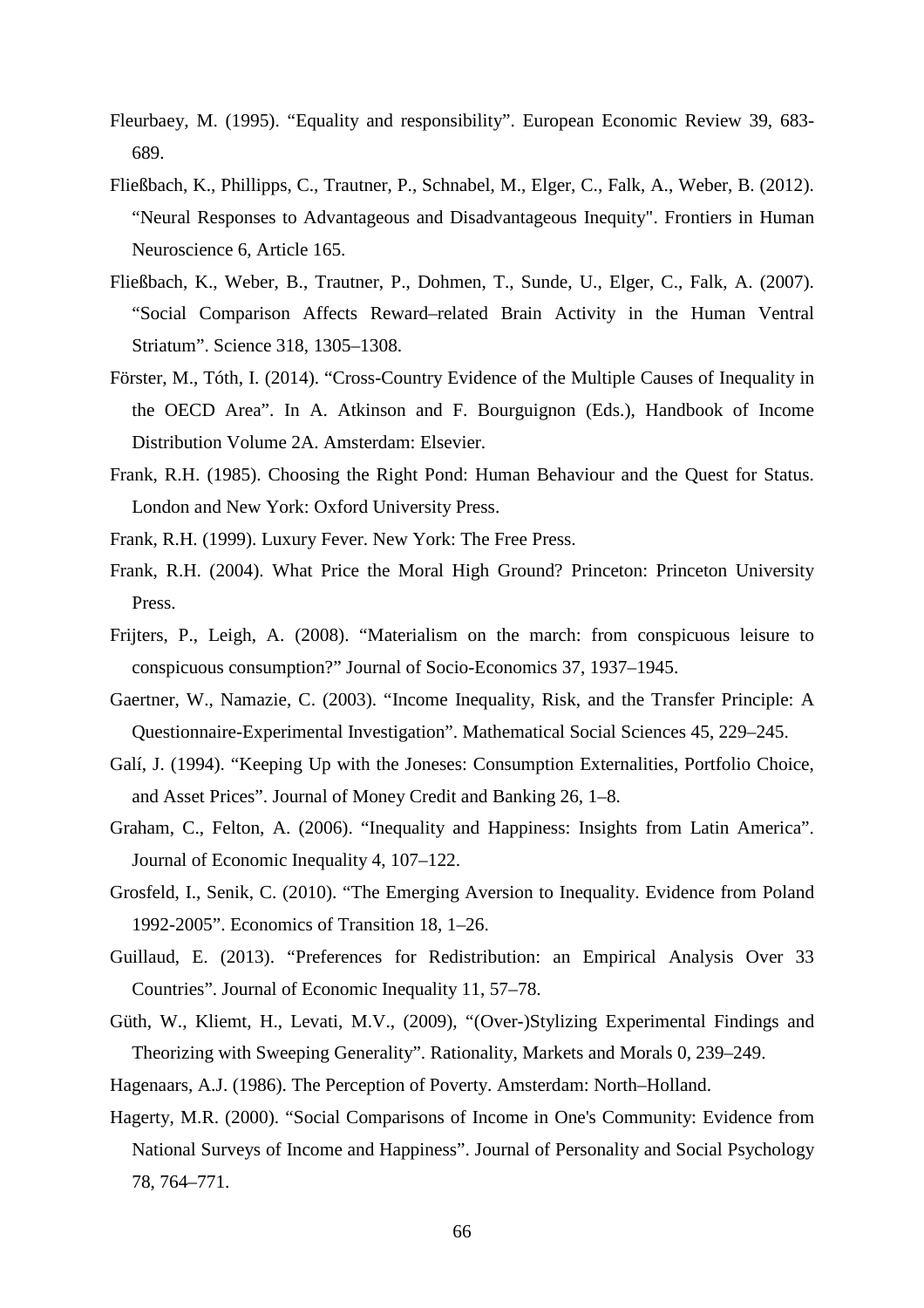- Heffetz, O. (2011). "A Test of Conspicuous Consumption: Visibility and Income Elasticities". Review of Economics and Statistics 93, 1101–1117.
- Helliwell, J.F. (2003). "How's Life? Combining Individual and National Variables to Explain Subjective Well-Being". Economic Modelling 20, 331–360.
- Hey, J.D., Lambert, P.J. (1980). "Relative Deprivation and the Gini Coefficient: Comment". Quarterly Journal of Economics 95, 567–573.
- Herreiner, D.K., Puppe, C. (2010). "Inequality Aversion and Efficiency with Ordinal and Cardinal Social Preferences—An Experimental Study". Journal of Economic Behavior & Organization 76, 238–253.
- Hirschman, A. (1973). "The Changing Tolerance for Income Inequality in the Course of Economic Development". Quarterly Journal of Economics 87, 544–566.
- Hochman, H.M., Rogers, J.D. (1969). "Pareto Optimal Redistribution". American Economic Review 59, 542-557.
- Hoffman, E., McCabe, K., Shachat, K., Smith, V. (1994). "Preferences, Property Rights, and Anonymity in Bargaining Games". Games and Economic Behavior 7, 346–380.
- Hyman, H.H. (1942). "The Psychology of Status". Archives of Psychology 269, 5–91.
- Jancewicz, B. (2012). "Measurement of income inequality re-examined. Constructing experimental tests by questionnaire". University of Warsaw, mimeo.
- Jancewicz, B. (2014). "Perception of income inequality: a multidimensional scaling study. Research on Economic Inequality Volume 22, forthcoming.
- Jasso, G. (2007). "Studying Justice: Measurement, Estimation, and Analysis of the Actual Reward and the Just Reward". In Törnblom, K., Vermunt, R. (Eds.), Distributive and Procedural Justice: Research and Social Applications. London: Ashgate.
- Jiang, S., Lu, M., Sato, H. (2012). "Identity, Inequality, and Happiness: Evidence from Urban China". World Development 40, 1190–1200.
- Johansson-Stenman, O., Carlsson, F., Daruvala, D. (2002). "Measuring Future Grandparents' Preferences for Equality and Relative Standing". Economic Journal 112, 362–38.
- Kelley, H.H. (1965). "Two Functions of Reference Groups", in Proshansky, H., Siedemberg B. (Eds.), Basic Studies in Social Psychology. New York: Holt, Rinehart, and Winston, 210–214.
- Kingdon, G., Knight, J. (2007). "Community, Comparisons and Subjective Well-being in a Divided Society". Journal of Economic Behavior & Organization 64, 69-90.
- Knight, J., Song, L., Gunatilaka, R. (2009). "Subjective Well-being and its Determinants in Rural China". China Economic Review 20, 635–649.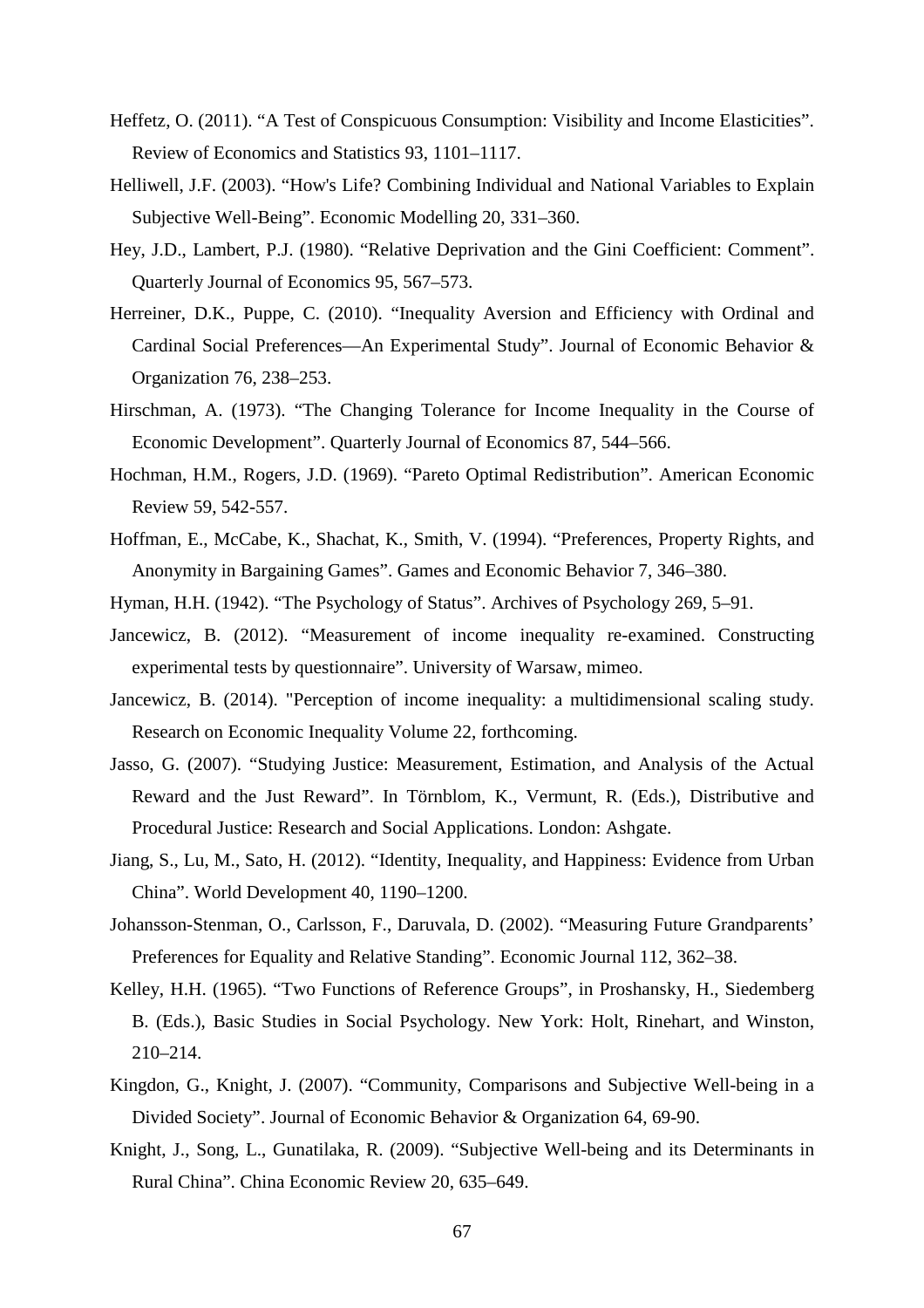- Konow, J. (2010). "Mixed feelings: Theories of and evidence on giving". Journal of Public Economics 94, 279-297.
- Konow, J., Earley, J. (2008). "The Hedonistic Paradox: Is Homo Economicus Happier?" Journal of Public Economics 92, 1-33.
- Konrath, S., O'Brien, E., Hsing, C. (2011). "Changes in Dispositional Empathy in American College Students Over Time: A Meta-Analysis". Personality and Social Psychology Review 15, 180 –198.
- Kranton, R., Pease, M., Sanders, S., Huettel, S. (2013). "Identity, Groups, and Social Preferences". Duke University, mimeo.
- Krawczyk, M. (2010). "A Glimpse Through the Veil of Ignorance: Equality of Opportunity and Support for Redistribution". Journal of Public Economics 94, 131–141.
- Kroll, Y., Davidovitz, L. (2003). "Inequality Aversion versus Risk Aversion". Economica 70, 19–29.
- Kuhn, P., Kooreman, P., Soetevent, A., Kapteyn, A. (2011). "The Effects of Lottery Prizes on Winners and their Neighbors: Evidence from the Dutch Postcode Lottery". American Economic Review 101, 2226–2247.
- Kuziemko, I., Buell, R., Reich, T., Norton, M. (2014). ""Last-Place Aversion": Evidence and Redistributive Implications". Quarterly Journal of Economics 129, 105-149.
- Layard, R. (2005). Happiness: Lessons from a New Science. London: Penguin.
- Leibenstein, H. (1950). "Bandwagon, Snob and Veblen Effects in the Theory of Consumers' Demand". Quarterly Journal of Economics 64, 183–207.
- Levitt, S., List, J. (2007). "What Do Laboratory Experiments Measuring Social Preferences Reveal About the Real World?" Journal of Economic Perspectives 21, 153-174.
- Ljungqvist, L., Uhlig, H. (2000). "Tax Policy and Aggregate Demand Management Under Catching Up with the Joneses". American Economic Review 90, 356–366.
- Loewenstein, G., Thompson, L., Bazerman, M. (1989). "Social Utility and Decision Making in Interpersonal Contexts". Journal of Personality and Social Psychology 57, 426–441
- Loughnan, S., Kuppens, P., Allik, J., Balazs, K., de Lemus, S., Dumont, K., Gargurevich, R., Hidegkuti, I., Leidner, B., Matos, L., Park, J., Realo, A., Shi, J., Eduardo Sojo, V., Tong, Y., Vaes, J., Verduyn, P., Yeung, V., Haslam, N. (2011). "Economic Inequality Is Linked to Biased Self-Perception". Psychological Science 22, 1254-1258.
- Luechinger, S. (2009). "Valuing Air Quality Using the Life Satisfaction Approach". Economic Journal 119, 482–515.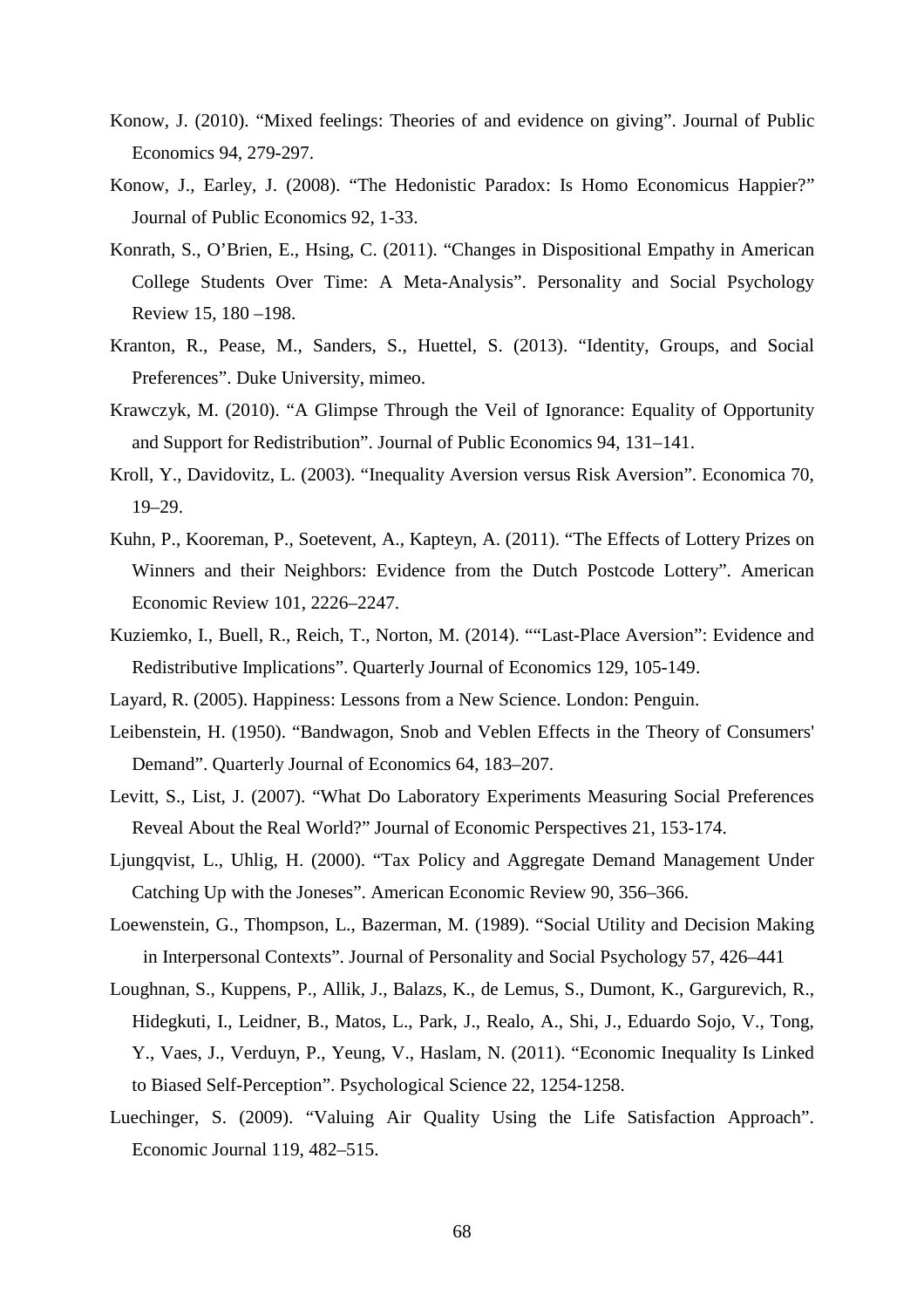- Luttens, R., Valfort, M.-A. (2012). "Voting for Redistribution under Desert-Sensitive Altruism". Scandinavian Journal of Economics 114, 881–907.
- Luttmer, E. (2005). "Neighbors as Negatives: Relative Earnings and Well–Being". Quarterly Journal of Economics 120, 963–1002.
- Macours, K. (2011). "Increasing inequality and civil conflict in Nepal". Oxford Economic Papers 63, 1-26.
- Macunovich, D. (2011). "A Note on Inequality Aversion Across Countries, Using Two New Measures", IZA Discussion Paper No. 5734.
- Manski, C. (2000). "Economic Analysis of Social Interactions". Journal of Economic Perspectives 14, 115–136.
- Mas, A. (2006). "Pay, Reference Points, and Police Performance". Quarterly Journal of Economics 121, 783–821.
- Masclet, D., Villeval, M.-C. (2008). "Punishment, Inequality, and Welfare: a Public Good Experiment". Social Choice and Welfare 31, 475–502.
- Meier, S., Stutzer, A. (2008). "Is Volunteering Rewarding in Itself?" Economica 75, 39-59.
- Merton, R.K., Kitt, A.S. (1950). "Contributions to the Theory of Reference Group Behaviour". In Merton, R.K., Lazersfeld, P.F. (Eds.), Continuities in Social Research. Studies in the Scope and Method of "The American Soldier". New York: Free Press.
- Morawetz, D., Atia, E., Bin-Nun, G., Felous, L., Gariplerden, Y., Harris, E., Soustiel, S., Tombros, G., Zarfaty, Y. (1977). "Income Distribution and Self-Rated Happiness: Some Empirical Evidence". Economic Journal, 87, 511–522.
- Moulton, B. (1990). "An Illustration of a Pitfall in Estimating the Effects of Aggregate Variables on Micro Units". Review of Economics and Statistics 72, 334-38.
- Mujcic, R., Frijters, P. (2013). "Economic choices and status: measuring preferences for income rank". Oxford Economic Papers 65, 47-73.
- Ng, Y.-K. (1987). "Relative-Income Effects and the Appropriate Level of Public Expenditure". Oxford Economic Papers 39, 293–300.
- O'Connell, M. (2004). "Fairly satisfied: Economic Equality, Wealth and Satisfaction". Journal of Economic Psychology 25, 297-305.
- Oishi, S., Kesebir, S., Diener, E. (2011). "Income Inequality and Happiness". Psychological Science 22, 1095–1100.
- Oishi, S., Schimmack, U., Diener, E. (2012). "Progressive Taxation and the Subjective Well-Being of Nations". Psychological Science 23, 86–92.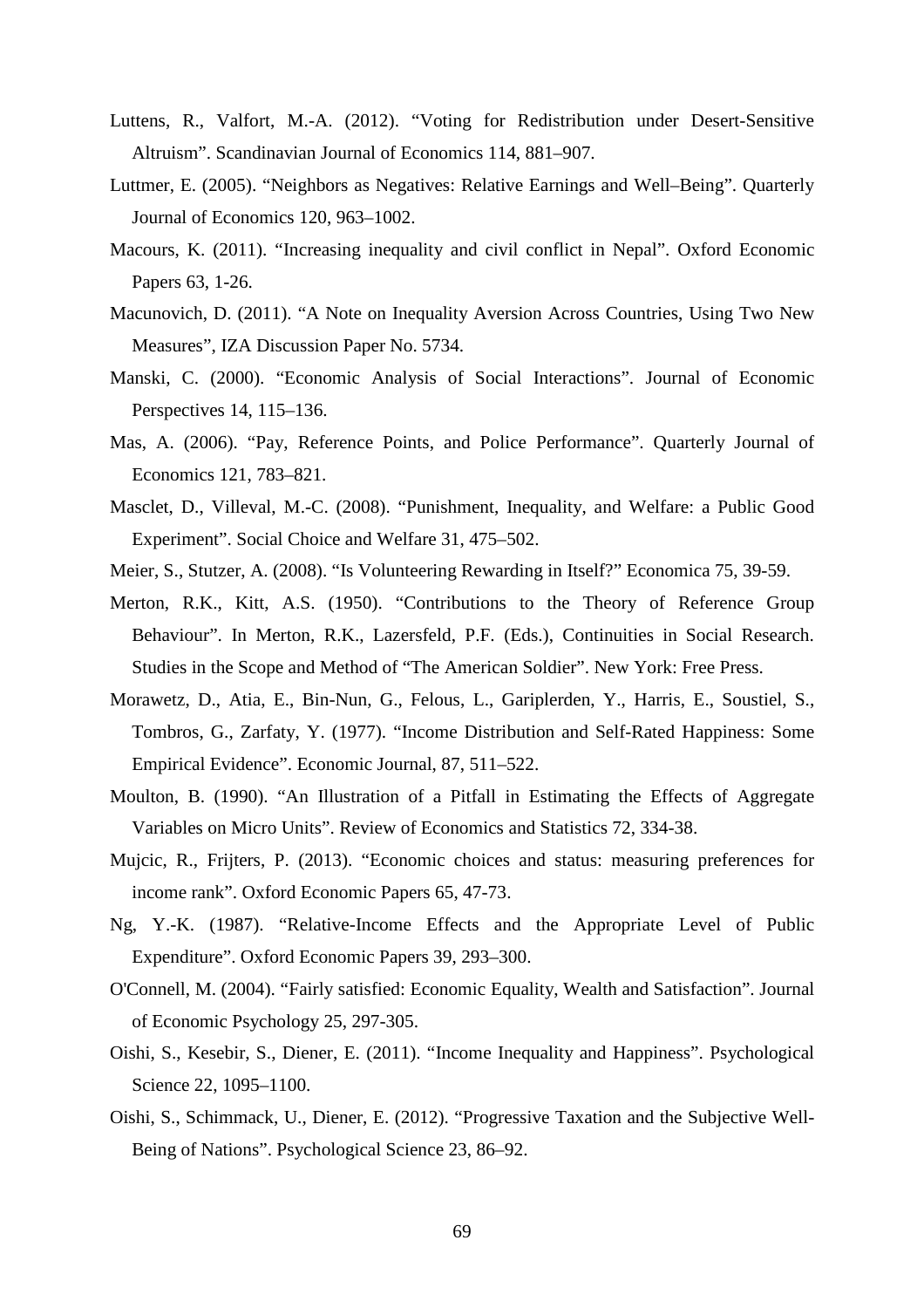- Osberg, L., Smeeding, T. (2006). ""Fair inequality"? Attitudes toward pay differentials: the United States in comparative perspective". American Sociological Review 71, 450–473.
- Oshio, T., Kobayashi, M. (2010). "Income Inequality, Perceived Happiness, and Self-rated Health: Evidence from Nationwide Surveys in Japan". Social Science & Medicine 70, 1358–1366.
- Persson, T., Tabellini, G. (1994). "Is Inequality Harmful for Growth?" American Economic Review 84, 600-621.
- Piketty, T. (1995). "Social Mobility and Redistributive Politics". Quarterly Journal of Economics 110, 551-584.
- Pirttilä, J., Uusitalo, R. (2008). "A 'Leaky Bucket' in the Real World: Estimating Inequality Aversion using Survey Data". Economica 77, 60–76.
- Ravallion M., Lokshin M. (2000). "Who Wants to Redistribute? The Tunnel Effect in 1990's Russia". Journal of Public Economics 76, 87-104.
- Rothstein, B., Uslaner, E. (2005). "All for all: Equality, corruption, and social trust". World Politics 58, 41–72.
- Rozer, J., Kraaykamp, G. (2013). "Income Inequality and Subjective Well-being: A Cross-National Study on the Conditional Effects of Individual and National Characteristics". Social Indicators Research 113, 1009–1023.
- Runciman, W.G. (1966). Relative Deprivation and Social Justice. London: Routledge.
- Schneider, S.M. (2012). "Income Inequality and its Consequences for Life Satisfaction: What Role do Social Cognitions Play?". Social Indicators Research 106, 419–438.
- Schor, J. (1992). The Overworked American: The Unexpected Decline of Leisure. New York: Basic Books.
- Schwarze, J., Härpfer, M. (2007). "Are People Inequality-Averse, and Do They Prefer Redistribution by the State? Evidence from German Longitudinal Data on Life Satisfaction". Journal of Socio-Economics 36, 233–249.
- Senik, C. (2004). "When Information Dominates Comparison. Learning from Russian Subjective Panel Data". Journal of Public Economics, 88, 2099–2123.
- Senik, C. (2009). "Direct evidence on income comparisons and their welfare effects". Journal of Economic Behavior & Organization 72, 408-424.
- Shall, L.D. (1972). "Interdependent Utilities and Pareto Optimality". Quarterly Journal of Economics 86, 19–24.
- Shibutani, T. (1955). "Reference Groups as Perspectives". American Journal of Sociology 60, 562–569.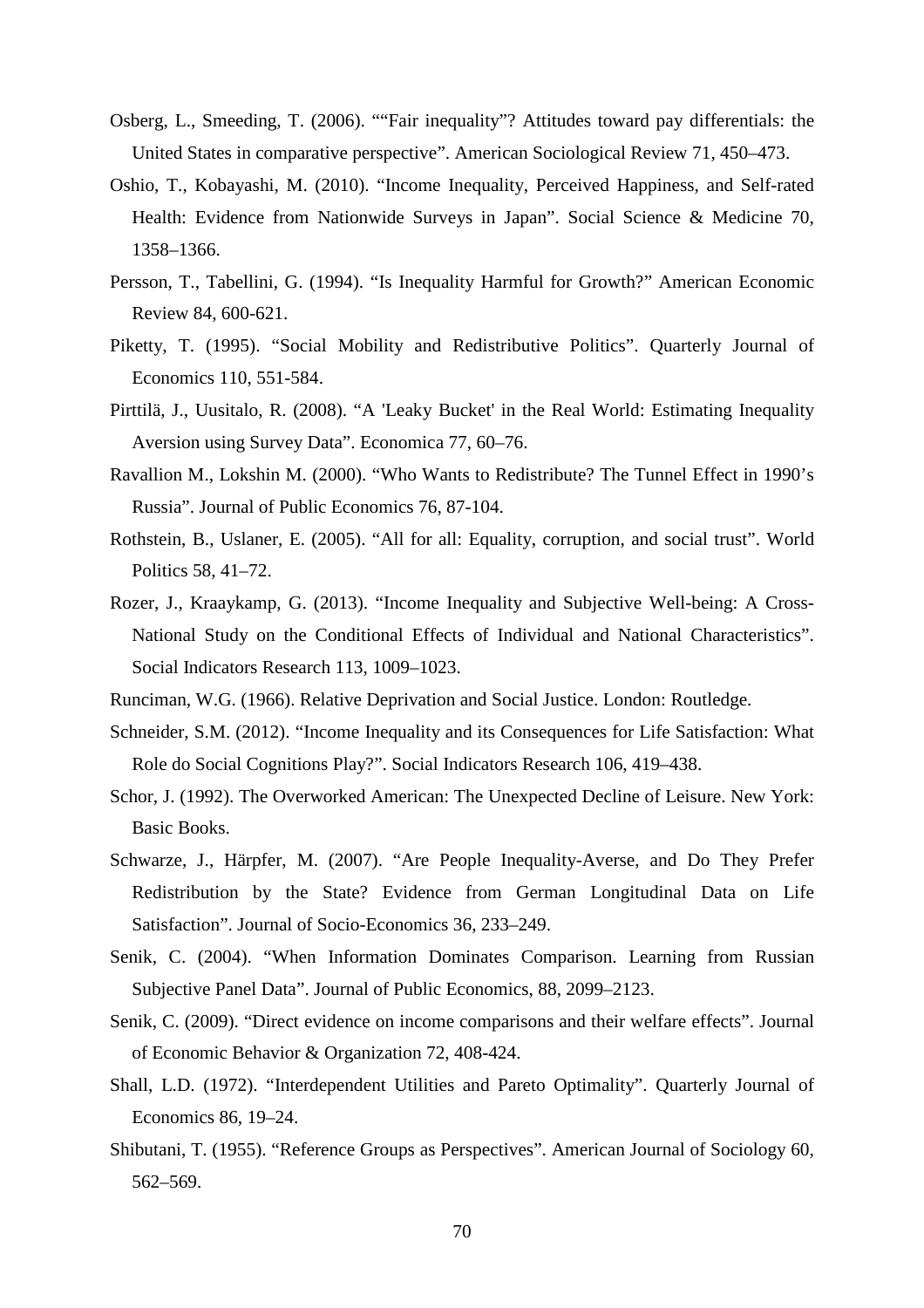- Sloane, S., Baillargeon, R., Premack, D. (2012). "Do Infants Have a Sense of Fairness?". Psychological Science 23, 158–160.
- Smyth, R., Qian, X. (2008). "Inequality and Happiness in Urban China". Economics Bulletin  $4, 1-10.$
- Sobel, J. (2005). "Interdependent Preferences and Reciprocity". Journal of Economic Literature 43, 392–436.
- Solnick, S., Hemenway, D. (1998). "Is More Always Better?: A Survey on Positional. Concerns". Journal of Economic Behavior & Organization 37, 373–83.
- Solnick, S., Hemenway, D. (2005). "Are Positional Concerns Stronger in Some Domains than in Others?". American Economic Review 95, 147–151.
- Steijn, S., Lancee, B. (2011). "Does Income Inequality Negatively Affect General Trust? Examining Three Potential Problems with the Inequality-trust Hypothesis". University of Amsterdam, GINI Discussion Paper No. 20.
- Stevenson, B., Wolfers, J. (2008). "Economic Growth and Subjective Well-Being: Reassessing the Easterlin Paradox". Brookings Papers on Economic Activity, Spring, 1- 102.
- Stichnoth, H., Van der Straeten, K. (2013). "Ethnic Diversity, Public Spending, and Individual Support for the Welfare State: A Review of the Empirical Literature". Journal of Economic Surveys 27, 364–389.
- Stigler, G.J., Becker, G.S. (1974). "De Gustibus Non Est Disputandum". American Economic Review 67, 76–90.
- Takahashi, H., Kato, M., Matsuura, M., Mobbs, D., Suhara, T., Okubo, Y. (2009). "When Your Gain is My Pain and Your Pain is My Gain: Neural Correlates of Envy and Schadenfreude". Science, 323, 937–939.
- Teyssier, S. (2012). "Inequity and Risk Aversion in Sequential Public Good Games". Public Choice 151, 91–119.
- Thaler, R.H. (1988). "Anomalies: The Ultimatum Game". Journal of Economic Perspectives 2, 195–206.
- Tomes, N. (1986). "Income Distribution, Happiness and Satisfaction: A Direct Test of the Interdependent Preferences Model". Journal of Economic Psychology 7, 425–446.
- Tóth, I., Keller, T. (2011). "Income Distributions, Inequality Perceptions and Redistributive Claims in European Societies". GINI Discussion Paper No. 7.
- Tricomi, E., Rangel, A., Camerer, C., O'Doherty, J. (2010). "Neural evidence for inequalityaverse social preferences". Nature 463, 1089-1091.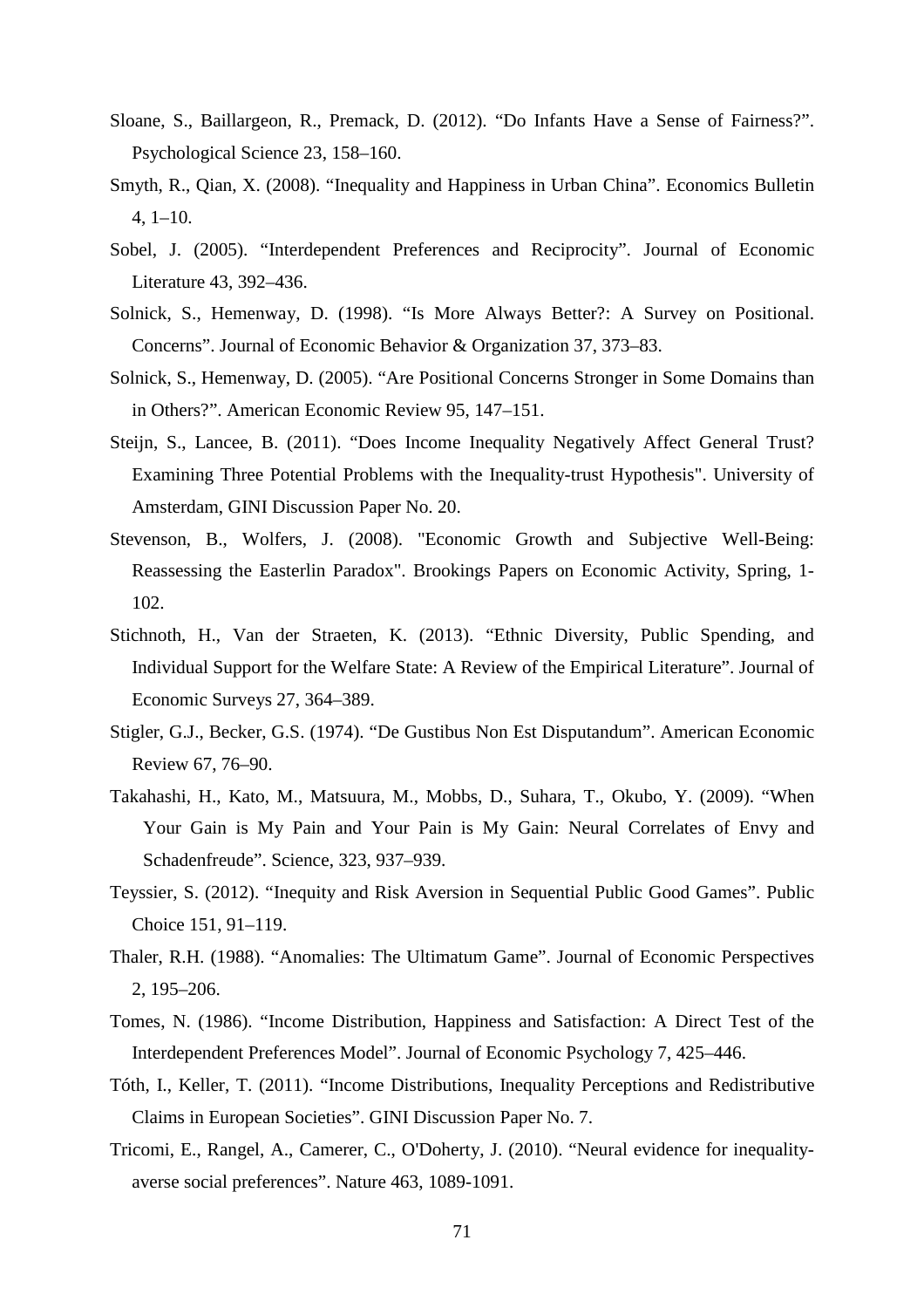- Twenge, J., Campbell, W.K., Gentile, B. (2012). "Generational increases in agentic selfevaluations among American college students, 1966–2009". Self and Identity 11, 409-427.
- Tyran, J.-R., Sausgruber, R. (2006). "A little fairness may induce a lot of redistribution in democracy". European Economic Review 50, 469–485.
- Vandendriessche, D. (2012). "Inequality Aversion: Mediation of Needs and Social Comparisons". Masters Thesis, Université de Paris 1.
- Van de Stadt, H., Kapteyn, A., Van de Geer, S. (1985). "The Relativity of Utility: Evidence from Panel Data". Review of Economics and Statistics 67, 179–187.
- Van de Werfhorst, H.G., Salverda, W. (2012). "Consequences of Economic Inequality: Introduction to a Special Issue". Research in Social Stratification and Mobility 30, 377– 387.
- Van Praag, B.M.S. (1977). "The Perception of Welfare Inequality". European Economic Review 10, 189-207.
- Van Praag, B.M.S., Baarsma, B.E. (2005). "Using Happiness Surveys to Value Intangibles: the Case of Airport Noise". Economic Journal 115, 224–246.
- Van Veelen, M. (2012). "Review of "A Cooperative Species: Human Reciprocity and Its Evolution" by Samuel Bowles and Herbert Gintis". Journal of Economic Literature 50, 797-803.
- Veblen, T. (1949). "The Theory of the Leisure Class". London [Originally published 1899 by Macmillan New York]: George Allen and Unwin.
- Verme, P. (2011). "Life Satisfaction and Income Inequality". Review of Income and Wealth 57, 111–137.
- Winkelmann, R., Winkelmann, L. (2010). "Does Inequality Harm the Middle-Class? Evidence from Switzerland". Kyklos 63, 301–316.
- Wu, Y., Zhang, D., Elieson, B., Zhou, X. (2012). "Brain Potentials in Outcome Evaluation: When Social Comparison Takes Effect". International Journal of Psychophysiology 85, 145–152.
- Yamada, K., and Sato, M. (2013). "Another avenue for anatomy of income comparisons: Evidence from hypothetical choice experiments". Journal of Economic Behavior & Organization 89, 35-57.
- Yamamura, E. (2012) "Social capital, household income, and preferences for income redistribution". European Journal of Political Economy 28, 498-511.
- Yitzhaki, S. (1979). "Relative Deprivation and the Gini Coefficient". Quarterly Journal of Economics 93, 321–324.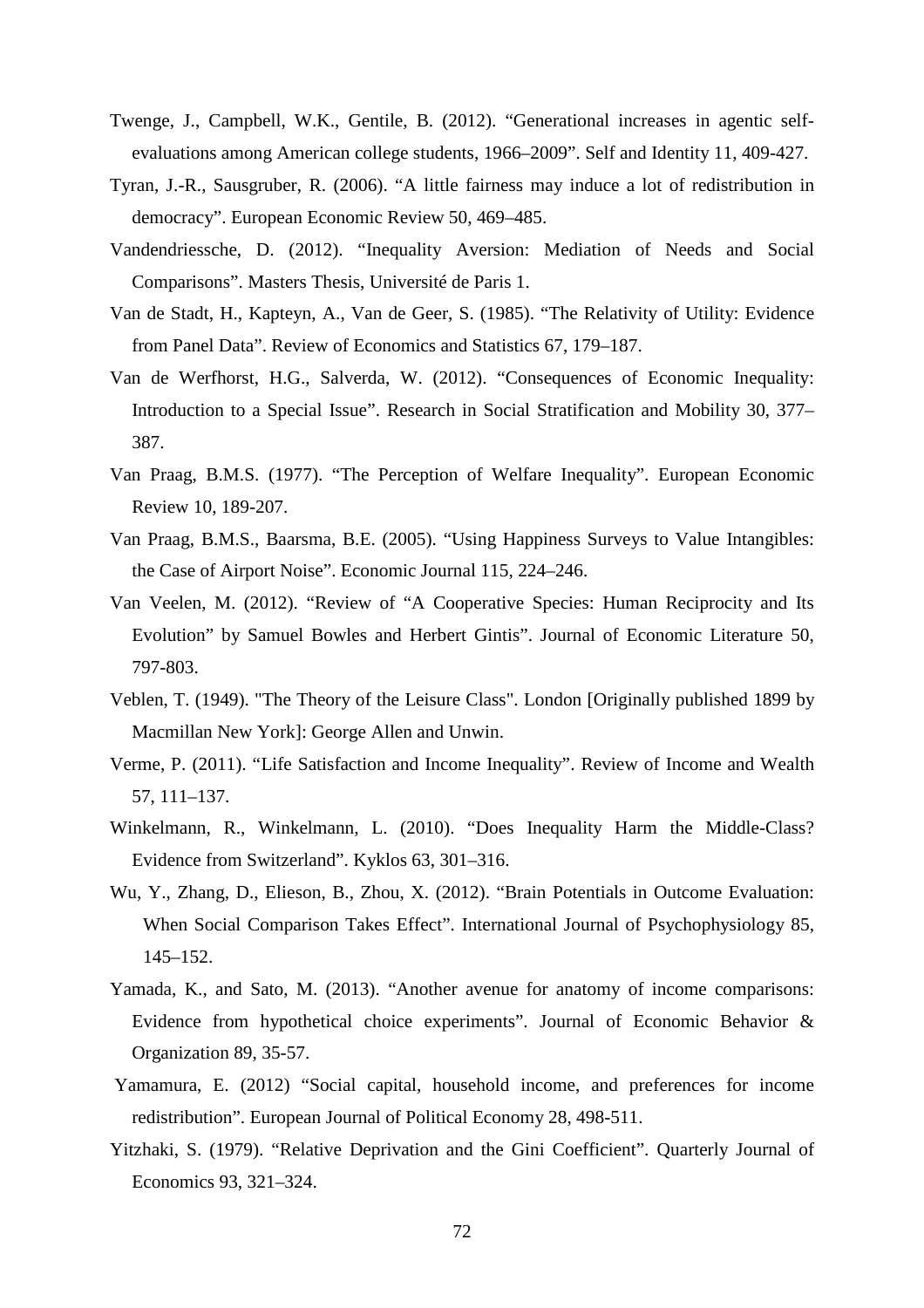- Zaki, J., Mitchell, J. (2011). "Equitable decision making is associated with neural markers of intrinsic value". Proceedings of the National Academy of Science 108, 19761-19766.
- Zizzo, D.J., Oswald, A.J. (2001). "Are People Willing to Pay to Reduce Others' Incomes?" Annales d'Economie et de Statistique 63–64, 39–65.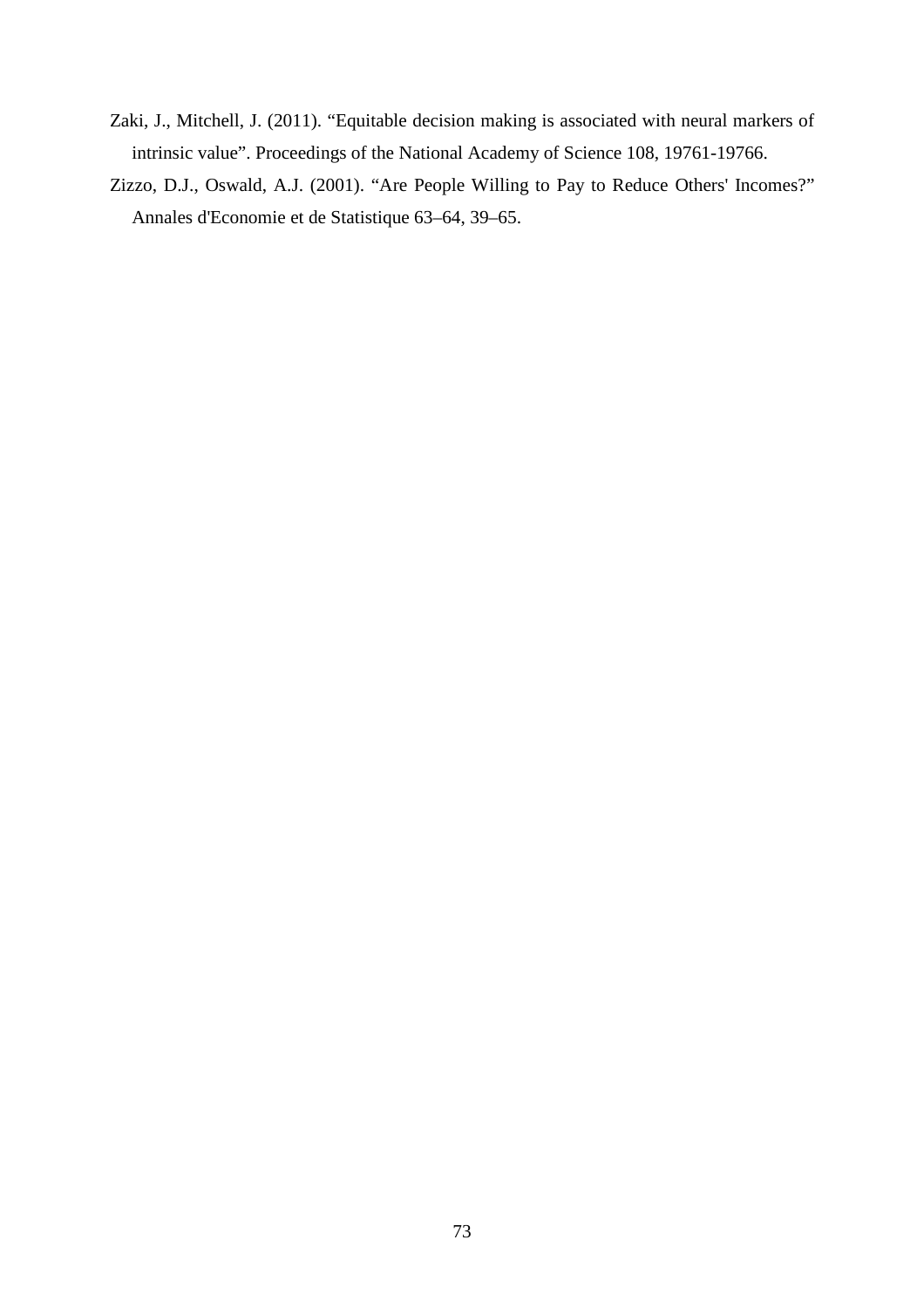| <b>Authors</b>                       | Country           | Data                                           | <b>Inequality</b><br><b>Measure</b>                                                                            | <b>SWB</b><br><b>Measure</b>  | <b>Inequality and SWB?</b>                                                     |
|--------------------------------------|-------------------|------------------------------------------------|----------------------------------------------------------------------------------------------------------------|-------------------------------|--------------------------------------------------------------------------------|
| Morawetz et al.<br>(1977)            | Israel            | Two different<br>communities                   | Gini at<br>community level                                                                                     | Happiness                     | Negative                                                                       |
| Tomes (1986)                         | Canada            | 1977 Quality of<br>Life Survey                 | Census data on<br>share of income<br>received by the<br>bottom 40% in<br>200 Federal<br>Electoral<br>Districts | Satisfaction<br>and Happiness | Positive correlation for men                                                   |
| Hagerty (2000)                       | <b>USA</b>        | GSS (1989-1996)                                | Maximum and<br>skew of<br>community<br>income                                                                  | Happiness                     | Negative                                                                       |
| Hagerty (2000)                       | Cross-<br>Country | 8 countries                                    | Gini                                                                                                           | Happiness                     | Negative                                                                       |
| Ball (2001)                          | Cross-<br>Country | 1996 World Values<br>Survey                    | Gini by country                                                                                                | Life<br>satisfaction          | Positive in raw data, Positive and<br>insignificant with controls              |
| Blanchflower<br>and Oswald<br>(2003) | <b>USA</b>        | 20 years of GSS                                | D5/D1 by State<br>and year                                                                                     | Life<br>satisfaction          | Negative (but only significant for<br>women, young, and the less<br>educated). |
| Clark (2003)                         | <b>UK</b>         | <b>BHPS Waves 1-11</b>                         | Gini by region<br>and year                                                                                     | Life<br>satisfaction          | Positive, especially for those who<br>are more income mobile                   |
| Helliwell (2003)                     | Cross-<br>Country | WVS Waves 1-3                                  | Gini by country<br>and year                                                                                    | Life<br>satisfaction          | No relation                                                                    |
| Senik (2004)                         | Russia            | 5 years of RLMS                                | Gini by region<br>and year                                                                                     | Life<br>satisfaction          | No relation                                                                    |
| Alesina et al.<br>(2004)             | <b>USA</b>        | GSS (1972-97)                                  | Gini by year                                                                                                   | Life<br>satisfaction          | No relation                                                                    |
| Alesina et al.<br>(2004)             | Cross-<br>Country | Eurobarometer<br>$(1975-92)$                   | Gini by country<br>and year                                                                                    | Life<br>satisfaction          | Negative                                                                       |
| Graham and<br>Felton (2006)          | Cross-<br>Country | Latinobarómetro                                | Gini by country<br>and year                                                                                    | Happiness                     | No relation                                                                    |
| Schwarze and<br>Härpfer (2007)       | Germany           | <b>SOEP</b>                                    | Gini by region<br>and year                                                                                     | Life<br>satisfaction          | Negative                                                                       |
| Biancotti and<br>D'Alessio<br>(2008) | Cross-<br>Country | European Social<br>Survey                      | Interquartile<br>range by country                                                                              | Happiness                     | Negative for those with more<br>inclusive and moderate values                  |
| Bjornskov et al.<br>(2008)           | Cross-<br>Country | WVS Wave 3                                     | Gini by country                                                                                                | Life<br>satisfaction          | No relation                                                                    |
| Di Tella and<br>MacCulloch<br>(2008) | Cross-<br>Country | Eurobarometer and<br>GSS (1975-1997)           | Gini by country<br>and year                                                                                    | Life<br>satisfaction          | No relation, but depends on other<br>variables included in the<br>regression   |
| Ebert and<br>Welsch (2009)           | Cross-<br>Country | Eurobarometer<br>$(1978-97)$                   | Gini, Atkinson<br>and hybrid<br>measures by<br>country and year                                                | Life<br>satisfaction          | Negative                                                                       |
| Knight et al.<br>(2009)              | China             | 2002 national<br>household survey              | Gini by county                                                                                                 | Happiness                     | Positive                                                                       |
| Berg, M.,<br>Veenhoven, R.<br>(2010) | Cross-<br>Country | World Database of<br>Happiness (2000-<br>2006) | Gini by country<br>and year                                                                                    | Happiness                     | Slightly positive                                                              |

|--|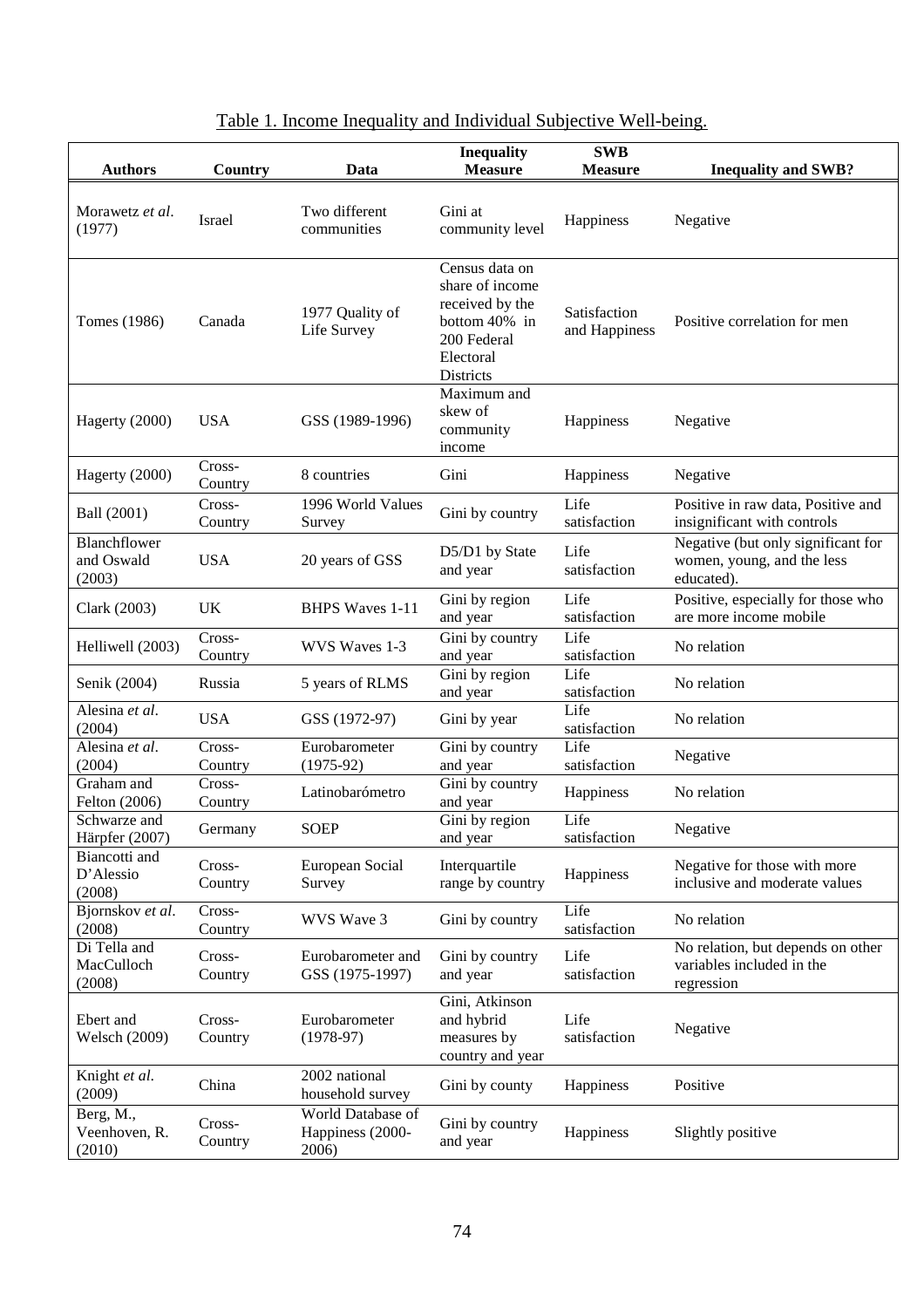| Grosfeld and<br>Senik (2010)               | Poland            | CBOS repeated<br>cross-sections<br>$(1992 - 2005)$                   | Gini by cross-<br>section                   | Country<br>satisfaction                             | Positive and then Negative as<br>transition takes place (break in<br>1996). Positive effect only for<br>right-wingers                                                                                                                                                                             |
|--------------------------------------------|-------------------|----------------------------------------------------------------------|---------------------------------------------|-----------------------------------------------------|---------------------------------------------------------------------------------------------------------------------------------------------------------------------------------------------------------------------------------------------------------------------------------------------------|
| Oshio and<br>Kobayashi<br>(2010)           | Japan             | Japanese General<br>Social Survey<br>(JGSS: 2000, 2003)<br>and 2006) | Gini by<br>prefecture and<br>year           | Happiness                                           | Negative                                                                                                                                                                                                                                                                                          |
| Winkelmann<br>and<br>Winkelmann<br>(2010)  | Switzerland       | Swiss Household<br>Panel 2002                                        | Gini by<br>municipality/can<br>ton/region   | Financial<br>satisfaction                           | Negative                                                                                                                                                                                                                                                                                          |
| Oishi et al.<br>(2011)                     | <b>USA</b>        | GSS (1972-2008)                                                      | Gini by year                                | Happiness                                           | Negative. Effect significant only<br>for those in the bottom two<br>quintiles of the income<br>distribution. Effect is moderated<br>by the perceived fairness of<br>others, and whether the individual<br>believes that others can be trusted                                                     |
| Verme (2011)                               | Cross-<br>Country | WVS Waves 1-4                                                        | Gini by country<br>and year                 | Life<br>satisfaction                                | Negative                                                                                                                                                                                                                                                                                          |
| Van de<br>Werfhorst and<br>Salverda (2012) | Cross-<br>Country | ESS Round 4                                                          | Gini by country                             | Happiness                                           | Negative                                                                                                                                                                                                                                                                                          |
| Bjornskov et al.<br>(2013)                 | Cross-<br>Country | WVS Waves 2-5                                                        | Gini by country<br>and year                 | Life<br>satisfaction                                | Effect more Positive the more the<br>individual perceives society to be<br>fair                                                                                                                                                                                                                   |
| Brodeur and<br>Fleche (2013)               | <b>USA</b>        | <b>BRFSS (2005-</b><br>2010)                                         | County-level<br>percentage in<br>poverty    | Life<br>satisfaction                                | Negative for all three of<br>percentage of people of all ages in<br>poverty, the percentage of related<br>children age 5 to 17 in families in<br>poverty and the percentage of<br>people under age 18 in poverty in<br>the county. Conditional on own<br>income and neighborhood median<br>income |
| Rozer and<br>Kraaykamp<br>(2013)           | Cross-<br>Country | WVS Waves 1-5                                                        | Gini by country<br>and year                 | Average of<br>Life<br>satisfaction<br>and Happiness | Positive                                                                                                                                                                                                                                                                                          |
| Cojocaru<br>(2014a)                        | Cross-<br>Country | LiTS Wave 1                                                          | Gini by Census<br>Enumeration<br>Area Level | Life<br>satisfaction                                | No relation                                                                                                                                                                                                                                                                                       |